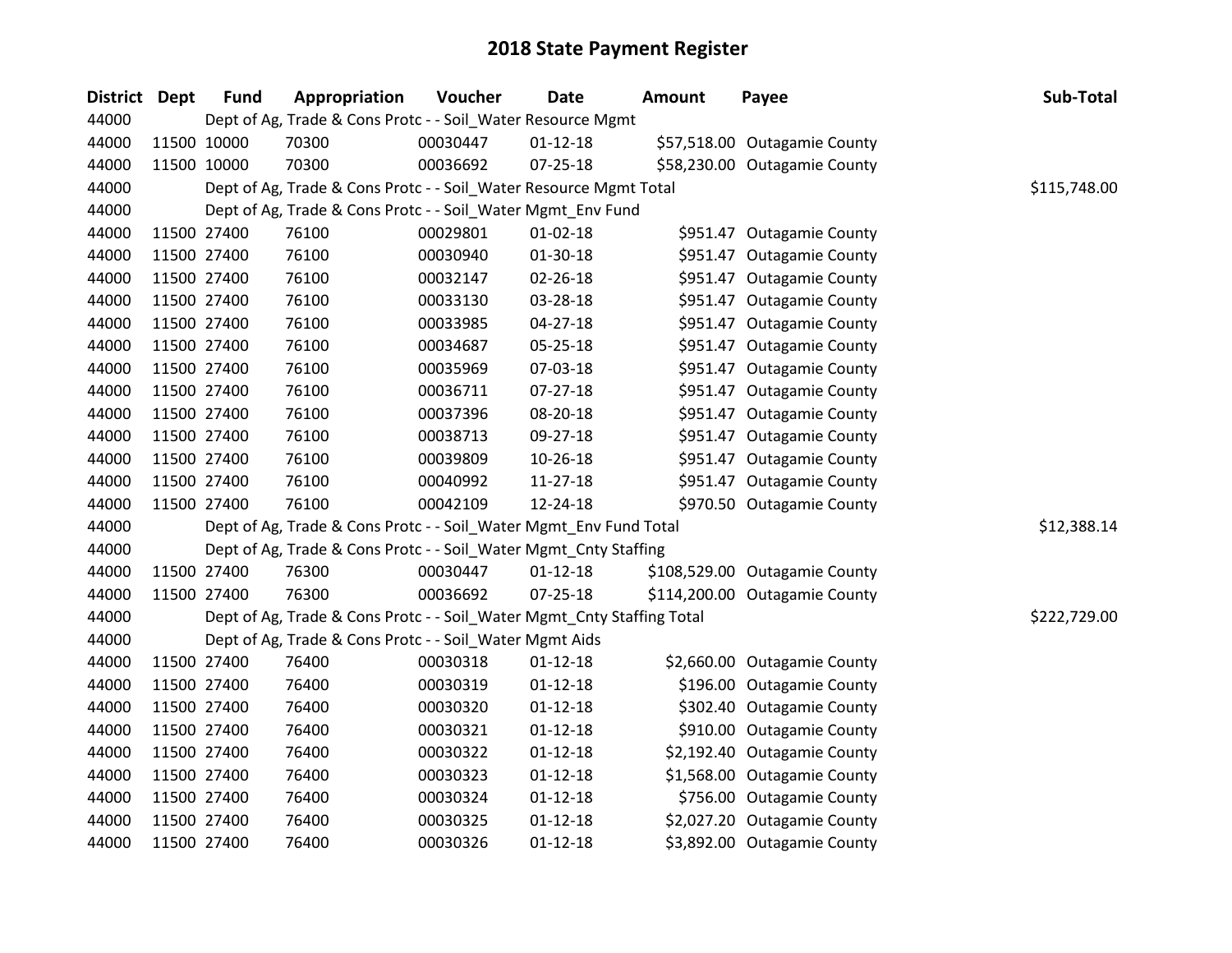| <b>District Dept</b> | <b>Fund</b> | Appropriation                                                           | Voucher  | Date           | Amount | Payee                        | Sub-Total   |
|----------------------|-------------|-------------------------------------------------------------------------|----------|----------------|--------|------------------------------|-------------|
| 44000                | 11500 27400 | 76400                                                                   | 00030529 | $01 - 22 - 18$ |        | \$2,352.00 Outagamie County  |             |
| 44000                | 11500 27400 | 76400                                                                   | 00030530 | $01 - 22 - 18$ |        | \$395.64 Outagamie County    |             |
| 44000                | 11500 27400 | 76400                                                                   | 00030531 | $01 - 22 - 18$ |        | \$654.92 Outagamie County    |             |
| 44000                | 11500 27400 | 76400                                                                   | 00030532 | 01-22-18       |        | \$1,486.80 Outagamie County  |             |
| 44000                | 11500 27400 | 76400                                                                   | 00030533 | $01 - 22 - 18$ |        | \$1,292.48 Outagamie County  |             |
| 44000                | 11500 27400 | 76400                                                                   | 00030534 | $01 - 22 - 18$ |        | \$2,362.92 Outagamie County  |             |
| 44000                | 11500 27400 | 76400                                                                   | 00030535 | $01 - 22 - 18$ |        | \$499.24 Outagamie County    |             |
| 44000                | 11500 27400 | 76400                                                                   | 00035630 | 06-21-18       |        | \$4,480.00 Outagamie County  |             |
| 44000                | 11500 27400 | 76400                                                                   | 00035631 | 06-21-18       |        | \$3,600.00 Outagamie County  |             |
| 44000                | 11500 27400 | 76400                                                                   | 00035632 | 06-21-18       |        | \$2,400.00 Outagamie County  |             |
| 44000                | 11500 27400 | 76400                                                                   | 00035633 | 06-21-18       |        | \$8,776.00 Outagamie County  |             |
| 44000                | 11500 27400 | 76400                                                                   | 00035634 | 06-21-18       |        | \$2,720.00 Outagamie County  |             |
| 44000                | 11500 27400 | 76400                                                                   | 00039739 | $10-22-18$     |        | \$16,523.20 Outagamie County |             |
| 44000                | 11500 27400 | 76400                                                                   | 00039740 | $10-22-18$     |        | \$100.80 Outagamie County    |             |
| 44000                | 11500 27400 | 76400                                                                   | 00039741 | $10-22-18$     |        | \$820.00 Outagamie County    |             |
| 44000                | 11500 27400 | 76400                                                                   | 00040560 | 11-07-18       |        | \$8,288.00 Outagamie County  |             |
| 44000                | 11500 27400 | 76400                                                                   | 00040561 | 11-07-18       |        | \$504.00 Outagamie County    |             |
| 44000                | 11500 27400 | 76400                                                                   | 00040562 | 11-07-18       |        | \$1,396.00 Outagamie County  |             |
| 44000                |             | Dept of Ag, Trade & Cons Protc - - Soil_Water Mgmt Aids Total           |          |                |        |                              | \$73,156.00 |
| 44000                |             | Dept of Ag, Trade & Cons Protc - - Agriculture-Soil & Water             |          |                |        |                              |             |
| 44000                | 11500 36300 | <b>WE100</b>                                                            | 00030327 | $01 - 12 - 18$ |        | \$1,914.50 Outagamie County  |             |
| 44000                | 11500 36300 | <b>WE100</b>                                                            | 00035635 | 06-21-18       |        | \$700.00 Outagamie County    |             |
| 44000                | 11500 36300 | <b>WE100</b>                                                            | 00035636 | 06-21-18       |        | \$700.00 Outagamie County    |             |
| 44000                | 11500 36300 | <b>WE100</b>                                                            | 00035637 | 06-21-18       |        | \$2,660.00 Outagamie County  |             |
| 44000                | 11500 36300 | <b>WE100</b>                                                            | 00037666 | 08-20-18       |        | \$1,027.22 Outagamie County  |             |
| 44000                |             | Dept of Ag, Trade & Cons Protc - - Agriculture-Soil & Water Total       |          |                |        |                              | \$7,001.72  |
| 44000                |             | Dept of Safety & Prof Services - - General Program Operations           |          |                |        |                              |             |
| 44000                | 16500 10000 | 12100                                                                   | 00015679 | 02-14-18       |        | \$10.00 Outagamie County     |             |
| 44000                |             | Dept of Safety & Prof Services - - General Program Operations Total     |          |                |        |                              | \$10.00     |
| 44000                |             | Dept of Safety & Prof Services - - Safety And Building Operations       |          |                |        |                              |             |
| 44000                | 16500 10000 | 22100                                                                   | 00027330 | 11-29-18       |        | \$17,304.00 Outagamie County |             |
| 44000                |             | Dept of Safety & Prof Services - - Safety And Building Operations Total |          |                |        |                              | \$17,304.00 |
| 44000                |             | Wisconsin Historical Society - - General Program Operations-Prf         |          |                |        |                              |             |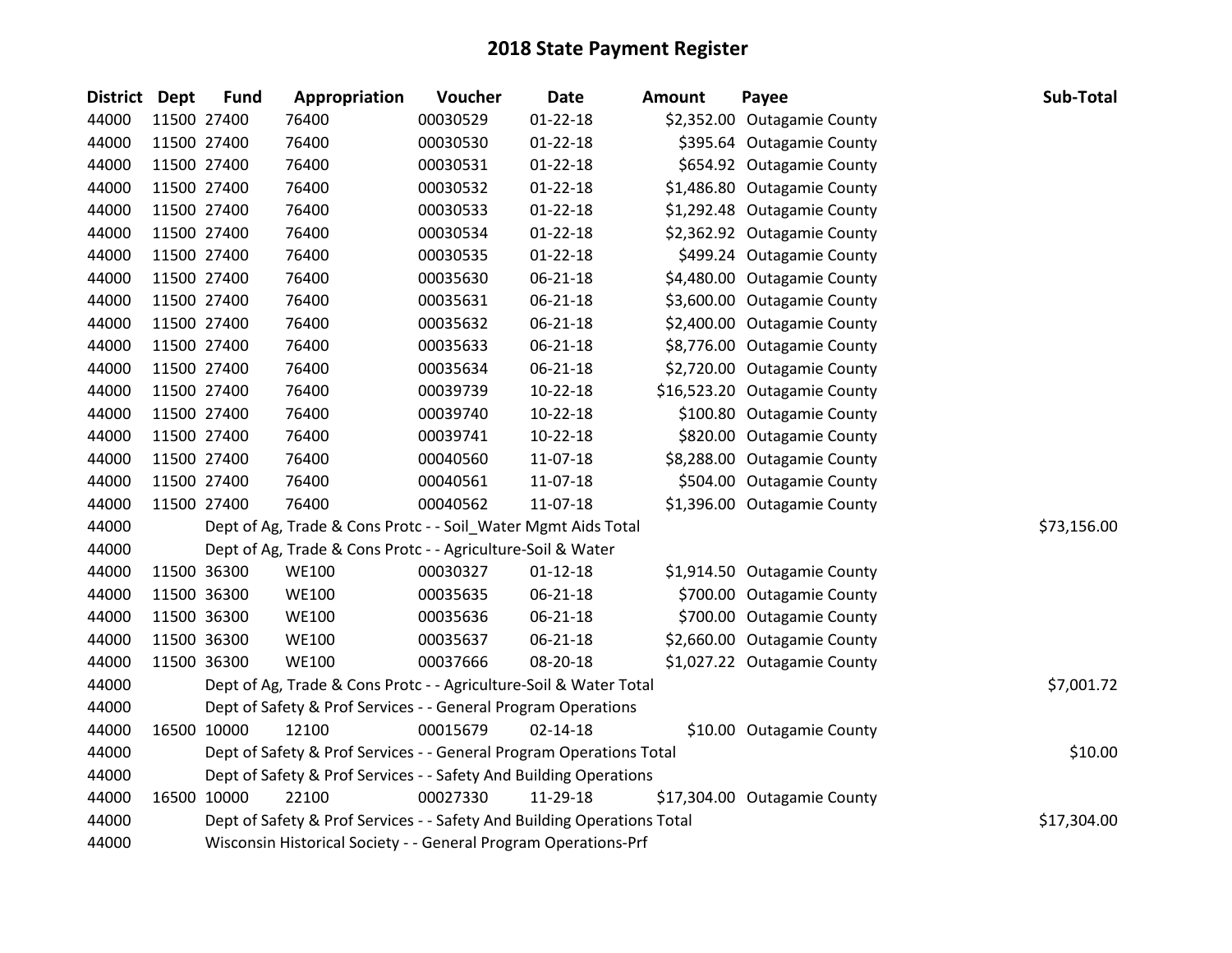| <b>District</b> | <b>Dept</b> | <b>Fund</b> | Appropriation                                                         | Voucher  | <b>Date</b>    | <b>Amount</b> | Payee                        | Sub-Total   |
|-----------------|-------------|-------------|-----------------------------------------------------------------------|----------|----------------|---------------|------------------------------|-------------|
| 44000           |             | 24500 10000 | 14100                                                                 | 00017874 | $07-12-18$     |               | \$30.00 Outagamie County     |             |
| 44000           |             |             | Wisconsin Historical Society - - General Program Operations-Prf Total |          |                |               |                              | \$30.00     |
| 44000           |             |             | Dept of Natural Resources - - Gpo-Federal Funds                       |          |                |               |                              |             |
| 44000           |             | 37000 10000 | 44100                                                                 | 00233125 | 05-09-18       |               | \$4,991.50 Outagamie County  |             |
| 44000           |             | 37000 10000 | 44100                                                                 | 00233128 | 05-09-18       |               | \$45,325.72 Outagamie County |             |
| 44000           |             | 37000 10000 | 44100                                                                 | 00253456 | $07 - 18 - 18$ |               | \$7,073.68 Outagamie County  |             |
| 44000           |             | 37000 10000 | 44100                                                                 | 00253616 | 07-18-18       |               | \$6,579.54 Outagamie County  |             |
| 44000           |             | 37000 10000 | 44100                                                                 | 00274886 | 10-30-18       |               | \$5,865.13 Outagamie County  |             |
| 44000           |             | 37000 10000 | 44100                                                                 | 00274887 | 10-30-18       |               | \$12,428.02 Outagamie County |             |
| 44000           |             |             | Dept of Natural Resources - - Gpo-Federal Funds Total                 |          |                |               |                              | \$82,263.59 |
| 44000           |             |             | Dept of Natural Resources - - Ea - Federal Funds                      |          |                |               |                              |             |
| 44000           |             | 37000 10000 | 68300                                                                 | 00260431 | 08-22-18       |               | \$27,913.32 Outagamie County |             |
| 44000           |             | 37000 10000 | 68300                                                                 | 00284798 | 12-13-18       |               | \$59,575.96 Outagamie County |             |
| 44000           |             |             | Dept of Natural Resources - - Ea - Federal Funds Total                |          |                |               |                              | \$87,489.28 |
| 44000           |             |             | Dept of Natural Resources - - Gen Program Ops-State Funds             |          |                |               |                              |             |
| 44000           |             | 37000 21200 | 16100                                                                 | 00231593 | 05-03-18       |               | \$65.00 Outagamie County     |             |
| 44000           |             | 37000 21200 | 16100                                                                 | 00238334 | 06-13-18       |               | \$703.24 Outagamie County    |             |
| 44000           |             | 37000 21200 | 16100                                                                 | 00251788 | $07-18-18$     |               | \$60.63 Outagamie County     |             |
| 44000           |             |             | Dept of Natural Resources - - Gen Program Ops-State Funds Total       |          |                |               |                              | \$828.87    |
| 44000           |             |             | Dept of Natural Resources - - Gen Program Ops-State Funds-Fr          |          |                |               |                              |             |
| 44000           |             | 37000 21200 | 16600                                                                 | 00207930 | $01 - 18 - 18$ |               | \$690.00 Outagamie County    |             |
| 44000           |             |             | Dept of Natural Resources - - Gen Program Ops-State Funds-Fr Total    |          |                |               |                              | \$690.00    |
| 44000           |             |             | Dept of Natural Resources - - General Program Operations --           |          |                |               |                              |             |
| 44000           |             | 37000 21200 | 25400                                                                 | 00218683 | 03-07-18       |               | \$30.00 Outagamie County     |             |
| 44000           |             | 37000 21200 | 25400                                                                 | 00226027 | $04-10-18$     |               | \$360.00 Outagamie County    |             |
| 44000           |             | 37000 21200 | 25400                                                                 | 00257576 | 08-10-18       |               | \$270.00 Outagamie County    |             |
| 44000           |             | 37000 21200 | 25400                                                                 | 00282905 | 12-06-18       |               | \$360.00 Outagamie County    |             |
| 44000           |             | 37000 21200 | 25400                                                                 | 00286760 | 12-28-18       |               | \$600.00 Outagamie County    |             |
| 44000           |             |             | Dept of Natural Resources - - General Program Operations -- Total     |          |                |               |                              | \$1,620.00  |
| 44000           |             |             | Dept of Natural Resources - - Gpo -Federal Funds                      |          |                |               |                              |             |
| 44000           |             | 37000 21200 | 38100                                                                 | 00222248 | 03-23-18       |               | \$7,286.67 Outagamie County  |             |
| 44000           |             |             | Dept of Natural Resources - - Gpo -Federal Funds Total                |          |                |               |                              | \$7,286.67  |
| 44000           |             |             | Dept of Natural Resources - - Venison Processing                      |          |                |               |                              |             |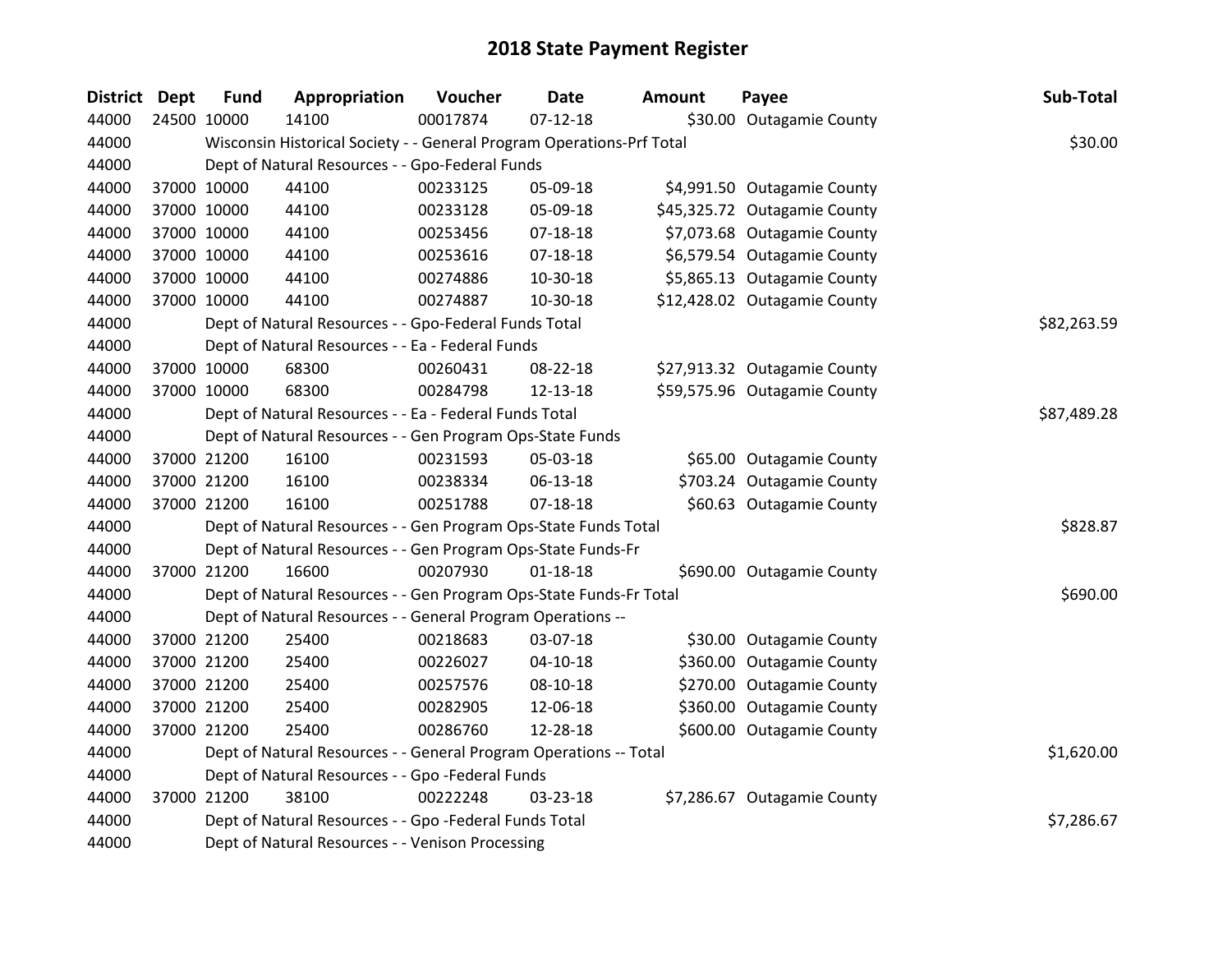| District Dept | <b>Fund</b> | Appropriation                                                     | Voucher  | <b>Date</b>    | <b>Amount</b> | Payee                        | Sub-Total   |
|---------------|-------------|-------------------------------------------------------------------|----------|----------------|---------------|------------------------------|-------------|
| 44000         | 37000 21200 | 54900                                                             | 00219188 | $03 - 12 - 18$ |               | \$2,960.00 Outagamie County  |             |
| 44000         | 37000 21200 | 54900                                                             | 00246715 | 06-29-18       |               | \$185.00 Outagamie County    |             |
| 44000         |             | Dept of Natural Resources - - Venison Processing Total            |          |                |               |                              | \$3,145.00  |
| 44000         |             | Dept of Natural Resources - - Enf A - Boating Enforcement         |          |                |               |                              |             |
| 44000         | 37000 21200 | 55000                                                             | 00222248 | 03-23-18       |               | \$15,987.54 Outagamie County |             |
| 44000         |             | Dept of Natural Resources - - Enf A - Boating Enforcement Total   |          |                |               |                              | \$15,987.54 |
| 44000         |             | Dept of Natural Resources - - Enf A - Atv & Utv Enforcement       |          |                |               |                              |             |
| 44000         | 37000 21200 | 55100                                                             | 00268553 | 09-27-18       |               | \$3,926.29 Outagamie County  |             |
| 44000         |             | Dept of Natural Resources - - Enf A - Atv & Utv Enforcement Total |          |                |               |                              | \$3,926.29  |
| 44000         |             | Dept of Natural Resources - - Wildlife Damage Claims & Abat       |          |                |               |                              |             |
| 44000         | 37000 21200 | 55300                                                             | 00219188 | 03-12-18       |               | \$8,910.56 Outagamie County  |             |
| 44000         | 37000 21200 | 55300                                                             | 00246715 | 06-29-18       |               | \$7,516.20 Outagamie County  |             |
| 44000         | 37000 21200 | 55300                                                             | 00280381 | 11-16-18       |               | \$26,290.78 Outagamie County |             |
| 44000         |             | Dept of Natural Resources - - Wildlife Damage Claims & Abat Total |          |                |               |                              | \$42,717.54 |
| 44000         |             | Dept of Natural Resources - - Ra- Snowmobile Trail Areas          |          |                |               |                              |             |
| 44000         | 37000 21200 | 57500                                                             | 00274679 | 10-29-18       |               | \$44,279.81 Outagamie County |             |
| 44000         | 37000 21200 | 57500                                                             | 00274680 | 10-29-18       |               | \$44,295.00 Outagamie County |             |
| 44000         |             | Dept of Natural Resources - - Ra- Snowmobile Trail Areas Total    |          |                |               |                              | \$88,574.81 |
| 44000         |             | Dept of Natural Resources - - Gpo--State Funds                    |          |                |               |                              |             |
| 44000         | 37000 21200 | 86100                                                             | 00204768 | $01 - 04 - 18$ |               | \$2,757.00 Outagamie County  |             |
| 44000         | 37000 21200 | 86100                                                             | 00211383 | 02-02-18       |               | \$2,757.00 Outagamie County  |             |
| 44000         | 37000 21200 | 86100                                                             | 00217289 | 03-02-18       |               | \$2,757.00 Outagamie County  |             |
| 44000         | 37000 21200 | 86100                                                             | 00223132 | 03-30-18       |               | \$2,757.00 Outagamie County  |             |
| 44000         | 37000 21200 | 86100                                                             | 00232745 | 05-02-18       |               | \$2,757.00 Outagamie County  |             |
| 44000         | 37000 21200 | 86100                                                             | 00240608 | 06-04-18       |               | \$2,757.00 Outagamie County  |             |
| 44000         | 37000 21200 | 86100                                                             | 00249269 | 07-03-18       |               | \$2,757.00 Outagamie County  |             |
| 44000         | 37000 21200 | 86100                                                             | 00256336 | 08-02-18       |               | \$2,757.00 Outagamie County  |             |
| 44000         | 37000 21200 | 86100                                                             | 00264315 | 09-05-18       |               | \$2,757.00 Outagamie County  |             |
| 44000         | 37000 21200 | 86100                                                             | 00270343 | 10-02-18       |               | \$2,757.00 Outagamie County  |             |
| 44000         | 37000 21200 | 86100                                                             | 00277063 | 11-02-18       |               | \$2,757.00 Outagamie County  |             |
| 44000         | 37000 21200 | 86100                                                             | 00282839 | 12-04-18       |               | \$2,757.00 Outagamie County  |             |
| 44000         | 37000 21200 | 86100                                                             | 00287738 | 12-31-18       |               | \$2,757.00 Outagamie County  |             |
| 44000         |             | Dept of Natural Resources - - Gpo--State Funds Total              |          |                |               |                              | \$35,841.00 |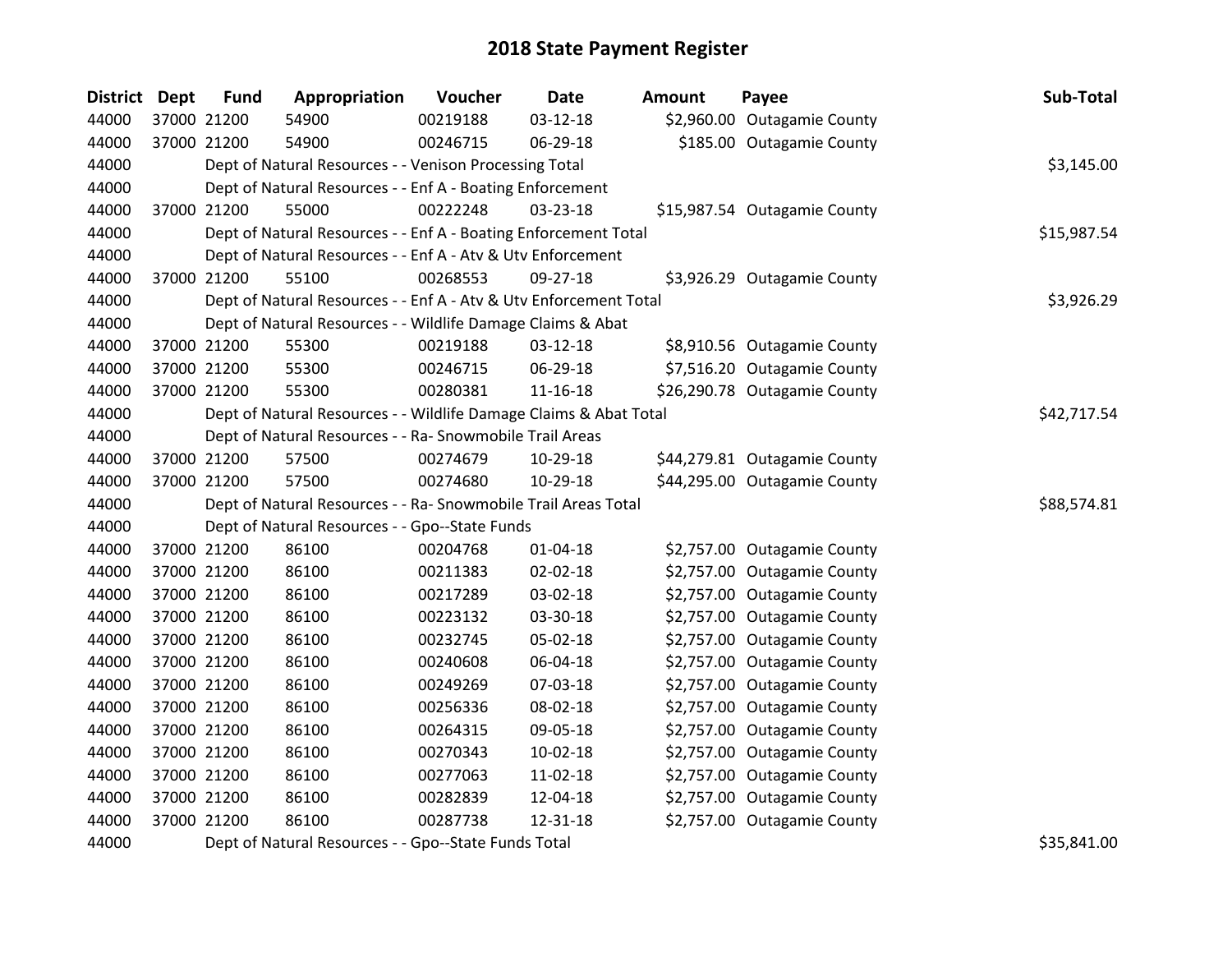| <b>District</b> | Dept | <b>Fund</b> | Appropriation                                                      | Voucher  | <b>Date</b>    | Amount | Payee                         | Sub-Total    |  |  |
|-----------------|------|-------------|--------------------------------------------------------------------|----------|----------------|--------|-------------------------------|--------------|--|--|
| 44000           |      |             | Dept of Natural Resources - - Gpo-Environmental Fund               |          |                |        |                               |              |  |  |
| 44000           |      | 37000 27400 | 46100                                                              | 00268662 | 09-27-18       |        | \$30.00 Outagamie County      |              |  |  |
| 44000           |      |             | Dept of Natural Resources - - Gpo-Environmental Fund Total         |          |                |        |                               | \$30.00      |  |  |
| 44000           |      |             | Dept of Natural Resources - - Fin Asst For Responsible Units       |          |                |        |                               |              |  |  |
| 44000           |      | 37000 27400 | 67000                                                              | 00235043 | $05 - 11 - 18$ |        | \$516,469.92 Outagamie County |              |  |  |
| 44000           |      |             | Dept of Natural Resources - - Fin Asst For Responsible Units Total |          |                |        |                               | \$516,469.92 |  |  |
| 44000           |      |             | Dept of Natural Resources - - Recycling Consolidation Grants       |          |                |        |                               |              |  |  |
| 44000           |      | 37000 27400 | 67300                                                              | 00235043 | $05 - 11 - 18$ |        | \$52,195.24 Outagamie County  |              |  |  |
| 44000           |      |             | Dept of Natural Resources - - Recycling Consolidation Grants Total |          |                |        |                               | \$52,195.24  |  |  |
| 44000           |      |             | Dept of Natural Resources - - Land Acquisition                     |          |                |        |                               |              |  |  |
| 44000           |      | 37000 36300 | TA100                                                              | 00248749 | 07-02-18       |        | \$30.00 Outagamie County      |              |  |  |
| 44000           |      | 37000 36300 | <b>TA100</b>                                                       | 00255506 | 07-30-18       |        | \$30.00 Outagamie County      |              |  |  |
| 44000           |      |             | Dept of Natural Resources - - Land Acquisition Total               |          |                |        |                               | \$60.00      |  |  |
| 44000           |      |             | Dept of Natural Resources - - Sp-Small Projects                    |          |                |        |                               |              |  |  |
| 44000           |      | 37000 36300 | <b>TA220</b>                                                       | 00210126 | $02 - 14 - 18$ |        | \$541.66 Outagamie County     |              |  |  |
| 44000           |      |             | Dept of Natural Resources - - Sp-Small Projects Total              |          |                |        |                               | \$541.66     |  |  |
| 44000           |      |             | Dept of Natural Resources - - Dnr-Nonpoint Source                  |          |                |        |                               |              |  |  |
| 44000           |      | 37000 36300 | TF100                                                              | 00285252 | 12-28-18       |        | \$36,610.58 Outagamie County  |              |  |  |
| 44000           |      |             | Dept of Natural Resources - - Dnr-Nonpoint Source Total            |          |                |        |                               | \$36,610.58  |  |  |
| 44000           |      |             | Department of Corrections - - Corrections Contracts And Agre       |          |                |        |                               |              |  |  |
| 44000           |      | 41000 10000 | 11400                                                              | 00183683 | $01 - 23 - 18$ |        | \$20,591.58 Outagamie County  |              |  |  |
| 44000           |      | 41000 10000 | 11400                                                              | 00191301 | 03-09-18       |        | \$22,969.14 Outagamie County  |              |  |  |
| 44000           |      | 41000 10000 | 11400                                                              | 00196847 | 03-21-18       |        | \$15,997.82 Outagamie County  |              |  |  |
| 44000           |      | 41000 10000 | 11400                                                              | 00206296 | 05-03-18       |        | \$13,665.28 Outagamie County  |              |  |  |
| 44000           |      | 41000 10000 | 11400                                                              | 00212244 | 05-31-18       |        | \$22,350.68 Outagamie County  |              |  |  |
| 44000           |      | 41000 10000 | 11400                                                              | 00215025 | 06-13-18       |        | \$28,789.42 Outagamie County  |              |  |  |
| 44000           |      | 41000 10000 | 11400                                                              | 00216037 | 06-18-18       |        | \$102.92 Outagamie County     |              |  |  |
| 44000           |      | 41000 10000 | 11400                                                              | 00225475 | 07-30-18       |        | \$36,831.00 Outagamie County  |              |  |  |
| 44000           |      | 41000 10000 | 11400                                                              | 00232636 | 09-04-18       |        | \$33,295.96 Outagamie County  |              |  |  |
| 44000           |      | 41000 10000 | 11400                                                              | 00241425 | $10 - 11 - 18$ |        | \$29,295.90 Outagamie County  |              |  |  |
| 44000           |      | 41000 10000 | 11400                                                              | 00254067 | 12-13-18       |        | \$51,553.12 Outagamie County  |              |  |  |
| 44000           |      | 41000 10000 | 11400                                                              | 00257465 | 12-27-18       |        | \$28,883.08 Outagamie County  |              |  |  |
| 44000           |      |             | Department of Corrections - - Corrections Contracts And Agre Total |          |                |        |                               | \$304,325.90 |  |  |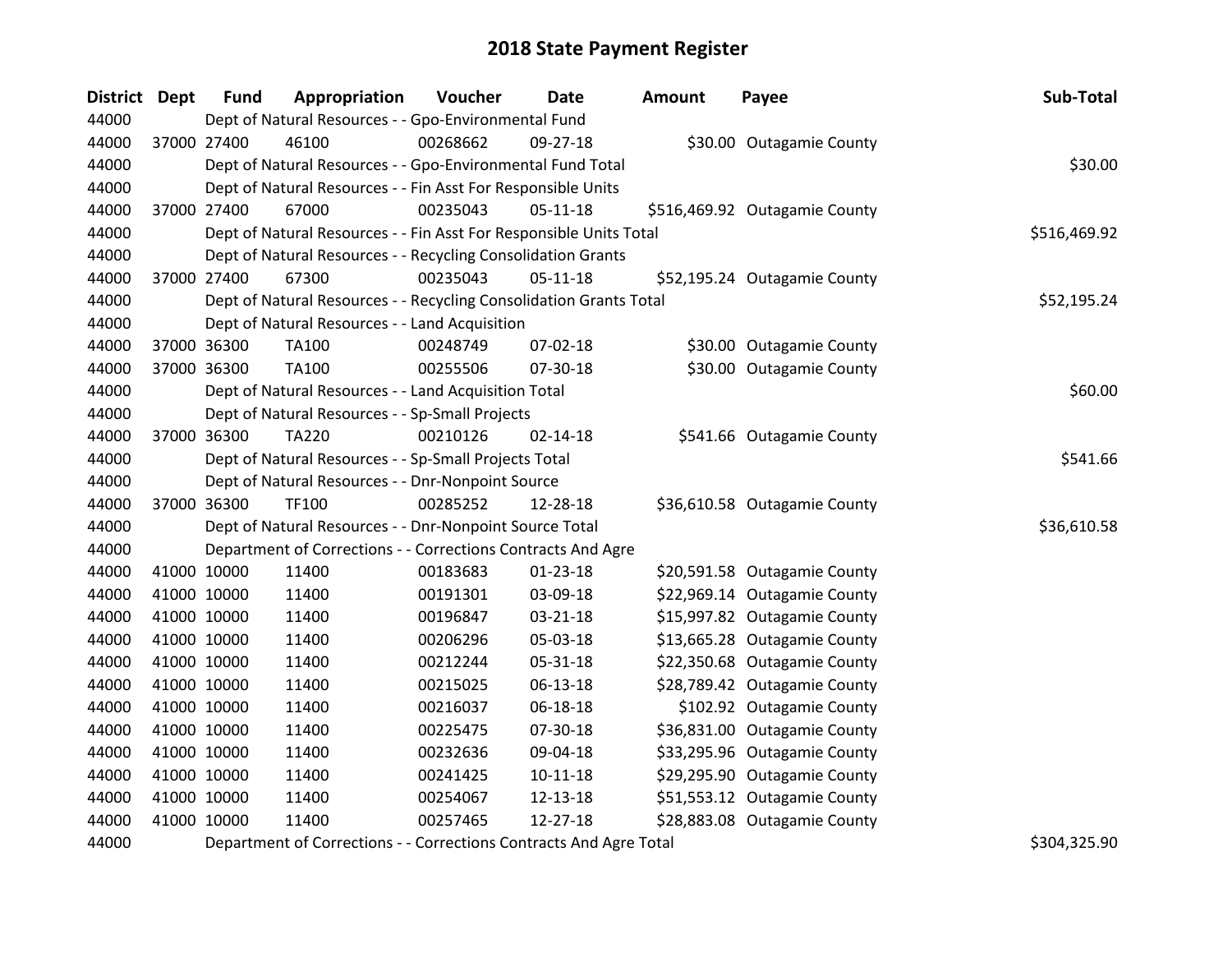| District Dept | <b>Fund</b> | Appropriation                                                      | Voucher  | <b>Date</b>    | <b>Amount</b> | Payee                                                                                                         | Sub-Total    |
|---------------|-------------|--------------------------------------------------------------------|----------|----------------|---------------|---------------------------------------------------------------------------------------------------------------|--------------|
| 44000         |             |                                                                    |          |                |               | Department of Corrections - - Reimbursing Counties For Probation, Extended Supervision And Parole Holds       |              |
| 44000         | 41000 10000 | 11600                                                              | 00246080 | 11-02-18       |               | \$215,276.40 Outagamie County                                                                                 |              |
| 44000         |             |                                                                    |          |                |               | Department of Corrections - - Reimbursing Counties For Probation, Extended Supervision And Parole Holds Total | \$215,276.40 |
| 44000         |             | Department of Corrections - - Sex Offender Management              |          |                |               |                                                                                                               |              |
| 44000         | 41000 10000 | 18200                                                              | 00244814 | $10-31-18$     |               | \$2.20 Outagamie County                                                                                       |              |
| 44000         |             | Department of Corrections - - Sex Offender Management Total        |          |                |               |                                                                                                               | \$2.20       |
| 44000         |             | Department of Corrections - - Probation, Parole And Extended       |          |                |               |                                                                                                               |              |
| 44000         | 41000 10000 | 18700                                                              | 00182864 | $01-19-18$     |               | \$4.00 Outagamie County                                                                                       |              |
| 44000         | 41000 10000 | 18700                                                              | 00186854 | 02-06-18       |               | \$79.40 Outagamie County                                                                                      |              |
| 44000         | 41000 10000 | 18700                                                              | 00186862 | 02-06-18       |               | \$122.60 Outagamie County                                                                                     |              |
| 44000         | 41000 10000 | 18700                                                              | 00186865 | 02-06-18       |               | \$154.10 Outagamie County                                                                                     |              |
| 44000         | 41000 10000 | 18700                                                              | 00194024 | 03-08-18       |               | \$64.40 Outagamie County                                                                                      |              |
| 44000         | 41000 10000 | 18700                                                              | 00217815 | 06-25-18       |               | \$100.20 Outagamie County                                                                                     |              |
| 44000         | 41000 10000 | 18700                                                              | 00227036 | 08-07-18       |               | \$5.00 Outagamie County                                                                                       |              |
| 44000         | 41000 10000 | 18700                                                              | 00227057 | 08-07-18       |               | \$10.00 Outagamie County                                                                                      |              |
| 44000         | 41000 10000 | 18700                                                              | 00242603 | $10 - 18 - 18$ |               | \$35.40 Outagamie County                                                                                      |              |
| 44000         | 41000 10000 | 18700                                                              | 00246080 | 11-02-18       |               | \$16,203.60 Outagamie County                                                                                  |              |
| 44000         |             | Department of Corrections - - Probation, Parole And Extended Total |          |                |               |                                                                                                               | \$16,778.70  |
| 44000         |             | Department of Corrections - - General Program Operations           |          |                |               |                                                                                                               |              |
| 44000         | 41000 10000 | 20100                                                              | 00212550 | 06-04-18       |               | \$13.75 Outagamie County                                                                                      |              |
| 44000         |             | Department of Corrections - - General Program Operations Total     |          |                |               |                                                                                                               | \$13.75      |
| 44000         |             | Department of Health Services - - State/Federal Aids               |          |                |               |                                                                                                               |              |
| 44000         | 43500 10000 | 00000                                                              | 90808    | $01 - 02 - 18$ |               | \$144,758.00 Outagamie County                                                                                 |              |
| 44000         | 43500 10000 | 00000                                                              | 90809    | 02-01-18       |               | \$88,610.00 Outagamie County                                                                                  |              |
| 44000         | 43500 10000 | 00000                                                              | 90810    | 03-01-18       |               | \$102,841.00 Outagamie County                                                                                 |              |
| 44000         | 43500 10000 | 00000                                                              | 90811    | 03-02-18       |               | \$2,184.00 Outagamie County                                                                                   |              |
| 44000         | 43500 10000 | 00000                                                              | 90812    | 04-02-18       |               | \$68,882.00 Outagamie County                                                                                  |              |
| 44000         | 43500 10000 | 00000                                                              | 90813    | 05-01-18       |               | \$692,994.00 Outagamie County                                                                                 |              |
| 44000         | 43500 10000 | 00000                                                              | 90814    | 06-01-18       |               | \$240,509.00 Outagamie County                                                                                 |              |
| 44000         | 43500 10000 | 00000                                                              | 90900    | 07-02-18       |               | \$2,352,475.00 Outagamie County                                                                               |              |
| 44000         | 43500 10000 | 00000                                                              | 90901    | 08-01-18       |               | \$1,177,847.00 Outagamie County                                                                               |              |
| 44000         | 43500 10000 | 00000                                                              | 90902    | 09-04-18       |               | \$393,398.00 Outagamie County                                                                                 |              |
| 44000         | 43500 10000 | 00000                                                              | 90903    | 10-01-18       |               | \$93,642.00 Outagamie County                                                                                  |              |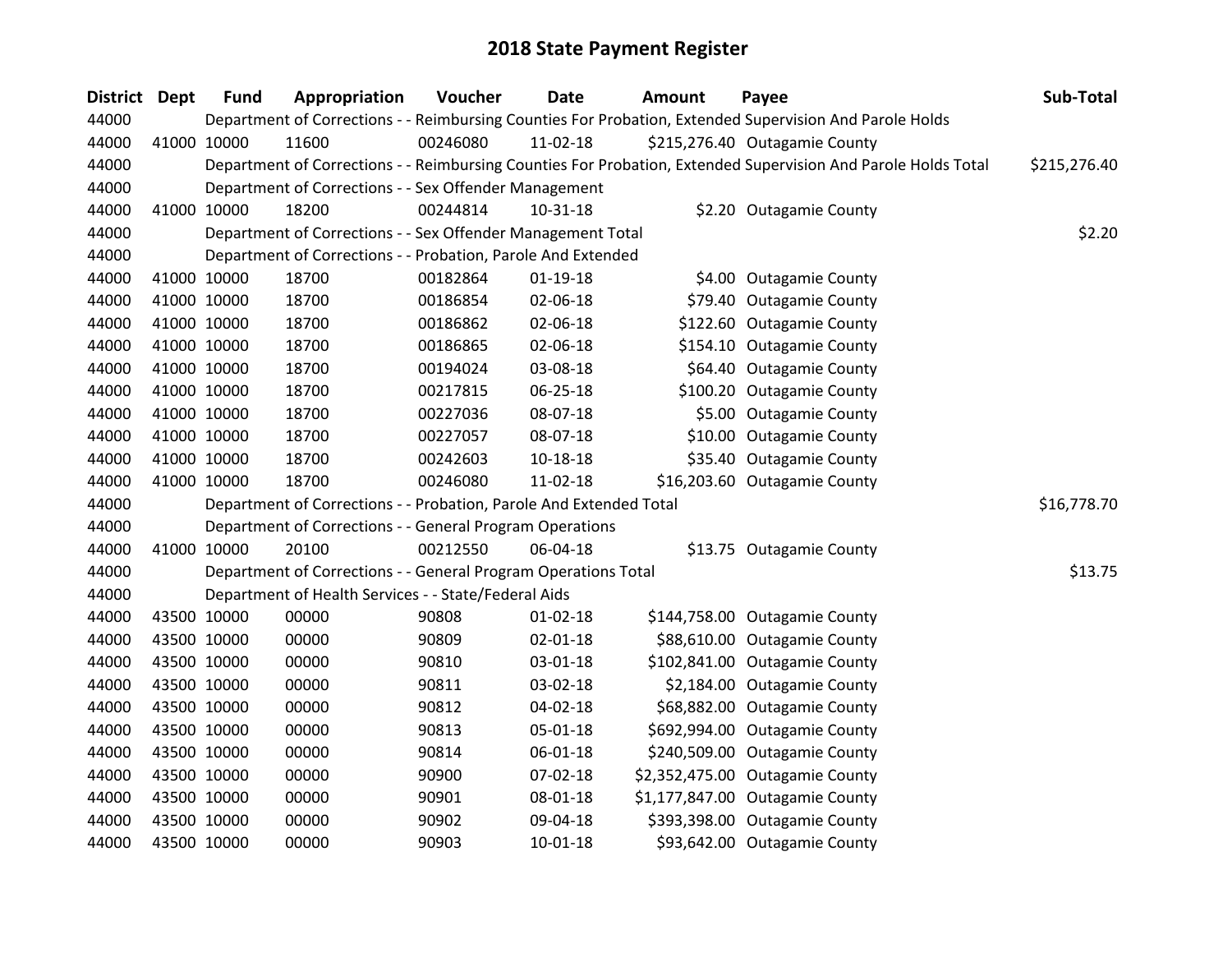| <b>District Dept</b> | <b>Fund</b> | Appropriation                                                          | Voucher  | Date           | <b>Amount</b> | Payee                         | Sub-Total      |
|----------------------|-------------|------------------------------------------------------------------------|----------|----------------|---------------|-------------------------------|----------------|
| 44000                | 43500 10000 | 00000                                                                  | 90904    | 11-01-18       |               | \$247,451.00 Outagamie County |                |
| 44000                | 43500 10000 | 00000                                                                  | 90905    | 12-03-18       |               | \$192,159.00 Outagamie County |                |
| 44000                |             | Department of Health Services - - State/Federal Aids Total             |          |                |               |                               | \$5,797,750.00 |
| 44000                |             | Department of Health Services - - Federal Projects Operations          |          |                |               |                               |                |
| 44000                | 43500 10000 | 14900                                                                  | 00210320 | 06-07-18       |               | \$800.00 Outagamie County     |                |
| 44000                | 43500 10000 | 14900                                                                  | 00232122 | 09-17-18       |               | \$1,000.00 Outagamie County   |                |
| 44000                |             | Department of Health Services - - Federal Projects Operations Total    |          |                |               |                               | \$1,800.00     |
| 44000                |             | Department of Health Services - - Federal Block Grant Operations       |          |                |               |                               |                |
| 44000                | 43500 10000 | 19000                                                                  | 00237865 | $10 - 25 - 18$ |               | \$2,000.00 Outagamie County   |                |
| 44000                |             | Department of Health Services - - Federal Block Grant Operations Total |          |                |               |                               | \$2,000.00     |
| 44000                |             | Department of Health Services - - General Program Operations           |          |                |               |                               |                |
| 44000                | 43500 10000 | 40100                                                                  | 00185296 | 02-07-18       |               | \$1.50 Outagamie County       |                |
| 44000                | 43500 10000 | 40100                                                                  | 00197277 | 04-04-18       |               | \$1.50 Outagamie County       |                |
| 44000                | 43500 10000 | 40100                                                                  | 00212210 | 06-14-18       |               | \$1.50 Outagamie County       |                |
| 44000                | 43500 10000 | 40100                                                                  | 00216641 | 07-05-18       |               | \$1.50 Outagamie County       |                |
| 44000                | 43500 10000 | 40100                                                                  | 00224681 | 08-08-18       |               | \$1.50 Outagamie County       |                |
| 44000                | 43500 10000 | 40100                                                                  | 00226089 | 08-16-18       |               | \$15.00 Outagamie County      |                |
| 44000                | 43500 10000 | 40100                                                                  | 00231882 | 09-12-18       |               | \$1.00 Outagamie County       |                |
| 44000                | 43500 10000 | 40100                                                                  | 00231883 | 09-12-18       |               | \$15.00 Outagamie County      |                |
| 44000                | 43500 10000 | 40100                                                                  | 00237746 | $10-10-18$     |               | \$1.50 Outagamie County       |                |
| 44000                | 43500 10000 | 40100                                                                  | 00240830 | $10-24-18$     |               | \$1.50 Outagamie County       |                |
| 44000                |             | Department of Health Services - - General Program Operations Total     |          |                |               |                               | \$41.50        |
| 44000                |             | Department of Health Services - - Medical Assistance State Admin       |          |                |               |                               |                |
| 44000                | 43500 10000 | 44000                                                                  | 00185296 | 02-07-18       |               | \$1.50 Outagamie County       |                |
| 44000                | 43500 10000 | 44000                                                                  | 00197277 | 04-04-18       |               | \$1.50 Outagamie County       |                |
| 44000                | 43500 10000 | 44000                                                                  | 00212210 | 06-14-18       |               | \$1.50 Outagamie County       |                |
| 44000                | 43500 10000 | 44000                                                                  | 00216641 | 07-05-18       |               | \$1.50 Outagamie County       |                |
| 44000                | 43500 10000 | 44000                                                                  | 00221594 | $07 - 25 - 18$ |               | \$3.00 Outagamie County       |                |
| 44000                | 43500 10000 | 44000                                                                  | 00224681 | 08-08-18       |               | \$1.50 Outagamie County       |                |
| 44000                | 43500 10000 | 44000                                                                  | 00226089 | 08-16-18       |               | \$15.00 Outagamie County      |                |
| 44000                | 43500 10000 | 44000                                                                  | 00231882 | 09-12-18       |               | \$1.00 Outagamie County       |                |
| 44000                | 43500 10000 | 44000                                                                  | 00231883 | 09-12-18       |               | \$15.00 Outagamie County      |                |
| 44000                | 43500 10000 | 44000                                                                  | 00237746 | $10-10-18$     |               | \$1.50 Outagamie County       |                |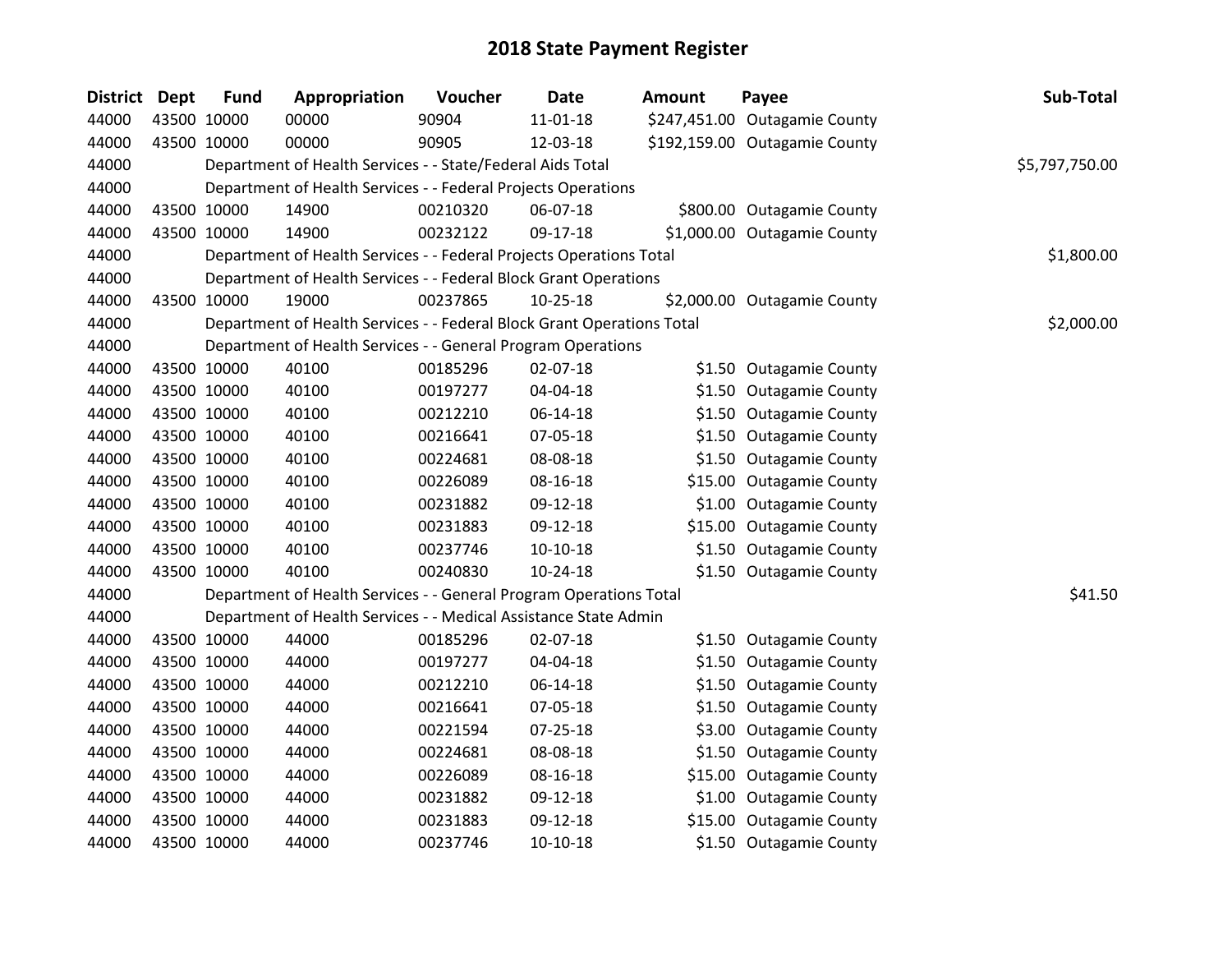| <b>District</b> | <b>Dept</b> | <b>Fund</b> | Appropriation                                                          | Voucher  | <b>Date</b>    | <b>Amount</b> | Payee                        | Sub-Total   |
|-----------------|-------------|-------------|------------------------------------------------------------------------|----------|----------------|---------------|------------------------------|-------------|
| 44000           |             | 43500 10000 | 44000                                                                  | 00240830 | 10-24-18       |               | \$1.50 Outagamie County      |             |
| 44000           |             |             | Department of Health Services - - Medical Assistance State Admin Total |          |                |               |                              | \$44.50     |
| 44000           |             |             | Department of Health Services - - Nursing Facility Resident Prot       |          |                |               |                              |             |
| 44000           |             | 43500 10000 | 62100                                                                  | 00178046 | 01-05-18       |               | \$2,130.00 Outagamie County  |             |
| 44000           |             |             | Department of Health Services - - Nursing Facility Resident Prot Total |          |                |               |                              | \$2,130.00  |
| 44000           |             |             | Dept of Children and Families - - Milw Child Welfare Svc Collect       |          |                |               |                              |             |
| 44000           |             | 43700 10000 | 12200                                                                  | 00035075 | 03-09-18       |               | \$10.00 Outagamie County     |             |
| 44000           |             | 43700 10000 | 12200                                                                  | 00036687 | $04 - 11 - 18$ |               | \$102.50 Outagamie County    |             |
| 44000           |             | 43700 10000 | 12200                                                                  | 00036688 | $04 - 11 - 18$ |               | \$263.75 Outagamie County    |             |
| 44000           |             | 43700 10000 | 12200                                                                  | 00039786 | 06-08-18       |               | \$15.00 Outagamie County     |             |
| 44000           |             | 43700 10000 | 12200                                                                  | 00041085 | $07-13-18$     |               | \$50.00 Outagamie County     |             |
| 44000           |             |             | Dept of Children and Families - - Milw Child Welfare Svc Collect Total |          |                |               |                              | \$441.25    |
| 44000           |             |             | Dept of Children and Families - - Services For Sex Trafficking V       |          |                |               |                              |             |
| 44000           |             | 43700 10000 | 19000                                                                  | 00032833 | $01 - 18 - 18$ |               | \$358.99 Outagamie County    |             |
| 44000           |             | 43700 10000 | 19000                                                                  | 00034234 | 02-26-18       |               | \$12,966.22 Outagamie County |             |
| 44000           |             | 43700 10000 | 19000                                                                  | 00036674 | 04-20-18       |               | \$448.13 Outagamie County    |             |
| 44000           |             | 43700 10000 | 19000                                                                  | 00040565 | 06-22-18       |               | \$15,324.27 Outagamie County |             |
| 44000           |             | 43700 10000 | 19000                                                                  | 00042847 | 08-17-18       |               | \$2,454.41 Outagamie County  |             |
| 44000           |             | 43700 10000 | 19000                                                                  | 00042848 | 08-09-18       |               | \$2,993.38 Outagamie County  |             |
| 44000           |             | 43700 10000 | 19000                                                                  | 00046450 | 11-21-18       |               | \$631.35 Outagamie County    |             |
| 44000           |             | 43700 10000 | 19000                                                                  | 00047325 | 11-28-18       |               | \$2,924.23 Outagamie County  |             |
| 44000           |             | 43700 10000 | 19000                                                                  | 00047326 | 11-28-18       |               | \$3,423.64 Outagamie County  |             |
| 44000           |             | 43700 10000 | 19000                                                                  | 00047327 | 12-19-18       |               | \$3,815.36 Outagamie County  |             |
| 44000           |             |             | Dept of Children and Families - - Services For Sex Trafficking V Total |          |                |               |                              | \$45,339.98 |
| 44000           |             |             | Dept of Children and Families - - General Program Operations           |          |                |               |                              |             |
| 44000           |             | 43700 10000 | 20100                                                                  | 00039772 | 06-15-18       |               | \$117.30 Outagamie County    |             |
| 44000           |             |             | Dept of Children and Families - - General Program Operations Total     |          |                |               |                              | \$117.30    |
| 44000           |             |             | Dept of Children and Families - - Fees For Administrative Servic       |          |                |               |                              |             |
| 44000           |             | 43700 10000 | 23100                                                                  | 00033810 | $01-19-18$     |               | \$265.00 Outagamie County    |             |
| 44000           |             | 43700 10000 | 23100                                                                  | 00038269 | 04-18-18       |               | \$220.00 Outagamie County    |             |
| 44000           |             | 43700 10000 | 23100                                                                  | 00042332 | $07-17-18$     |               | \$295.00 Outagamie County    |             |
| 44000           |             | 43700 10000 | 23100                                                                  | 00045797 | $10 - 18 - 18$ |               | \$170.00 Outagamie County    |             |
| 44000           |             |             | Dept of Children and Families - - Fees For Administrative Servic Total |          |                |               |                              | \$950.00    |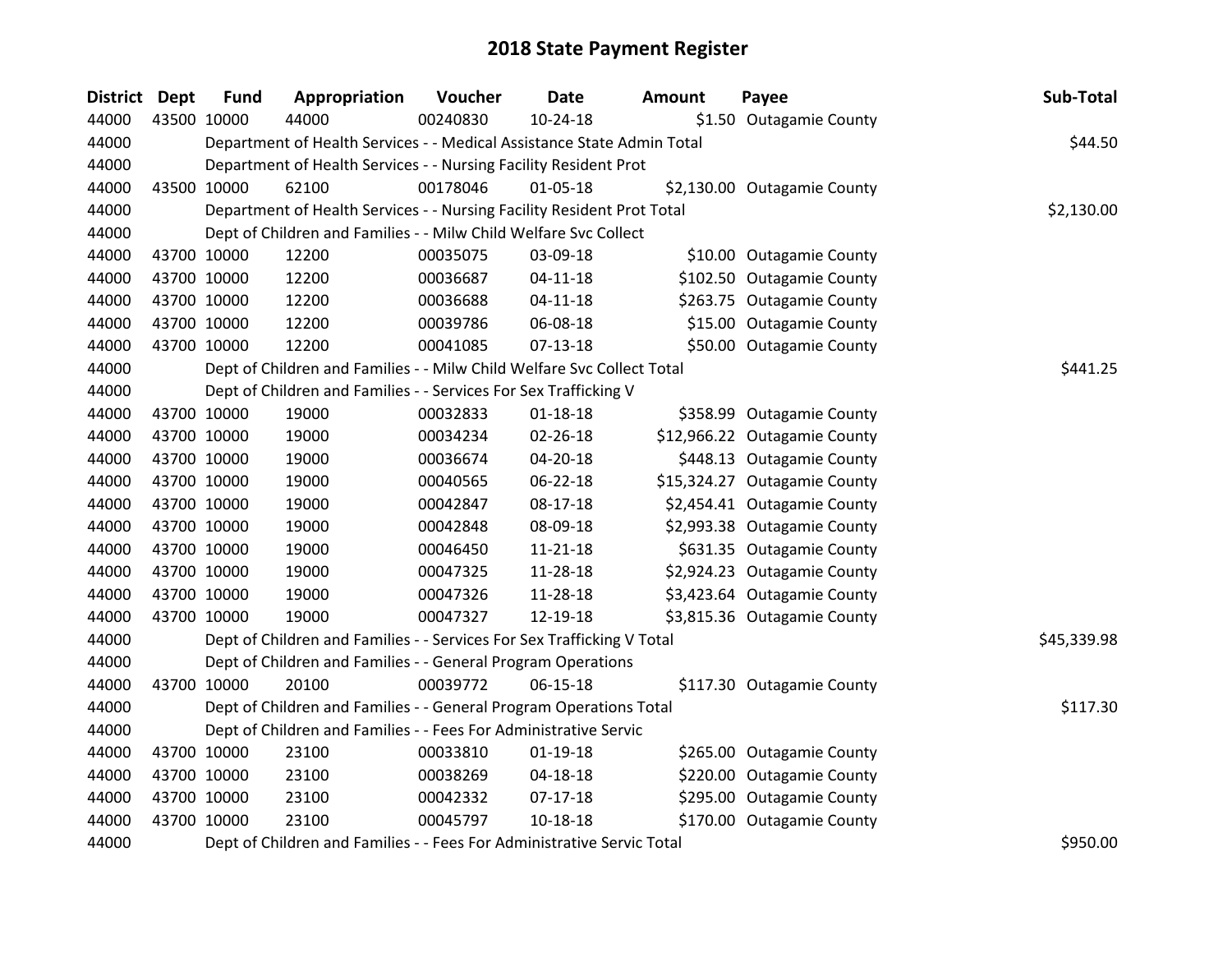| District Dept | <b>Fund</b> | Appropriation                                                          | Voucher  | <b>Date</b>    | <b>Amount</b> | Payee                           | Sub-Total |
|---------------|-------------|------------------------------------------------------------------------|----------|----------------|---------------|---------------------------------|-----------|
| 44000         |             | Dept of Children and Families - - Child Support State Operations       |          |                |               |                                 |           |
| 44000         | 43700 10000 | 25700                                                                  | 00039772 | $06-15-18$     |               | \$227.70 Outagamie County       |           |
| 44000         |             | Dept of Children and Families - - Child Support State Operations Total |          |                |               |                                 | \$227.70  |
| 44000         |             | Dept of Children and Families - - General Aids                         |          |                |               |                                 |           |
| 44000         | 43700 10000 | 99000                                                                  | 00033210 | 01-05-18       |               | \$131,135.49 Outagamie County   |           |
| 44000         | 43700 10000 | 99000                                                                  | 00034125 | 01-30-18       |               | \$362,873.07 Outagamie County   |           |
| 44000         | 43700 10000 | 99000                                                                  | 00034320 | 02-05-18       |               | \$234,980.76 Outagamie County   |           |
| 44000         | 43700 10000 | 99000                                                                  | 00034865 | 02-21-18       |               | \$432.10 Outagamie County       |           |
| 44000         | 43700 10000 | 99000                                                                  | 00035018 | $02 - 21 - 18$ |               | \$1,197.44 Outagamie County     |           |
| 44000         | 43700 10000 | 99000                                                                  | 00035121 | 02-21-18       |               | \$2,306.36 Outagamie County     |           |
| 44000         | 43700 10000 | 99000                                                                  | 00035252 | 02-22-18       |               | \$2,036.55 Outagamie County     |           |
| 44000         | 43700 10000 | 99000                                                                  | 00035654 | 03-05-18       |               | \$535,686.29 Outagamie County   |           |
| 44000         | 43700 10000 | 99000                                                                  | 00036806 | 03-27-18       |               | \$5,140.02 Outagamie County     |           |
| 44000         | 43700 10000 | 99000                                                                  | 00036853 | 03-27-18       |               | \$956,530.53 Outagamie County   |           |
| 44000         | 43700 10000 | 99000                                                                  | 00037580 | 04-05-18       |               | \$175,961.13 Outagamie County   |           |
| 44000         | 43700 10000 | 99000                                                                  | 00037624 | 04-06-18       |               | \$65,055.86 Outagamie County    |           |
| 44000         | 43700 10000 | 99000                                                                  | 00038817 | 04-30-18       |               | \$443,642.68 Outagamie County   |           |
| 44000         | 43700 10000 | 99000                                                                  | 00039193 | 05-07-18       |               | \$181,643.13 Outagamie County   |           |
| 44000         | 43700 10000 | 99000                                                                  | 00040613 | 06-05-18       |               | \$113,529.65 Outagamie County   |           |
| 44000         | 43700 10000 | 99000                                                                  | 00040659 | 06-05-18       |               | \$80,232.96 Outagamie County    |           |
| 44000         | 43700 10000 | 99000                                                                  | 00041630 | 06-29-18       |               | \$3,388.70 Outagamie County     |           |
| 44000         | 43700 10000 | 99000                                                                  | 00041794 | 07-05-18       |               | \$222,545.63 Outagamie County   |           |
| 44000         | 43700 10000 | 99000                                                                  | 00042458 | 07-25-18       |               | \$35,264.00 Outagamie County    |           |
| 44000         | 43700 10000 | 99000                                                                  | 00042808 | 07-31-18       |               | \$354,086.47 Outagamie County   |           |
| 44000         | 43700 10000 | 99000                                                                  | 00043014 | 08-03-18       |               | \$6,918.00 Outagamie County     |           |
| 44000         | 43700 10000 | 99000                                                                  | 00043104 | 08-06-18       |               | \$155,116.20 Outagamie County   |           |
| 44000         | 43700 10000 | 99000                                                                  | 00043381 | 08-14-18       |               | \$47,337.63 Outagamie County    |           |
| 44000         | 43700 10000 | 99000                                                                  | 00043495 | 08-16-18       |               | \$34,034.00 Outagamie County    |           |
| 44000         | 43700 10000 | 99000                                                                  | 00043559 | 08-17-18       |               | \$26,989.00 Outagamie County    |           |
| 44000         | 43700 10000 | 99000                                                                  | 00043982 | 08-29-18       |               | \$1,453,311.00 Outagamie County |           |
| 44000         | 43700 10000 | 99000                                                                  | 00044067 | 08-30-18       |               | \$108,890.00 Outagamie County   |           |
| 44000         | 43700 10000 | 99000                                                                  | 00044178 | 09-05-18       |               | \$298,889.56 Outagamie County   |           |
| 44000         | 43700 10000 | 99000                                                                  | 00044436 | 09-11-18       |               | \$4,480.00 Outagamie County     |           |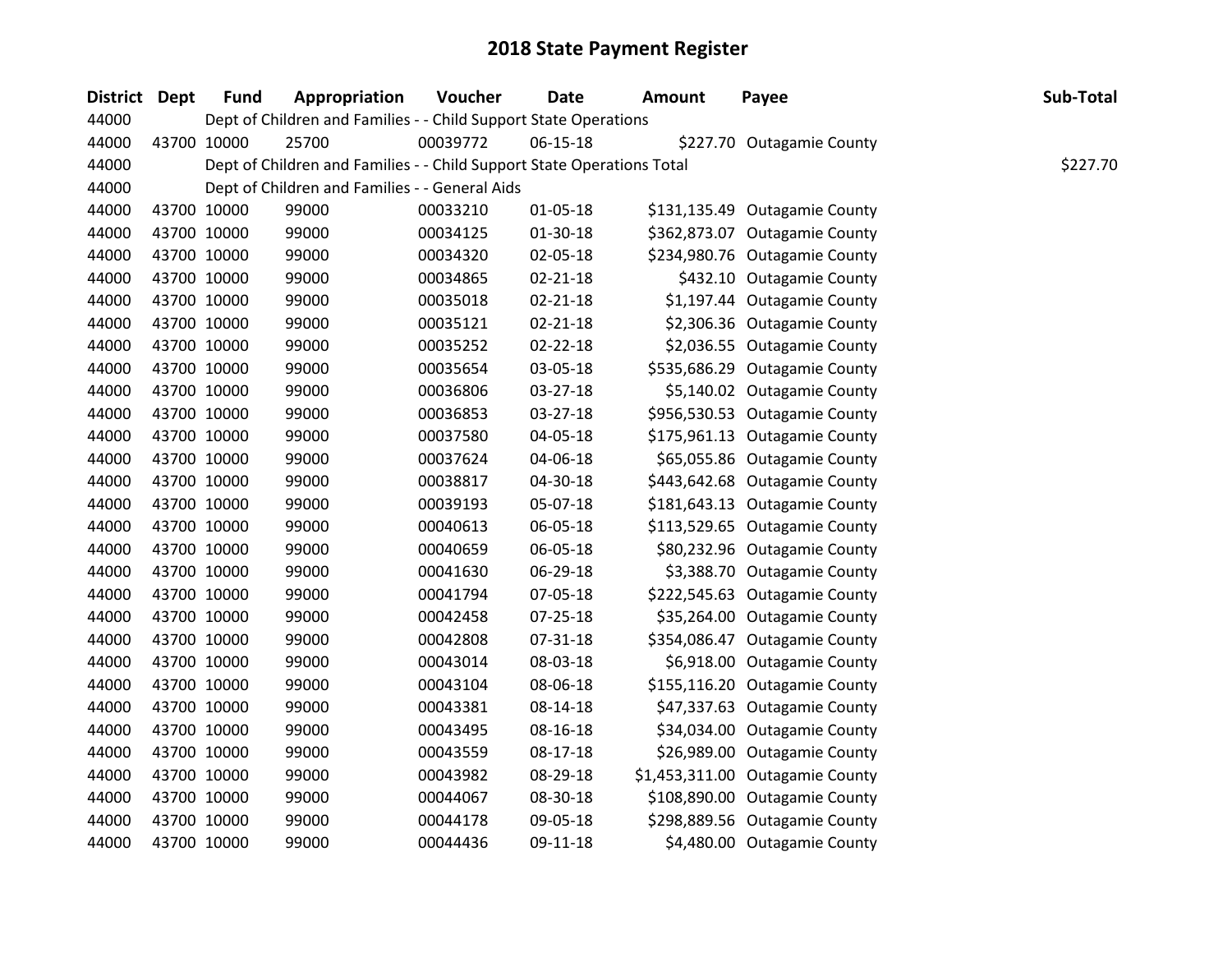| <b>District</b> | <b>Dept</b> | <b>Fund</b> | Appropriation                                             | Voucher  | <b>Date</b>    | <b>Amount</b> | Payee                         | Sub-Total      |
|-----------------|-------------|-------------|-----------------------------------------------------------|----------|----------------|---------------|-------------------------------|----------------|
| 44000           |             | 43700 10000 | 99000                                                     | 00045386 | $10 - 05 - 18$ |               | \$194,081.89 Outagamie County |                |
| 44000           |             | 43700 10000 | 99000                                                     | 00046205 | 10-30-18       |               | \$306,260.49 Outagamie County |                |
| 44000           |             | 43700 10000 | 99000                                                     | 00046519 | 11-05-18       |               | \$676,039.67 Outagamie County |                |
| 44000           | 43700 10000 |             | 99000                                                     | 00046699 | 11-09-18       |               | \$58,459.77 Outagamie County  |                |
| 44000           |             | 43700 10000 | 99000                                                     | 00047485 | 12-03-18       |               | \$62,465.39 Outagamie County  |                |
| 44000           |             | 43700 10000 | 99000                                                     | 00047576 | 12-05-18       |               | \$229,279.08 Outagamie County |                |
| 44000           |             | 43700 10000 | 99000                                                     | 00048179 | 12-27-18       |               | \$122,139.22 Outagamie County |                |
| 44000           |             |             | Dept of Children and Families - - General Aids Total      |          |                |               |                               | \$7,692,359.72 |
| 44000           |             |             | Dept of Workforce Development - - Ui Admin Fed            |          |                |               |                               |                |
| 44000           |             | 44500 10000 | 15100                                                     | 00142151 | $01-03-18$     |               | \$155.00 Outagamie County     |                |
| 44000           |             | 44500 10000 | 15100                                                     | 00146831 | 02-02-18       |               | \$190.00 Outagamie County     |                |
| 44000           |             | 44500 10000 | 15100                                                     | 00152416 | 03-02-18       |               | \$200.00 Outagamie County     |                |
| 44000           |             | 44500 10000 | 15100                                                     | 00154407 | 03-15-18       |               | \$50.00 Outagamie County      |                |
| 44000           |             | 44500 10000 | 15100                                                     | 00157728 | 04-03-18       |               | \$250.00 Outagamie County     |                |
| 44000           |             | 44500 10000 | 15100                                                     | 00163046 | 05-02-18       |               | \$140.00 Outagamie County     |                |
| 44000           |             | 44500 10000 | 15100                                                     | 00168122 | 06-04-18       |               | \$95.00 Outagamie County      |                |
| 44000           |             | 44500 10000 | 15100                                                     | 00173124 | 07-03-18       |               | \$175.00 Outagamie County     |                |
| 44000           |             | 44500 10000 | 15100                                                     | 00178370 | 08-02-18       |               | \$90.00 Outagamie County      |                |
| 44000           |             | 44500 10000 | 15100                                                     | 00183428 | 09-05-18       |               | \$145.00 Outagamie County     |                |
| 44000           |             | 44500 10000 | 15100                                                     | 00188574 | $10-02-18$     |               | \$155.00 Outagamie County     |                |
| 44000           |             | 44500 10000 | 15100                                                     | 00193377 | 10-29-18       |               | \$50.00 Outagamie County      |                |
| 44000           |             | 44500 10000 | 15100                                                     | 00194637 | 11-02-18       |               | \$185.00 Outagamie County     |                |
| 44000           |             | 44500 10000 | 15100                                                     | 00199618 | 12-04-18       |               | \$155.00 Outagamie County     |                |
| 44000           |             |             | Dept of Workforce Development - - Ui Admin Fed Total      |          |                |               |                               | \$2,035.00     |
| 44000           |             |             | Dept of Workforce Development - - Title Ib Aids State Gpr |          |                |               |                               |                |
| 44000           |             | 44500 10000 | 50900                                                     | 00145062 | $01 - 25 - 18$ |               | \$2,854.20 Outagamie County   |                |
| 44000           | 44500 10000 |             | 50900                                                     | 00156215 | 03-29-18       |               | \$1,086.30 Outagamie County   |                |
| 44000           |             | 44500 10000 | 50900                                                     | 00157553 | 04-02-18       |               | \$2,247.15 Outagamie County   |                |
| 44000           |             | 44500 10000 | 50900                                                     | 00160233 | 04-30-18       |               | \$1,767.90 Outagamie County   |                |
| 44000           |             | 44500 10000 | 50900                                                     | 00165841 | 05-29-18       |               | \$3,013.95 Outagamie County   |                |
| 44000           |             | 44500 10000 | 50900                                                     | 00172257 | 07-02-18       |               | \$1,448.40 Outagamie County   |                |
| 44000           |             | 44500 10000 | 50900                                                     | 00175659 | 07-30-18       |               | \$713.55 Outagamie County     |                |
| 44000           |             | 44500 10000 | 50900                                                     | 00181687 | 08-30-18       |               | \$1,171.50 Outagamie County   |                |
|                 |             |             |                                                           |          |                |               |                               |                |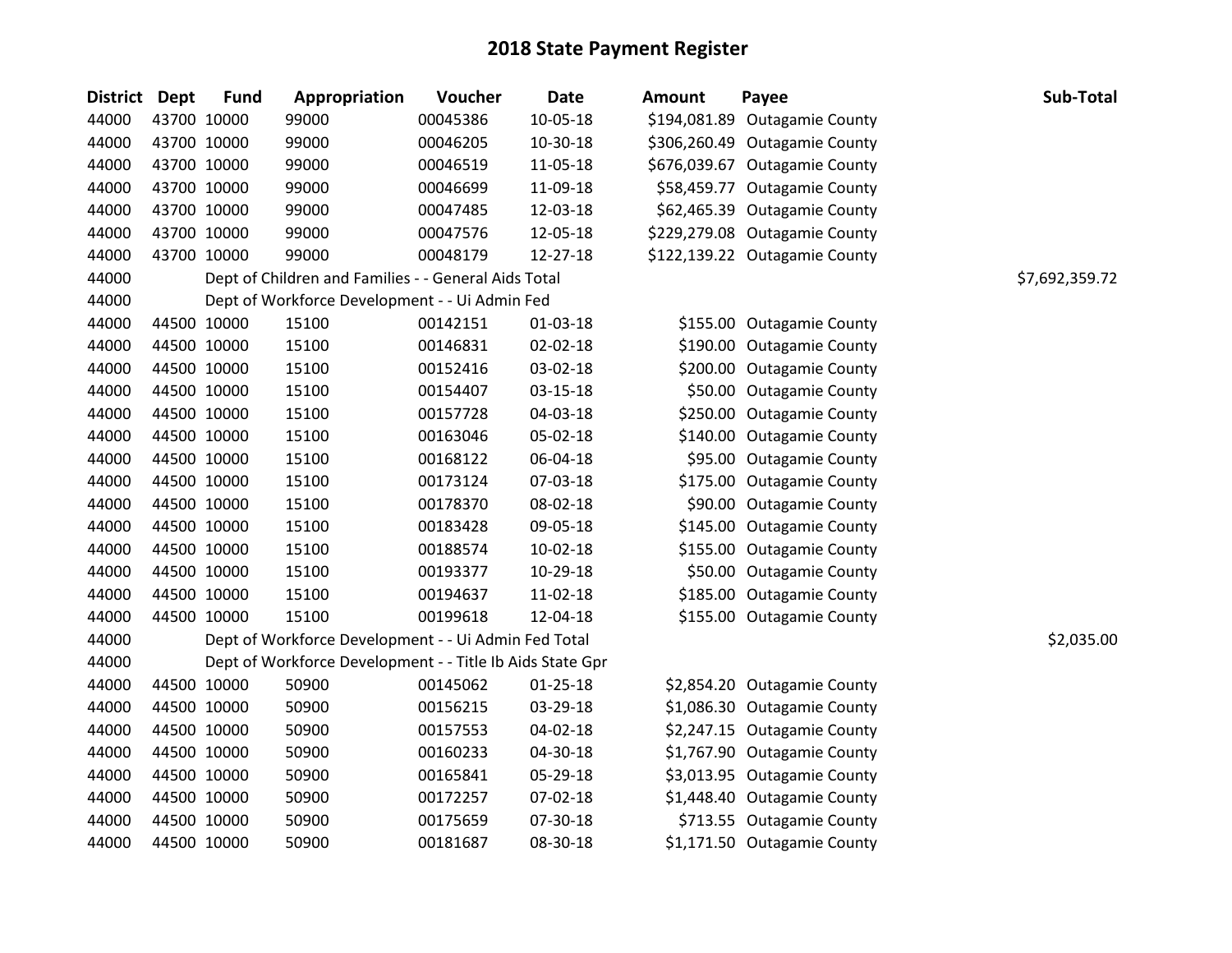| <b>District</b> | Dept        | <b>Fund</b> | Appropriation                                                         | Voucher  | <b>Date</b>    | <b>Amount</b> | Payee                        | Sub-Total   |
|-----------------|-------------|-------------|-----------------------------------------------------------------------|----------|----------------|---------------|------------------------------|-------------|
| 44000           | 44500 10000 |             | 50900                                                                 | 00189256 | 10-04-18       |               | \$1,033.05 Outagamie County  |             |
| 44000           | 44500 10000 |             | 50900                                                                 | 00192414 | 10-29-18       |               | \$1,672.05 Outagamie County  |             |
| 44000           | 44500 10000 |             | 50900                                                                 | 00197854 | 11-26-18       |               | \$3,322.80 Outagamie County  |             |
| 44000           |             |             | Dept of Workforce Development - - Title Ib Aids State Gpr Total       |          |                |               |                              | \$20,330.85 |
| 44000           |             |             | Dept of Workforce Development - - Title Ib Aids Federal Prf           |          |                |               |                              |             |
| 44000           |             | 44500 10000 | 54400                                                                 | 00145062 | $01 - 25 - 18$ |               | \$10,545.80 Outagamie County |             |
| 44000           |             | 44500 10000 | 54400                                                                 | 00156215 | 03-29-18       |               | \$4,013.70 Outagamie County  |             |
| 44000           | 44500 10000 |             | 54400                                                                 | 00157553 | 04-02-18       |               | \$8,302.85 Outagamie County  |             |
| 44000           | 44500 10000 |             | 54400                                                                 | 00160233 | 04-30-18       |               | \$6,532.10 Outagamie County  |             |
| 44000           |             | 44500 10000 | 54400                                                                 | 00165841 | 05-29-18       |               | \$11,136.05 Outagamie County |             |
| 44000           | 44500 10000 |             | 54400                                                                 | 00172257 | 07-02-18       |               | \$5,351.60 Outagamie County  |             |
| 44000           |             | 44500 10000 | 54400                                                                 | 00175659 | 07-30-18       |               | \$2,636.45 Outagamie County  |             |
| 44000           | 44500 10000 |             | 54400                                                                 | 00181687 | 08-30-18       |               | \$4,328.50 Outagamie County  |             |
| 44000           |             | 44500 10000 | 54400                                                                 | 00189256 | 10-04-18       |               | \$3,816.95 Outagamie County  |             |
| 44000           |             | 44500 10000 | 54400                                                                 | 00192414 | 10-29-18       |               | \$6,177.95 Outagamie County  |             |
| 44000           |             | 44500 10000 | 54400                                                                 | 00197854 | 11-26-18       |               | \$12,277.20 Outagamie County |             |
| 44000           |             |             | Dept of Workforce Development - - Title Ib Aids Federal Prf Total     |          |                |               |                              | \$75,119.15 |
| 44000           |             |             | Dept of Workforce Development - - Wc Ops Uninsured Emplyr Admin       |          |                |               |                              |             |
| 44000           | 44500 22700 |             | 17700                                                                 | 00151228 | 02-26-18       |               | \$125.00 Outagamie County    |             |
| 44000           |             | 44500 22700 | 17700                                                                 | 00151229 | 02-26-18       |               | \$75.00 Outagamie County     |             |
| 44000           |             |             | Dept of Workforce Development - - Wc Ops Uninsured Emplyr Admin Total |          |                |               |                              | \$200.00    |
| 44000           |             |             | Department of Justice - - Legal Expenses                              |          |                |               |                              |             |
| 44000           |             | 45500 10000 | 10400                                                                 | 00043407 | 03-19-18       |               | \$30.00 Outagamie County     |             |
| 44000           |             |             | Department of Justice - - Legal Expenses Total                        |          |                |               |                              | \$30.00     |
| 44000           |             |             | Department of Justice - - Officer Training Reimbursement              |          |                |               |                              |             |
| 44000           | 45500 10000 |             | 20200                                                                 | 00041076 | 02-01-18       |               | \$1,050.24 Outagamie County  |             |
| 44000           |             |             | Department of Justice - - Officer Training Reimbursement Total        |          |                |               |                              | \$1,050.24  |
| 44000           |             |             | Department of Justice - - Crime Laboratories, Dna                     |          |                |               |                              |             |
| 44000           | 45500 10000 |             | 22100                                                                 | 00049016 | 07-19-18       |               | \$7,470.00 Outagamie County  |             |
| 44000           |             |             | Department of Justice - - Crime Laboratories, Dna Total               |          |                |               |                              | \$7,470.00  |
| 44000           |             |             | Department of Justice - - Law Enforcement Train, Local                |          |                |               |                              |             |
| 44000           | 45500 10000 |             | 23100                                                                 | 00041132 | 02-01-18       |               | \$1,599.84 Outagamie County  |             |
| 44000           |             | 45500 10000 | 23100                                                                 | 00044379 | $04 - 11 - 18$ |               | \$1,607.04 Outagamie County  |             |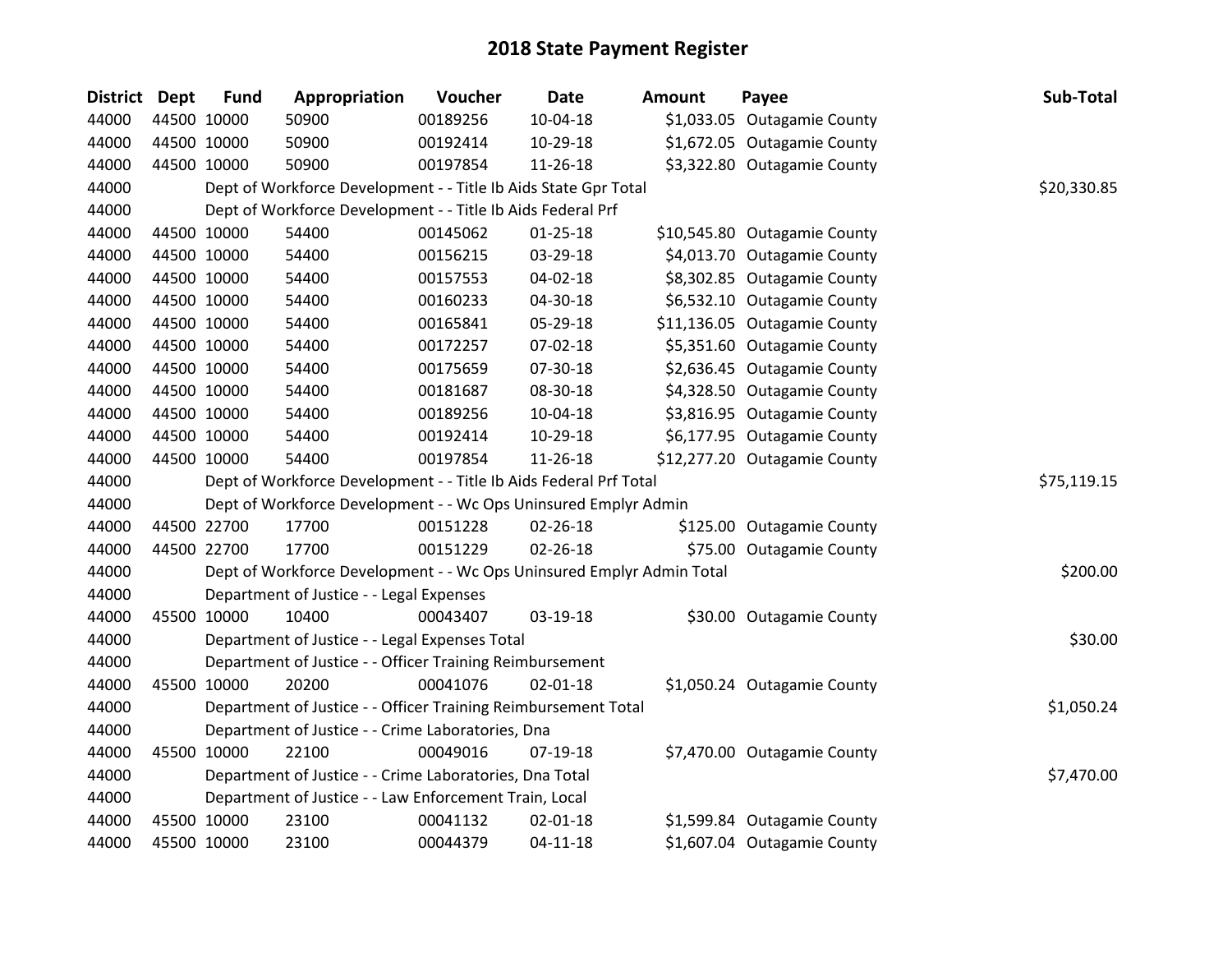| <b>District Dept</b> | <b>Fund</b> | Appropriation                                                 | Voucher     | <b>Date</b>    | <b>Amount</b> | Payee                        | Sub-Total    |
|----------------------|-------------|---------------------------------------------------------------|-------------|----------------|---------------|------------------------------|--------------|
| 44000                | 45500 10000 | 23100                                                         | 00053534    | 10-18-18       |               | \$320.00 Outagamie County    |              |
| 44000                | 45500 10000 | 23100                                                         | 00053579    | $10-18-18$     |               | \$23,360.00 Outagamie County |              |
| 44000                |             | Department of Justice - - Law Enforcement Train, Local Total  | \$26,886.88 |                |               |                              |              |
| 44000                |             | Department of Justice - - Federal Aid, State Operations       |             |                |               |                              |              |
| 44000                | 45500 10000 | 24100                                                         | 00048312    | 07-06-18       |               | \$82.00 Outagamie County     |              |
| 44000                |             | Department of Justice - - Federal Aid, State Operations Total |             |                |               |                              | \$82.00      |
| 44000                |             | Department of Justice - - County-Tribal Programs, Local       |             |                |               |                              |              |
| 44000                | 45500 10000 | 26300                                                         | 00040155    | 01-08-18       |               | \$35,790.00 Outagamie County |              |
| 44000                |             | Department of Justice - - County-Tribal Programs, Local Total |             |                |               |                              | \$35,790.00  |
| 44000                |             | Department of Justice - - Alt Prosecution Alcohol Drugs       |             |                |               |                              |              |
| 44000                | 45500 10000 | 27100                                                         | 00041627    | $02 - 12 - 18$ |               | \$55,022.58 Outagamie County |              |
| 44000                | 45500 10000 | 27100                                                         | 00045650    | 05-14-18       |               | \$39,738.01 Outagamie County |              |
| 44000                | 45500 10000 | 27100                                                         | 00050362    | 08-20-18       |               | \$42,296.43 Outagamie County |              |
| 44000                | 45500 10000 | 27100                                                         | 00054844    | 11-09-18       |               | \$34,435.06 Outagamie County |              |
| 44000                |             | Department of Justice - - Alt Prosecution Alcohol Drugs Total |             |                |               |                              | \$171,492.08 |
| 44000                |             | Department of Justice - - Internet Crimes Against Childr      |             |                |               |                              |              |
| 44000                | 45500 10000 | 28400                                                         | 00039431    | $01-02-18$     |               | \$382.96 Outagamie County    |              |
| 44000                | 45500 10000 | 28400                                                         | 00039432    | $01 - 02 - 18$ |               | \$191.48 Outagamie County    |              |
| 44000                | 45500 10000 | 28400                                                         | 00039433    | $01 - 02 - 18$ |               | \$47.87 Outagamie County     |              |
| 44000                | 45500 10000 | 28400                                                         | 00039434    | $01 - 02 - 18$ |               | \$598.38 Outagamie County    |              |
| 44000                | 45500 10000 | 28400                                                         | 00039435    | $01 - 02 - 18$ |               | \$239.35 Outagamie County    |              |
| 44000                | 45500 10000 | 28400                                                         | 00039436    | $01 - 02 - 18$ |               | \$981.34 Outagamie County    |              |
| 44000                | 45500 10000 | 28400                                                         | 00039437    | $01 - 02 - 18$ |               | \$47.87 Outagamie County     |              |
| 44000                | 45500 10000 | 28400                                                         | 00039438    | $01 - 02 - 18$ |               | \$239.35 Outagamie County    |              |
| 44000                | 45500 10000 | 28400                                                         | 00039439    | $01 - 02 - 18$ |               | \$382.96 Outagamie County    |              |
| 44000                | 45500 10000 | 28400                                                         | 00039440    | $01 - 02 - 18$ |               | \$95.74 Outagamie County     |              |
| 44000                | 45500 10000 | 28400                                                         | 00039441    | $01 - 02 - 18$ |               | \$95.74 Outagamie County     |              |
| 44000                | 45500 10000 | 28400                                                         | 00039442    | $01 - 02 - 18$ |               | \$143.61 Outagamie County    |              |
| 44000                | 45500 10000 | 28400                                                         | 00039443    | $01-02-18$     |               | \$95.74 Outagamie County     |              |
| 44000                | 45500 10000 | 28400                                                         | 00039444    | $01 - 02 - 18$ |               | \$2,680.72 Outagamie County  |              |
| 44000                | 45500 10000 | 28400                                                         | 00039446    | $01 - 02 - 18$ |               | \$143.61 Outagamie County    |              |
| 44000                | 45500 10000 | 28400                                                         | 00041577    | 02-08-18       |               | \$1,347.89 Outagamie County  |              |
| 44000                | 45500 10000 | 28400                                                         | 00047329    | 06-15-18       |               | \$3,542.39 Outagamie County  |              |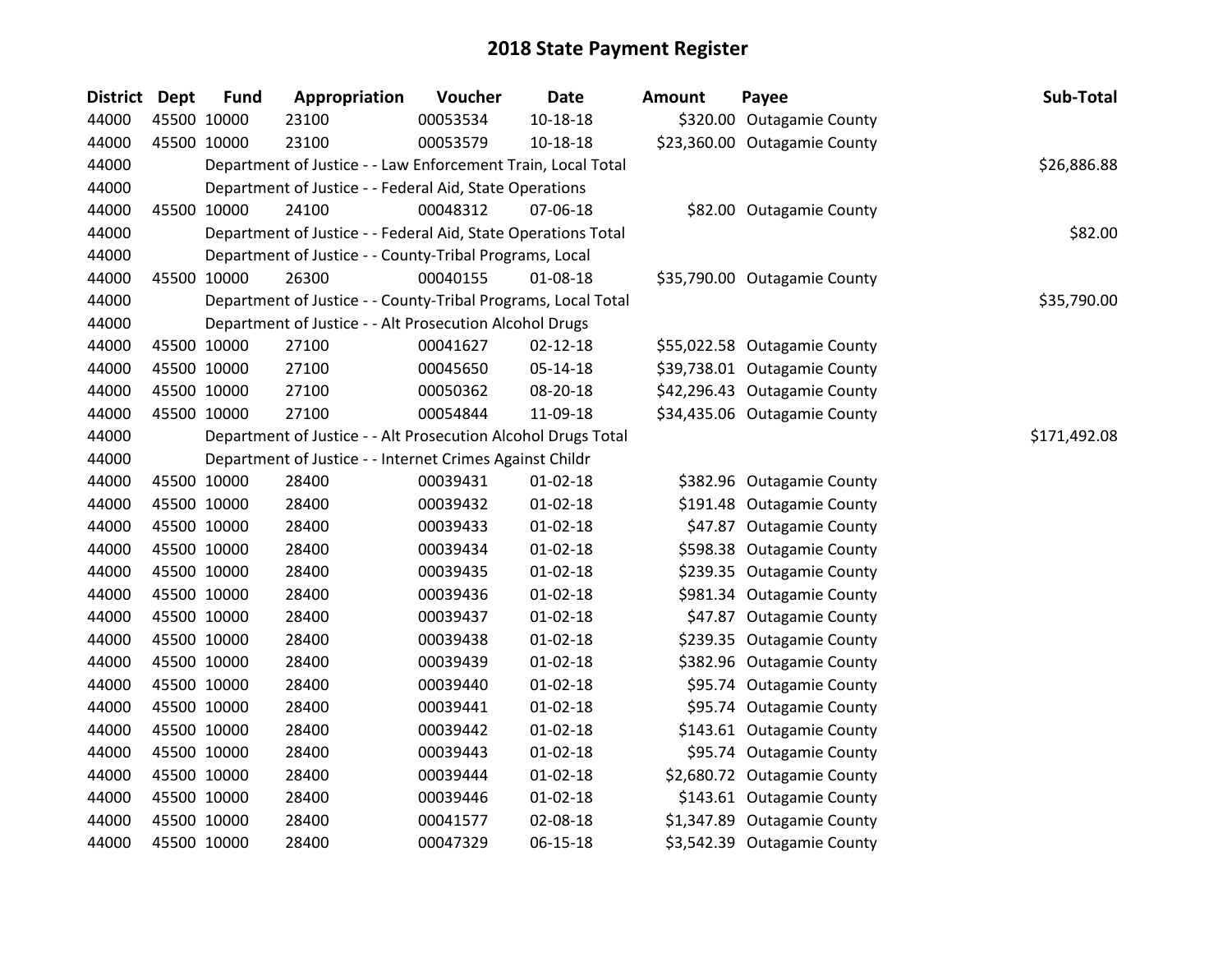| <b>District</b> | Dept | <b>Fund</b> | Appropriation                                                         | Voucher  | <b>Date</b>    | <b>Amount</b> | Payee                        | Sub-Total    |
|-----------------|------|-------------|-----------------------------------------------------------------------|----------|----------------|---------------|------------------------------|--------------|
| 44000           |      | 45500 10000 | 28400                                                                 | 00048695 | 07-13-18       |               | \$2,856.26 Outagamie County  |              |
| 44000           |      | 45500 10000 | 28400                                                                 | 00048696 | 07-13-18       |               | \$390.60 Outagamie County    |              |
| 44000           |      | 45500 10000 | 28400                                                                 | 00048697 | $07-13-18$     |               | \$48.83 Outagamie County     |              |
| 44000           |      | 45500 10000 | 28400                                                                 | 00048698 | 07-13-18       |               | \$219.71 Outagamie County    |              |
| 44000           |      | 45500 10000 | 28400                                                                 | 00048699 | $07-13-18$     |               | \$488.25 Outagamie County    |              |
| 44000           |      | 45500 10000 | 28400                                                                 | 00048700 | 07-13-18       |               | \$97.65 Outagamie County     |              |
| 44000           |      | 45500 10000 | 28400                                                                 | 00048701 | 07-13-18       |               | \$195.32 Outagamie County    |              |
| 44000           |      | 45500 10000 | 28400                                                                 | 00048702 | $07-13-18$     |               | \$97.66 Outagamie County     |              |
| 44000           |      | 45500 10000 | 28400                                                                 | 00048703 | 07-13-18       |               | \$122.08 Outagamie County    |              |
| 44000           |      | 45500 10000 | 28400                                                                 | 00048704 | $07 - 13 - 18$ |               | \$610.38 Outagamie County    |              |
| 44000           |      | 45500 10000 | 28400                                                                 | 00048705 | $07-13-18$     |               | \$390.64 Outagamie County    |              |
| 44000           |      |             | Department of Justice - - Internet Crimes Against Childr Total        |          |                |               |                              | \$16,774.38  |
| 44000           |      |             | Department of Justice - - Crime Victim Witness Assist                 |          |                |               |                              |              |
| 44000           |      | 45500 10000 | 53200                                                                 | 00043065 | 03-06-18       |               | \$56,700.53 Outagamie County |              |
| 44000           |      | 45500 10000 | 53200                                                                 | 00049124 | 07-19-18       |               | \$56,085.32 Outagamie County |              |
| 44000           |      |             | Department of Justice - - Crime Victim Witness Assist Total           |          |                |               |                              | \$112,785.85 |
| 44000           |      |             | Department of Justice - - Federal Aid, Victim Assistance              |          |                |               |                              |              |
| 44000           |      | 45500 10000 | 54200                                                                 | 00046250 | 05-23-18       |               | \$554.08 Outagamie County    |              |
| 44000           |      | 45500 10000 | 54200                                                                 | 00052725 | 10-03-18       |               | \$578.00 Outagamie County    |              |
| 44000           |      |             | Department of Justice - - Federal Aid, Victim Assistance Total        |          |                |               |                              | \$1,132.08   |
| 44000           |      |             | Department of Military Affairs - - General Program Operations         |          |                |               |                              |              |
| 44000           |      | 46500 10000 | 10100                                                                 | 00051971 | 12-07-18       |               | \$6.25 Outagamie County      |              |
| 44000           |      |             | Department of Military Affairs - - General Program Operations Total   |          |                |               |                              | \$6.25       |
| 44000           |      |             | Department of Military Affairs - - Emergency Response Equipment       |          |                |               |                              |              |
| 44000           |      | 46500 10000 | 30800                                                                 | 00039061 | $02 - 13 - 18$ |               | \$1,153.74 Outagamie County  |              |
| 44000           |      |             | Department of Military Affairs - - Emergency Response Equipment Total |          |                |               |                              | \$1,153.74   |
| 44000           |      |             | Department of Military Affairs - - Program Services                   |          |                |               |                              |              |
| 44000           |      | 46500 10000 | 33100                                                                 | 00037977 | $01 - 26 - 18$ |               | \$268.00 Outagamie County    |              |
| 44000           |      |             | Department of Military Affairs - - Program Services Total             |          |                |               |                              | \$268.00     |
| 44000           |      |             | Department of Military Affairs - - Local Emer Planning Grants         |          |                |               |                              |              |
| 44000           |      | 46500 10000 | 33700                                                                 | 00045731 | $07 - 02 - 18$ |               | \$35,823.33 Outagamie County |              |
| 44000           |      |             | Department of Military Affairs - - Local Emer Planning Grants Total   |          |                |               |                              | \$35,823.33  |
| 44000           |      |             | Department of Military Affairs - - Federal Aid, Local Assistance      |          |                |               |                              |              |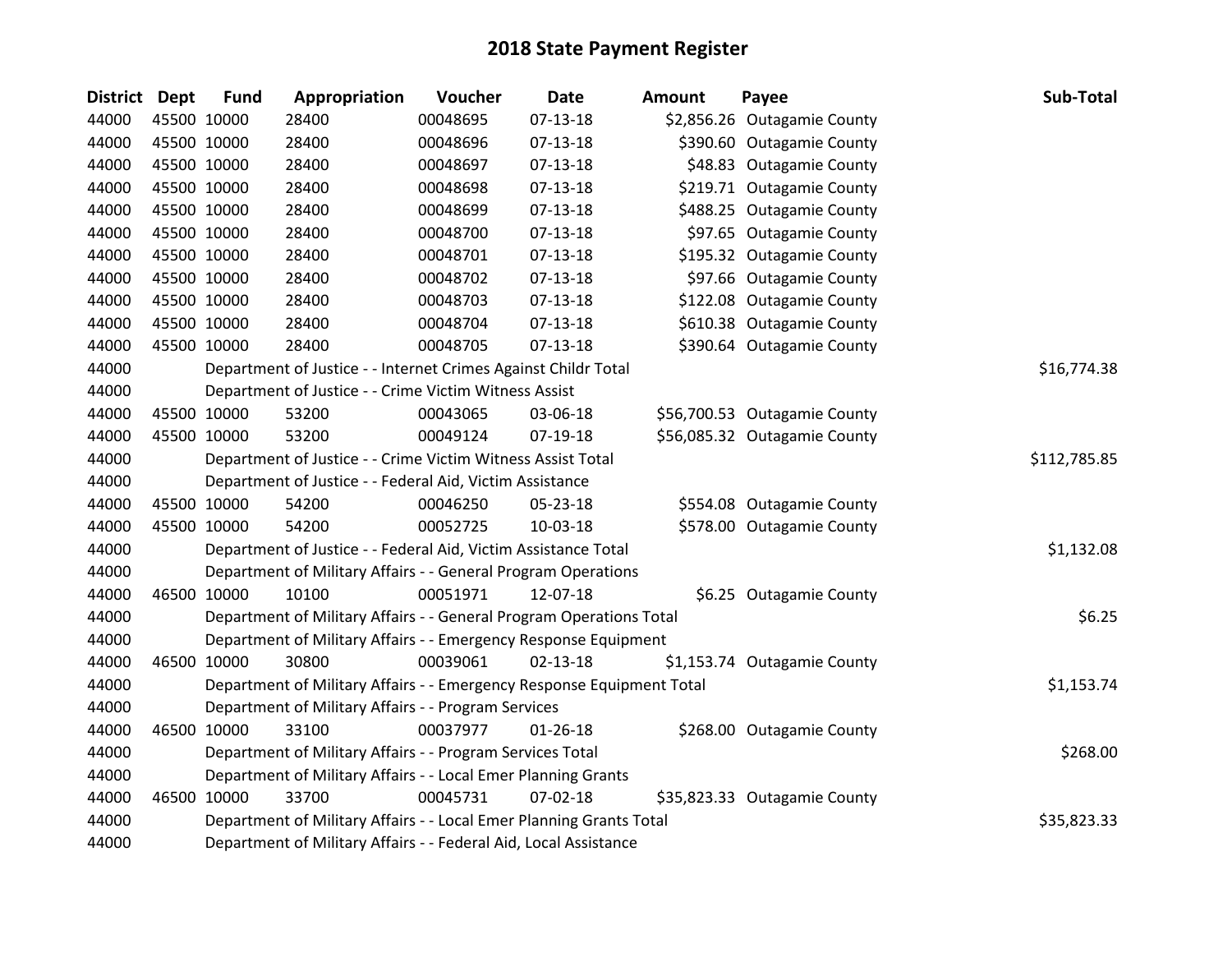| <b>District Dept</b> | <b>Fund</b> | Appropriation                                                           | Voucher  | Date           | <b>Amount</b> | Payee                        | Sub-Total    |
|----------------------|-------------|-------------------------------------------------------------------------|----------|----------------|---------------|------------------------------|--------------|
| 44000                | 46500 10000 | 34200                                                                   | 00038094 | 01-30-18       |               | \$49,278.02 Outagamie County |              |
| 44000                | 46500 10000 | 34200                                                                   | 00048206 | 08-29-18       |               | \$49,184.18 Outagamie County |              |
| 44000                |             | Department of Military Affairs - - Federal Aid, Local Assistance Total  |          |                |               |                              | \$98,462.20  |
| 44000                |             | Department of Military Affairs - - Federal Aid, Homeland Security       |          |                |               |                              |              |
| 44000                | 46500 10000 | 35000                                                                   | 00045534 | 06-26-18       |               | \$1,820.46 Outagamie County  |              |
| 44000                | 46500 10000 | 35000                                                                   | 00048031 | 08-28-18       |               | \$6,058.55 Outagamie County  |              |
| 44000                |             | Department of Military Affairs - - Federal Aid, Homeland Security Total |          |                |               |                              | \$7,879.01   |
| 44000                |             | Department of Military Affairs - - St Emerg Response Bd Grant Pif       |          |                |               |                              |              |
| 44000                | 46500 27200 | 36400                                                                   | 00038210 | 01-30-18       |               | \$35,949.29 Outagamie County |              |
| 44000                |             | Department of Military Affairs - - St Emerg Response Bd Grant Pif Total |          |                |               |                              | \$35,949.29  |
| 44000                |             | Department of Veterans Affairs - - Grants To Counties                   |          |                |               |                              |              |
| 44000                | 48500 15200 | 12700                                                                   | 00043053 | $02 - 16 - 18$ |               | \$1,300.00 Outagamie County  |              |
| 44000                |             | Department of Veterans Affairs - - Grants To Counties Total             |          |                |               |                              | \$1,300.00   |
| 44000                |             | Department of Veterans Affairs - - County Grants                        |          |                |               |                              |              |
| 44000                | 48500 58200 | 26700                                                                   | 00043053 | $02 - 16 - 18$ |               | \$5,850.00 Outagamie County  |              |
| 44000                |             | Department of Veterans Affairs - - County Grants Total                  |          |                |               |                              | \$5,850.00   |
| 44000                |             | Department of Veterans Affairs - - County Grants                        |          |                |               |                              |              |
| 44000                | 48500 58300 | 37000                                                                   | 00043053 | $02 - 16 - 18$ |               | \$5,850.00 Outagamie County  |              |
| 44000                |             | Department of Veterans Affairs - - County Grants Total                  |          |                |               |                              | \$5,850.00   |
| 44000                |             | Department of Administration - - Federal Aid, Local Assistance          |          |                |               |                              |              |
| 44000                | 50500 10000 | 15500                                                                   | 00071348 | 01-30-18       |               | \$10,120.12 Outagamie County |              |
| 44000                | 50500 10000 | 15500                                                                   | 00073912 | 03-01-18       |               | \$11,591.12 Outagamie County |              |
| 44000                | 50500 10000 | 15500                                                                   | 00076276 | 03-29-18       |               | \$13,822.45 Outagamie County |              |
| 44000                | 50500 10000 | 15500                                                                   | 00079104 | 05-01-18       |               | \$17,780.53 Outagamie County |              |
| 44000                | 50500 10000 | 15500                                                                   | 00081313 | 05-30-18       |               | \$12,363.50 Outagamie County |              |
| 44000                | 50500 10000 | 15500                                                                   | 00083962 | 06-29-18       |               | \$14,345.78 Outagamie County |              |
| 44000                | 50500 10000 | 15500                                                                   | 00085812 | 07-31-18       |               | \$11,948.79 Outagamie County |              |
| 44000                | 50500 10000 | 15500                                                                   | 00087432 | 08-29-18       |               | \$15,316.85 Outagamie County |              |
| 44000                | 50500 10000 | 15500                                                                   | 00089333 | $10 - 01 - 18$ |               | \$26,498.35 Outagamie County |              |
| 44000                | 50500 10000 | 15500                                                                   | 00091253 | 10-30-18       |               | \$12,298.41 Outagamie County |              |
| 44000                | 50500 10000 | 15500                                                                   | 00092894 | 11-29-18       |               | \$10,540.16 Outagamie County |              |
| 44000                | 50500 10000 | 15500                                                                   | 00094465 | 12-31-18       |               | \$18,078.02 Outagamie County |              |
| 44000                |             | Department of Administration - - Federal Aid, Local Assistance Total    |          |                |               |                              | \$174,704.08 |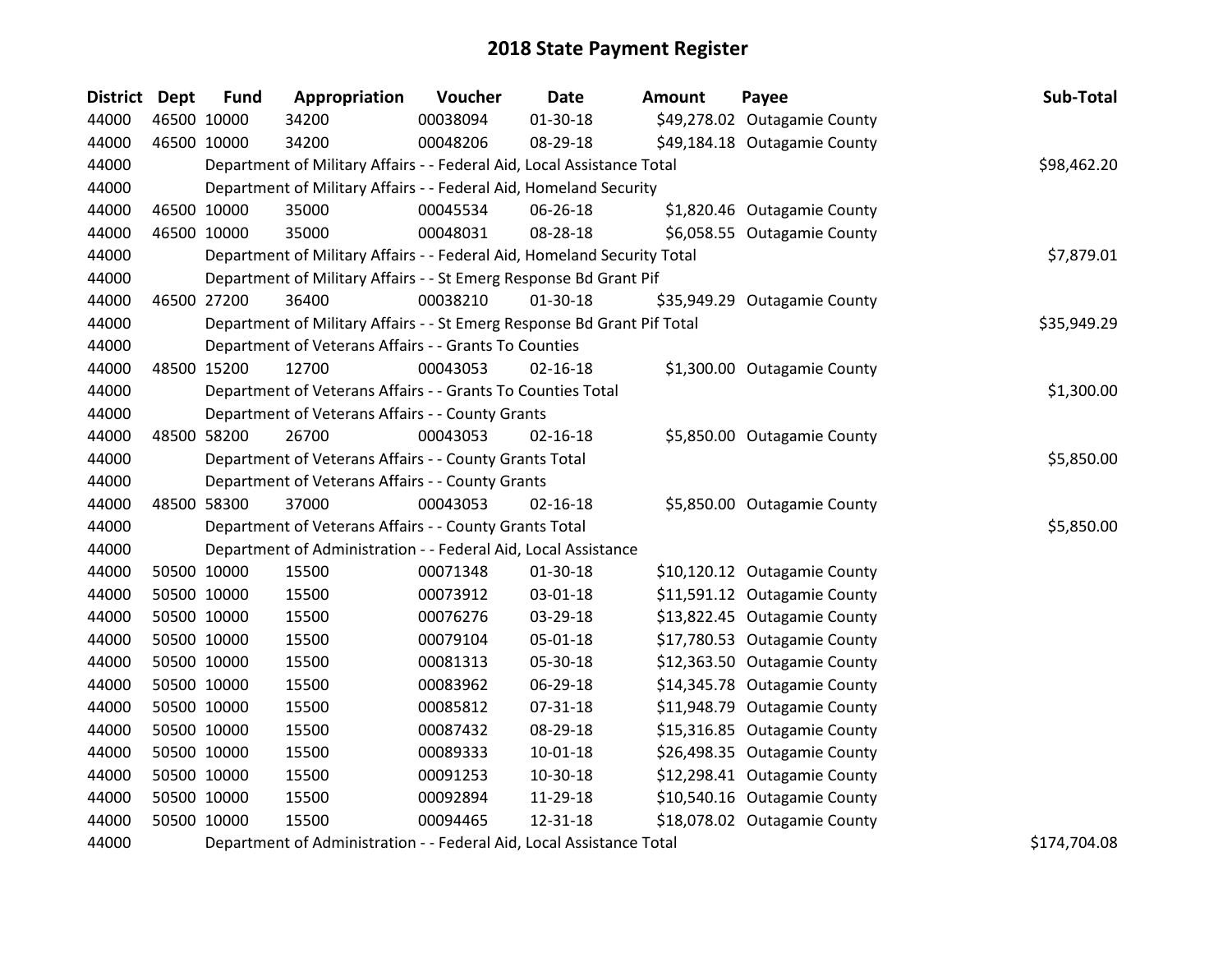| <b>District Dept</b> | <b>Fund</b> | Appropriation                                                         | Voucher  | Date           | Amount | Payee                        | Sub-Total    |
|----------------------|-------------|-----------------------------------------------------------------------|----------|----------------|--------|------------------------------|--------------|
| 44000                |             | Department of Administration - - Facility Ops And Maintenance         |          |                |        |                              |              |
| 44000                | 50500 16400 | 53100                                                                 | 00083142 | 06-20-18       |        | \$90.00 Outagamie County     |              |
| 44000                |             | Department of Administration - - Facility Ops And Maintenance Total   |          |                |        |                              | \$90.00      |
| 44000                |             | Department of Administration - - Low-Income Assistance Grants         |          |                |        |                              |              |
| 44000                | 50500 23500 | 37100                                                                 | 00071348 | 01-30-18       |        | \$9,217.21 Outagamie County  |              |
| 44000                | 50500 23500 | 37100                                                                 | 00073912 | 03-01-18       |        | \$8,063.94 Outagamie County  |              |
| 44000                | 50500 23500 | 37100                                                                 | 00076276 | 03-29-18       |        | \$9,285.19 Outagamie County  |              |
| 44000                | 50500 23500 | 37100                                                                 | 00079104 | 05-01-18       |        | \$12,609.45 Outagamie County |              |
| 44000                | 50500 23500 | 37100                                                                 | 00081313 | 05-30-18       |        | \$7,387.88 Outagamie County  |              |
| 44000                | 50500 23500 | 37100                                                                 | 00083962 | 06-29-18       |        | \$9,935.28 Outagamie County  |              |
| 44000                | 50500 23500 | 37100                                                                 | 00085812 | 07-31-18       |        | \$8,119.44 Outagamie County  |              |
| 44000                | 50500 23500 | 37100                                                                 | 00087432 | 08-29-18       |        | \$13,332.82 Outagamie County |              |
| 44000                | 50500 23500 | 37100                                                                 | 00089333 | $10-01-18$     |        | \$7,423.82 Outagamie County  |              |
| 44000                | 50500 23500 | 37100                                                                 | 00091253 | 10-30-18       |        | \$7,902.18 Outagamie County  |              |
| 44000                | 50500 23500 | 37100                                                                 | 00092894 | 11-29-18       |        | \$8,028.87 Outagamie County  |              |
| 44000                | 50500 23500 | 37100                                                                 | 00094465 | 12-31-18       |        | \$4,072.99 Outagamie County  |              |
| 44000                |             | Department of Administration - - Low-Income Assistance Grants Total   |          |                |        |                              | \$105,379.07 |
| 44000                |             | Department of Administration - - Land                                 |          |                |        |                              |              |
| 44000                | 50500 26900 | 16600                                                                 | 00076184 | 03-29-18       |        | \$25,000.00 Outagamie County |              |
| 44000                |             | Department of Administration - - Land Total                           |          |                |        |                              | \$25,000.00  |
| 44000                |             | Department of Administration - - Land Information Program; Loca       |          |                |        |                              |              |
| 44000                | 50500 26900 | 17300                                                                 | 00073059 | $02 - 22 - 18$ |        | \$1,000.00 Outagamie County  |              |
| 44000                | 50500 26900 | 17300                                                                 | 00078068 | 04-20-18       |        | \$25,000.00 Outagamie County |              |
| 44000                | 50500 26900 | 17300                                                                 | 00090801 | 10-25-18       |        | \$25,000.00 Outagamie County |              |
| 44000                |             | Department of Administration - - Land Information Program; Loca Total |          |                |        |                              | \$51,000.00  |
| 44000                |             | Elections Commission - - 2018 Hava Election Security                  |          |                |        |                              |              |
| 44000                | 51000 22000 | 18200                                                                 | 00001130 | 07-06-18       |        | \$140.45 Outagamie County    |              |
| 44000                |             | Elections Commission - - 2018 Hava Election Security Total            |          |                |        |                              | \$140.45     |
| 44000                |             | Public Defender Board - - Trial Representation                        |          |                |        |                              |              |
| 44000                | 55000 10000 | 10300                                                                 | 00166884 | 10-31-18       |        | \$9.03 Outagamie County      |              |
| 44000                |             | Public Defender Board - - Trial Representation Total                  |          |                |        |                              | \$9.03       |
| 44000                |             | Public Defender Board - - Transcript, Discovery And Int               |          |                |        |                              |              |
| 44000                | 55000 10000 | 10600                                                                 | 00126246 | 01-30-18       |        | \$10.82 Outagamie County     |              |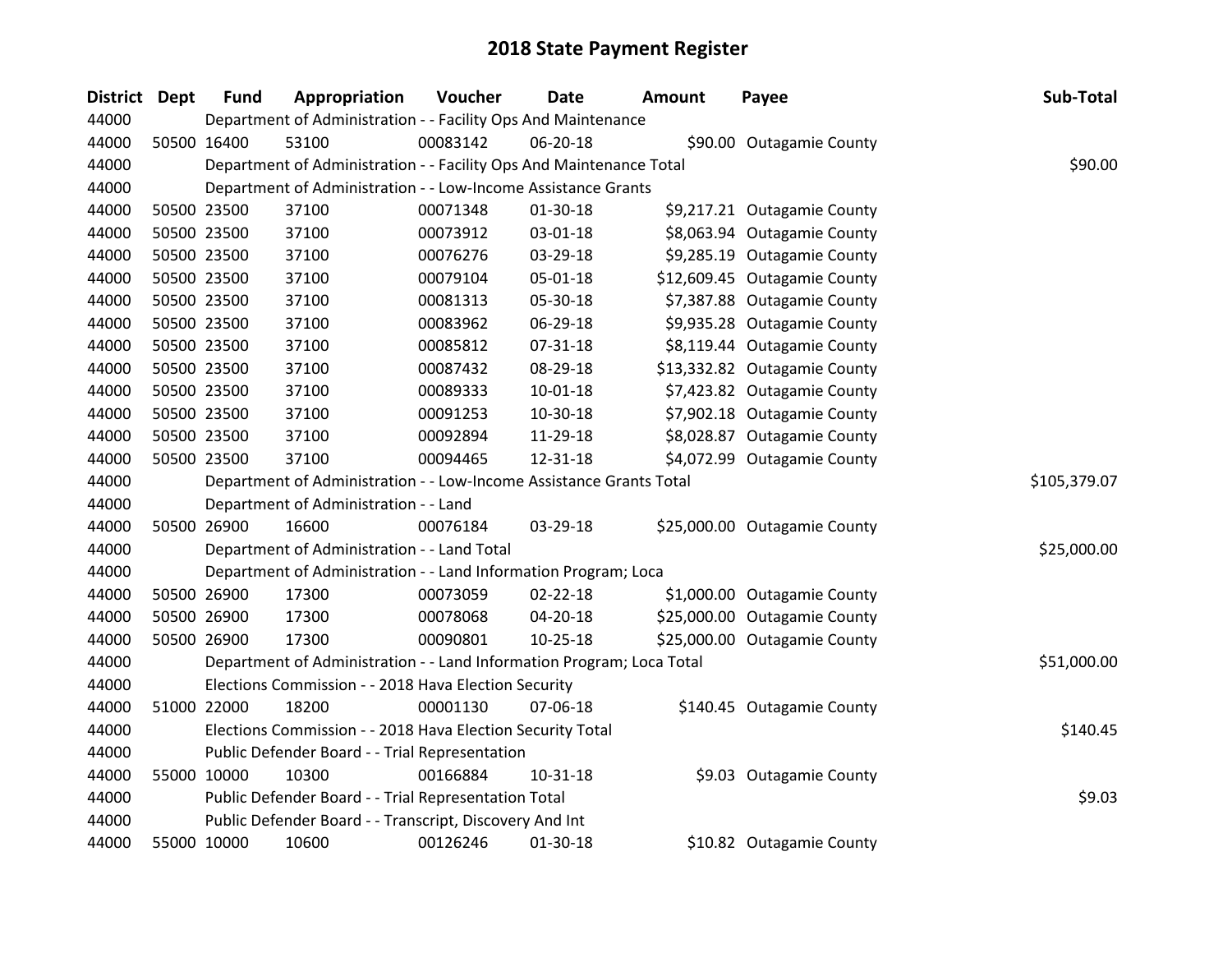| District Dept |             | <b>Fund</b> | Appropriation                                                 | Voucher  | <b>Date</b>    | <b>Amount</b> | Payee                        | Sub-Total   |
|---------------|-------------|-------------|---------------------------------------------------------------|----------|----------------|---------------|------------------------------|-------------|
| 44000         | 55000 10000 |             | 10600                                                         | 00128201 | $02 - 13 - 18$ |               | \$219.40 Outagamie County    |             |
| 44000         | 55000 10000 |             | 10600                                                         | 00128202 | $02 - 13 - 18$ |               | \$78.36 Outagamie County     |             |
| 44000         | 55000 10000 |             | 10600                                                         | 00129514 | $02 - 21 - 18$ |               | \$5.55 Outagamie County      |             |
| 44000         | 55000 10000 |             | 10600                                                         | 00131619 | 03-07-18       |               | \$25,270.40 Outagamie County |             |
| 44000         | 55000 10000 |             | 10600                                                         | 00134009 | 03-26-18       |               | \$12.70 Outagamie County     |             |
| 44000         | 55000 10000 |             | 10600                                                         | 00138183 | 04-23-18       |               | \$366.60 Outagamie County    |             |
| 44000         | 55000 10000 |             | 10600                                                         | 00144896 | 06-01-18       |               | \$1,040.22 Outagamie County  |             |
| 44000         | 55000 10000 |             | 10600                                                         | 00147526 | 06-15-18       |               | \$5.00 Outagamie County      |             |
| 44000         | 55000 10000 |             | 10600                                                         | 00148020 | 06-22-18       |               | \$31.04 Outagamie County     |             |
| 44000         | 55000 10000 |             | 10600                                                         | 00150628 | 07-09-18       |               | \$7,277.80 Outagamie County  |             |
| 44000         | 55000 10000 |             | 10600                                                         | 00154486 | 08-10-18       |               | \$230.90 Outagamie County    |             |
| 44000         | 55000 10000 |             | 10600                                                         | 00171544 | 12-06-18       |               | \$114.26 Outagamie County    |             |
| 44000         | 55000 10000 |             | 10600                                                         | 00171545 | 12-06-18       |               | \$77.80 Outagamie County     |             |
| 44000         |             |             | Public Defender Board - - Transcript, Discovery And Int Total |          |                |               |                              | \$34,740.85 |
| 44000         |             |             | Department of Revenue - - General Program Operations          |          |                |               |                              |             |
| 44000         | 56600 10000 |             | 10100                                                         | 00084774 | 02-23-18       |               | \$92.50 Outagamie County     |             |
| 44000         | 56600 10000 |             | 10100                                                         | 00085721 | 03-02-18       |               | \$210.50 Outagamie County    |             |
| 44000         | 56600 10000 |             | 10100                                                         | 00085722 | 03-02-18       |               | \$210.50 Outagamie County    |             |
| 44000         | 56600 10000 |             | 10100                                                         | 00085727 | 03-02-18       |               | \$210.50 Outagamie County    |             |
| 44000         | 56600 10000 |             | 10100                                                         | 00085729 | 03-02-18       |               | \$210.50 Outagamie County    |             |
| 44000         | 56600 10000 |             | 10100                                                         | 00085731 | 03-02-18       |               | \$210.50 Outagamie County    |             |
| 44000         | 56600 10000 |             | 10100                                                         | 00087675 | 03-09-18       |               | \$1,345.00 Outagamie County  |             |
| 44000         | 56600 10000 |             | 10100                                                         | 00090061 | 03-13-18       |               | \$210.50 Outagamie County    |             |
| 44000         | 56600 10000 |             | 10100                                                         | 00091991 | 04-06-18       |               | \$210.50 Outagamie County    |             |
| 44000         | 56600 10000 |             | 10100                                                         | 00092003 | 04-06-18       |               | \$210.50 Outagamie County    |             |
| 44000         | 56600 10000 |             | 10100                                                         | 00096604 | 05-03-18       |               | \$210.50 Outagamie County    |             |
| 44000         | 56600 10000 |             | 10100                                                         | 00099828 | 05-31-18       |               | \$210.50 Outagamie County    |             |
| 44000         | 56600 10000 |             | 10100                                                         | 00099829 | 05-31-18       |               | \$210.50 Outagamie County    |             |
| 44000         | 56600 10000 |             | 10100                                                         | 00102732 | 06-21-18       |               | \$210.50 Outagamie County    |             |
| 44000         | 56600 10000 |             | 10100                                                         | 00106144 | $07-19-18$     |               | \$1,850.00 Outagamie County  |             |
| 44000         | 56600 10000 |             | 10100                                                         | 00108569 | 08-31-18       |               | \$210.50 Outagamie County    |             |
| 44000         | 56600 10000 |             | 10100                                                         | 00109278 | 09-13-18       |               | \$210.50 Outagamie County    |             |
| 44000         | 56600 10000 |             | 10100                                                         | 00110338 | 09-21-18       |               | \$210.50 Outagamie County    |             |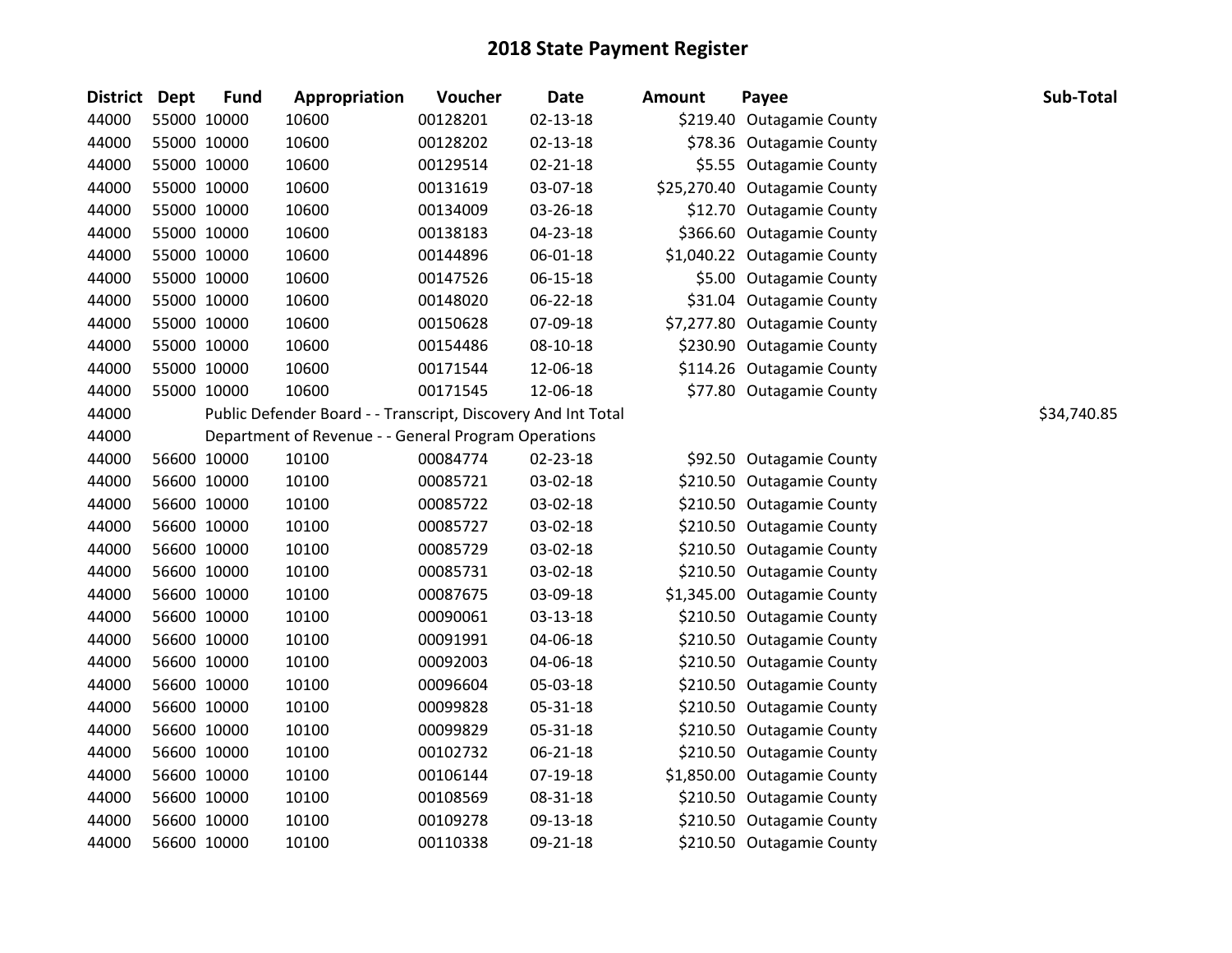| <b>District</b> | <b>Dept</b> | <b>Fund</b> | Appropriation                                                         | Voucher  | <b>Date</b>    | <b>Amount</b> | Payee                            | Sub-Total       |
|-----------------|-------------|-------------|-----------------------------------------------------------------------|----------|----------------|---------------|----------------------------------|-----------------|
| 44000           |             |             | Department of Revenue - - General Program Operations Total            |          |                |               |                                  | \$6,445.00      |
| 44000           |             |             | Circuit Courts - - Circuit Court Costs                                |          |                |               |                                  |                 |
| 44000           |             | 62500 10000 | 10500                                                                 | 00000510 | 01-09-18       |               | \$283,904.00 Outagamie County    |                 |
| 44000           |             | 62500 10000 | 10500                                                                 | 00000615 | $02 - 22 - 18$ |               | \$1,430.53 Outagamie County      |                 |
| 44000           |             | 62500 10000 | 10500                                                                 | 00000712 | 04-06-18       |               | \$1,413.60 Outagamie County      |                 |
| 44000           |             | 62500 10000 | 10500                                                                 | 00000722 | $04 - 10 - 18$ |               | \$1,183.02 Outagamie County      |                 |
| 44000           |             | 62500 10000 | 10500                                                                 | 00000806 | 06-07-18       |               | \$897.16 Outagamie County        |                 |
| 44000           |             | 62500 10000 | 10500                                                                 | 00000984 | 08-24-18       |               | \$426,966.42 Outagamie County    |                 |
| 44000           |             | 62500 10000 | 10500                                                                 | 00001144 | 11-08-18       |               | \$221.34 Outagamie County        |                 |
| 44000           |             |             | Circuit Courts - - Circuit Court Costs Total                          |          |                |               |                                  | \$716,016.07    |
| 44000           |             |             | Circuit Courts - - Court Interpreters                                 |          |                |               |                                  |                 |
| 44000           |             | 62500 10000 | 12100                                                                 | 00000545 | $01 - 11 - 18$ |               | \$2,570.02 Outagamie County      |                 |
| 44000           |             | 62500 10000 | 12100                                                                 | 00001140 | 11-01-18       |               | \$2,961.36 Outagamie County      |                 |
| 44000           |             |             | Circuit Courts - - Court Interpreters Total                           |          |                |               |                                  | \$5,531.38      |
| 44000           |             |             | Supreme Court - - Office Of Lawyer Regulation                         |          |                |               |                                  |                 |
| 44000           |             | 68000 10000 | 33300                                                                 | 00000771 | $01 - 18 - 18$ |               | \$10.00 Outagamie County         |                 |
| 44000           |             |             | Supreme Court - - Office Of Lawyer Regulation Total                   |          |                |               |                                  | \$10.00         |
| 44000           |             |             | Shared Revenue and Tax Relief - - County And Municipal Aid            |          |                |               |                                  |                 |
| 44000           |             | 83500 10000 | 10500                                                                 | 00033788 | $07 - 23 - 18$ |               | \$227,703.43 Outagamie County    |                 |
| 44000           |             | 83500 10000 | 10500                                                                 | 00036674 | 11-19-18       |               | \$1,290,319.46 Outagamie County  |                 |
| 44000           |             |             | Shared Revenue and Tax Relief - - County And Municipal Aid Total      |          |                |               |                                  | \$1,518,022.89  |
| 44000           |             |             | Shared Revenue and Tax Relief - - Exempt Computer Aid                 |          |                |               |                                  |                 |
| 44000           |             | 83500 10000 | 10900                                                                 | 00029913 | $07 - 23 - 18$ |               | \$509,192.70 Outagamie County    |                 |
| 44000           |             |             | Shared Revenue and Tax Relief - - Exempt Computer Aid Total           |          |                |               |                                  | \$509,192.70    |
| 44000           |             |             | Shared Revenue and Tax Relief - - Utility Aid                         |          |                |               |                                  |                 |
| 44000           |             | 83500 10000 | 11000                                                                 | 00033788 | $07 - 23 - 18$ |               | \$143,844.96 Outagamie County    |                 |
| 44000           |             | 83500 10000 | 11000                                                                 | 00036674 | 11-19-18       |               | \$944,463.42 Outagamie County    |                 |
| 44000           |             |             | Shared Revenue and Tax Relief - - Utility Aid Total                   |          |                |               |                                  | \$1,088,308.38  |
| 44000           |             |             | Shared Revenue and Tax Relief - - School Lvy Tx/First Dollar Cr       |          |                |               |                                  |                 |
| 44000           |             | 83500 10000 | 30200                                                                 | 00029658 | 07-23-18       |               | \$2,628,546.88 Outagamie County  |                 |
| 44000           |             | 83500 10000 | 30200                                                                 | 00029806 | 07-23-18       |               | \$17,494,918.95 Outagamie County |                 |
| 44000           |             |             | Shared Revenue and Tax Relief - - School Lvy Tx/First Dollar Cr Total |          |                |               |                                  | \$20,123,465.83 |
| 44000           |             |             | Shared Revenue and Tax Relief - - Lottery & Gaming Credit             |          |                |               |                                  |                 |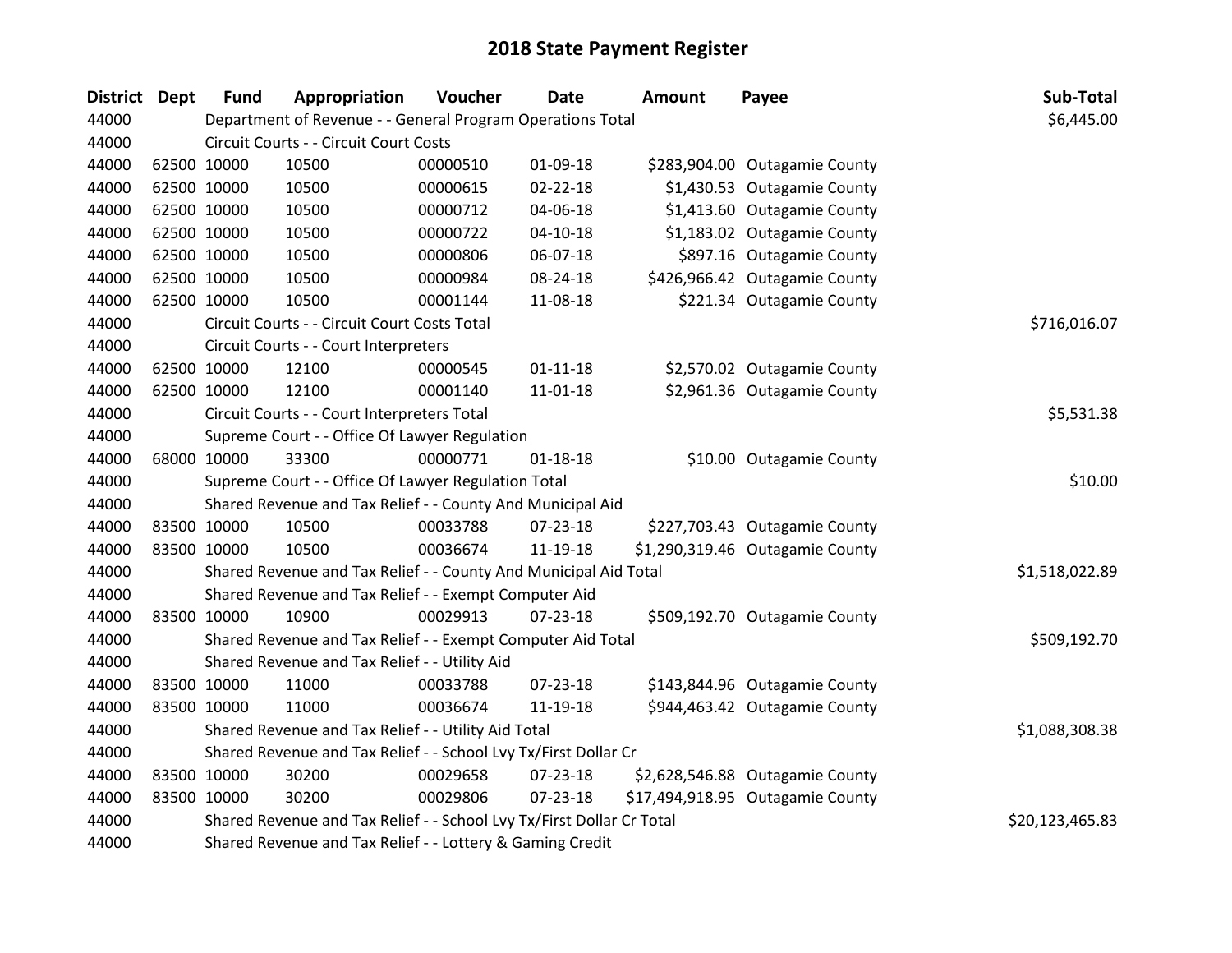| District Dept | Fund        | Appropriation                                                   | <b>Voucher</b> | <b>Date</b> | Amount | <b>Pavee</b>                    | Sub-Total       |
|---------------|-------------|-----------------------------------------------------------------|----------------|-------------|--------|---------------------------------|-----------------|
| 44000         | 83500 52100 | 36300                                                           | 00027173       | 03-26-18    |        | \$3,644,035.44 Outagamie County |                 |
| 44000         |             | Shared Revenue and Tax Relief - - Lottery & Gaming Credit Total |                |             |        |                                 | \$3,644,035.44  |
| 44000 Total   |             |                                                                 |                |             |        |                                 | \$44,170,055.25 |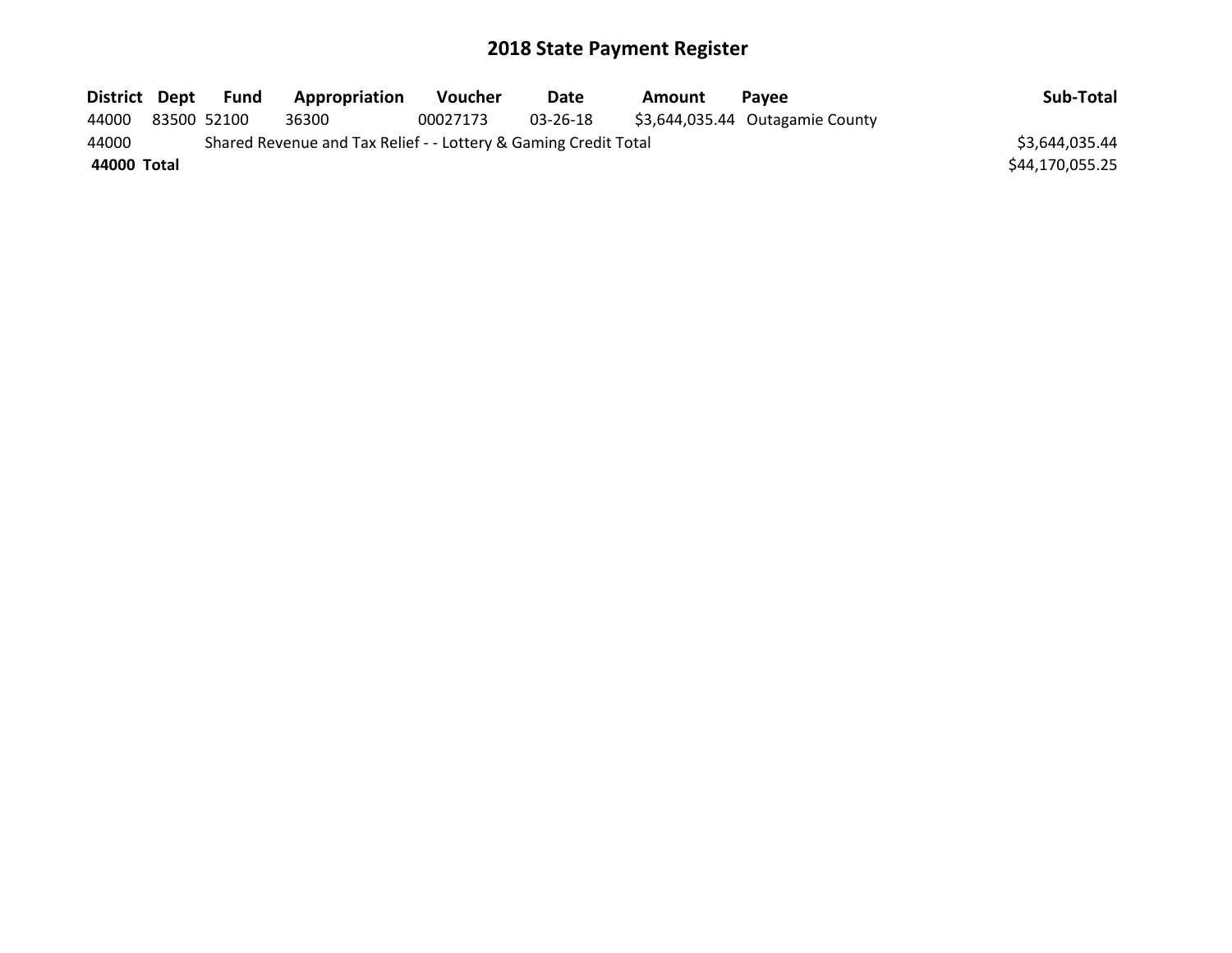| District Dept |             | <b>Fund</b> | Appropriation                                                                   | Voucher   | Date           | <b>Amount</b> | Payee                           | Sub-Total    |
|---------------|-------------|-------------|---------------------------------------------------------------------------------|-----------|----------------|---------------|---------------------------------|--------------|
| 44002         |             |             | Dept of Safety & Prof Services - - Fire Dues Distribution                       |           |                |               |                                 |              |
| 44002         |             | 16500 10000 | 22500                                                                           | 00022180  | 07-24-18       |               | \$3,805.88 Town Of Black Creek  |              |
| 44002         |             |             | Dept of Safety & Prof Services - - Fire Dues Distribution Total                 |           |                |               |                                 | \$3,805.88   |
| 44002         |             |             | Dept of Natural Resources - - Aids In Lieu Of Taxes - Gener                     |           |                |               |                                 |              |
| 44002         |             | 37000 10000 | 50300                                                                           | 00212034  | 02-05-18       |               | \$1,333.69 Town Of Black Creek  |              |
| 44002         |             |             | Dept of Natural Resources - - Aids In Lieu Of Taxes - Gener Total               |           |                |               |                                 | \$1,333.69   |
| 44002         |             |             | Dept of Natural Resources - - Resaids - Cnty Forst, CI & Mfl                    |           |                |               |                                 |              |
| 44002         |             | 37000 21200 | 57100                                                                           | 00247873  | 06-28-18       |               | \$531.17 Town Of Black Creek    |              |
| 44002         |             |             | Dept of Natural Resources - - Resaids - Cnty Forst, Cl & Mfl Total              |           |                |               |                                 | \$531.17     |
| 44002         |             |             | WI Dept of Transportation - - Trns Aids To Mnc.-Sf                              |           |                |               |                                 |              |
| 44002         |             | 39500 21100 | 19100                                                                           | 00204793  | $01 - 02 - 18$ |               | \$25,580.21 Town Of Black Creek |              |
| 44002         |             | 39500 21100 | 19100                                                                           | 00235301  | 04-02-18       |               | \$25,580.21 Town Of Black Creek |              |
| 44002         |             | 39500 21100 | 19100                                                                           | 00269000  | 07-02-18       |               | \$25,580.21 Town Of Black Creek |              |
| 44002         |             | 39500 21100 | 19100                                                                           | 00303052  | $10 - 01 - 18$ |               | \$25,580.24 Town Of Black Creek |              |
| 44002         |             |             | WI Dept of Transportation - - Trns Aids To Mnc.-Sf Total                        |           |                |               |                                 | \$102,320.87 |
| 44002         |             |             | Department of Health Services - - Prepaid Medical Transport Reimbursement       |           |                |               |                                 |              |
| 44002         |             | 43500 10000 | 16300                                                                           | AMBULANCE | 11-08-18       |               | \$2,000.00 Town Of Black Creek  |              |
| 44002         |             |             | Department of Health Services - - Prepaid Medical Transport Reimbursement Total |           |                |               |                                 | \$2,000.00   |
| 44002         |             |             | Shared Revenue and Tax Relief - - County And Municipal Aid                      |           |                |               |                                 |              |
| 44002         |             | 83500 10000 | 10500                                                                           | 00033757  | 07-23-18       |               | \$4,896.82 Town Of Black Creek  |              |
| 44002         |             | 83500 10000 | 10500                                                                           | 00036643  | 11-19-18       |               | \$25,748.64 Town Of Black Creek |              |
| 44002         |             |             | Shared Revenue and Tax Relief - - County And Municipal Aid Total                |           |                |               |                                 | \$30,645.46  |
| 44002         |             |             | Shared Revenue and Tax Relief - - Exempt Computer Aid                           |           |                |               |                                 |              |
| 44002         |             | 83500 10000 | 10900                                                                           | 00030987  | $07 - 23 - 18$ |               | \$107.56 Town Of Black Creek    |              |
| 44002         |             |             | Shared Revenue and Tax Relief - - Exempt Computer Aid Total                     |           |                |               |                                 | \$107.56     |
| 44002         |             |             | Shared Revenue and Tax Relief - - Utility Aid                                   |           |                |               |                                 |              |
| 44002         | 83500 10000 |             | 11000                                                                           | 00033757  | 07-23-18       |               | \$17.72 Town Of Black Creek     |              |
| 44002         | 83500 10000 |             | 11000                                                                           | 00036643  | 11-19-18       |               | \$101.71 Town Of Black Creek    |              |
| 44002         |             |             | Shared Revenue and Tax Relief - - Utility Aid Total                             |           |                |               |                                 | \$119.43     |
| 44002 Total   |             |             |                                                                                 |           |                |               |                                 | \$140,864.06 |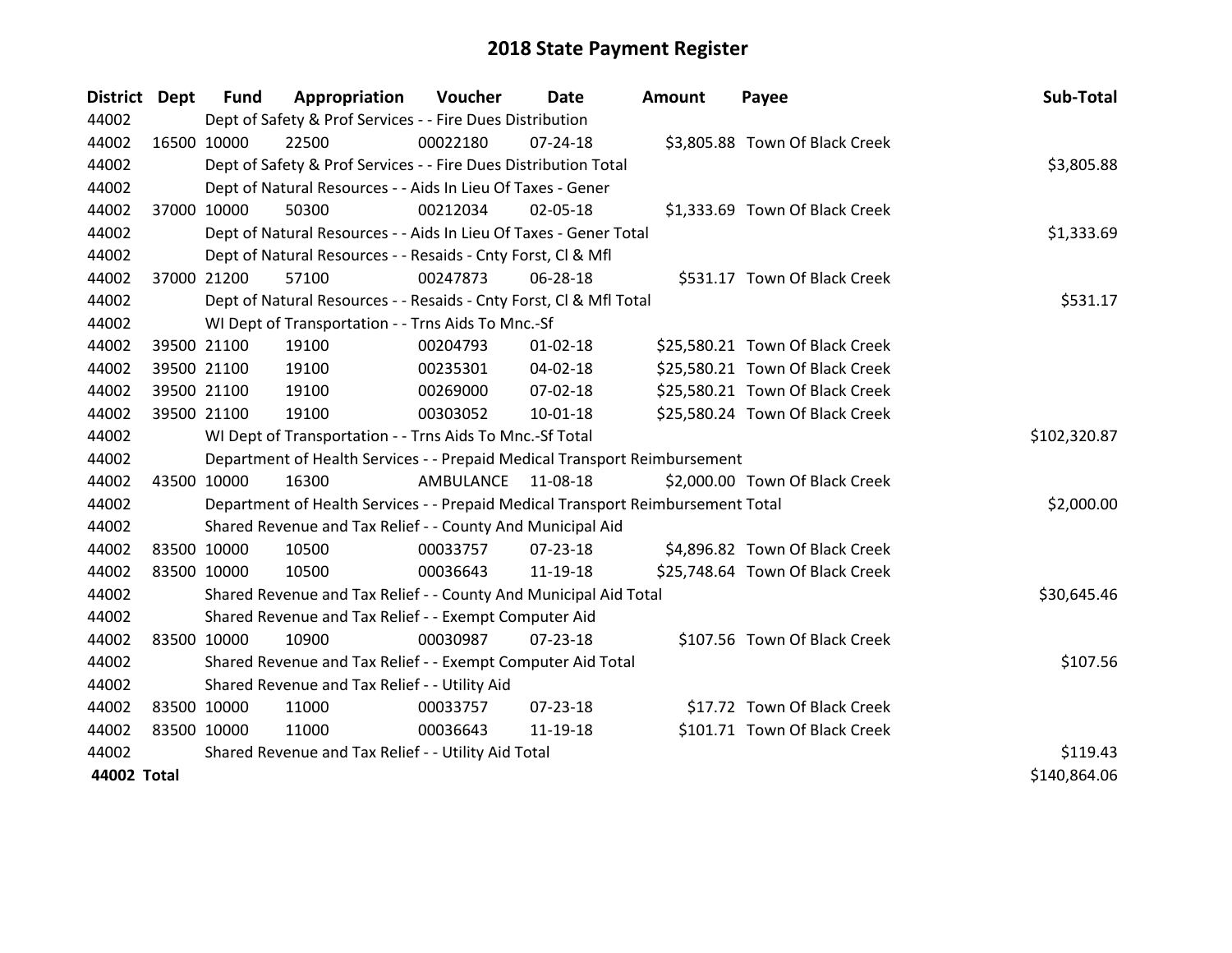| District Dept |             | <b>Fund</b> | Appropriation                                                      | Voucher  | Date           | <b>Amount</b> | Payee                      | Sub-Total    |
|---------------|-------------|-------------|--------------------------------------------------------------------|----------|----------------|---------------|----------------------------|--------------|
| 44004         |             |             | Dept of Safety & Prof Services - - Fire Dues Distribution          |          |                |               |                            |              |
| 44004         | 16500 10000 |             | 22500                                                              | 00022181 | 07-24-18       |               | \$3,545.88 Town Of Bovina  |              |
| 44004         |             |             | Dept of Safety & Prof Services - - Fire Dues Distribution Total    |          |                |               |                            | \$3,545.88   |
| 44004         |             |             | Dept of Natural Resources - - Aids In Lieu Of Taxes - Gener        |          |                |               |                            |              |
| 44004         | 37000 10000 |             | 50300                                                              | 00212144 | 02-05-18       |               | \$7,754.40 Town Of Bovina  |              |
| 44004         | 37000 10000 |             | 50300                                                              | 00212145 | 02-05-18       |               | \$2,276.34 Town Of Bovina  |              |
| 44004         | 37000 10000 |             | 50300                                                              | 00212146 | 02-05-18       |               | \$10,771.01 Town Of Bovina |              |
| 44004         | 37000 10000 |             | 50300                                                              | 00229594 | 04-20-18       |               | \$228.39 Town Of Bovina    |              |
| 44004         | 37000 10000 |             | 50300                                                              | 00229595 | 04-20-18       |               | \$1.20 Town Of Bovina      |              |
| 44004         |             |             | Dept of Natural Resources - - Aids In Lieu Of Taxes - Gener Total  |          |                |               |                            | \$21,031.34  |
| 44004         |             |             | Dept of Natural Resources - - Resaids - Cnty Forst, Cl & Mfl       |          |                |               |                            |              |
| 44004         |             | 37000 21200 | 57100                                                              | 00247874 | 06-28-18       |               | \$475.86 Town Of Bovina    |              |
| 44004         |             |             | Dept of Natural Resources - - Resaids - Cnty Forst, Cl & Mfl Total |          |                |               |                            | \$475.86     |
| 44004         |             |             | Dept of Natural Resources - - Aids In Lieu Of Taxes - Sum S        |          |                |               |                            |              |
| 44004         |             | 37000 21200 | 57900                                                              | 00229596 | 04-20-18       |               | \$1,389.72 Town Of Bovina  |              |
| 44004         |             |             | Dept of Natural Resources - - Aids In Lieu Of Taxes - Sum S Total  |          |                |               |                            | \$1,389.72   |
| 44004         |             |             | WI Dept of Transportation - - Trns Aids To Mnc.-Sf                 |          |                |               |                            |              |
| 44004         |             | 39500 21100 | 19100                                                              | 00204794 | $01 - 02 - 18$ |               | \$19,846.61 Town Of Bovina |              |
| 44004         |             | 39500 21100 | 19100                                                              | 00235302 | 04-02-18       |               | \$19,846.61 Town Of Bovina |              |
| 44004         |             | 39500 21100 | 19100                                                              | 00269001 | 07-02-18       |               | \$19,846.61 Town Of Bovina |              |
| 44004         |             | 39500 21100 | 19100                                                              | 00303053 | $10 - 01 - 18$ |               | \$19,846.64 Town Of Bovina |              |
| 44004         |             |             | WI Dept of Transportation - - Trns Aids To Mnc.-Sf Total           |          |                |               |                            | \$79,386.47  |
| 44004         |             |             | Shared Revenue and Tax Relief - - County And Municipal Aid         |          |                |               |                            |              |
| 44004         |             | 83500 10000 | 10500                                                              | 00033758 | 07-23-18       |               | \$4,752.80 Town Of Bovina  |              |
| 44004         | 83500 10000 |             | 10500                                                              | 00036644 | 11-19-18       |               | \$26,932.55 Town Of Bovina |              |
| 44004         |             |             | Shared Revenue and Tax Relief - - County And Municipal Aid Total   |          |                |               |                            | \$31,685.35  |
| 44004         |             |             | Shared Revenue and Tax Relief - - Exempt Computer Aid              |          |                |               |                            |              |
| 44004         |             | 83500 10000 | 10900                                                              | 00030988 | 07-23-18       |               | \$2.03 Town Of Bovina      |              |
| 44004         |             |             | Shared Revenue and Tax Relief - - Exempt Computer Aid Total        |          |                |               |                            | \$2.03       |
| 44004 Total   |             |             |                                                                    |          |                |               |                            | \$137,516.65 |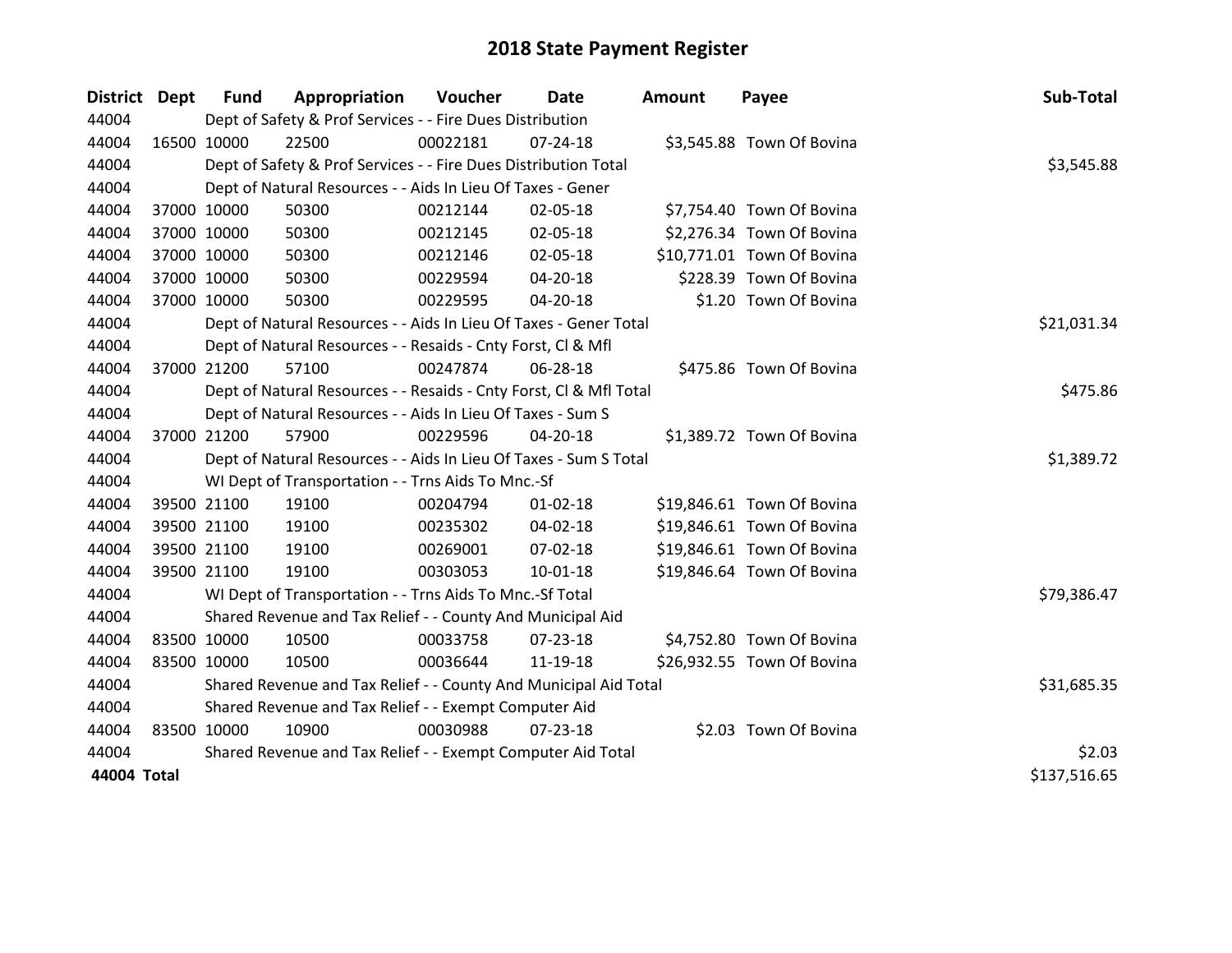| <b>District</b> | Dept | Fund                                                | Appropriation                                                        | Voucher  | Date           | <b>Amount</b> | Payee                        | Sub-Total    |
|-----------------|------|-----------------------------------------------------|----------------------------------------------------------------------|----------|----------------|---------------|------------------------------|--------------|
| 44006           |      |                                                     | Dept of Safety & Prof Services - - Fire Dues Distribution            |          |                |               |                              |              |
| 44006           |      | 16500 10000                                         | 22500                                                                | 00022182 | 07-26-18       |               | \$26,503.12 Town Of Buchanan |              |
| 44006           |      |                                                     | Dept of Safety & Prof Services - - Fire Dues Distribution Total      |          |                |               |                              | \$26,503.12  |
| 44006           |      |                                                     | Dept of Natural Resources - - Resaids - Cnty Forst, CI & Mfl         |          |                |               |                              |              |
| 44006           |      | 37000 21200                                         | 57100                                                                | 00247875 | 06-28-18       |               | \$20.13 Town Of Buchanan     |              |
| 44006           |      |                                                     | Dept of Natural Resources - - Resaids - Cnty Forst, Cl & Mfl Total   |          | \$20.13        |               |                              |              |
| 44006           |      |                                                     | WI Dept of Transportation - - Trns Aids To Mnc.-Sf                   |          |                |               |                              |              |
| 44006           |      | 39500 21100                                         | 19100                                                                | 00204795 | $01 - 02 - 18$ |               | \$33,785.35 Town Of Buchanan |              |
| 44006           |      | 39500 21100                                         | 19100                                                                | 00235303 | 04-02-18       |               | \$33,785.35 Town Of Buchanan |              |
| 44006           |      | 39500 21100                                         | 19100                                                                | 00269002 | 07-02-18       |               | \$33,785.35 Town Of Buchanan |              |
| 44006           |      | 39500 21100                                         | 19100                                                                | 00303054 | $10 - 01 - 18$ |               | \$33,785.37 Town Of Buchanan |              |
| 44006           |      |                                                     | WI Dept of Transportation - - Trns Aids To Mnc.-Sf Total             |          |                |               |                              | \$135,141.42 |
| 44006           |      |                                                     | Department of Administration - - Hv Trans Ln Annual Impact Fee       |          |                |               |                              |              |
| 44006           |      | 50500 10000                                         | 17400                                                                | 00078648 | 05-01-18       |               | \$1,964.00 Town Of Buchanan  |              |
| 44006           |      |                                                     | Department of Administration - - Hv Trans Ln Annual Impact Fee Total |          |                |               |                              | \$1,964.00   |
| 44006           |      |                                                     | Shared Revenue and Tax Relief - - County And Municipal Aid           |          |                |               |                              |              |
| 44006           |      | 83500 10000                                         | 10500                                                                | 00033759 | $07 - 23 - 18$ |               | \$8,481.99 Town Of Buchanan  |              |
| 44006           |      | 83500 10000                                         | 10500                                                                | 00036645 | 11-19-18       |               | \$48,064.63 Town Of Buchanan |              |
| 44006           |      |                                                     | Shared Revenue and Tax Relief - - County And Municipal Aid Total     |          |                |               |                              | \$56,546.62  |
| 44006           |      |                                                     | Shared Revenue and Tax Relief - - Exempt Computer Aid                |          |                |               |                              |              |
| 44006           |      | 83500 10000                                         | 10900                                                                | 00030989 | $07 - 23 - 18$ |               | \$3,318.07 Town Of Buchanan  |              |
| 44006           |      |                                                     | Shared Revenue and Tax Relief - - Exempt Computer Aid Total          |          |                |               |                              | \$3,318.07   |
| 44006           |      |                                                     | Shared Revenue and Tax Relief - - Utility Aid                        |          |                |               |                              |              |
| 44006           |      | 83500 10000                                         | 11000                                                                | 00033759 | $07 - 23 - 18$ |               | \$2,387.55 Town Of Buchanan  |              |
| 44006           |      | 83500 10000                                         | 11000                                                                | 00036645 | 11-19-18       |               | \$13,758.68 Town Of Buchanan |              |
| 44006           |      | Shared Revenue and Tax Relief - - Utility Aid Total | \$16,146.23                                                          |          |                |               |                              |              |
| 44006 Total     |      |                                                     |                                                                      |          |                |               |                              | \$239,639.59 |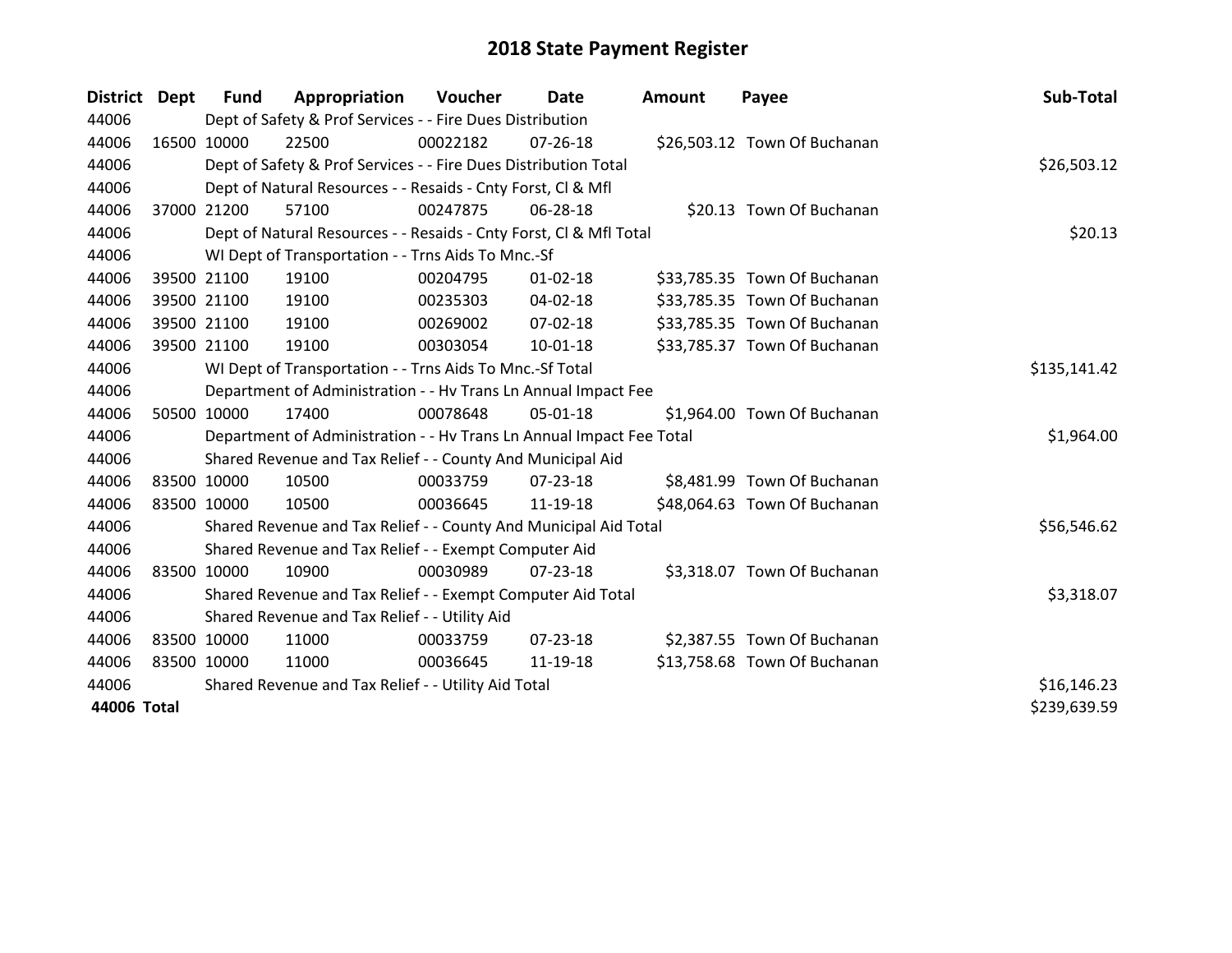| <b>District</b> | Dept | <b>Fund</b> | Appropriation                                                      | Voucher    | Date           | <b>Amount</b> | Payee                      | Sub-Total    |
|-----------------|------|-------------|--------------------------------------------------------------------|------------|----------------|---------------|----------------------------|--------------|
| 44008           |      |             | Dept of Safety & Prof Services - - Fire Dues Distribution          |            |                |               |                            |              |
| 44008           |      | 16500 10000 | 22500                                                              | 00022183   | $07 - 26 - 18$ |               | \$14,497.47 Town Of Center |              |
| 44008           |      |             | Dept of Safety & Prof Services - - Fire Dues Distribution Total    |            |                |               |                            | \$14,497.47  |
| 44008           |      |             | Dept of Natural Resources - - Aids In Lieu Of Taxes - Gener        |            |                |               |                            |              |
| 44008           |      | 37000 10000 | 50300                                                              | 00212070   | 02-05-18       |               | \$1,664.44 Town Of Center  |              |
| 44008           |      |             | Dept of Natural Resources - - Aids In Lieu Of Taxes - Gener Total  | \$1,664.44 |                |               |                            |              |
| 44008           |      |             | Dept of Natural Resources - - Resaids - Cnty Forst, CI & Mfl       |            |                |               |                            |              |
| 44008           |      | 37000 21200 | 57100                                                              | 00247876   | 06-28-18       |               | \$71.12 Town Of Center     |              |
| 44008           |      |             | Dept of Natural Resources - - Resaids - Cnty Forst, Cl & Mfl Total |            |                |               |                            | \$71.12      |
| 44008           |      |             | WI Dept of Transportation - - Trns Aids To Mnc.-Sf                 |            |                |               |                            |              |
| 44008           |      | 39500 21100 | 19100                                                              | 00204796   | $01 - 02 - 18$ |               | \$37,973.15 Town Of Center |              |
| 44008           |      | 39500 21100 | 19100                                                              | 00235304   | 04-02-18       |               | \$37,973.15 Town Of Center |              |
| 44008           |      | 39500 21100 | 19100                                                              | 00269003   | $07 - 02 - 18$ |               | \$37,973.15 Town Of Center |              |
| 44008           |      | 39500 21100 | 19100                                                              | 00303055   | $10-01-18$     |               | \$37,973.17 Town Of Center |              |
| 44008           |      |             | WI Dept of Transportation - - Trns Aids To Mnc.-Sf Total           |            |                |               |                            | \$151,892.62 |
| 44008           |      |             | Shared Revenue and Tax Relief - - County And Municipal Aid         |            |                |               |                            |              |
| 44008           |      | 83500 10000 | 10500                                                              | 00033760   | 07-23-18       |               | \$5,870.96 Town Of Center  |              |
| 44008           |      | 83500 10000 | 10500                                                              | 00036646   | 11-19-18       |               | \$33,268.79 Town Of Center |              |
| 44008           |      |             | Shared Revenue and Tax Relief - - County And Municipal Aid Total   |            |                |               |                            | \$39,139.75  |
| 44008           |      |             | Shared Revenue and Tax Relief - - Exempt Computer Aid              |            |                |               |                            |              |
| 44008           |      | 83500 10000 | 10900                                                              | 00030990   | $07 - 23 - 18$ |               | \$71.03 Town Of Center     |              |
| 44008           |      |             | Shared Revenue and Tax Relief - - Exempt Computer Aid Total        |            |                |               |                            | \$71.03      |
| 44008           |      |             | Shared Revenue and Tax Relief - - Utility Aid                      |            |                |               |                            |              |
| 44008           |      | 83500 10000 | 11000                                                              | 00033760   | $07 - 23 - 18$ |               | \$68.99 Town Of Center     |              |
| 44008           |      | 83500 10000 | 11000                                                              | 00036646   | 11-19-18       |               | \$531.91 Town Of Center    |              |
| 44008           |      |             | Shared Revenue and Tax Relief - - Utility Aid Total                |            |                |               |                            | \$600.90     |
| 44008           |      |             | Shared Revenue and Tax Relief - - Lottery & Gaming Credit          |            |                |               |                            |              |
| 44008           |      | 83500 52100 | 36300                                                              | 00027528   | 03-26-18       |               | \$1,006.92 Town Of Center  |              |
| 44008           |      |             | Shared Revenue and Tax Relief - - Lottery & Gaming Credit Total    |            |                |               |                            | \$1,006.92   |
| 44008 Total     |      |             |                                                                    |            |                |               |                            | \$208,944.25 |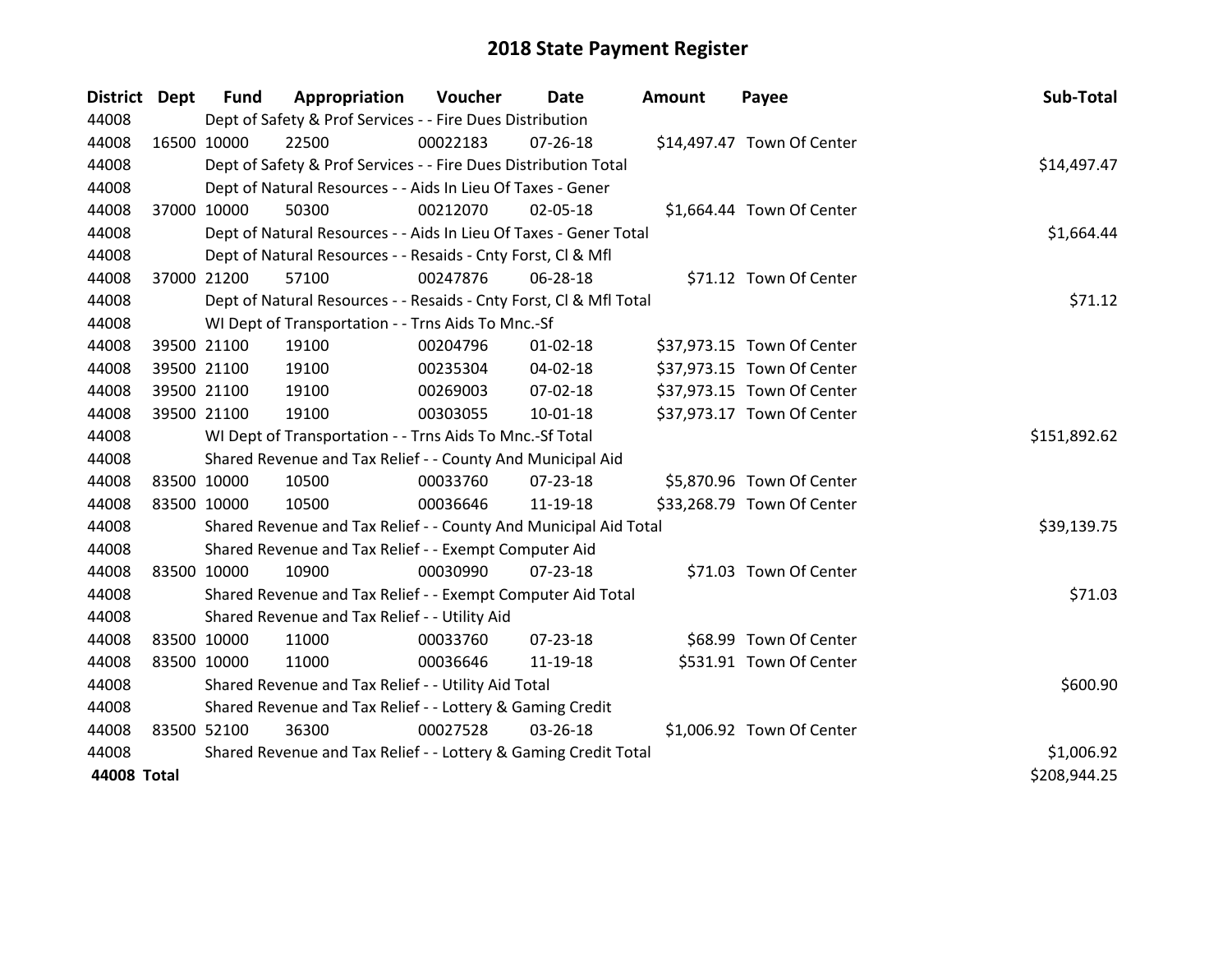| District Dept | <b>Fund</b>                                           | Appropriation                                                        | Voucher  | Date           | <b>Amount</b> | Payee                      | Sub-Total    |
|---------------|-------------------------------------------------------|----------------------------------------------------------------------|----------|----------------|---------------|----------------------------|--------------|
| 44010         |                                                       | Dept of Safety & Prof Services - - Fire Dues Distribution            |          |                |               |                            |              |
| 44010         | 16500 10000                                           | 22500                                                                | 00022184 | 07-24-18       |               | \$3,505.93 Town Of Cicero  |              |
| 44010         |                                                       | Dept of Safety & Prof Services - - Fire Dues Distribution Total      |          |                |               |                            | \$3,505.93   |
| 44010         |                                                       | Dept of Natural Resources - - Aids In Lieu Of Taxes - Gener          |          |                |               |                            |              |
| 44010         | 37000 10000                                           | 50300                                                                | 00212105 | 02-05-18       |               | \$114.96 Town Of Cicero    |              |
| 44010         |                                                       | Dept of Natural Resources - - Aids In Lieu Of Taxes - Gener Total    | \$114.96 |                |               |                            |              |
| 44010         |                                                       | Dept of Natural Resources - - Resaids - Cnty Forst, CI & Mfl         |          |                |               |                            |              |
| 44010         | 37000 21200                                           | 57100                                                                | 00247877 | 06-28-18       |               | \$381.55 Town Of Cicero    |              |
| 44010         |                                                       | Dept of Natural Resources - - Resaids - Cnty Forst, Cl & Mfl Total   |          |                |               |                            | \$381.55     |
| 44010         |                                                       | WI Dept of Transportation - - Trns Aids To Mnc.-Sf                   |          |                |               |                            |              |
| 44010         | 39500 21100                                           | 19100                                                                | 00204797 | $01 - 02 - 18$ |               | \$28,733.69 Town Of Cicero |              |
| 44010         | 39500 21100                                           | 19100                                                                | 00235305 | $04 - 02 - 18$ |               | \$28,733.69 Town Of Cicero |              |
| 44010         | 39500 21100                                           | 19100                                                                | 00269004 | 07-02-18       |               | \$28,733.69 Town Of Cicero |              |
| 44010         | 39500 21100                                           | 19100                                                                | 00303056 | $10 - 01 - 18$ |               | \$28,733.72 Town Of Cicero |              |
| 44010         |                                                       | WI Dept of Transportation - - Trns Aids To Mnc.-Sf Total             |          |                |               |                            | \$114,934.79 |
| 44010         |                                                       | WI Dept of Transportation - - Loc Rd Imp Prg St Fd                   |          |                |               |                            |              |
| 44010         | 39500 21100                                           | 27800                                                                | 00334874 | 12-26-18       |               | \$34,727.79 Town Of Cicero |              |
| 44010         |                                                       | WI Dept of Transportation - - Loc Rd Imp Prg St Fd Total             |          |                |               |                            | \$34,727.79  |
| 44010         |                                                       | Department of Administration - - Hv Trans Ln Annual Impact Fee       |          |                |               |                            |              |
| 44010         | 50500 10000                                           | 17400                                                                | 00078658 | 05-01-18       |               | \$46,613.00 Town Of Cicero |              |
| 44010         |                                                       | Department of Administration - - Hv Trans Ln Annual Impact Fee Total |          |                |               |                            | \$46,613.00  |
| 44010         |                                                       | Shared Revenue and Tax Relief - - County And Municipal Aid           |          |                |               |                            |              |
| 44010         | 83500 10000                                           | 10500                                                                | 00033761 | 07-23-18       |               | \$8,832.07 Town Of Cicero  |              |
| 44010         | 83500 10000                                           | 10500                                                                | 00036647 | 11-19-18       |               | \$50,048.39 Town Of Cicero |              |
| 44010         |                                                       | Shared Revenue and Tax Relief - - County And Municipal Aid Total     |          |                |               |                            | \$58,880.46  |
| 44010         | Shared Revenue and Tax Relief - - Exempt Computer Aid |                                                                      |          |                |               |                            |              |
| 44010         | 83500 10000                                           | 10900                                                                | 00030991 | $07 - 23 - 18$ |               | \$4.06 Town Of Cicero      |              |
| 44010         |                                                       | Shared Revenue and Tax Relief - - Exempt Computer Aid Total          | \$4.06   |                |               |                            |              |
| 44010 Total   |                                                       |                                                                      |          |                |               |                            | \$259,162.54 |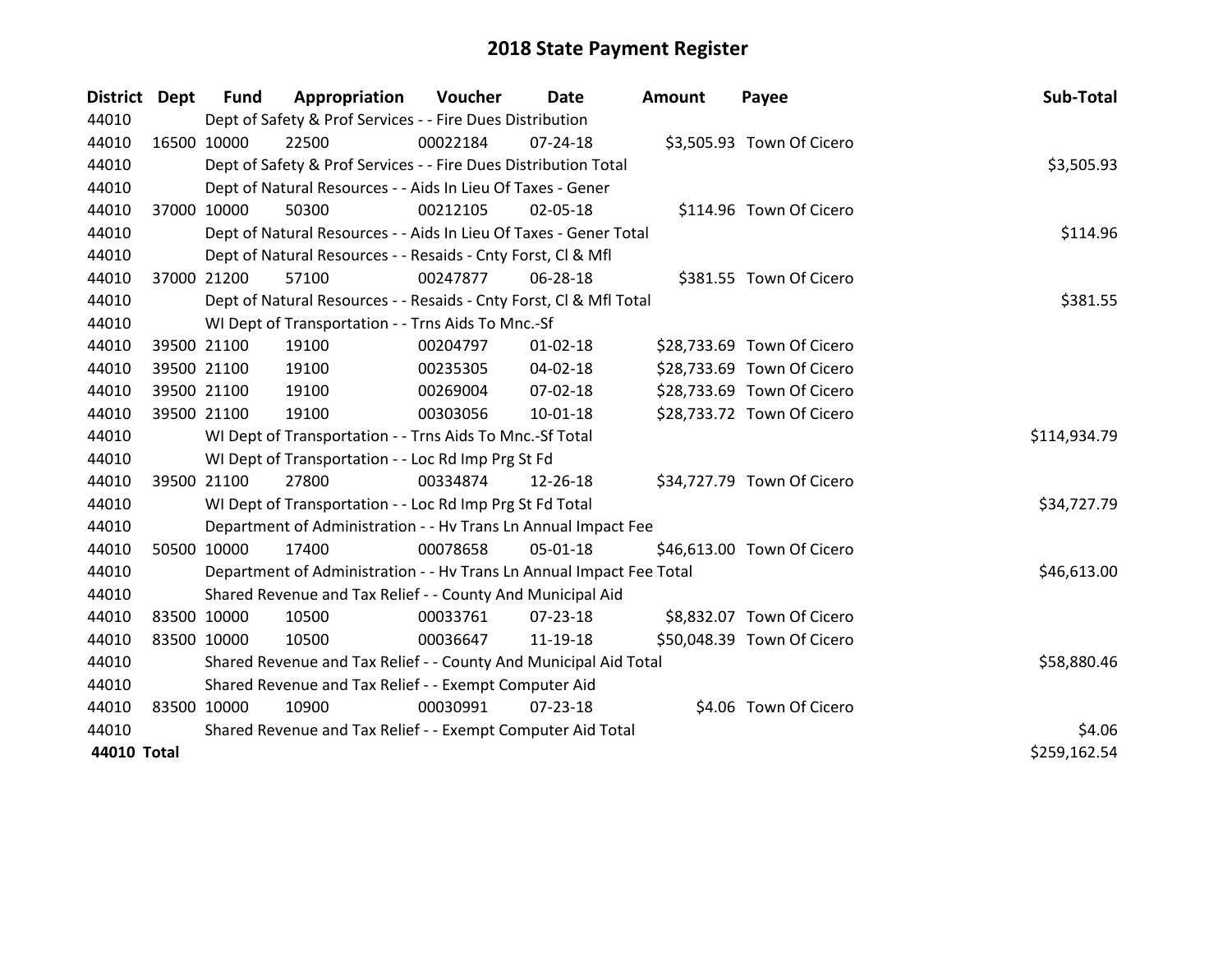| District Dept |             | <b>Fund</b> | Appropriation                                                      | Voucher  | Date           | <b>Amount</b> | Payee                    | Sub-Total    |
|---------------|-------------|-------------|--------------------------------------------------------------------|----------|----------------|---------------|--------------------------|--------------|
| 44012         |             |             | Dept of Safety & Prof Services - - Fire Dues Distribution          |          |                |               |                          |              |
| 44012         |             | 16500 10000 | 22500                                                              | 00022185 | $07 - 25 - 18$ |               | \$11,130.54 Town Of Dale |              |
| 44012         |             |             | Dept of Safety & Prof Services - - Fire Dues Distribution Total    |          |                |               |                          | \$11,130.54  |
| 44012         |             |             | Dept of Natural Resources - - Aids In Lieu Of Taxes - Gener        |          |                |               |                          |              |
| 44012         |             | 37000 10000 | 50300                                                              | 00229921 | 04-20-18       |               | \$124.17 Town Of Dale    |              |
| 44012         |             |             | Dept of Natural Resources - - Aids In Lieu Of Taxes - Gener Total  | \$124.17 |                |               |                          |              |
| 44012         |             |             | Dept of Natural Resources - - Gen Program Ops-State Funds-Fr       |          |                |               |                          |              |
| 44012         |             | 37000 21200 | 16600                                                              | 00205137 | 01-05-18       |               | \$225.00 Town Of Dale    |              |
| 44012         |             |             | Dept of Natural Resources - - Gen Program Ops-State Funds-Fr Total |          |                |               |                          | \$225.00     |
| 44012         |             |             | Dept of Natural Resources - - Resaids - Cnty Forst, Cl & Mfl       |          |                |               |                          |              |
| 44012         |             | 37000 21200 | 57100                                                              | 00247878 | 06-28-18       |               | \$204.06 Town Of Dale    |              |
| 44012         |             |             | Dept of Natural Resources - - Resaids - Cnty Forst, Cl & Mfl Total |          |                |               |                          | \$204.06     |
| 44012         |             |             | WI Dept of Transportation - - Trns Aids To Mnc.-Sf                 |          |                |               |                          |              |
| 44012         |             | 39500 21100 | 19100                                                              | 00204798 | $01 - 02 - 18$ |               | \$27,592.95 Town Of Dale |              |
| 44012         |             | 39500 21100 | 19100                                                              | 00235306 | 04-02-18       |               | \$27,592.95 Town Of Dale |              |
| 44012         |             | 39500 21100 | 19100                                                              | 00269005 | 07-02-18       |               | \$27,592.95 Town Of Dale |              |
| 44012         |             | 39500 21100 | 19100                                                              | 00303057 | $10 - 01 - 18$ |               | \$27,592.95 Town Of Dale |              |
| 44012         |             |             | WI Dept of Transportation - - Trns Aids To Mnc.-Sf Total           |          |                |               |                          | \$110,371.80 |
| 44012         |             |             | Shared Revenue and Tax Relief - - County And Municipal Aid         |          |                |               |                          |              |
| 44012         |             | 83500 10000 | 10500                                                              | 00033762 | 07-23-18       |               | \$7,169.15 Town Of Dale  |              |
| 44012         |             | 83500 10000 | 10500                                                              | 00036648 | 11-19-18       |               | \$40,625.16 Town Of Dale |              |
| 44012         |             |             | Shared Revenue and Tax Relief - - County And Municipal Aid Total   |          |                |               |                          | \$47,794.31  |
| 44012         |             |             | Shared Revenue and Tax Relief - - Exempt Computer Aid              |          |                |               |                          |              |
| 44012         |             | 83500 10000 | 10900                                                              | 00030992 | $07 - 23 - 18$ |               | \$102.48 Town Of Dale    |              |
| 44012         |             |             | Shared Revenue and Tax Relief - - Exempt Computer Aid Total        |          |                |               |                          | \$102.48     |
| 44012         |             |             | Shared Revenue and Tax Relief - - Utility Aid                      |          |                |               |                          |              |
| 44012         |             | 83500 10000 | 11000                                                              | 00033762 | 07-23-18       |               | \$32.33 Town Of Dale     |              |
| 44012         | 83500 10000 |             | 11000                                                              | 00036648 | 11-19-18       |               | \$187.60 Town Of Dale    |              |
| 44012         |             |             | Shared Revenue and Tax Relief - - Utility Aid Total                |          |                |               |                          | \$219.93     |
| 44012 Total   |             |             |                                                                    |          |                |               |                          | \$170,172.29 |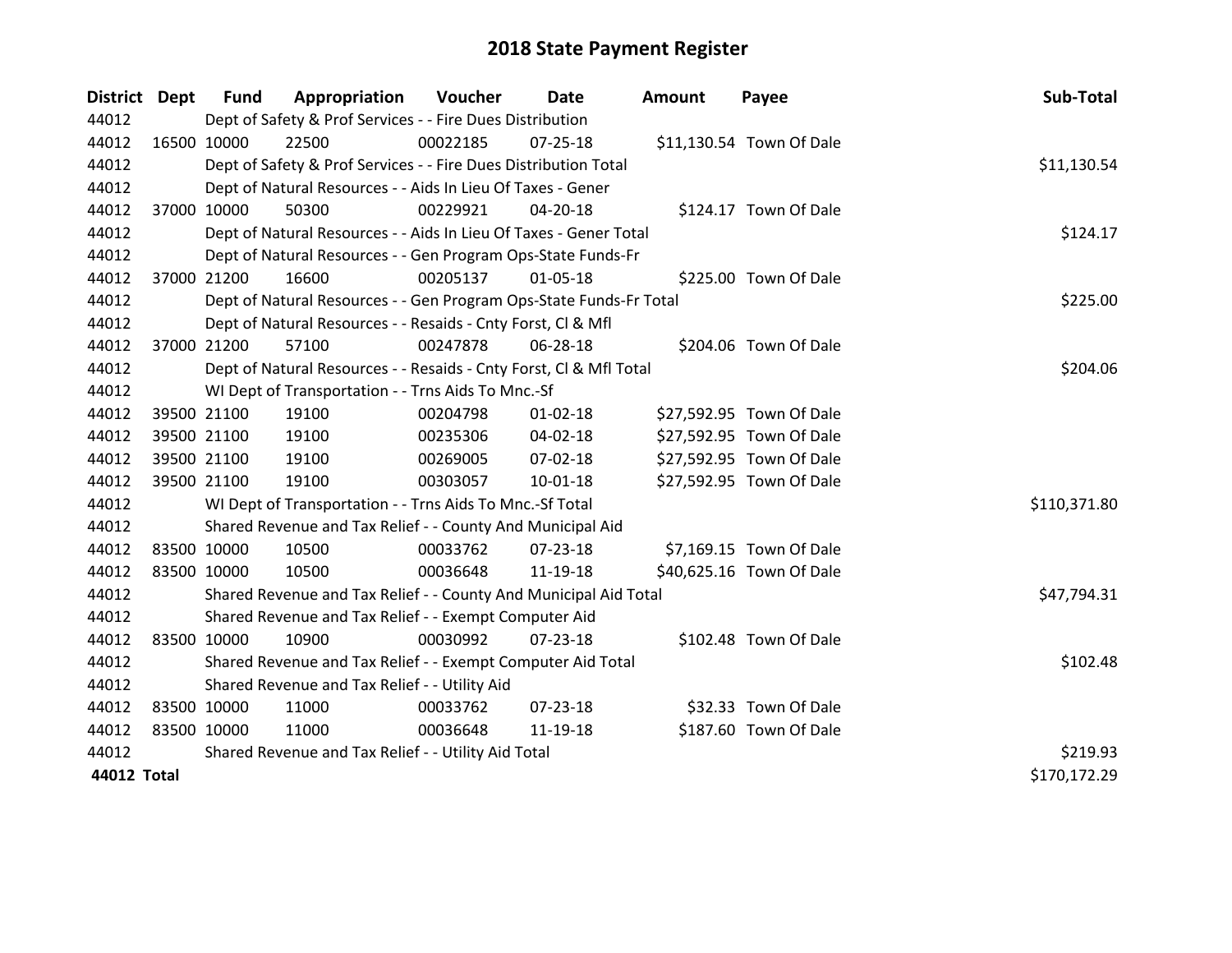| District Dept |             | <b>Fund</b>                                                      | Appropriation                                                        | Voucher  | Date           | <b>Amount</b> | Payee                          | Sub-Total    |
|---------------|-------------|------------------------------------------------------------------|----------------------------------------------------------------------|----------|----------------|---------------|--------------------------------|--------------|
| 44014         |             |                                                                  | Dept of Safety & Prof Services - - Fire Dues Distribution            |          |                |               |                                |              |
| 44014         | 16500 10000 |                                                                  | 22500                                                                | 00022186 | $07 - 25 - 18$ |               | \$1,736.50 Town Of Deer Creek  |              |
| 44014         |             |                                                                  | Dept of Safety & Prof Services - - Fire Dues Distribution Total      |          |                |               |                                | \$1,736.50   |
| 44014         |             |                                                                  | Dept of Natural Resources - - Aids In Lieu Of Taxes - Gener          |          |                |               |                                |              |
| 44014         |             | 37000 10000                                                      | 50300                                                                | 00212095 | 02-05-18       |               | \$703.56 Town Of Deer Creek    |              |
| 44014         | 37000 10000 |                                                                  | 50300                                                                | 00212096 | 02-05-18       |               | \$2,865.16 Town Of Deer Creek  |              |
| 44014         |             | 37000 10000                                                      | 50300                                                                | 00229307 | 04-20-18       |               | \$1,155.62 Town Of Deer Creek  |              |
| 44014         |             |                                                                  | Dept of Natural Resources - - Aids In Lieu Of Taxes - Gener Total    |          |                |               |                                | \$4,724.34   |
| 44014         |             |                                                                  | Dept of Natural Resources - - Resaids - Cnty Forst, CI & Mfl         |          |                |               |                                |              |
| 44014         |             | 37000 21200                                                      | 57100                                                                | 00247879 | 06-28-18       |               | \$363.06 Town Of Deer Creek    |              |
| 44014         |             |                                                                  | Dept of Natural Resources - - Resaids - Cnty Forst, CI & Mfl Total   |          |                |               |                                | \$363.06     |
| 44014         |             |                                                                  | Dept of Natural Resources - - Aids In Lieu Of Taxes - Sum S          |          |                |               |                                |              |
| 44014         |             | 37000 21200                                                      | 57900                                                                | 00229306 | 04-20-18       |               | \$755.12 Town Of Deer Creek    |              |
| 44014         |             |                                                                  | Dept of Natural Resources - - Aids In Lieu Of Taxes - Sum S Total    |          |                |               |                                | \$755.12     |
| 44014         |             |                                                                  | WI Dept of Transportation - - Trns Aids To Mnc.-Sf                   |          |                |               |                                |              |
| 44014         |             | 39500 21100                                                      | 19100                                                                | 00204799 | $01 - 02 - 18$ |               | \$19,697.30 Town Of Deer Creek |              |
| 44014         |             | 39500 21100                                                      | 19100                                                                | 00235307 | $04 - 02 - 18$ |               | \$19,697.30 Town Of Deer Creek |              |
| 44014         |             | 39500 21100                                                      | 19100                                                                | 00269006 | 07-02-18       |               | \$19,697.30 Town Of Deer Creek |              |
| 44014         |             | 39500 21100                                                      | 19100                                                                | 00303058 | $10 - 01 - 18$ |               | \$19,697.32 Town Of Deer Creek |              |
| 44014         |             |                                                                  | WI Dept of Transportation - - Trns Aids To Mnc.-Sf Total             |          |                |               |                                | \$78,789.22  |
| 44014         |             |                                                                  | Department of Administration - - Hv Trans Ln Annual Impact Fee       |          |                |               |                                |              |
| 44014         |             | 50500 10000                                                      | 17400                                                                | 00078650 | 05-01-18       |               | \$48,196.00 Town Of Deer Creek |              |
| 44014         |             |                                                                  | Department of Administration - - Hv Trans Ln Annual Impact Fee Total |          |                |               |                                | \$48,196.00  |
| 44014         |             |                                                                  | Shared Revenue and Tax Relief - - County And Municipal Aid           |          |                |               |                                |              |
| 44014         | 83500 10000 |                                                                  | 10500                                                                | 00033763 | 07-23-18       |               | \$8,585.85 Town Of Deer Creek  |              |
| 44014         | 83500 10000 |                                                                  | 10500                                                                | 00036649 | 11-19-18       |               | \$48,653.16 Town Of Deer Creek |              |
| 44014         |             | Shared Revenue and Tax Relief - - County And Municipal Aid Total | \$57,239.01                                                          |          |                |               |                                |              |
| 44014 Total   |             |                                                                  |                                                                      |          |                |               |                                | \$191,803.25 |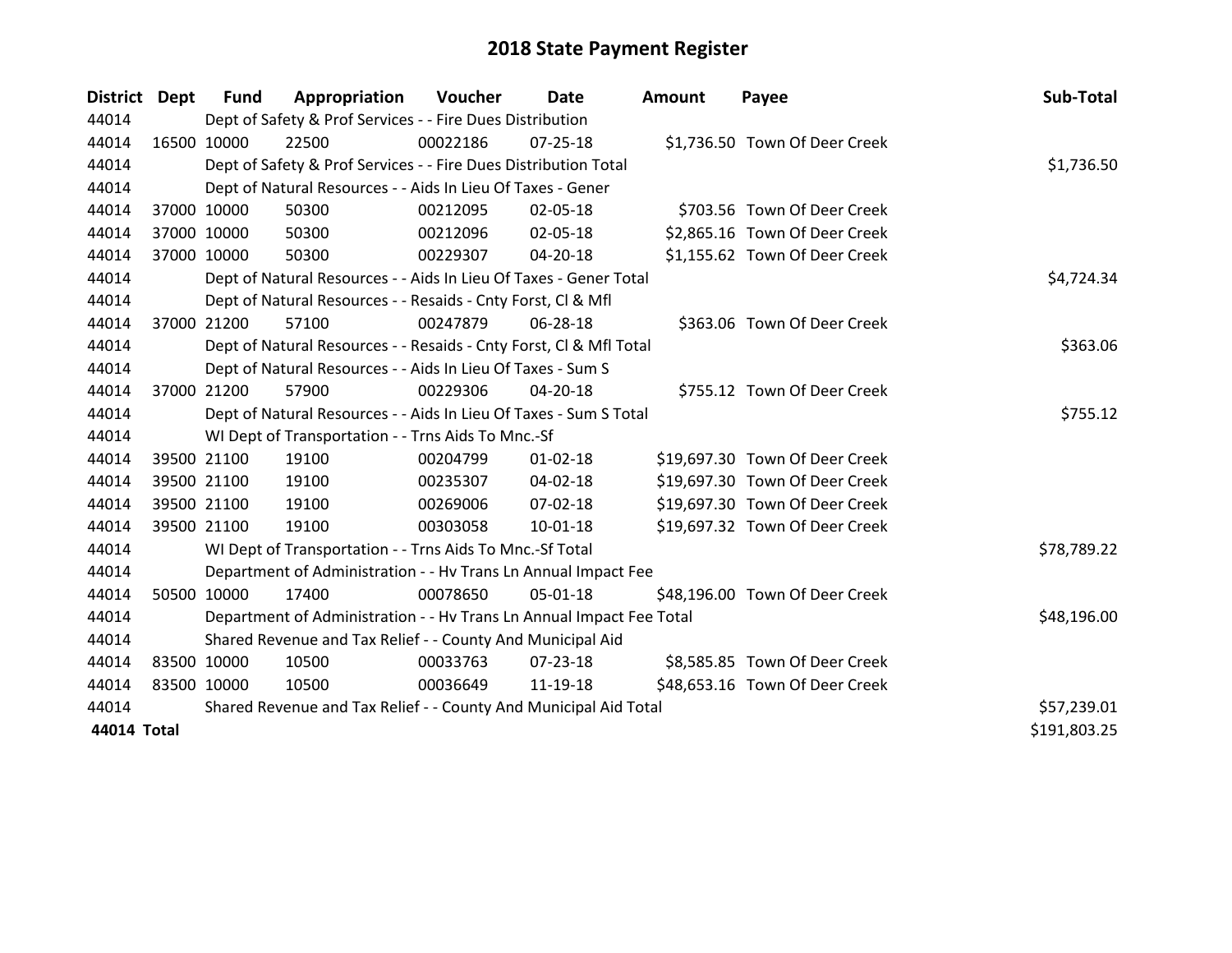| <b>District</b> | Dept        | <b>Fund</b> | Appropriation                                                      | Voucher  | Date           | <b>Amount</b> | Payee                         | Sub-Total    |
|-----------------|-------------|-------------|--------------------------------------------------------------------|----------|----------------|---------------|-------------------------------|--------------|
| 44016           |             |             | Dept of Safety & Prof Services - - Fire Dues Distribution          |          |                |               |                               |              |
| 44016           |             | 16500 10000 | 22500                                                              | 00022187 | $07 - 25 - 18$ |               | \$10,592.37 Town Of Ellington |              |
| 44016           |             |             | Dept of Safety & Prof Services - - Fire Dues Distribution Total    |          |                |               |                               | \$10,592.37  |
| 44016           |             |             | Dept of Natural Resources - - Aids In Lieu Of Taxes - Gener        |          |                |               |                               |              |
| 44016           |             | 37000 10000 | 50300                                                              | 00212275 | 02-05-18       |               | \$16,173.65 Town Of Ellington |              |
| 44016           |             | 37000 10000 | 50300                                                              | 00212276 | 02-05-18       |               | \$30,510.12 Town Of Ellington |              |
| 44016           |             |             | Dept of Natural Resources - - Aids In Lieu Of Taxes - Gener Total  |          |                |               |                               | \$46,683.77  |
| 44016           |             |             | Dept of Natural Resources - - Resaids - Cnty Forst, CI & Mfl       |          |                |               |                               |              |
| 44016           |             | 37000 21200 | 57100                                                              | 00247880 | 06-28-18       |               | \$238.22 Town Of Ellington    |              |
| 44016           |             |             | Dept of Natural Resources - - Resaids - Cnty Forst, Cl & Mfl Total |          |                |               |                               | \$238.22     |
| 44016           |             |             | WI Dept of Transportation - - Trns Aids To Mnc.-Sf                 |          |                |               |                               |              |
| 44016           |             | 39500 21100 | 19100                                                              | 00204800 | $01 - 02 - 18$ |               | \$34,688.28 Town Of Ellington |              |
| 44016           |             | 39500 21100 | 19100                                                              | 00235308 | 04-02-18       |               | \$34,688.28 Town Of Ellington |              |
| 44016           |             | 39500 21100 | 19100                                                              | 00269007 | 07-02-18       |               | \$34,688.28 Town Of Ellington |              |
| 44016           |             | 39500 21100 | 19100                                                              | 00303059 | $10 - 01 - 18$ |               | \$34,688.28 Town Of Ellington |              |
| 44016           |             |             | WI Dept of Transportation - - Trns Aids To Mnc.-Sf Total           |          |                |               |                               | \$138,753.12 |
| 44016           |             |             | Shared Revenue and Tax Relief - - County And Municipal Aid         |          |                |               |                               |              |
| 44016           |             | 83500 10000 | 10500                                                              | 00033764 | 07-23-18       |               | \$8,712.72 Town Of Ellington  |              |
| 44016           |             | 83500 10000 | 10500                                                              | 00036650 | 11-19-18       |               | \$49,372.09 Town Of Ellington |              |
| 44016           |             |             | Shared Revenue and Tax Relief - - County And Municipal Aid Total   |          |                |               |                               | \$58,084.81  |
| 44016           |             |             | Shared Revenue and Tax Relief - - Exempt Computer Aid              |          |                |               |                               |              |
| 44016           |             | 83500 10000 | 10900                                                              | 00030993 | $07 - 23 - 18$ |               | \$17.25 Town Of Ellington     |              |
| 44016           |             |             | Shared Revenue and Tax Relief - - Exempt Computer Aid Total        |          |                |               |                               | \$17.25      |
| 44016           |             |             | Shared Revenue and Tax Relief - - Utility Aid                      |          |                |               |                               |              |
| 44016           | 83500 10000 |             | 11000                                                              | 00033764 | $07 - 23 - 18$ |               | \$1,566.18 Town Of Ellington  |              |
| 44016           |             | 83500 10000 | 11000                                                              | 00036650 | 11-19-18       |               | \$8,924.20 Town Of Ellington  |              |
| 44016           |             |             | Shared Revenue and Tax Relief - - Utility Aid Total                |          | \$10,490.38    |               |                               |              |
| 44016 Total     |             |             |                                                                    |          |                |               |                               | \$264,859.92 |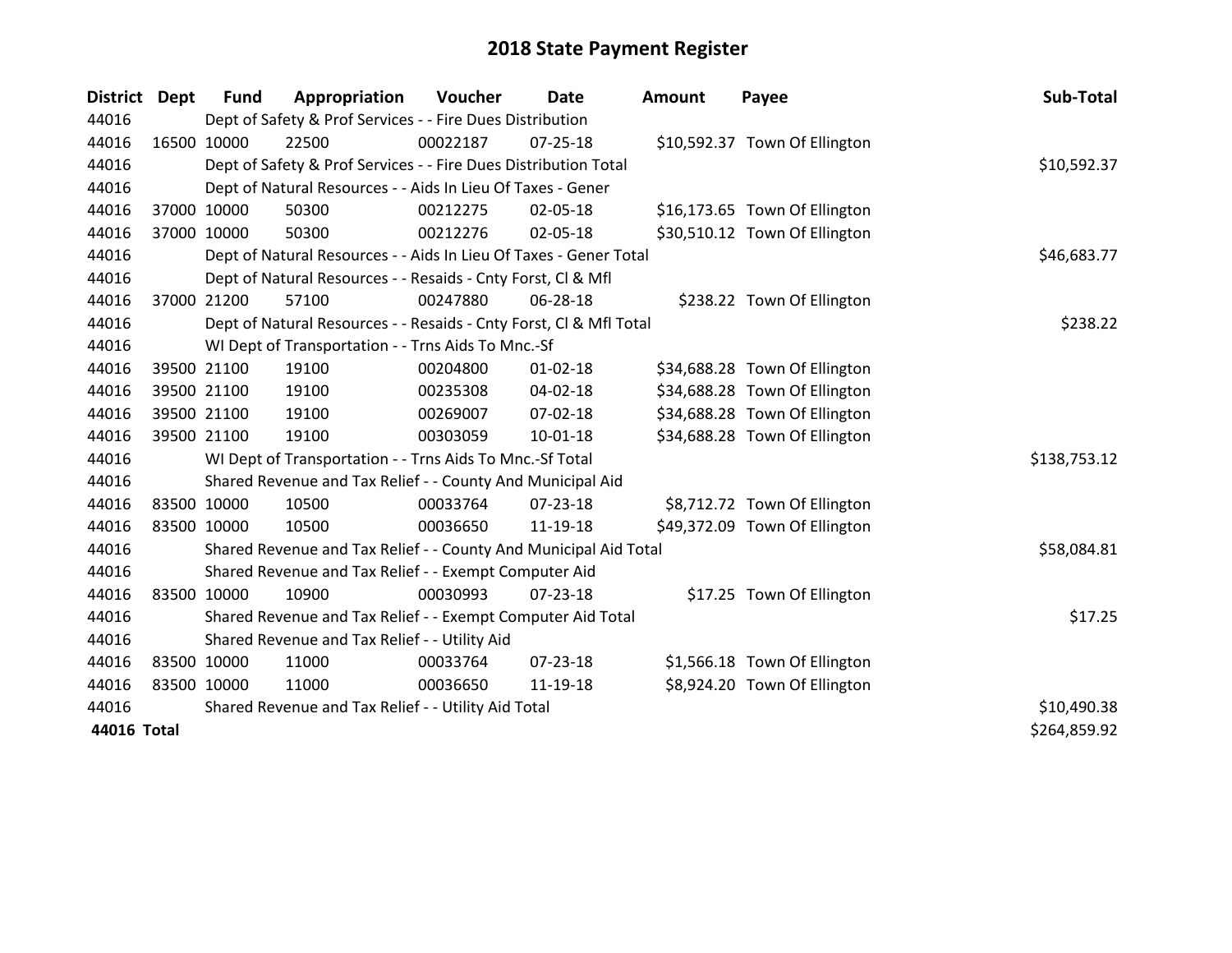| District Dept | <b>Fund</b>                                               | Appropriation                                                        | Voucher  | Date           | <b>Amount</b> | Payee                        | Sub-Total    |
|---------------|-----------------------------------------------------------|----------------------------------------------------------------------|----------|----------------|---------------|------------------------------|--------------|
| 44018         |                                                           | Dept of Safety & Prof Services - - Fire Dues Distribution            |          |                |               |                              |              |
| 44018         | 16500 10000                                               | 22500                                                                | 00024431 | $07 - 23 - 18$ |               | \$22,086.29 Town Of Freedom  |              |
| 44018         |                                                           | Dept of Safety & Prof Services - - Fire Dues Distribution Total      |          |                |               |                              | \$22,086.29  |
| 44018         |                                                           | Dept of Natural Resources - - Resaids - Cnty Forst, Cl & Mfl         |          |                |               |                              |              |
| 44018         | 37000 21200                                               | 57100                                                                | 00247881 | 06-28-18       |               | \$6.00 Town Of Freedom       |              |
| 44018         |                                                           | Dept of Natural Resources - - Resaids - Cnty Forst, Cl & Mfl Total   |          |                |               |                              | \$6.00       |
| 44018         |                                                           | WI Dept of Transportation - - Trns Aids To Mnc.-Sf                   |          |                |               |                              |              |
| 44018         | 39500 21100                                               | 19100                                                                | 00204801 | $01 - 02 - 18$ |               | \$38,206.08 Town Of Freedom  |              |
| 44018         | 39500 21100                                               | 19100                                                                | 00235309 | 04-02-18       |               | \$38,206.08 Town Of Freedom  |              |
| 44018         | 39500 21100                                               | 19100                                                                | 00269008 | 07-02-18       |               | \$38,206.08 Town Of Freedom  |              |
| 44018         | 39500 21100                                               | 19100                                                                | 00303060 | 10-01-18       |               | \$38,206.09 Town Of Freedom  |              |
| 44018         |                                                           | WI Dept of Transportation - - Trns Aids To Mnc.-Sf Total             |          |                |               |                              | \$152,824.33 |
| 44018         |                                                           | WI Dept of Transportation - - Local Rds, Grants Sf                   |          |                |               |                              |              |
| 44018         | 39500 21100                                               | 27000                                                                | 00213288 | $01 - 22 - 18$ |               | \$154,427.94 Town Of Freedom |              |
| 44018         |                                                           | WI Dept of Transportation - - Local Rds, Grants Sf Total             |          |                |               |                              | \$154,427.94 |
| 44018         |                                                           | Department of Administration - - Hv Trans Ln Annual Impact Fee       |          |                |               |                              |              |
| 44018         | 50500 10000                                               | 17400                                                                | 00078659 | $05 - 01 - 18$ |               | \$36,956.00 Town Of Freedom  |              |
| 44018         |                                                           | Department of Administration - - Hv Trans Ln Annual Impact Fee Total |          |                |               |                              | \$36,956.00  |
| 44018         |                                                           | Shared Revenue and Tax Relief - - County And Municipal Aid           |          |                |               |                              |              |
| 44018         | 83500 10000                                               | 10500                                                                | 00033765 | 07-23-18       |               | \$19,057.29 Town Of Freedom  |              |
| 44018         | 83500 10000                                               | 10500                                                                | 00036651 | 11-19-18       |               | \$107,991.31 Town Of Freedom |              |
| 44018         |                                                           | Shared Revenue and Tax Relief - - County And Municipal Aid Total     |          |                |               |                              | \$127,048.60 |
| 44018         |                                                           | Shared Revenue and Tax Relief - - Exempt Computer Aid                |          |                |               |                              |              |
| 44018         | 83500 10000                                               | 10900                                                                | 00030994 | $07 - 23 - 18$ |               | \$743.78 Town Of Freedom     |              |
| 44018         |                                                           | Shared Revenue and Tax Relief - - Exempt Computer Aid Total          |          |                |               |                              | \$743.78     |
| 44018         |                                                           | Shared Revenue and Tax Relief - - Utility Aid                        |          |                |               |                              |              |
| 44018         | 83500 10000                                               | 11000                                                                | 00033765 | 07-23-18       |               | \$7,522.60 Town Of Freedom   |              |
| 44018         | 83500 10000                                               | 11000                                                                | 00036651 | 11-19-18       |               | \$50,232.41 Town Of Freedom  |              |
| 44018         |                                                           | Shared Revenue and Tax Relief - - Utility Aid Total                  |          |                |               |                              | \$57,755.01  |
| 44018         | Shared Revenue and Tax Relief - - Lottery & Gaming Credit |                                                                      |          |                |               |                              |              |
| 44018         | 83500 52100                                               | 36300                                                                | 00027529 | 03-26-18       |               | \$5,242.80 Town Of Freedom   |              |
| 44018         |                                                           | Shared Revenue and Tax Relief - - Lottery & Gaming Credit Total      |          |                |               |                              | \$5,242.80   |
| 44018 Total   |                                                           |                                                                      |          |                |               |                              | \$557,090.75 |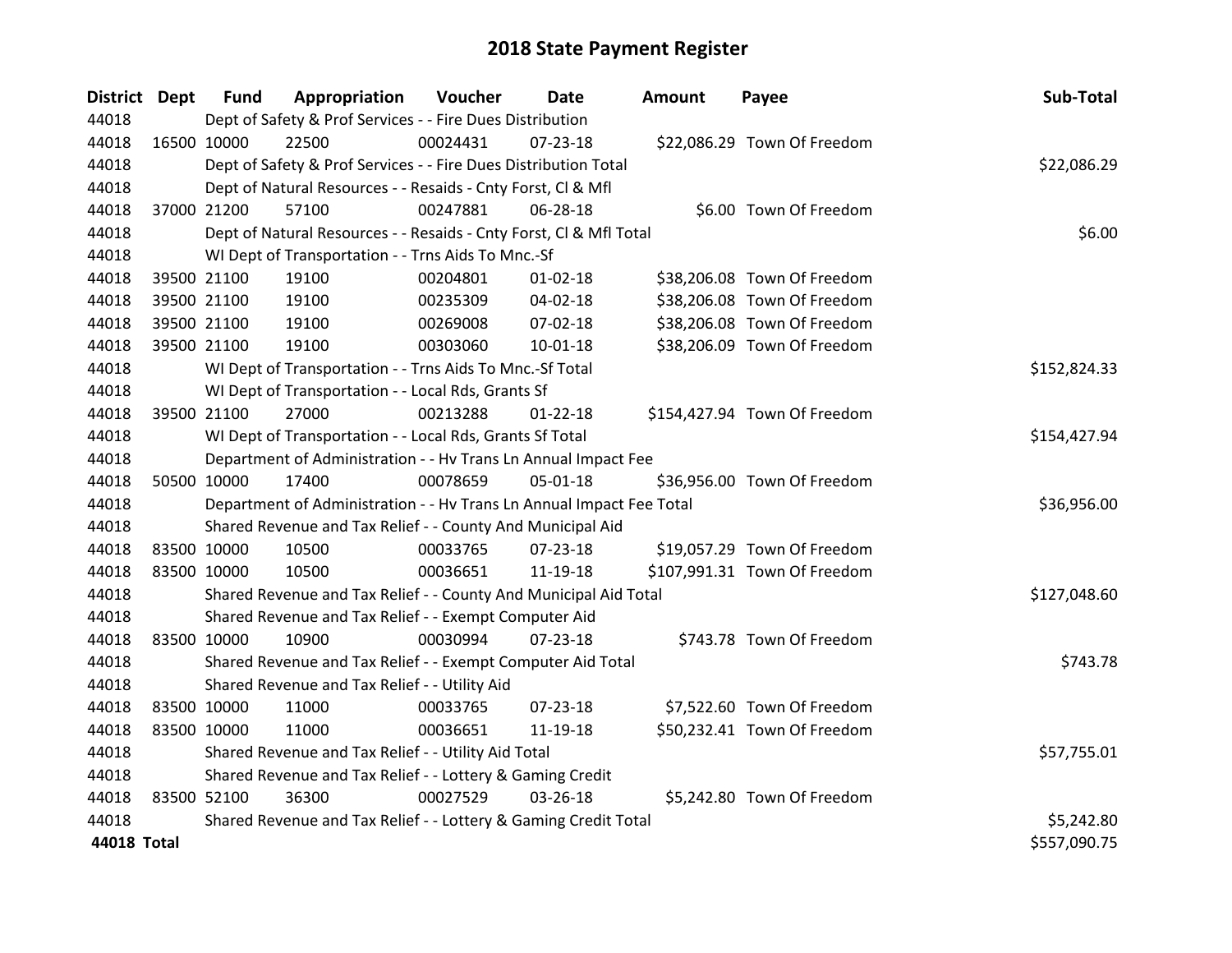| District Dept | <b>Fund</b> | Appropriation                                                          | Voucher  | <b>Date</b>    | Amount | Payee                            | Sub-Total    |
|---------------|-------------|------------------------------------------------------------------------|----------|----------------|--------|----------------------------------|--------------|
| 44020         |             | Dept of Safety & Prof Services - - Fire Dues Distribution              |          |                |        |                                  |              |
| 44020         | 16500 10000 | 22500                                                                  | 00022188 | $07 - 26 - 18$ |        | \$103,504.30 Town Of Grand Chute |              |
| 44020         |             | Dept of Safety & Prof Services - - Fire Dues Distribution Total        |          |                |        |                                  | \$103,504.30 |
| 44020         |             | Dept of Natural Resources - - Resaids - Cnty Forst, CI & Mfl           |          |                |        |                                  |              |
| 44020         | 37000 21200 | 57100                                                                  | 00247882 | 06-28-18       |        | \$38.80 Town Of Grand Chute      |              |
| 44020         |             | Dept of Natural Resources - - Resaids - Cnty Forst, Cl & Mfl Total     |          |                |        |                                  | \$38.80      |
| 44020         |             | WI Dept of Transportation - - Trns Aids To Mnc.-Sf                     |          |                |        |                                  |              |
| 44020         | 39500 21100 | 19100                                                                  | 00204802 | $01 - 02 - 18$ |        | \$202,826.47 Town Of Grand Chute |              |
| 44020         | 39500 21100 | 19100                                                                  | 00235310 | 04-02-18       |        | \$202,826.47 Town Of Grand Chute |              |
| 44020         | 39500 21100 | 19100                                                                  | 00269009 | 07-02-18       |        | \$202,826.47 Town Of Grand Chute |              |
| 44020         | 39500 21100 | 19100                                                                  | 00303061 | $10-01-18$     |        | \$202,826.50 Town Of Grand Chute |              |
| 44020         |             | WI Dept of Transportation - - Trns Aids To Mnc.-Sf Total               |          |                |        |                                  | \$811,305.91 |
| 44020         |             | WI Dept of Transportation - - Loc Rd Imp Prg St Fd                     |          |                |        |                                  |              |
| 44020         | 39500 21100 | 27800                                                                  | 00212716 | $01 - 18 - 18$ |        | \$68,930.38 Town Of Grand Chute  |              |
| 44020         |             | WI Dept of Transportation - - Loc Rd Imp Prg St Fd Total               |          |                |        |                                  | \$68,930.38  |
| 44020         |             | WI Dept of Transportation - - Hwy Mgmt & Opers Sf                      |          |                |        |                                  |              |
| 44020         | 39500 21100 | 36500                                                                  | 00237014 | 03-30-18       |        | \$262.58 Town Of Grand Chute     |              |
| 44020         | 39500 21100 | 36500                                                                  | 00237015 | 03-30-18       |        | \$262.50 Town Of Grand Chute     |              |
| 44020         | 39500 21100 | 36500                                                                  | 00237016 | 03-30-18       |        | \$262.58 Town Of Grand Chute     |              |
| 44020         | 39500 21100 | 36500                                                                  | 00306417 | 10-04-18       |        | \$238.15 Town Of Grand Chute     |              |
| 44020         |             | WI Dept of Transportation - - Hwy Mgmt & Opers Sf Total                |          |                |        |                                  | \$1,025.81   |
| 44020         |             | Department of Health Services - - Emergency Medical Services, Ai       |          |                |        |                                  |              |
| 44020         | 43500 10000 | 11900                                                                  | 00229348 | 08-31-18       |        | \$6,134.01 Town Of Grand Chute   |              |
| 44020         |             | Department of Health Services - - Emergency Medical Services, Ai Total |          |                |        |                                  | \$6,134.01   |
| 44020         |             | Dept of Workforce Development - - Title Ib Aids State Gpr              |          |                |        |                                  |              |
| 44020         | 44500 10000 | 50900                                                                  | 00141386 | $01 - 02 - 18$ |        | \$137.94 Town Of Grand Chute     |              |
| 44020         | 44500 10000 | 50900                                                                  | 00142402 | 01-08-18       |        | \$137.94 Town Of Grand Chute     |              |
| 44020         | 44500 10000 | 50900                                                                  | 00144397 | $01 - 22 - 18$ |        | \$137.94 Town Of Grand Chute     |              |
| 44020         | 44500 10000 | 50900                                                                  | 00147984 | 02-08-18       |        | \$82.76 Town Of Grand Chute      |              |
| 44020         | 44500 10000 | 50900                                                                  | 00148530 | 02-20-18       |        | \$137.94 Town Of Grand Chute     |              |
| 44020         | 44500 10000 | 50900                                                                  | 00150833 | 03-05-18       |        | \$137.94 Town Of Grand Chute     |              |
| 44020         | 44500 10000 | 50900                                                                  | 00154626 | 03-21-18       |        | \$137.94 Town Of Grand Chute     |              |
| 44020         | 44500 10000 | 50900                                                                  | 00156217 | 04-02-18       |        | \$124.14 Town Of Grand Chute     |              |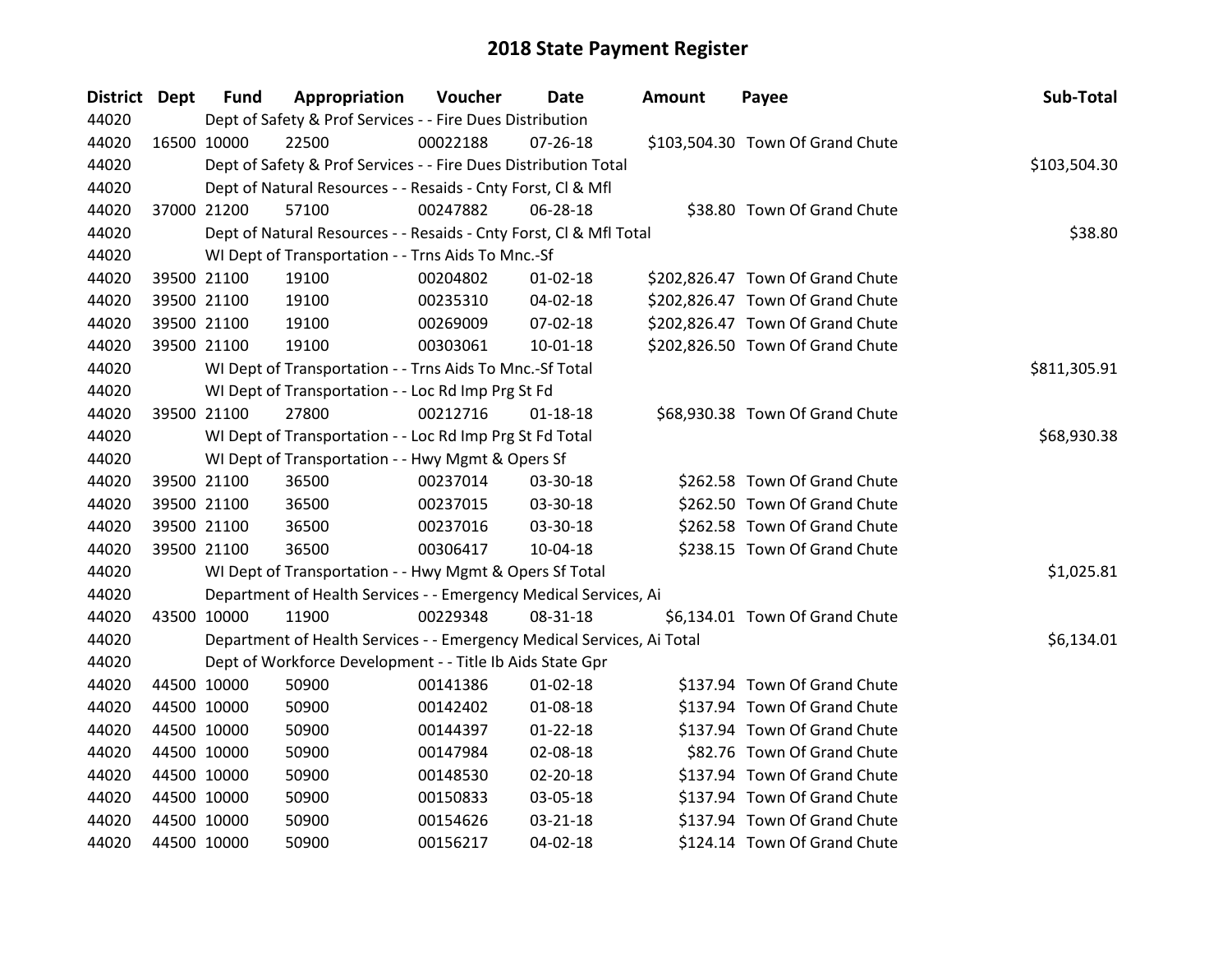| District Dept |             | <b>Fund</b> | Appropriation                                                   | Voucher  | <b>Date</b>    | <b>Amount</b> | Payee                        | Sub-Total  |
|---------------|-------------|-------------|-----------------------------------------------------------------|----------|----------------|---------------|------------------------------|------------|
| 44020         | 44500 10000 |             | 50900                                                           | 00158494 | $04 - 16 - 18$ |               | \$137.94 Town Of Grand Chute |            |
| 44020         | 44500 10000 |             | 50900                                                           | 00160506 | 04-30-18       |               | \$137.94 Town Of Grand Chute |            |
| 44020         | 44500 10000 |             | 50900                                                           | 00165842 | 05-18-18       |               | \$137.94 Town Of Grand Chute |            |
| 44020         | 44500 10000 |             | 50900                                                           | 00167002 | 05-31-18       |               | \$137.94 Town Of Grand Chute |            |
| 44020         | 44500 10000 |             | 50900                                                           | 00169099 | 06-13-18       |               | \$137.94 Town Of Grand Chute |            |
| 44020         | 44500 10000 |             | 50900                                                           | 00169914 | $06 - 27 - 18$ |               | \$137.94 Town Of Grand Chute |            |
| 44020         | 44500 10000 |             | 50900                                                           | 00172753 | 07-11-18       |               | \$124.14 Town Of Grand Chute |            |
| 44020         | 44500 10000 |             | 50900                                                           | 00175030 | 07-25-18       |               | \$137.94 Town Of Grand Chute |            |
| 44020         | 44500 10000 |             | 50900                                                           | 00178649 | 08-09-18       |               | \$124.14 Town Of Grand Chute |            |
| 44020         | 44500 10000 |             | 50900                                                           | 00180690 | 08-20-18       |               | \$137.94 Town Of Grand Chute |            |
| 44020         | 44500 10000 |             | 50900                                                           | 00182926 | 09-05-18       |               | \$137.94 Town Of Grand Chute |            |
| 44020         | 44500 10000 |             | 50900                                                           | 00185144 | 09-20-18       |               | \$110.35 Town Of Grand Chute |            |
| 44020         | 44500 10000 |             | 50900                                                           | 00187967 | $10-10-18$     |               | \$137.94 Town Of Grand Chute |            |
| 44020         | 44500 10000 |             | 50900                                                           | 00190676 | 10-17-18       |               | \$124.14 Town Of Grand Chute |            |
| 44020         | 44500 10000 |             | 50900                                                           | 00193287 | 10-29-18       |               | \$96.56 Town Of Grand Chute  |            |
| 44020         | 44500 10000 |             | 50900                                                           | 00195889 | $11 - 14 - 18$ |               | \$137.94 Town Of Grand Chute |            |
| 44020         | 44500 10000 |             | 50900                                                           | 00196969 | 11-26-18       |               | \$137.94 Town Of Grand Chute |            |
| 44020         | 44500 10000 |             | 50900                                                           | 00201402 | 12-19-18       |               | \$55.18 Town Of Grand Chute  |            |
| 44020         |             |             | Dept of Workforce Development - - Title Ib Aids State Gpr Total |          |                |               |                              | \$3,324.33 |
| 44020         |             |             | Dept of Workforce Development - - Title Ib Aids Federal Prf     |          |                |               |                              |            |
| 44020         | 44500 10000 |             | 54400                                                           | 00141386 | $01 - 02 - 18$ |               | \$509.66 Town Of Grand Chute |            |
| 44020         | 44500 10000 |             | 54400                                                           | 00142402 | 01-08-18       |               | \$509.66 Town Of Grand Chute |            |
| 44020         | 44500 10000 |             | 54400                                                           | 00144397 | $01 - 22 - 18$ |               | \$509.66 Town Of Grand Chute |            |
| 44020         | 44500 10000 |             | 54400                                                           | 00147984 | 02-08-18       |               | \$305.80 Town Of Grand Chute |            |
| 44020         | 44500 10000 |             | 54400                                                           | 00148530 | 02-20-18       |               | \$509.66 Town Of Grand Chute |            |
| 44020         | 44500 10000 |             | 54400                                                           | 00150833 | 03-05-18       |               | \$509.66 Town Of Grand Chute |            |
| 44020         | 44500 10000 |             | 54400                                                           | 00154626 | 03-21-18       |               | \$509.66 Town Of Grand Chute |            |
| 44020         | 44500 10000 |             | 54400                                                           | 00156217 | 04-02-18       |               | \$458.70 Town Of Grand Chute |            |
| 44020         | 44500 10000 |             | 54400                                                           | 00158494 | $04 - 16 - 18$ |               | \$509.66 Town Of Grand Chute |            |
| 44020         | 44500 10000 |             | 54400                                                           | 00160506 | 04-30-18       |               | \$509.66 Town Of Grand Chute |            |
| 44020         | 44500 10000 |             | 54400                                                           | 00165842 | 05-18-18       |               | \$509.66 Town Of Grand Chute |            |
| 44020         | 44500 10000 |             | 54400                                                           | 00167002 | 05-31-18       |               | \$509.66 Town Of Grand Chute |            |
| 44020         | 44500 10000 |             | 54400                                                           | 00169099 | 06-13-18       |               | \$509.66 Town Of Grand Chute |            |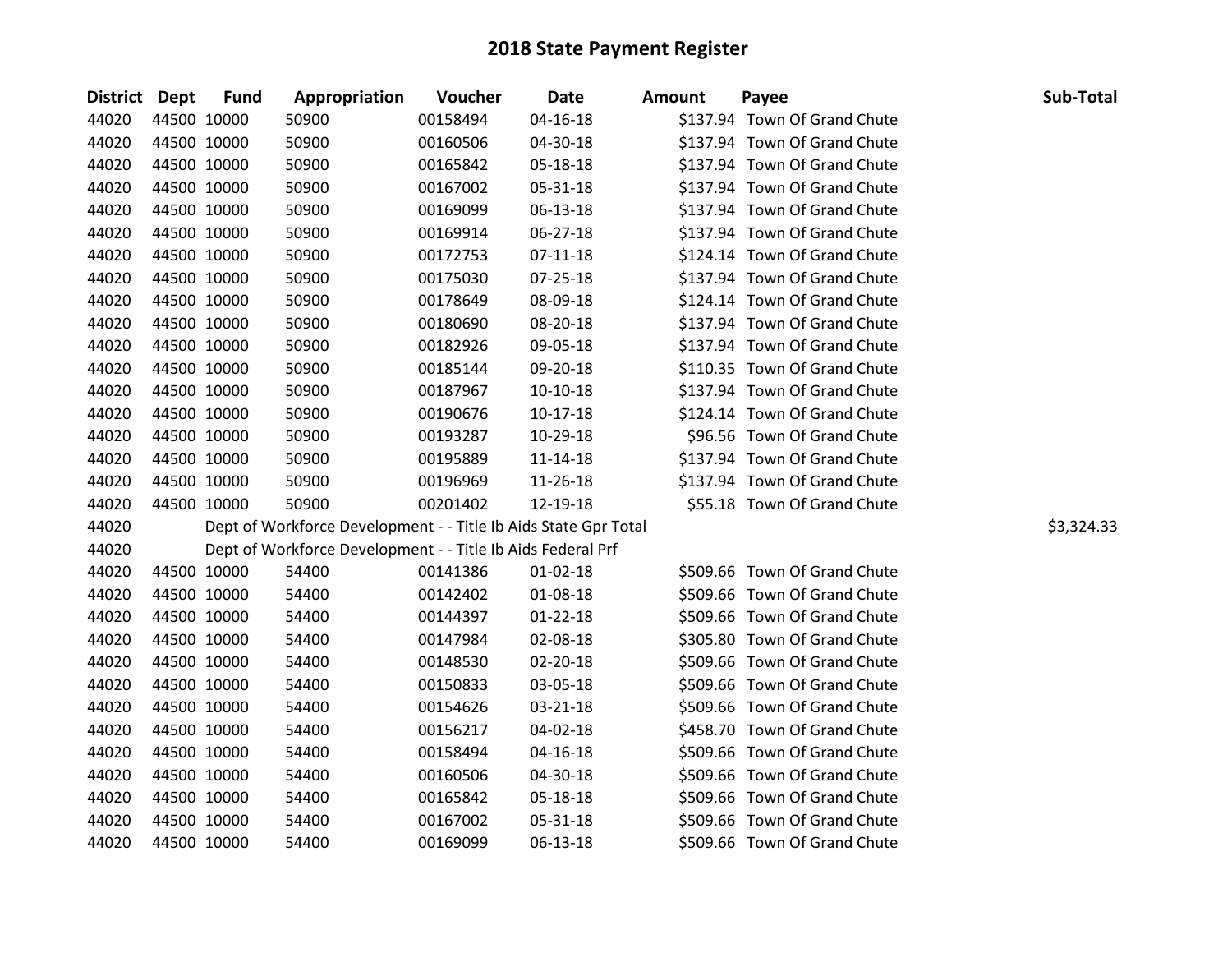| <b>District</b> | Dept        | <b>Fund</b> | Appropriation                                                     | Voucher  | <b>Date</b>    | <b>Amount</b> | Payee                            | Sub-Total      |
|-----------------|-------------|-------------|-------------------------------------------------------------------|----------|----------------|---------------|----------------------------------|----------------|
| 44020           | 44500 10000 |             | 54400                                                             | 00169914 | 06-27-18       |               | \$509.66 Town Of Grand Chute     |                |
| 44020           | 44500 10000 |             | 54400                                                             | 00172753 | $07 - 11 - 18$ |               | \$458.70 Town Of Grand Chute     |                |
| 44020           | 44500 10000 |             | 54400                                                             | 00175030 | $07 - 25 - 18$ |               | \$509.66 Town Of Grand Chute     |                |
| 44020           | 44500 10000 |             | 54400                                                             | 00178649 | 08-09-18       |               | \$458.70 Town Of Grand Chute     |                |
| 44020           |             | 44500 10000 | 54400                                                             | 00180690 | 08-20-18       |               | \$509.66 Town Of Grand Chute     |                |
| 44020           | 44500 10000 |             | 54400                                                             | 00182926 | 09-05-18       |               | \$509.66 Town Of Grand Chute     |                |
| 44020           | 44500 10000 |             | 54400                                                             | 00185144 | 09-20-18       |               | \$407.73 Town Of Grand Chute     |                |
| 44020           | 44500 10000 |             | 54400                                                             | 00187967 | $10-10-18$     |               | \$509.66 Town Of Grand Chute     |                |
| 44020           |             | 44500 10000 | 54400                                                             | 00190676 | $10-17-18$     |               | \$458.70 Town Of Grand Chute     |                |
| 44020           | 44500 10000 |             | 54400                                                             | 00193287 | 10-29-18       |               | \$356.76 Town Of Grand Chute     |                |
| 44020           | 44500 10000 |             | 54400                                                             | 00195889 | 11-14-18       |               | \$509.66 Town Of Grand Chute     |                |
| 44020           |             | 44500 10000 | 54400                                                             | 00196969 | 11-26-18       |               | \$509.66 Town Of Grand Chute     |                |
| 44020           |             | 44500 10000 | 54400                                                             | 00201402 | 12-19-18       |               | \$203.86 Town Of Grand Chute     |                |
| 44020           |             |             | Dept of Workforce Development - - Title Ib Aids Federal Prf Total |          |                |               |                                  | \$12,282.83    |
| 44020           |             |             | Department of Justice - - Law Enforcement Train, Local            |          |                |               |                                  |                |
| 44020           | 45500 10000 |             | 23100                                                             | 00053147 | 10-11-18       |               | \$4,960.00 Town Of Grand Chute   |                |
| 44020           |             |             | Department of Justice - - Law Enforcement Train, Local Total      |          |                |               |                                  | \$4,960.00     |
| 44020           |             |             | Public Defender Board - - Transcript, Discovery And Int           |          |                |               |                                  |                |
| 44020           |             | 55000 10000 | 10600                                                             | 00155072 | 08-02-18       |               | \$5.00 Town Of Grand Chute       |                |
| 44020           |             |             | Public Defender Board - - Transcript, Discovery And Int Total     |          |                |               |                                  | \$5.00         |
| 44020           |             |             | Shared Revenue and Tax Relief - - County And Municipal Aid        |          |                |               |                                  |                |
| 44020           | 83500 10000 |             | 10500                                                             | 00033766 | 07-23-18       |               | \$35,426.68 Town Of Grand Chute  |                |
| 44020           | 83500 10000 |             | 10500                                                             | 00036652 | 11-19-18       |               | \$200,751.19 Town Of Grand Chute |                |
| 44020           |             |             | Shared Revenue and Tax Relief - - County And Municipal Aid Total  |          |                |               |                                  | \$236,177.87   |
| 44020           |             |             | Shared Revenue and Tax Relief - - Exempt Computer Aid             |          |                |               |                                  |                |
| 44020           | 83500 10000 |             | 10900                                                             | 00030995 | $07 - 23 - 18$ |               | \$103,659.72 Town Of Grand Chute |                |
| 44020           |             |             | Shared Revenue and Tax Relief - - Exempt Computer Aid Total       |          |                |               |                                  | \$103,659.72   |
| 44020           |             |             | Shared Revenue and Tax Relief - - Utility Aid                     |          |                |               |                                  |                |
| 44020           | 83500 10000 |             | 11000                                                             | 00033766 | 07-23-18       |               | \$5,059.86 Town Of Grand Chute   |                |
| 44020           | 83500 10000 |             | 11000                                                             | 00036652 | 11-19-18       |               | \$29,561.00 Town Of Grand Chute  |                |
| 44020           |             |             | Shared Revenue and Tax Relief - - Utility Aid Total               |          |                |               |                                  | \$34,620.86    |
| 44020 Total     |             |             |                                                                   |          |                |               |                                  | \$1,385,969.82 |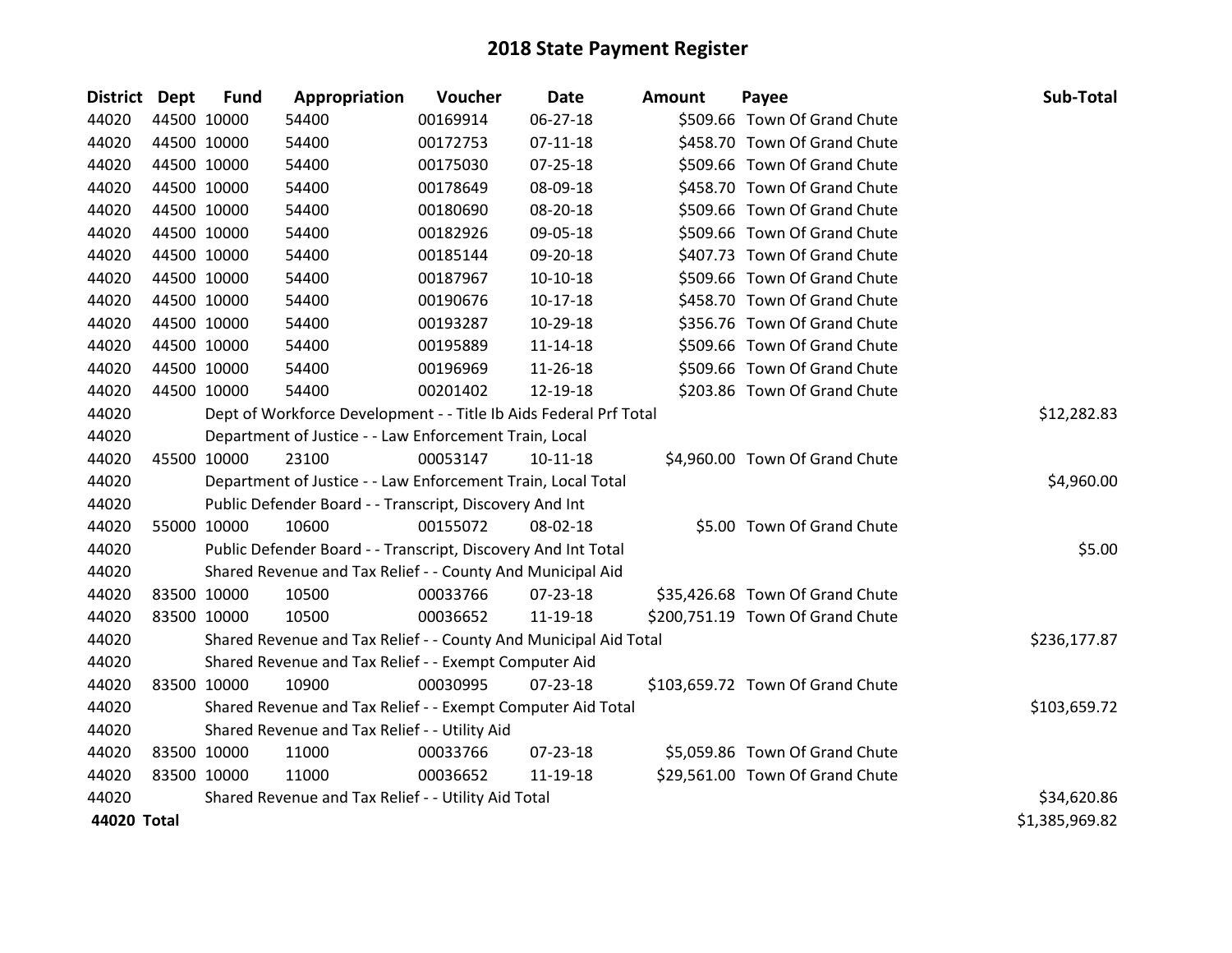| District Dept |             | <b>Fund</b>                                               | Appropriation                                                      | Voucher  | Date           | <b>Amount</b> | Payee                           | Sub-Total    |
|---------------|-------------|-----------------------------------------------------------|--------------------------------------------------------------------|----------|----------------|---------------|---------------------------------|--------------|
| 44022         |             |                                                           | Dept of Safety & Prof Services - - Fire Dues Distribution          |          |                |               |                                 |              |
| 44022         | 16500 10000 |                                                           | 22500                                                              | 00022189 | $07 - 26 - 18$ |               | \$54,676.67 Greenville, Town Of |              |
| 44022         |             |                                                           | Dept of Safety & Prof Services - - Fire Dues Distribution Total    |          |                |               |                                 | \$54,676.67  |
| 44022         |             |                                                           | Dept of Natural Resources - - Aids In Lieu Of Taxes - Gener        |          |                |               |                                 |              |
| 44022         |             | 37000 10000                                               | 50300                                                              | 00212282 | 02-05-18       |               | \$820.34 Greenville, Town Of    |              |
| 44022         |             |                                                           | Dept of Natural Resources - - Aids In Lieu Of Taxes - Gener Total  |          |                |               |                                 | \$820.34     |
| 44022         |             |                                                           | Dept of Natural Resources - - Resaids - Cnty Forst, Cl & Mfl       |          |                |               |                                 |              |
| 44022         |             | 37000 21200                                               | 57100                                                              | 00247883 | 06-28-18       |               | \$119.45 Greenville, Town Of    |              |
| 44022         |             |                                                           | Dept of Natural Resources - - Resaids - Cnty Forst, Cl & Mfl Total |          |                |               |                                 | \$119.45     |
| 44022         |             |                                                           | Dept of Natural Resources - - Ea - Urban Nonpoint Source           |          |                |               |                                 |              |
| 44022         |             | 37000 27400                                               | 65800                                                              | 00223049 | 03-29-18       |               | \$75,949.63 Greenville, Town Of |              |
| 44022         |             |                                                           | Dept of Natural Resources - - Ea - Urban Nonpoint Source Total     |          |                |               |                                 | \$75,949.63  |
| 44022         |             |                                                           | WI Dept of Transportation - - Trns Aids To Mnc.-Sf                 |          |                |               |                                 |              |
| 44022         |             | 39500 21100                                               | 19100                                                              | 00204803 | $01 - 02 - 18$ |               | \$62,705.27 Greenville, Town Of |              |
| 44022         |             | 39500 21100                                               | 19100                                                              | 00235311 | 04-02-18       |               | \$62,705.27 Greenville, Town Of |              |
| 44022         |             | 39500 21100                                               | 19100                                                              | 00269010 | 07-02-18       |               | \$62,705.27 Greenville, Town Of |              |
| 44022         |             | 39500 21100                                               | 19100                                                              | 00303062 | $10 - 01 - 18$ |               | \$62,705.30 Greenville, Town Of |              |
| 44022         |             |                                                           | WI Dept of Transportation - - Trns Aids To Mnc.-Sf Total           |          |                |               |                                 | \$250,821.11 |
| 44022         |             |                                                           | Shared Revenue and Tax Relief - - County And Municipal Aid         |          |                |               |                                 |              |
| 44022         | 83500 10000 |                                                           | 10500                                                              | 00033767 | $07 - 23 - 18$ |               | \$11,317.61 Greenville, Town Of |              |
| 44022         |             | 83500 10000                                               | 10500                                                              | 00036653 | 11-19-18       |               | \$64,133.12 Greenville, Town Of |              |
| 44022         |             |                                                           | Shared Revenue and Tax Relief - - County And Municipal Aid Total   |          |                |               |                                 | \$75,450.73  |
| 44022         |             |                                                           | Shared Revenue and Tax Relief - - Exempt Computer Aid              |          |                |               |                                 |              |
| 44022         |             | 83500 10000                                               | 10900                                                              | 00030996 | 07-23-18       |               | \$34,697.67 Greenville, Town Of |              |
| 44022         |             |                                                           | Shared Revenue and Tax Relief - - Exempt Computer Aid Total        |          |                |               |                                 | \$34,697.67  |
| 44022         |             |                                                           | Shared Revenue and Tax Relief - - Utility Aid                      |          |                |               |                                 |              |
| 44022         |             | 83500 10000                                               | 11000                                                              | 00033767 | 07-23-18       |               | \$1,174.84 Greenville, Town Of  |              |
| 44022         | 83500 10000 |                                                           | 11000                                                              | 00036653 | 11-19-18       |               | \$6,813.51 Greenville, Town Of  |              |
| 44022         |             |                                                           | Shared Revenue and Tax Relief - - Utility Aid Total                |          |                |               |                                 | \$7,988.35   |
| 44022         |             | Shared Revenue and Tax Relief - - Lottery & Gaming Credit |                                                                    |          |                |               |                                 |              |
| 44022         | 83500 52100 |                                                           | 36300                                                              | 00027530 | 03-26-18       |               | \$3,873.88 Greenville, Town Of  |              |
| 44022         |             |                                                           | Shared Revenue and Tax Relief - - Lottery & Gaming Credit Total    |          |                |               |                                 | \$3,873.88   |
| 44022 Total   |             |                                                           |                                                                    |          |                |               |                                 | \$504,397.83 |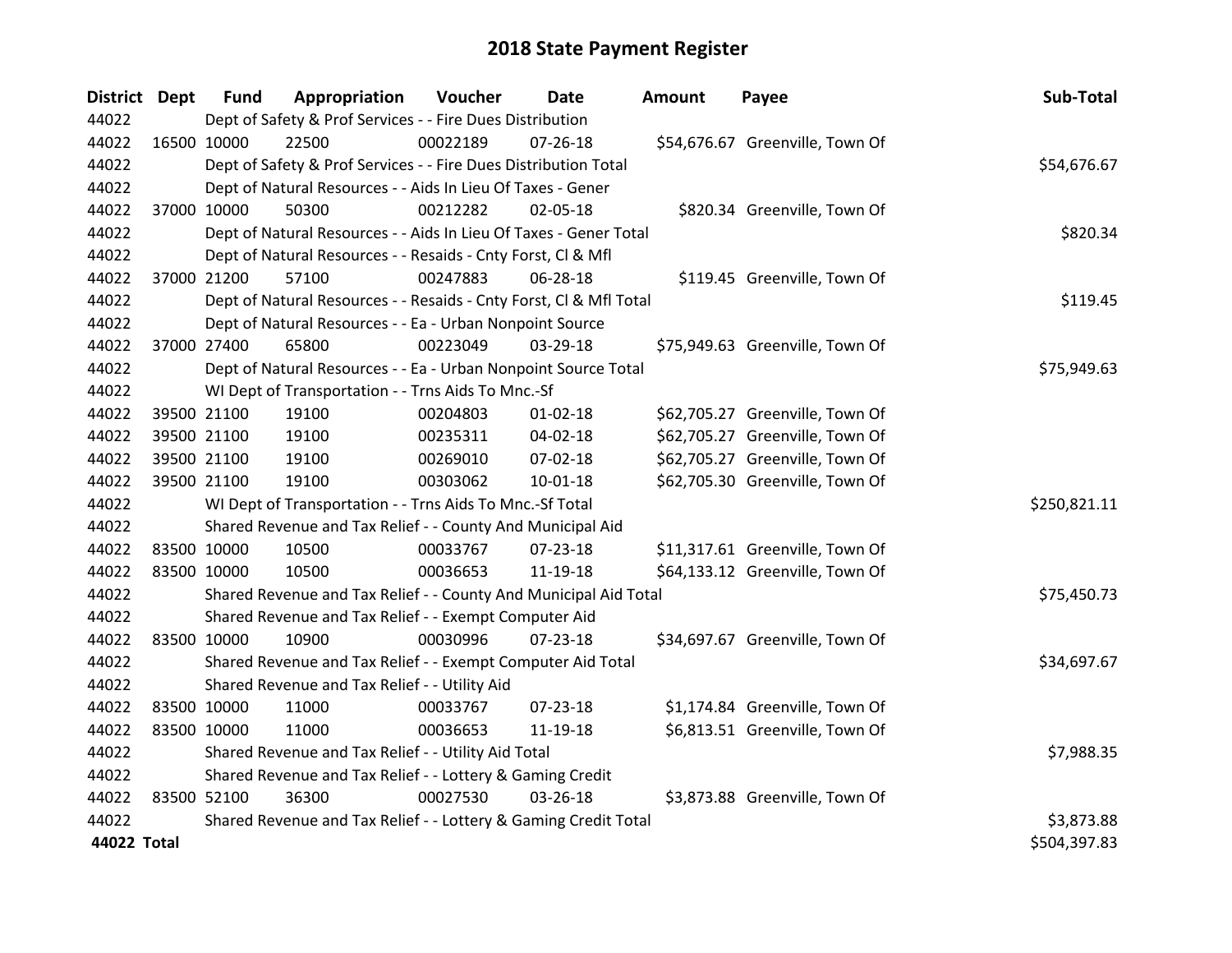| <b>District Dept</b> |             | <b>Fund</b>                                   | Appropriation                                                      | Voucher  | <b>Date</b>    | Amount | Payee                        | Sub-Total    |
|----------------------|-------------|-----------------------------------------------|--------------------------------------------------------------------|----------|----------------|--------|------------------------------|--------------|
| 44024                |             |                                               | Dept of Safety & Prof Services - - Fire Dues Distribution          |          |                |        |                              |              |
| 44024                |             | 16500 10000                                   | 22500                                                              | 00022190 | $07 - 25 - 18$ |        | \$4,887.92 Town Of Hortonia  |              |
| 44024                |             |                                               | Dept of Safety & Prof Services - - Fire Dues Distribution Total    |          |                |        |                              | \$4,887.92   |
| 44024                |             |                                               | Dept of Natural Resources - - Aids In Lieu Of Taxes - Gener        |          |                |        |                              |              |
| 44024                |             | 37000 10000                                   | 50300                                                              | 00230555 | $04 - 20 - 18$ |        | \$37.13 Town Of Hortonia     |              |
| 44024                |             |                                               | Dept of Natural Resources - - Aids In Lieu Of Taxes - Gener Total  |          |                |        |                              | \$37.13      |
| 44024                |             |                                               | Dept of Natural Resources - - Resaids - Cnty Forst, CI & Mfl       |          |                |        |                              |              |
| 44024                |             | 37000 21200                                   | 57100                                                              | 00247884 | 06-28-18       |        | \$161.39 Town Of Hortonia    |              |
| 44024                |             |                                               | Dept of Natural Resources - - Resaids - Cnty Forst, Cl & Mfl Total |          |                |        |                              | \$161.39     |
| 44024                |             |                                               | Dept of Natural Resources - - Aids In Lieu Of Taxes - Sum S        |          |                |        |                              |              |
| 44024                |             | 37000 21200                                   | 57900                                                              | 00230556 | 04-20-18       |        | \$3.71 Town Of Hortonia      |              |
| 44024                |             |                                               | Dept of Natural Resources - - Aids In Lieu Of Taxes - Sum S Total  |          |                |        |                              | \$3.71       |
| 44024                |             |                                               | WI Dept of Transportation - - Trns Aids To Mnc.-Sf                 |          |                |        |                              |              |
| 44024                |             | 39500 21100                                   | 19100                                                              | 00204804 | $01 - 02 - 18$ |        | \$11,992.78 Town Of Hortonia |              |
| 44024                |             | 39500 21100                                   | 19100                                                              | 00235312 | 04-02-18       |        | \$11,992.78 Town Of Hortonia |              |
| 44024                |             | 39500 21100                                   | 19100                                                              | 00269011 | 07-02-18       |        | \$11,992.78 Town Of Hortonia |              |
| 44024                |             | 39500 21100                                   | 19100                                                              | 00303063 | 10-01-18       |        | \$11,992.78 Town Of Hortonia |              |
| 44024                |             |                                               | WI Dept of Transportation - - Trns Aids To Mnc.-Sf Total           |          |                |        |                              | \$47,971.12  |
| 44024                |             |                                               | WI Dept of Transportation - - Loc Rd Imp Prg St Fd                 |          |                |        |                              |              |
| 44024                |             | 39500 21100                                   | 27800                                                              | 00211868 | $01 - 16 - 18$ |        | \$67,084.93 Town Of Hortonia |              |
| 44024                |             |                                               | WI Dept of Transportation - - Loc Rd Imp Prg St Fd Total           |          |                |        |                              | \$67,084.93  |
| 44024                |             |                                               | Shared Revenue and Tax Relief - - County And Municipal Aid         |          |                |        |                              |              |
| 44024                | 83500 10000 |                                               | 10500                                                              | 00033768 | $07 - 23 - 18$ |        | \$576.19 Town Of Hortonia    |              |
| 44024                | 83500 10000 |                                               | 10500                                                              | 00036654 | 11-19-18       |        | \$9,865.12 Town Of Hortonia  |              |
| 44024                |             |                                               | Shared Revenue and Tax Relief - - County And Municipal Aid Total   |          |                |        |                              | \$10,441.31  |
| 44024                |             |                                               | Shared Revenue and Tax Relief - - Exempt Computer Aid              |          |                |        |                              |              |
| 44024                | 83500 10000 |                                               | 10900                                                              | 00030997 | $07 - 23 - 18$ |        | \$3,606.24 Town Of Hortonia  |              |
| 44024                |             |                                               | Shared Revenue and Tax Relief - - Exempt Computer Aid Total        |          |                |        |                              | \$3,606.24   |
| 44024                |             | Shared Revenue and Tax Relief - - Utility Aid |                                                                    |          |                |        |                              |              |
| 44024                | 83500 10000 |                                               | 11000                                                              | 00036654 | 11-19-18       |        | \$171.69 Town Of Hortonia    |              |
| 44024                |             |                                               | Shared Revenue and Tax Relief - - Utility Aid Total                |          |                |        |                              | \$171.69     |
| 44024 Total          |             |                                               |                                                                    |          |                |        |                              | \$134,365.44 |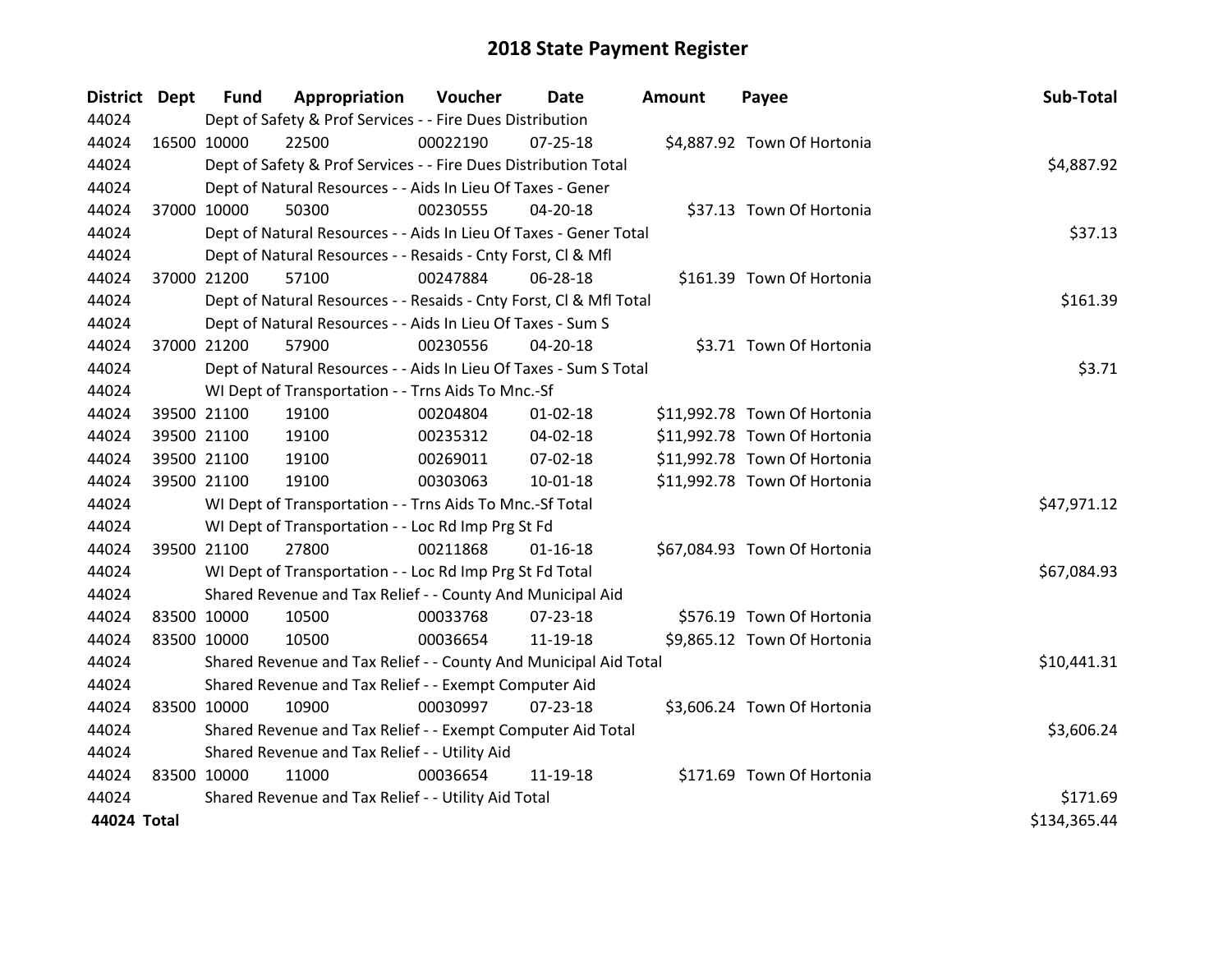| District Dept |             | <b>Fund</b> | Appropriation                                                        | Voucher  | Date           | <b>Amount</b> | Payee                        | Sub-Total    |
|---------------|-------------|-------------|----------------------------------------------------------------------|----------|----------------|---------------|------------------------------|--------------|
| 44026         |             |             | Dept of Safety & Prof Services - - Fire Dues Distribution            |          |                |               |                              |              |
| 44026         | 16500 10000 |             | 22500                                                                | 00017597 | $07 - 02 - 18$ |               | \$5,849.71 Town Of Kaukauna  |              |
| 44026         |             |             | Dept of Safety & Prof Services - - Fire Dues Distribution Total      |          |                |               |                              | \$5,849.71   |
| 44026         |             |             | Dept of Natural Resources - - Resaids - Cnty Forst, Cl & Mfl         |          |                |               |                              |              |
| 44026         |             | 37000 21200 | 57100                                                                | 00247885 | 06-28-18       |               | \$6.80 Town Of Kaukauna      |              |
| 44026         |             |             | Dept of Natural Resources - - Resaids - Cnty Forst, CI & Mfl Total   |          |                |               |                              | \$6.80       |
| 44026         |             |             | WI Dept of Transportation - - Trns Aids To Mnc.-Sf                   |          |                |               |                              |              |
| 44026         |             | 39500 21100 | 19100                                                                | 00204805 | $01 - 02 - 18$ |               | \$21,506.97 Town Of Kaukauna |              |
| 44026         |             | 39500 21100 | 19100                                                                | 00235313 | 04-02-18       |               | \$21,506.97 Town Of Kaukauna |              |
| 44026         |             | 39500 21100 | 19100                                                                | 00269012 | 07-02-18       |               | \$21,506.97 Town Of Kaukauna |              |
| 44026         |             | 39500 21100 | 19100                                                                | 00303064 | $10-01-18$     |               | \$21,506.98 Town Of Kaukauna |              |
| 44026         |             |             | WI Dept of Transportation - - Trns Aids To Mnc.-Sf Total             |          |                |               |                              | \$86,027.89  |
| 44026         |             |             | WI Dept of Transportation - - Hwy Mgmt & Opers Sf                    |          |                |               |                              |              |
| 44026         | 39500 21100 |             | 36500                                                                | 00220830 | $02 - 12 - 18$ |               | \$500.00 Town Of Kaukauna    |              |
| 44026         |             |             | WI Dept of Transportation - - Hwy Mgmt & Opers Sf Total              |          |                |               |                              | \$500.00     |
| 44026         |             |             | Department of Administration - - Hv Trans Ln Annual Impact Fee       |          |                |               |                              |              |
| 44026         |             | 50500 10000 | 17400                                                                | 00078653 | 05-01-18       |               | \$1,126.00 Town Of Kaukauna  |              |
| 44026         |             |             | Department of Administration - - Hv Trans Ln Annual Impact Fee Total |          |                |               |                              | \$1,126.00   |
| 44026         |             |             | Shared Revenue and Tax Relief - - County And Municipal Aid           |          |                |               |                              |              |
| 44026         | 83500 10000 |             | 10500                                                                | 00033769 | $07 - 23 - 18$ |               | \$2,046.09 Town Of Kaukauna  |              |
| 44026         | 83500 10000 |             | 10500                                                                | 00036655 | 11-19-18       |               | \$11,594.52 Town Of Kaukauna |              |
| 44026         |             |             | Shared Revenue and Tax Relief - - County And Municipal Aid Total     |          |                |               |                              | \$13,640.61  |
| 44026         |             |             | Shared Revenue and Tax Relief - - Exempt Computer Aid                |          |                |               |                              |              |
| 44026         | 83500 10000 |             | 10900                                                                | 00030998 | $07 - 23 - 18$ |               | \$30.44 Town Of Kaukauna     |              |
| 44026         |             |             | Shared Revenue and Tax Relief - - Exempt Computer Aid Total          |          |                |               |                              | \$30.44      |
| 44026         |             |             | Shared Revenue and Tax Relief - - Utility Aid                        |          |                |               |                              |              |
| 44026         | 83500 10000 |             | 11000                                                                | 00033769 | 07-23-18       |               | \$2,125.03 Town Of Kaukauna  |              |
| 44026         | 83500 10000 |             | 11000                                                                | 00036655 | 11-19-18       |               | \$14,466.80 Town Of Kaukauna |              |
| 44026         |             |             | Shared Revenue and Tax Relief - - Utility Aid Total                  |          |                |               |                              | \$16,591.83  |
| 44026 Total   |             |             |                                                                      |          |                |               |                              | \$123,773.28 |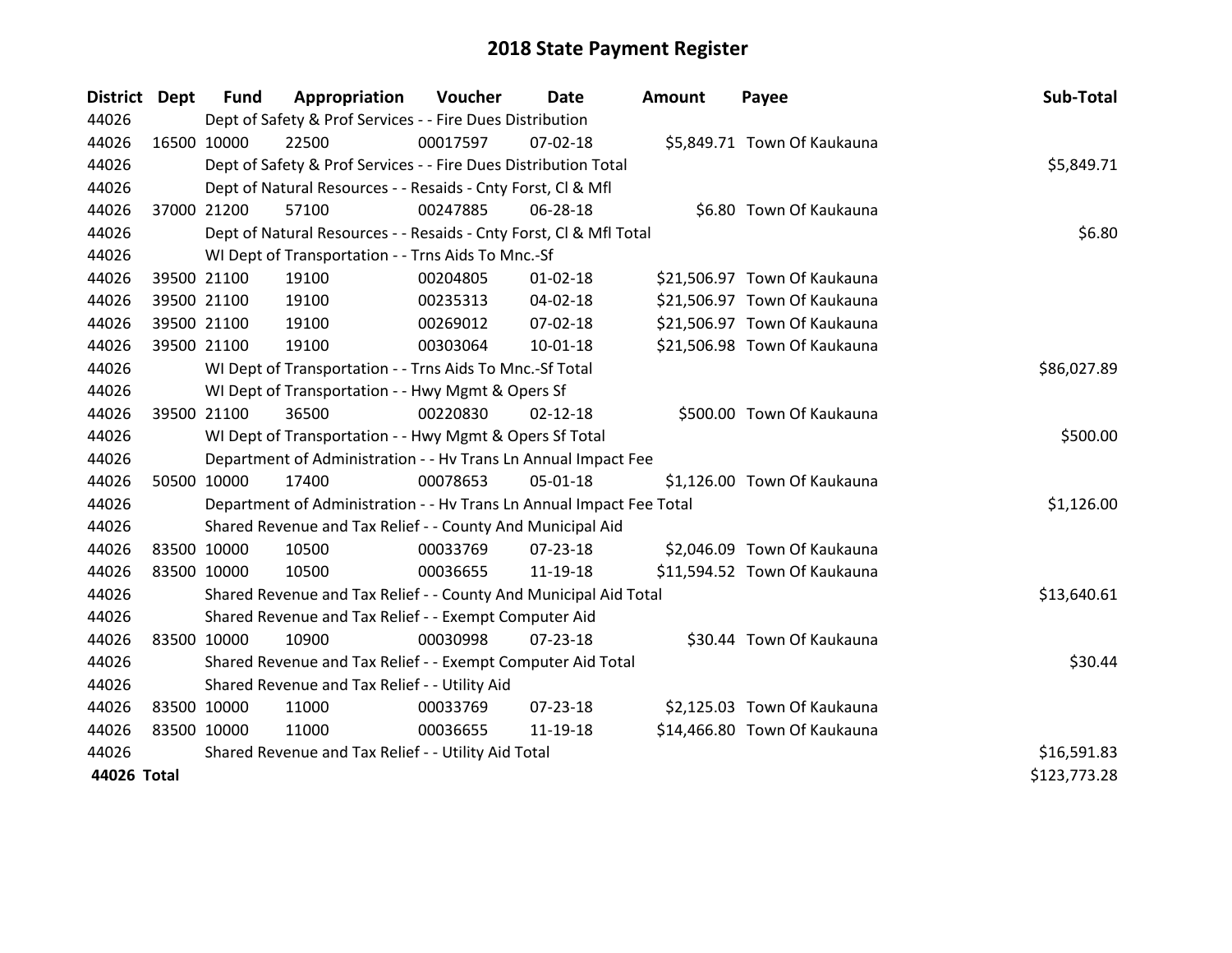| <b>District</b> | Dept | Fund        | Appropriation                                                      | Voucher  | Date           | Amount | Payee                       | Sub-Total   |
|-----------------|------|-------------|--------------------------------------------------------------------|----------|----------------|--------|-----------------------------|-------------|
| 44028           |      |             | Dept of Safety & Prof Services - - Fire Dues Distribution          |          |                |        |                             |             |
| 44028           |      | 16500 10000 | 22500                                                              | 00022191 | 07-26-18       |        | \$2,707.61 Town Of Liberty  |             |
| 44028           |      |             | Dept of Safety & Prof Services - - Fire Dues Distribution Total    |          |                |        |                             | \$2,707.61  |
| 44028           |      |             | Dept of Natural Resources - - Aids In Lieu Of Taxes - Gener        |          |                |        |                             |             |
| 44028           |      | 37000 10000 | 50300                                                              | 00212028 | 02-05-18       |        | \$8,351.93 Town Of Liberty  |             |
| 44028           |      | 37000 10000 | 50300                                                              | 00212029 | 02-05-18       |        | \$8,316.54 Town Of Liberty  |             |
| 44028           |      | 37000 10000 | 50300                                                              | 00212030 | 02-05-18       |        | \$2,340.62 Town Of Liberty  |             |
| 44028           |      | 37000 10000 | 50300                                                              | 00228891 | $04 - 20 - 18$ |        | \$453.74 Town Of Liberty    |             |
| 44028           |      |             | Dept of Natural Resources - - Aids In Lieu Of Taxes - Gener Total  |          |                |        |                             | \$19,462.83 |
| 44028           |      |             | Dept of Natural Resources - - Resaids - Cnty Forst, CI & Mfl       |          |                |        |                             |             |
| 44028           |      | 37000 21200 | 57100                                                              | 00247886 | 06-28-18       |        | \$559.62 Town Of Liberty    |             |
| 44028           |      |             | Dept of Natural Resources - - Resaids - Cnty Forst, CI & Mfl Total |          |                |        |                             | \$559.62    |
| 44028           |      |             | WI Dept of Transportation - - Trns Aids To Mnc.-Sf                 |          |                |        |                             |             |
| 44028           |      | 39500 21100 | 19100                                                              | 00204806 | $01 - 02 - 18$ |        | \$13,331.18 Town Of Liberty |             |
| 44028           |      | 39500 21100 | 19100                                                              | 00235314 | 04-02-18       |        | \$13,331.18 Town Of Liberty |             |
| 44028           |      | 39500 21100 | 19100                                                              | 00269013 | 07-02-18       |        | \$13,331.18 Town Of Liberty |             |
| 44028           |      | 39500 21100 | 19100                                                              | 00303065 | 10-01-18       |        | \$13,331.21 Town Of Liberty |             |
| 44028           |      |             | WI Dept of Transportation - - Trns Aids To Mnc.-Sf Total           |          |                |        |                             | \$53,324.75 |
| 44028           |      |             | Shared Revenue and Tax Relief - - County And Municipal Aid         |          |                |        |                             |             |
| 44028           |      | 83500 10000 | 10500                                                              | 00033770 | 07-23-18       |        | \$2,641.93 Town Of Liberty  |             |
| 44028           |      | 83500 10000 | 10500                                                              | 00036656 | 11-19-18       |        | \$14,970.96 Town Of Liberty |             |
| 44028           |      |             | Shared Revenue and Tax Relief - - County And Municipal Aid Total   |          |                |        |                             | \$17,612.89 |
| 44028           |      |             | Shared Revenue and Tax Relief - - Exempt Computer Aid              |          |                |        |                             |             |
| 44028           |      | 83500 10000 | 10900                                                              | 00030999 | 07-23-18       |        | \$2.03 Town Of Liberty      |             |
| 44028           |      |             | Shared Revenue and Tax Relief - - Exempt Computer Aid Total        |          |                |        |                             | \$2.03      |
| 44028 Total     |      |             |                                                                    |          |                |        |                             | \$93,669.73 |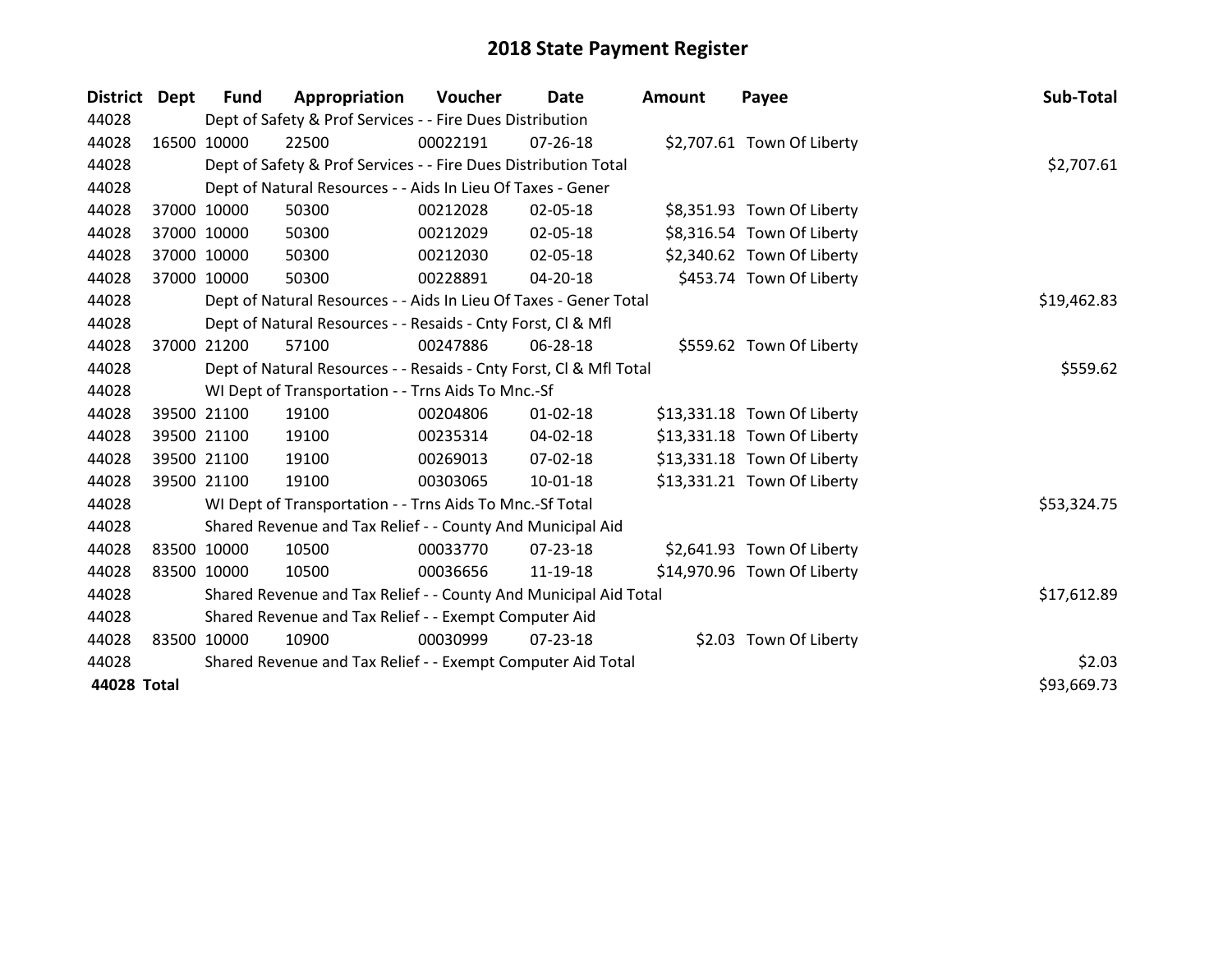| <b>District</b> | Dept        | <b>Fund</b> | Appropriation                                                      | Voucher  | Date           | <b>Amount</b> | Payee                     | Sub-Total    |
|-----------------|-------------|-------------|--------------------------------------------------------------------|----------|----------------|---------------|---------------------------|--------------|
| 44030           |             |             | Dept of Safety & Prof Services - - Fire Dues Distribution          |          |                |               |                           |              |
| 44030           | 16500 10000 |             | 22500                                                              | 00022192 | 07-26-18       |               | \$2,754.79 Town Of Maine  |              |
| 44030           |             |             | Dept of Safety & Prof Services - - Fire Dues Distribution Total    |          |                |               |                           | \$2,754.79   |
| 44030           |             |             | Dept of Natural Resources - - Aids In Lieu Of Taxes - Gener        |          |                |               |                           |              |
| 44030           | 37000 10000 |             | 50300                                                              | 00212117 | 02-05-18       |               | \$38,420.20 Town Of Maine |              |
| 44030           | 37000 10000 |             | 50300                                                              | 00229466 | $04 - 20 - 18$ |               | \$1,732.60 Town Of Maine  |              |
| 44030           |             |             | Dept of Natural Resources - - Aids In Lieu Of Taxes - Gener Total  |          |                |               |                           | \$40,152.80  |
| 44030           |             |             | Dept of Natural Resources - - Resaids - Cnty Forst, Cl & Mfl       |          |                |               |                           |              |
| 44030           | 37000 21200 |             | 57100                                                              | 00247887 | 06-28-18       |               | \$719.15 Town Of Maine    |              |
| 44030           |             |             | Dept of Natural Resources - - Resaids - Cnty Forst, Cl & Mfl Total |          |                |               |                           | \$719.15     |
| 44030           |             |             | Dept of Natural Resources - - Aids In Lieu Of Taxes - Sum S        |          |                |               |                           |              |
| 44030           |             | 37000 21200 | 57900                                                              | 00229465 | $04 - 20 - 18$ |               | \$1,009.25 Town Of Maine  |              |
| 44030           |             |             | Dept of Natural Resources - - Aids In Lieu Of Taxes - Sum S Total  |          |                |               |                           | \$1,009.25   |
| 44030           |             |             | WI Dept of Transportation - - Trns Aids To Mnc.-Sf                 |          |                |               |                           |              |
| 44030           |             | 39500 21100 | 19100                                                              | 00204807 | $01 - 02 - 18$ |               | \$18,174.31 Town Of Maine |              |
| 44030           |             | 39500 21100 | 19100                                                              | 00235315 | 04-02-18       |               | \$18,174.31 Town Of Maine |              |
| 44030           |             | 39500 21100 | 19100                                                              | 00269014 | 07-02-18       |               | \$18,174.31 Town Of Maine |              |
| 44030           |             | 39500 21100 | 19100                                                              | 00303066 | $10 - 01 - 18$ |               | \$18,174.34 Town Of Maine |              |
| 44030           |             |             | WI Dept of Transportation - - Trns Aids To Mnc.-Sf Total           |          |                |               |                           | \$72,697.27  |
| 44030           |             |             | Department of Revenue - - Payments For Municipal Svcs              |          |                |               |                           |              |
| 44030           |             | 56600 10000 | 50100                                                              | 00026870 | $01 - 31 - 18$ |               | \$135.06 Town Of Maine    |              |
| 44030           |             |             | Department of Revenue - - Payments For Municipal Svcs Total        |          |                |               |                           | \$135.06     |
| 44030           |             |             | Shared Revenue and Tax Relief - - County And Municipal Aid         |          |                |               |                           |              |
| 44030           | 83500 10000 |             | 10500                                                              | 00033771 | $07 - 23 - 18$ |               | \$5,503.85 Town Of Maine  |              |
| 44030           |             | 83500 10000 | 10500                                                              | 00036657 | 11-19-18       |               | \$31,188.46 Town Of Maine |              |
| 44030           |             |             | Shared Revenue and Tax Relief - - County And Municipal Aid Total   |          |                |               |                           | \$36,692.31  |
| 44030           |             |             | Shared Revenue and Tax Relief - - Exempt Computer Aid              |          |                |               |                           |              |
| 44030           | 83500 10000 |             | 10900                                                              | 00031000 | $07 - 23 - 18$ |               | \$3.04 Town Of Maine      |              |
| 44030           |             |             | Shared Revenue and Tax Relief - - Exempt Computer Aid Total        |          |                |               |                           | \$3.04       |
| 44030 Total     |             |             |                                                                    |          |                |               |                           | \$154,163.67 |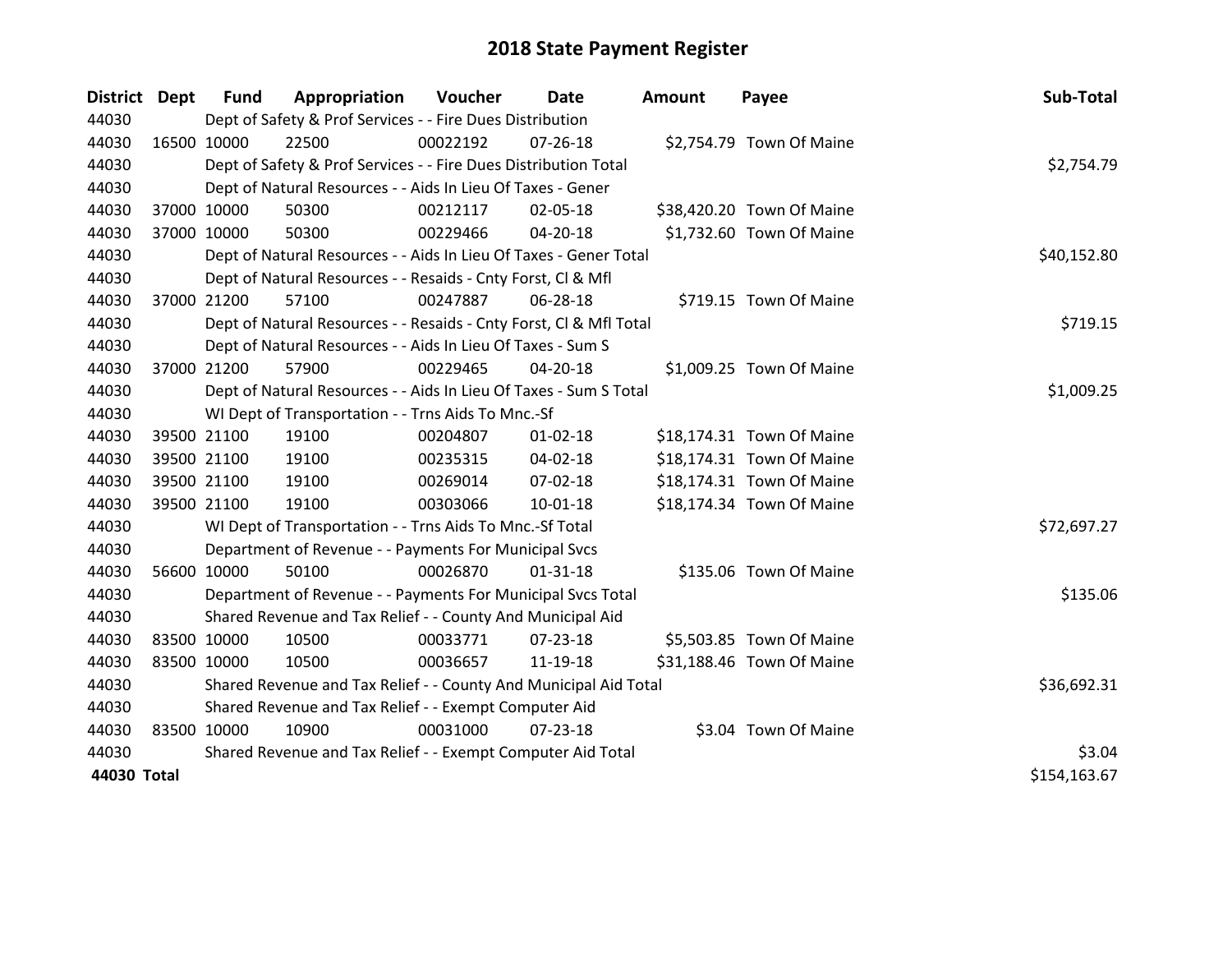| <b>District Dept</b> |             | <b>Fund</b> | Appropriation                                                        | Voucher  | Date           | Amount | Payee                           | Sub-Total    |
|----------------------|-------------|-------------|----------------------------------------------------------------------|----------|----------------|--------|---------------------------------|--------------|
| 44032                |             |             | Dept of Safety & Prof Services - - Fire Dues Distribution            |          |                |        |                                 |              |
| 44032                |             | 16500 10000 | 22500                                                                | 00022193 | $07 - 26 - 18$ |        | \$1,928.78 Town Of Maple Creek  |              |
| 44032                |             |             | Dept of Safety & Prof Services - - Fire Dues Distribution Total      |          |                |        |                                 | \$1,928.78   |
| 44032                |             |             | Dept of Natural Resources - - Aids In Lieu Of Taxes - Gener          |          |                |        |                                 |              |
| 44032                |             | 37000 10000 | 50300                                                                | 00212274 | 02-05-18       |        | \$14.80 Town Of Maple Creek     |              |
| 44032                |             |             | Dept of Natural Resources - - Aids In Lieu Of Taxes - Gener Total    |          | \$14.80        |        |                                 |              |
| 44032                |             |             | Dept of Natural Resources - - Resaids - Cnty Forst, Cl & Mfl         |          |                |        |                                 |              |
| 44032                |             | 37000 21200 | 57100                                                                | 00247888 | 06-28-18       |        | \$166.16 Town Of Maple Creek    |              |
| 44032                |             |             | Dept of Natural Resources - - Resaids - Cnty Forst, Cl & Mfl Total   |          |                |        |                                 | \$166.16     |
| 44032                |             |             | WI Dept of Transportation - - Trns Aids To Mnc.-Sf                   |          |                |        |                                 |              |
| 44032                |             | 39500 21100 | 19100                                                                | 00204808 | $01 - 02 - 18$ |        | \$13,115.61 Town Of Maple Creek |              |
| 44032                |             | 39500 21100 | 19100                                                                | 00235316 | 04-02-18       |        | \$13,115.61 Town Of Maple Creek |              |
| 44032                |             | 39500 21100 | 19100                                                                | 00269015 | 07-02-18       |        | \$13,115.61 Town Of Maple Creek |              |
| 44032                |             | 39500 21100 | 19100                                                                | 00303067 | $10-01-18$     |        | \$13,115.61 Town Of Maple Creek |              |
| 44032                |             |             | WI Dept of Transportation - - Trns Aids To Mnc.-Sf Total             |          |                |        |                                 | \$52,462.44  |
| 44032                |             |             | Department of Administration - - Hv Trans Ln Annual Impact Fee       |          |                |        |                                 |              |
| 44032                |             | 50500 10000 | 17400                                                                | 00078761 | 05-01-18       |        | \$34,987.00 Town Of Maple Creek |              |
| 44032                |             |             | Department of Administration - - Hv Trans Ln Annual Impact Fee Total |          |                |        |                                 | \$34,987.00  |
| 44032                |             |             | Shared Revenue and Tax Relief - - County And Municipal Aid           |          |                |        |                                 |              |
| 44032                |             | 83500 10000 | 10500                                                                | 00033772 | 07-23-18       |        | \$7,675.18 Town Of Maple Creek  |              |
| 44032                |             | 83500 10000 | 10500                                                                | 00036658 | 11-19-18       |        | \$43,492.67 Town Of Maple Creek |              |
| 44032                |             |             | Shared Revenue and Tax Relief - - County And Municipal Aid Total     |          |                |        |                                 | \$51,167.85  |
| 44032                |             |             | Shared Revenue and Tax Relief - - Exempt Computer Aid                |          |                |        |                                 |              |
| 44032                |             | 83500 10000 | 10900                                                                | 00031001 | 07-23-18       |        | \$5.07 Town Of Maple Creek      |              |
| 44032                |             |             | Shared Revenue and Tax Relief - - Exempt Computer Aid Total          |          |                |        |                                 | \$5.07       |
| 44032                |             |             | Shared Revenue and Tax Relief - - Utility Aid                        |          |                |        |                                 |              |
| 44032                |             | 83500 10000 | 11000                                                                | 00033772 | 07-23-18       |        | \$748.02 Town Of Maple Creek    |              |
| 44032                | 83500 10000 |             | 11000                                                                | 00036658 | 11-19-18       |        | \$4,569.95 Town Of Maple Creek  |              |
| 44032                |             |             | Shared Revenue and Tax Relief - - Utility Aid Total                  |          |                |        |                                 | \$5,317.97   |
| 44032 Total          |             |             |                                                                      |          |                |        |                                 | \$146,050.07 |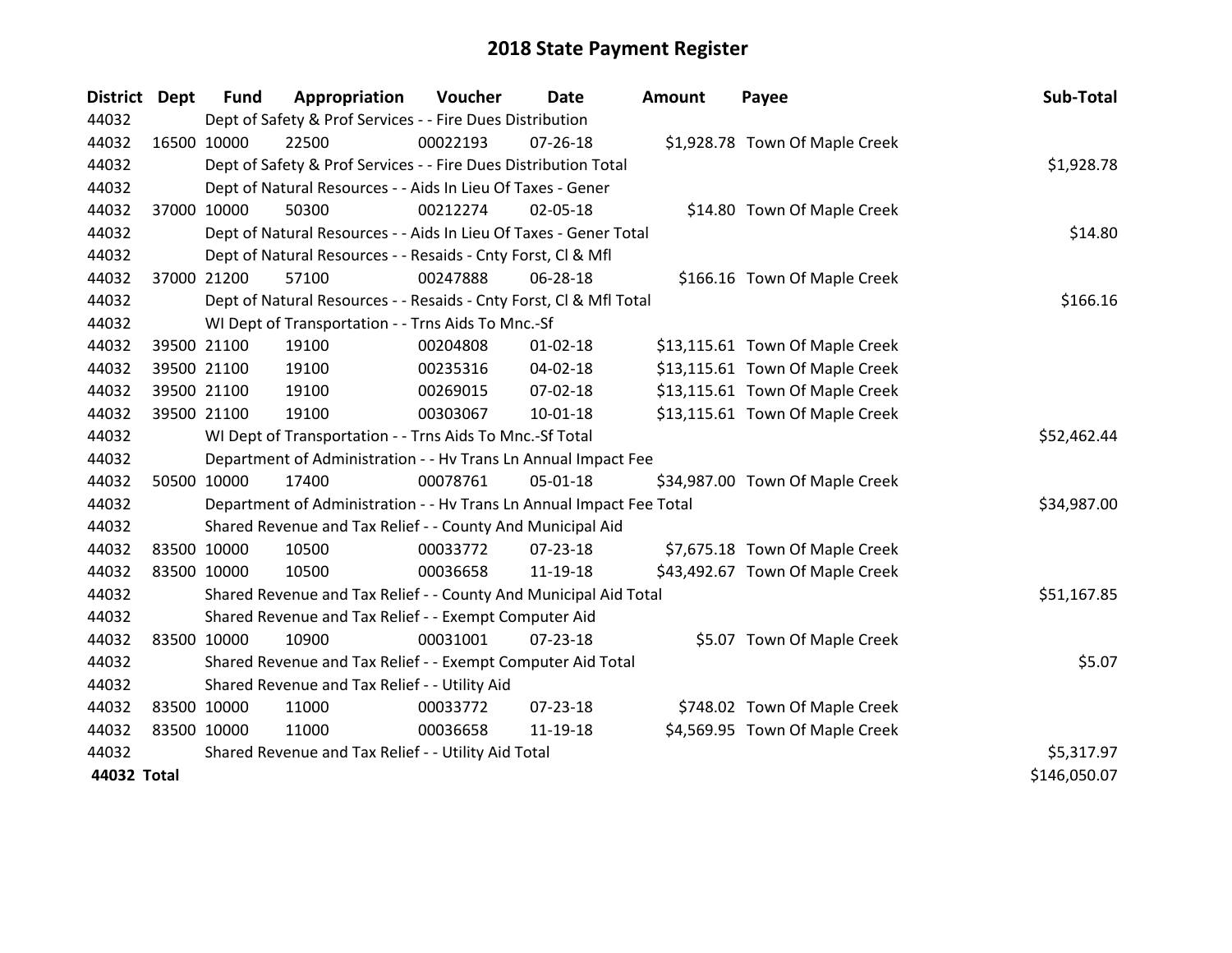| District Dept |             | <b>Fund</b> | Appropriation                                                      | Voucher  | Date           | Amount | Payee                      | Sub-Total    |
|---------------|-------------|-------------|--------------------------------------------------------------------|----------|----------------|--------|----------------------------|--------------|
| 44034         |             |             | Dept of Safety & Prof Services - - Fire Dues Distribution          |          |                |        |                            |              |
| 44034         |             | 16500 10000 | 22500                                                              | 00022194 | $07 - 25 - 18$ |        | \$8,206.49 Town Of Oneida  |              |
| 44034         |             |             | Dept of Safety & Prof Services - - Fire Dues Distribution Total    |          |                |        |                            | \$8,206.49   |
| 44034         |             |             | Dept of Natural Resources - - Resaids - Cnty Forst, Cl & Mfl       |          |                |        |                            |              |
| 44034         |             | 37000 21200 | 57100                                                              | 00247889 | 06-28-18       |        | \$129.05 Town Of Oneida    |              |
| 44034         |             |             | Dept of Natural Resources - - Resaids - Cnty Forst, Cl & Mfl Total |          | \$129.05       |        |                            |              |
| 44034         |             |             | WI Dept of Transportation - - Trns Aids To Mnc.-Sf                 |          |                |        |                            |              |
| 44034         |             | 39500 21100 | 19100                                                              | 00204809 | 01-02-18       |        | \$47,666.52 Town Of Oneida |              |
| 44034         |             | 39500 21100 | 19100                                                              | 00235317 | 04-02-18       |        | \$47,666.52 Town Of Oneida |              |
| 44034         |             | 39500 21100 | 19100                                                              | 00269016 | 07-02-18       |        | \$47,666.52 Town Of Oneida |              |
| 44034         |             | 39500 21100 | 19100                                                              | 00303068 | 10-01-18       |        | \$47,666.53 Town Of Oneida |              |
| 44034         |             |             | WI Dept of Transportation - - Trns Aids To Mnc.-Sf Total           |          |                |        |                            | \$190,666.09 |
| 44034         |             |             | Department of Corrections - - Services For Community Correct       |          |                |        |                            |              |
| 44034         |             | 41000 10000 | 10200                                                              | 00183753 | $01 - 23 - 18$ |        | \$661.35 Town Of Oneida    |              |
| 44034         |             | 41000 10000 | 10200                                                              | 00190588 | $02 - 23 - 18$ |        | \$661.35 Town Of Oneida    |              |
| 44034         |             | 41000 10000 | 10200                                                              | 00196591 | 03-21-18       |        | \$661.35 Town Of Oneida    |              |
| 44034         |             | 41000 10000 | 10200                                                              | 00203318 | 04-25-18       |        | \$661.35 Town Of Oneida    |              |
| 44034         |             | 41000 10000 | 10200                                                              | 00210693 | 05-25-18       |        | \$661.35 Town Of Oneida    |              |
| 44034         |             | 41000 10000 | 10200                                                              | 00219656 | 07-06-18       |        | \$661.35 Town Of Oneida    |              |
| 44034         |             | 41000 10000 | 10200                                                              | 00224543 | 07-25-18       |        | \$661.35 Town Of Oneida    |              |
| 44034         |             | 41000 10000 | 10200                                                              | 00230297 | 08-22-18       |        | \$667.96 Town Of Oneida    |              |
| 44034         |             | 41000 10000 | 10200                                                              | 00237360 | 09-25-18       |        | \$667.96 Town Of Oneida    |              |
| 44034         |             | 41000 10000 | 10200                                                              | 00244332 | 10-26-18       |        | \$667.96 Town Of Oneida    |              |
| 44034         | 41000 10000 |             | 10200                                                              | 00250186 | 11-23-18       |        | \$667.96 Town Of Oneida    |              |
| 44034         |             | 41000 10000 | 10200                                                              | 00256308 | 12-21-18       |        | \$667.96 Town Of Oneida    |              |
| 44034         |             |             | Department of Corrections - - Services For Community Correct Total |          |                |        |                            | \$7,969.25   |
| 44034         |             |             | Department of Justice - - Law Enforcement Train, Local             |          |                |        |                            |              |
| 44034         |             | 45500 10000 | 23100                                                              | 00053640 | 10-18-18       |        | \$3,200.00 Town Of Oneida  |              |
| 44034         |             |             | Department of Justice - - Law Enforcement Train, Local Total       |          |                |        |                            | \$3,200.00   |
| 44034         |             |             | Department of Justice - - Federal Aid, State Operations            |          |                |        |                            |              |
| 44034         |             | 45500 10000 | 24100                                                              | 00049613 | 08-06-18       |        | \$3,251.47 Town Of Oneida  |              |
| 44034         |             | 45500 10000 | 24100                                                              | 00056906 | 12-14-18       |        | \$3,739.14 Town Of Oneida  |              |
| 44034         | 45500 10000 |             | 24100                                                              | 00057363 | 12-28-18       |        | \$2,750.20 Town Of Oneida  |              |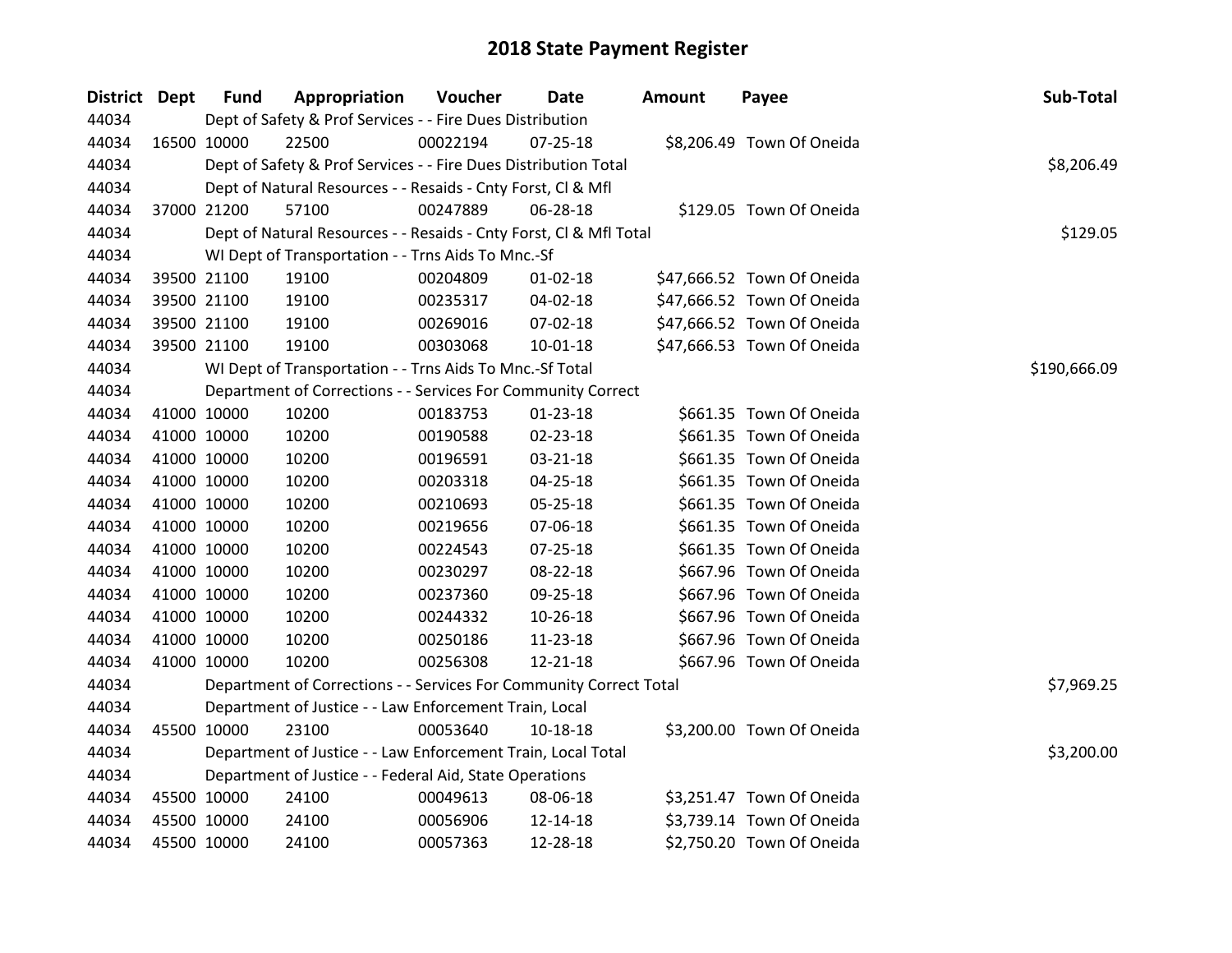| <b>District</b> | Dept                                                | <b>Fund</b> | Appropriation                                                    | Voucher  | Date           | <b>Amount</b> | Payee                       | Sub-Total    |
|-----------------|-----------------------------------------------------|-------------|------------------------------------------------------------------|----------|----------------|---------------|-----------------------------|--------------|
| 44034           |                                                     |             | Department of Justice - - Federal Aid, State Operations Total    |          |                |               |                             | \$9,740.81   |
| 44034           |                                                     |             | Department of Revenue - - Payments For Municipal Svcs            |          |                |               |                             |              |
| 44034           |                                                     | 56600 10000 | 50100                                                            | 00026871 | $01 - 31 - 18$ |               | \$183.80 Town Of Oneida     |              |
| 44034           |                                                     |             | Department of Revenue - - Payments For Municipal Svcs Total      | \$183.80 |                |               |                             |              |
| 44034           |                                                     |             | Shared Revenue and Tax Relief - - County And Municipal Aid       |          |                |               |                             |              |
| 44034           |                                                     | 83500 10000 | 10500                                                            | 00033773 | 07-23-18       |               | \$38,288.25 Town Of Oneida  |              |
| 44034           |                                                     | 83500 10000 | 10500                                                            | 00036659 | 11-19-18       |               | \$216,966.72 Town Of Oneida |              |
| 44034           |                                                     |             | Shared Revenue and Tax Relief - - County And Municipal Aid Total |          |                |               |                             | \$255,254.97 |
| 44034           |                                                     |             | Shared Revenue and Tax Relief - - Exempt Computer Aid            |          |                |               |                             |              |
| 44034           | 83500                                               | 10000       | 10900                                                            | 00031002 | $07 - 23 - 18$ |               | \$7.10 Town Of Oneida       |              |
| 44034           |                                                     |             | Shared Revenue and Tax Relief - - Exempt Computer Aid Total      |          |                |               |                             | \$7.10       |
| 44034           |                                                     |             | Shared Revenue and Tax Relief - - Utility Aid                    |          |                |               |                             |              |
| 44034           |                                                     | 83500 10000 | 11000                                                            | 00033773 | 07-23-18       |               | \$1,271.02 Town Of Oneida   |              |
| 44034           |                                                     | 83500 10000 | 11000                                                            | 00036659 | 11-19-18       |               | \$7,202.03 Town Of Oneida   |              |
| 44034           | Shared Revenue and Tax Relief - - Utility Aid Total |             |                                                                  |          |                |               |                             |              |
| 44034 Total     |                                                     |             |                                                                  |          |                |               |                             | \$483,830.61 |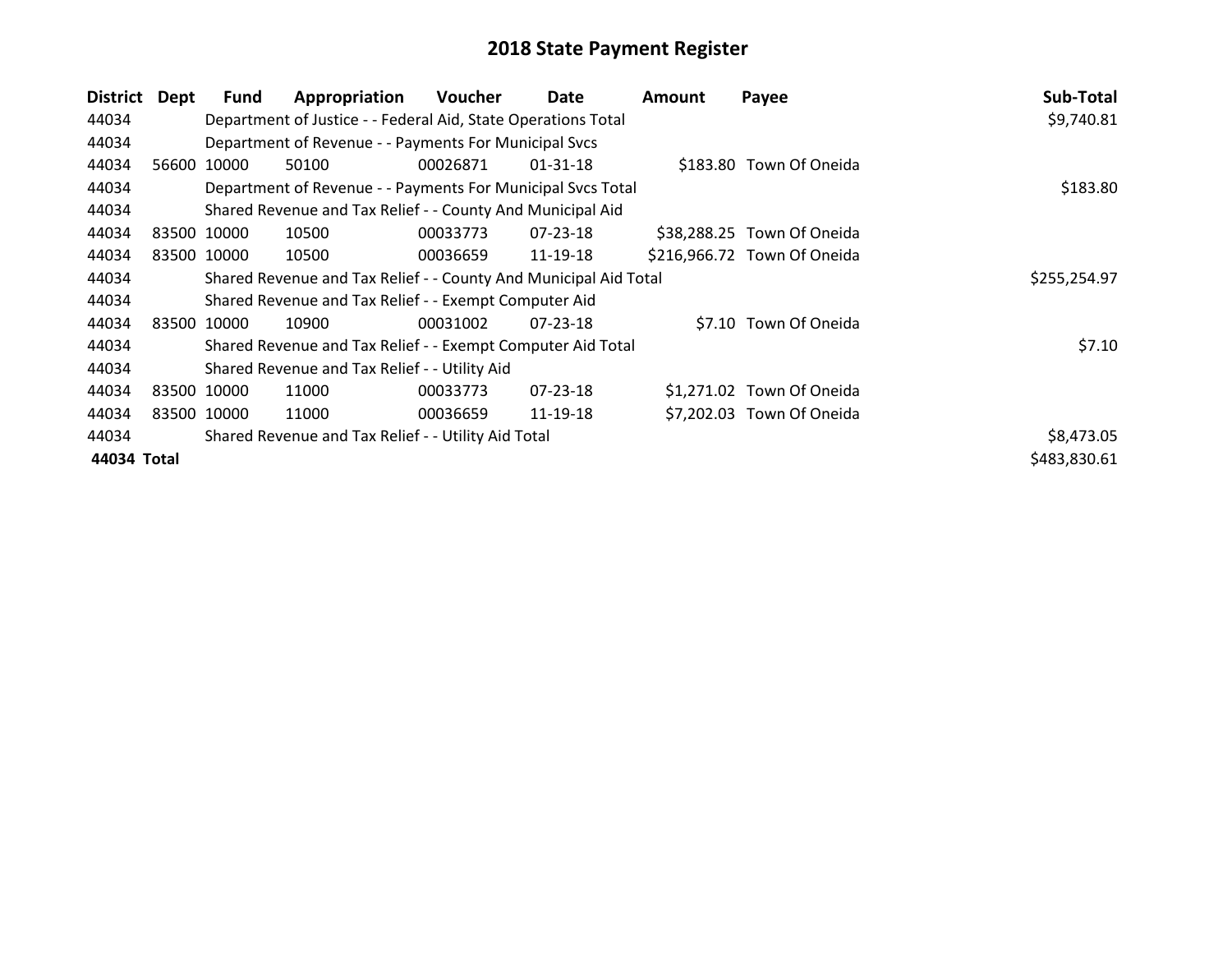| District Dept | Fund        | Appropriation                                                        | Voucher  | Date           | Amount | Payee                      | Sub-Total    |
|---------------|-------------|----------------------------------------------------------------------|----------|----------------|--------|----------------------------|--------------|
| 44036         |             | Dept of Safety & Prof Services - - Fire Dues Distribution            |          |                |        |                            |              |
| 44036         | 16500 10000 | 22500                                                                | 00022195 | $07 - 24 - 18$ |        | \$4,351.06 Town Of Osborn  |              |
| 44036         |             | Dept of Safety & Prof Services - - Fire Dues Distribution Total      |          |                |        |                            | \$4,351.06   |
| 44036         |             | Dept of Natural Resources - - Resaids - Cnty Forst, CI & Mfl         |          |                |        |                            |              |
| 44036         | 37000 21200 | 57100                                                                | 00247890 | 06-28-18       |        | \$99.20 Town Of Osborn     |              |
| 44036         |             | Dept of Natural Resources - - Resaids - Cnty Forst, Cl & Mfl Total   |          |                |        |                            | \$99.20      |
| 44036         |             | WI Dept of Transportation - - Trns Aids To Mnc.-Sf                   |          |                |        |                            |              |
| 44036         | 39500 21100 | 19100                                                                | 00204810 | $01 - 02 - 18$ |        | \$16,597.57 Town Of Osborn |              |
| 44036         | 39500 21100 | 19100                                                                | 00235318 | $04 - 02 - 18$ |        | \$16,597.57 Town Of Osborn |              |
| 44036         | 39500 21100 | 19100                                                                | 00269017 | $07 - 02 - 18$ |        | \$16,597.57 Town Of Osborn |              |
| 44036         | 39500 21100 | 19100                                                                | 00303069 | $10-01-18$     |        | \$16,597.60 Town Of Osborn |              |
| 44036         |             | WI Dept of Transportation - - Trns Aids To Mnc.-Sf Total             |          |                |        |                            | \$66,390.31  |
| 44036         |             | Department of Administration - - Hv Trans Ln Annual Impact Fee       |          |                |        |                            |              |
| 44036         | 50500 10000 | 17400                                                                | 00078644 | 05-01-18       |        | \$70,793.00 Town Of Osborn |              |
| 44036         |             | Department of Administration - - Hv Trans Ln Annual Impact Fee Total |          |                |        |                            | \$70,793.00  |
| 44036         |             | Shared Revenue and Tax Relief - - County And Municipal Aid           |          |                |        |                            |              |
| 44036         | 83500 10000 | 10500                                                                | 00033774 | $07 - 23 - 18$ |        | \$2,795.96 Town Of Osborn  |              |
| 44036         | 83500 10000 | 10500                                                                | 00036660 | 11-19-18       |        | \$15,843.80 Town Of Osborn |              |
| 44036         |             | Shared Revenue and Tax Relief - - County And Municipal Aid Total     |          |                |        |                            | \$18,639.76  |
| 44036         |             | Shared Revenue and Tax Relief - - Exempt Computer Aid                |          |                |        |                            |              |
| 44036         | 83500 10000 | 10900                                                                | 00031003 | $07 - 23 - 18$ |        | \$24.35 Town Of Osborn     |              |
| 44036         |             | Shared Revenue and Tax Relief - - Exempt Computer Aid Total          |          |                |        |                            | \$24.35      |
| 44036         |             | Shared Revenue and Tax Relief - - Utility Aid                        |          |                |        |                            |              |
| 44036         | 83500 10000 | 11000                                                                | 00033774 | $07 - 23 - 18$ |        | \$16.57 Town Of Osborn     |              |
| 44036         | 83500 10000 | 11000                                                                | 00036660 | 11-19-18       |        | \$96.05 Town Of Osborn     |              |
| 44036         |             | Shared Revenue and Tax Relief - - Utility Aid Total                  |          |                |        |                            | \$112.62     |
| 44036 Total   |             |                                                                      |          |                |        |                            | \$160,410.30 |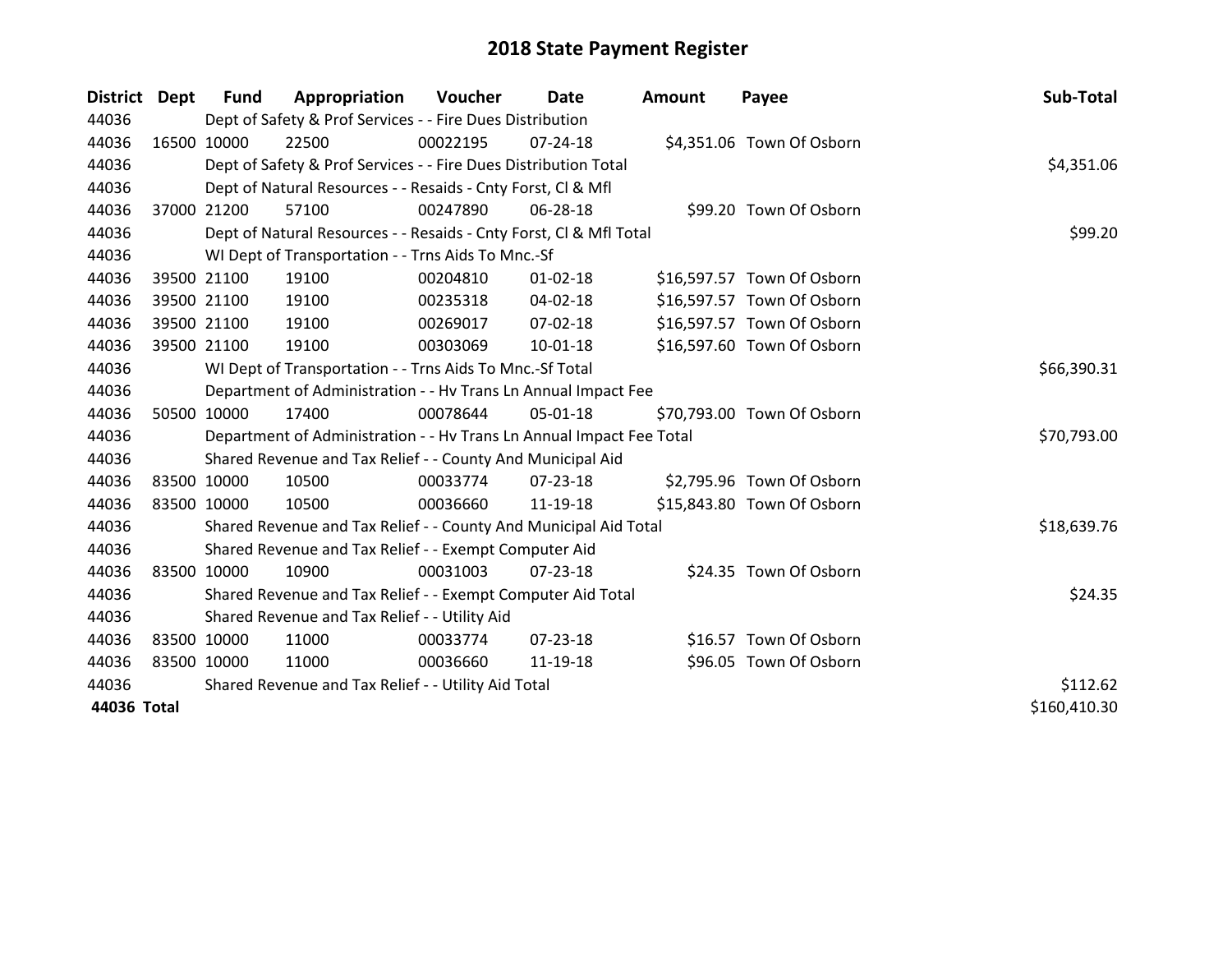| District Dept |             | <b>Fund</b>                                   | Appropriation                                                        | Voucher     | Date           | <b>Amount</b> | Payee                       | Sub-Total    |
|---------------|-------------|-----------------------------------------------|----------------------------------------------------------------------|-------------|----------------|---------------|-----------------------------|--------------|
| 44038         |             |                                               | Dept of Safety & Prof Services - - Fire Dues Distribution            |             |                |               |                             |              |
| 44038         |             | 16500 10000                                   | 22500                                                                | 00022196    | $07 - 24 - 18$ |               | \$4,386.39 Town Of Seymour  |              |
| 44038         |             |                                               | Dept of Safety & Prof Services - - Fire Dues Distribution Total      |             |                |               |                             | \$4,386.39   |
| 44038         |             |                                               | Dept of Natural Resources - - Aids In Lieu Of Taxes - Gener          |             |                |               |                             |              |
| 44038         |             | 37000 10000                                   | 50300                                                                | 00212031    | 02-05-18       |               | \$642.12 Town Of Seymour    |              |
| 44038         |             |                                               | Dept of Natural Resources - - Aids In Lieu Of Taxes - Gener Total    |             | \$642.12       |               |                             |              |
| 44038         |             |                                               | Dept of Natural Resources - - Resaids - Cnty Forst, CI & Mfl         |             |                |               |                             |              |
| 44038         |             | 37000 21200                                   | 57100                                                                | 00247891    | 06-28-18       |               | \$26.80 Town Of Seymour     |              |
| 44038         |             |                                               | Dept of Natural Resources - - Resaids - Cnty Forst, CI & Mfl Total   |             | \$26.80        |               |                             |              |
| 44038         |             |                                               | WI Dept of Transportation - - Trns Aids To Mnc.-Sf                   |             |                |               |                             |              |
| 44038         |             | 39500 21100                                   | 19100                                                                | 00204811    | $01 - 02 - 18$ |               | \$22,970.23 Town Of Seymour |              |
| 44038         |             | 39500 21100                                   | 19100                                                                | 00235319    | $04 - 02 - 18$ |               | \$22,970.23 Town Of Seymour |              |
| 44038         |             | 39500 21100                                   | 19100                                                                | 00269018    | 07-02-18       |               | \$22,970.23 Town Of Seymour |              |
| 44038         |             | 39500 21100                                   | 19100                                                                | 00303070    | $10 - 01 - 18$ |               | \$22,970.25 Town Of Seymour |              |
| 44038         |             |                                               | WI Dept of Transportation - - Trns Aids To Mnc.-Sf Total             | \$91,880.94 |                |               |                             |              |
| 44038         |             |                                               | Department of Administration - - Hv Trans Ln Annual Impact Fee       |             |                |               |                             |              |
| 44038         |             | 50500 10000                                   | 17400                                                                | 00078619    | 05-01-18       |               | \$26,350.00 Town Of Seymour |              |
| 44038         |             |                                               | Department of Administration - - Hv Trans Ln Annual Impact Fee Total |             |                |               |                             | \$26,350.00  |
| 44038         |             |                                               | Shared Revenue and Tax Relief - - County And Municipal Aid           |             |                |               |                             |              |
| 44038         | 83500 10000 |                                               | 10500                                                                | 00033775    | $07 - 23 - 18$ |               | \$7,831.98 Town Of Seymour  |              |
| 44038         | 83500 10000 |                                               | 10500                                                                | 00036661    | 11-19-18       |               | \$44,381.24 Town Of Seymour |              |
| 44038         |             |                                               | Shared Revenue and Tax Relief - - County And Municipal Aid Total     |             |                |               |                             | \$52,213.22  |
| 44038         |             |                                               | Shared Revenue and Tax Relief - - Exempt Computer Aid                |             |                |               |                             |              |
| 44038         | 83500 10000 |                                               | 10900                                                                | 00031004    | $07 - 23 - 18$ |               | \$121.76 Town Of Seymour    |              |
| 44038         |             |                                               | Shared Revenue and Tax Relief - - Exempt Computer Aid Total          |             |                |               |                             | \$121.76     |
| 44038         |             | Shared Revenue and Tax Relief - - Utility Aid |                                                                      |             |                |               |                             |              |
| 44038         | 83500 10000 |                                               | 11000                                                                | 00033775    | 07-23-18       |               | \$972.43 Town Of Seymour    |              |
| 44038         | 83500 10000 |                                               | 11000                                                                | 00036661    | 11-19-18       |               | \$11,243.46 Town Of Seymour |              |
| 44038         |             |                                               | Shared Revenue and Tax Relief - - Utility Aid Total                  |             |                |               |                             | \$12,215.89  |
| 44038 Total   |             |                                               |                                                                      |             |                |               |                             | \$187,837.12 |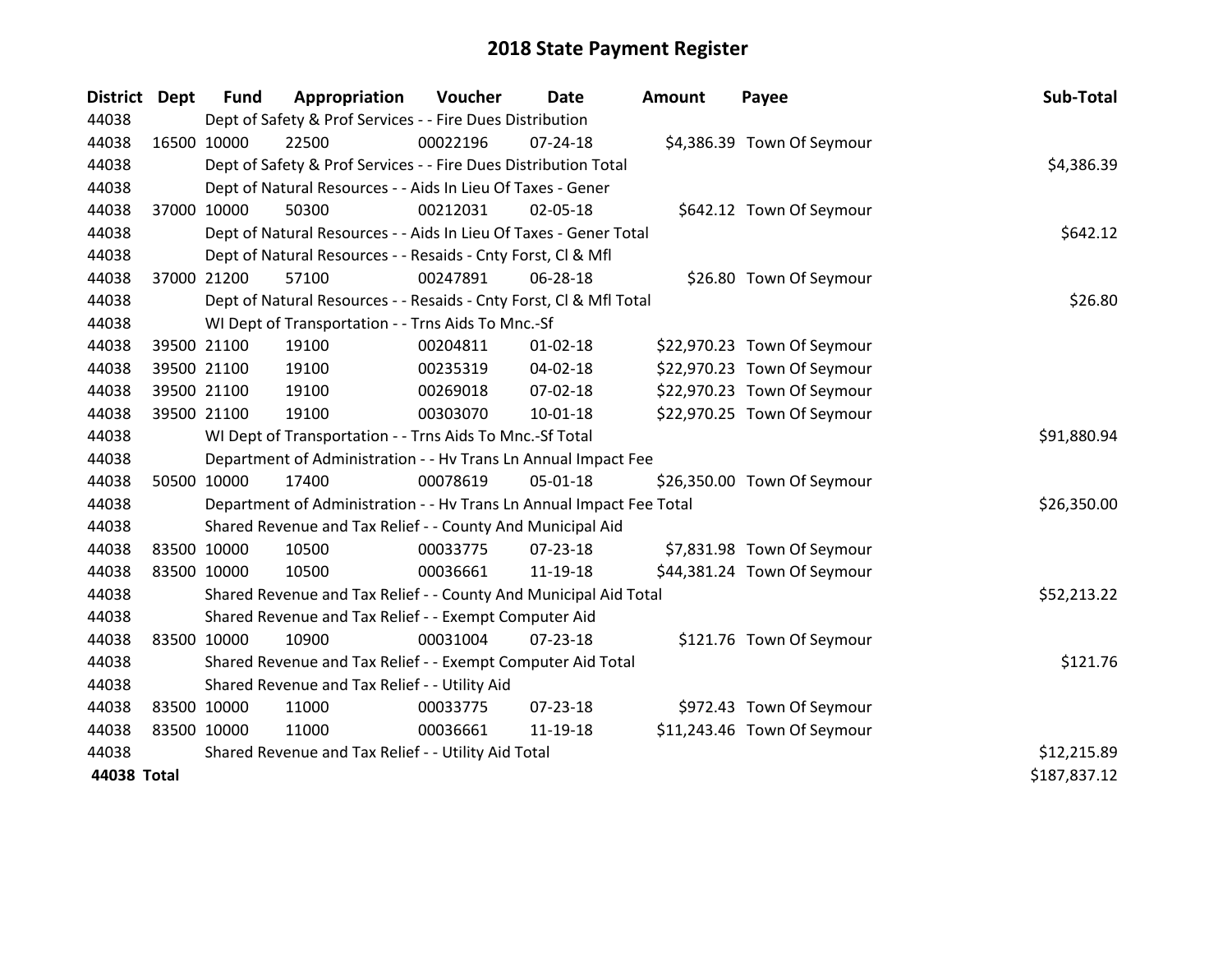| <b>District</b> | Dept  | <b>Fund</b> | Appropriation                                                      | <b>Voucher</b> | Date           | <b>Amount</b> | Payee                           | Sub-Total   |
|-----------------|-------|-------------|--------------------------------------------------------------------|----------------|----------------|---------------|---------------------------------|-------------|
| 44040           |       |             | Dept of Safety & Prof Services - - Fire Dues Distribution          |                |                |               |                                 |             |
| 44040           |       | 16500 10000 | 22500                                                              | 00022197       | $07 - 25 - 18$ |               | \$6,681.77 Town Of Vandenbroek  |             |
| 44040           |       |             | Dept of Safety & Prof Services - - Fire Dues Distribution Total    |                |                |               |                                 | \$6,681.77  |
| 44040           |       |             | Dept of Natural Resources - - Resaids - Cnty Forst, CI & Mfl       |                |                |               |                                 |             |
| 44040           |       | 37000 21200 | 57100                                                              | 00247892       | 06-28-18       |               | \$3.20 Town Of Vandenbroek      |             |
| 44040           |       |             | Dept of Natural Resources - - Resaids - Cnty Forst, Cl & Mfl Total |                |                |               |                                 | \$3.20      |
| 44040           |       |             | WI Dept of Transportation - - Trns Aids To Mnc.-Sf                 |                |                |               |                                 |             |
| 44040           |       | 39500 21100 | 19100                                                              | 00204812       | $01 - 02 - 18$ |               | \$12,518.36 Town Of Vandenbroek |             |
| 44040           |       | 39500 21100 | 19100                                                              | 00235320       | 04-02-18       |               | \$12,518.36 Town Of Vandenbroek |             |
| 44040           |       | 39500 21100 | 19100                                                              | 00269019       | 07-02-18       |               | \$12,518.36 Town Of Vandenbroek |             |
| 44040           |       | 39500 21100 | 19100                                                              | 00303071       | 10-01-18       |               | \$12,518.36 Town Of Vandenbroek |             |
| 44040           |       |             | WI Dept of Transportation - - Trns Aids To Mnc.-Sf Total           |                |                |               |                                 | \$50,073.44 |
| 44040           |       |             | WI Dept of Transportation - - Hwy Mgmt & Opers Sf                  |                |                |               |                                 |             |
| 44040           |       | 39500 21100 | 36500                                                              | 00223214       | $02 - 20 - 18$ |               | \$500.00 Town Of Vandenbroek    |             |
| 44040           |       |             | WI Dept of Transportation - - Hwy Mgmt & Opers Sf Total            |                |                |               |                                 | \$500.00    |
| 44040           |       |             | Shared Revenue and Tax Relief - - County And Municipal Aid         |                |                |               |                                 |             |
| 44040           |       | 83500 10000 | 10500                                                              | 00033776       | $07 - 23 - 18$ |               | \$2,835.99 Town Of Vandenbroek  |             |
| 44040           |       | 83500 10000 | 10500                                                              | 00036662       | 11-19-18       |               | \$16,070.63 Town Of Vandenbroek |             |
| 44040           |       |             | Shared Revenue and Tax Relief - - County And Municipal Aid Total   |                |                |               |                                 | \$18,906.62 |
| 44040           |       |             | Shared Revenue and Tax Relief - - Exempt Computer Aid              |                |                |               |                                 |             |
| 44040           | 83500 | 10000       | 10900                                                              | 00031005       | $07 - 23 - 18$ |               | \$134.96 Town Of Vandenbroek    |             |
| 44040           |       |             | Shared Revenue and Tax Relief - - Exempt Computer Aid Total        |                |                |               |                                 | \$134.96    |
| 44040 Total     |       |             |                                                                    |                |                |               |                                 | \$76,299.99 |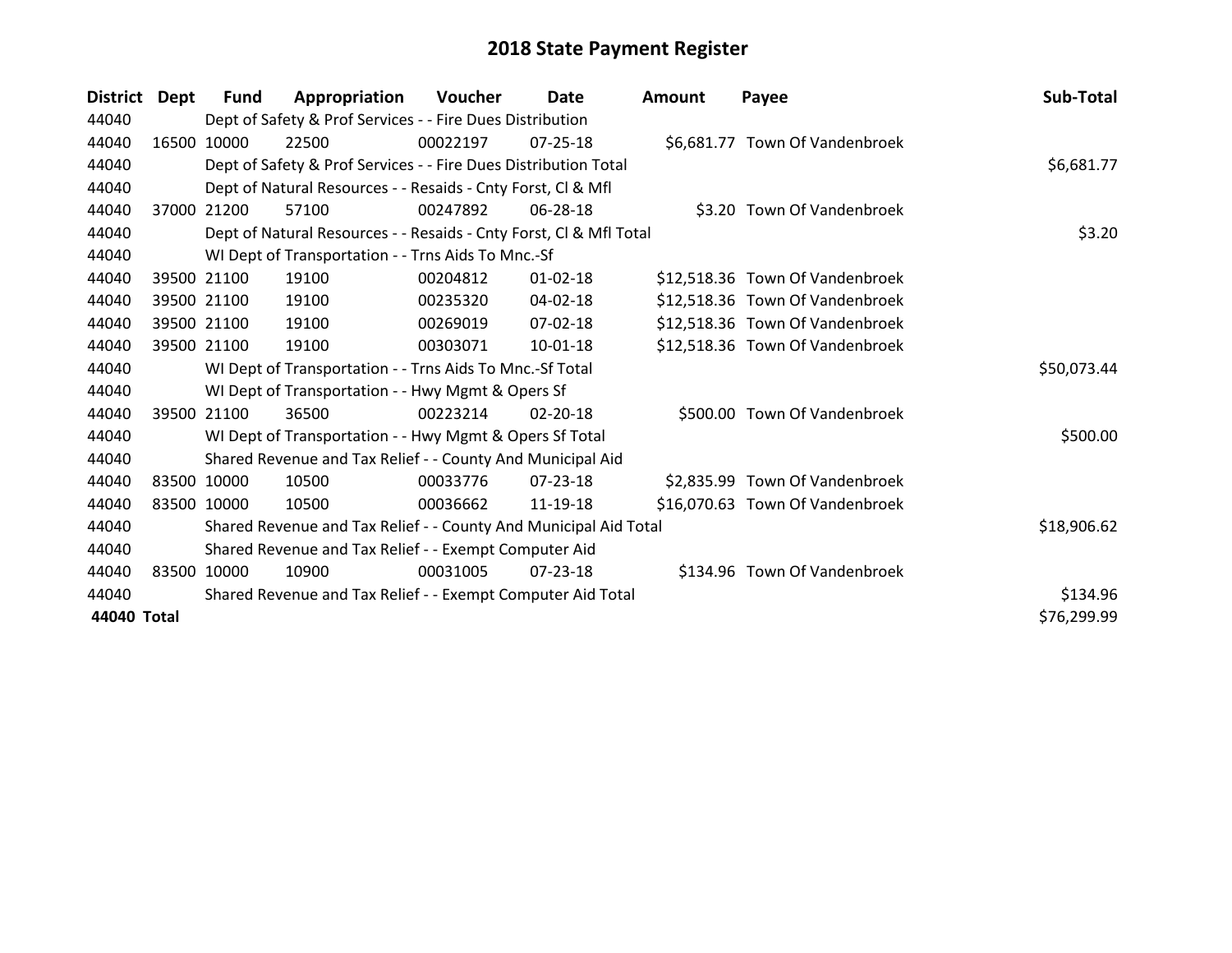| <b>District</b> | Dept  | <b>Fund</b> | Appropriation                                                    | Voucher  | Date           | <b>Amount</b> | Payee                              | Sub-Total    |
|-----------------|-------|-------------|------------------------------------------------------------------|----------|----------------|---------------|------------------------------------|--------------|
| 44106           |       |             | Dept of Safety & Prof Services - - Fire Dues Distribution        |          |                |               |                                    |              |
| 44106           | 16500 | 10000       | 22500                                                            | 00022198 | 07-24-18       |               | \$750.50 Village Of Bear Creek     |              |
| 44106           |       |             | Dept of Safety & Prof Services - - Fire Dues Distribution Total  |          | \$750.50       |               |                                    |              |
| 44106           |       |             | WI Dept of Transportation - - Trns Aids To Mnc.-Sf               |          |                |               |                                    |              |
| 44106           |       | 39500 21100 | 19100                                                            | 00204813 | $01 - 02 - 18$ |               | \$2,739.91 Village Of Bear Creek   |              |
| 44106           |       | 39500 21100 | 19100                                                            | 00235321 | 04-02-18       |               | \$2,739.91 Village Of Bear Creek   |              |
| 44106           |       | 39500 21100 | 19100                                                            | 00269020 | 07-02-18       |               | \$2,739.91 Village Of Bear Creek   |              |
| 44106           |       | 39500 21100 | 19100                                                            | 00303072 | 10-01-18       |               | \$2,739.91 Village Of Bear Creek   |              |
| 44106           |       |             | WI Dept of Transportation - - Trns Aids To Mnc.-Sf Total         |          |                |               |                                    | \$10,959.64  |
| 44106           |       |             | Shared Revenue and Tax Relief - - County And Municipal Aid       |          |                |               |                                    |              |
| 44106           |       | 83500 10000 | 10500                                                            | 00033777 | 07-23-18       |               | \$30,875.96 Village Of Bear Creek  |              |
| 44106           |       | 83500 10000 | 10500                                                            | 00036663 | 11-19-18       |               | \$174,963.77 Village Of Bear Creek |              |
| 44106           |       |             | Shared Revenue and Tax Relief - - County And Municipal Aid Total |          |                |               |                                    | \$205,839.73 |
| 44106           |       |             | Shared Revenue and Tax Relief - - Exempt Computer Aid            |          |                |               |                                    |              |
| 44106           |       | 83500 10000 | 10900                                                            | 00031006 | $07 - 23 - 18$ |               | \$13.19 Village Of Bear Creek      |              |
| 44106           |       |             | Shared Revenue and Tax Relief - - Exempt Computer Aid Total      |          |                |               |                                    | \$13.19      |
| 44106           |       |             | Shared Revenue and Tax Relief - - Utility Aid                    |          |                |               |                                    |              |
| 44106           |       | 83500 10000 | 11000                                                            | 00033777 | 07-23-18       |               | \$925.18 Village Of Bear Creek     |              |
| 44106           |       | 83500 10000 | 11000                                                            | 00036663 | 11-19-18       |               | \$5,345.99 Village Of Bear Creek   |              |
| 44106           |       |             | Shared Revenue and Tax Relief - - Utility Aid Total              |          |                |               |                                    | \$6,271.17   |
| 44106 Total     |       |             |                                                                  |          |                |               |                                    | \$223,834.23 |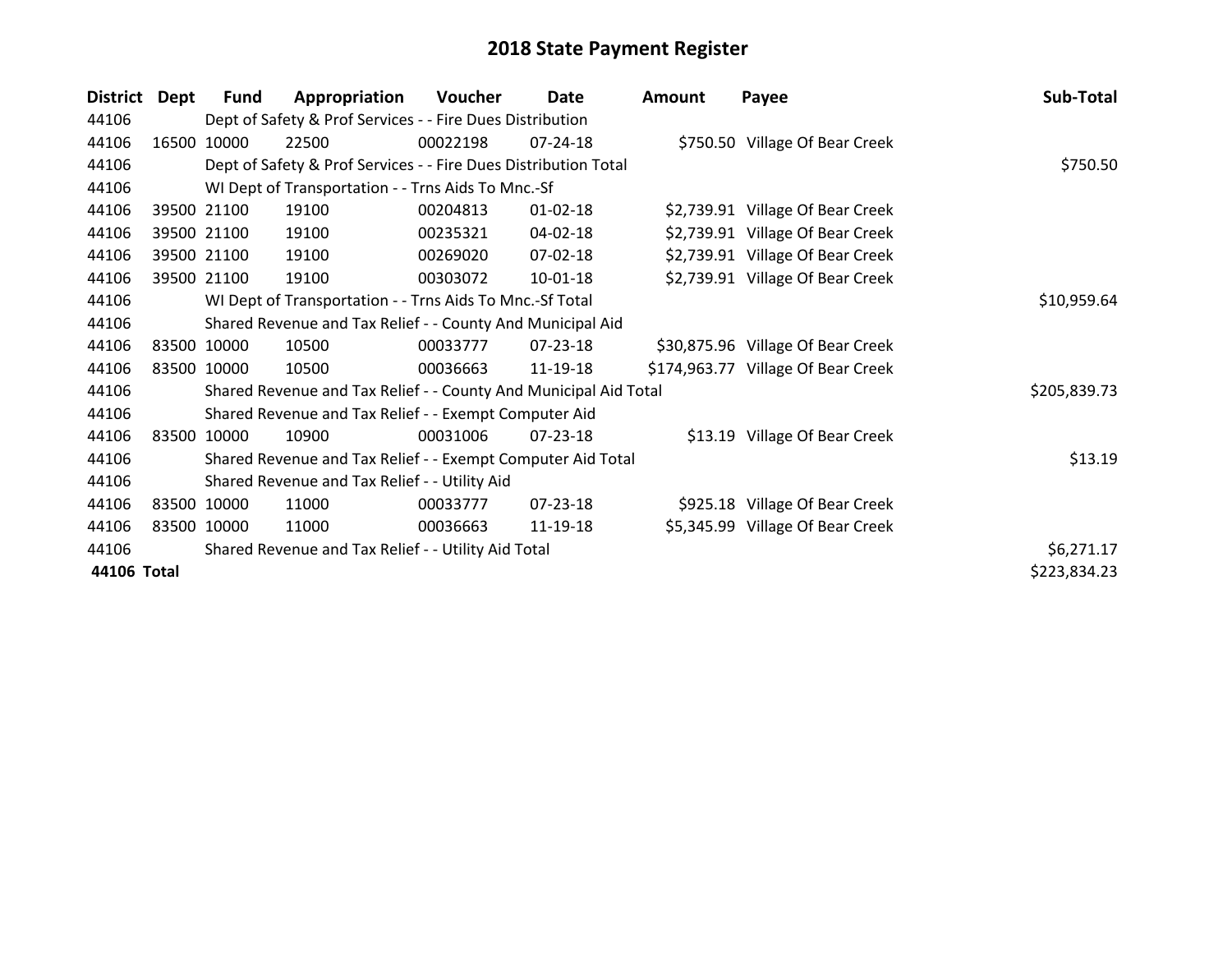| District Dept | <b>Fund</b> | Appropriation                                                         | Voucher    | <b>Date</b>    | <b>Amount</b> | Payee                               | Sub-Total    |
|---------------|-------------|-----------------------------------------------------------------------|------------|----------------|---------------|-------------------------------------|--------------|
| 44107         |             | Dept of Safety & Prof Services - - Fire Dues Distribution             |            |                |               |                                     |              |
| 44107         | 16500 10000 | 22500                                                                 | 00022199   | $07 - 26 - 18$ |               | \$2,788.05 Village Of Black Creek   |              |
| 44107         |             | Dept of Safety & Prof Services - - Fire Dues Distribution Total       |            |                |               |                                     | \$2,788.05   |
| 44107         |             | Dept of Natural Resources - - Aids In Lieu Of Taxes - Gener           |            |                |               |                                     |              |
| 44107         | 37000 10000 | 50300                                                                 | 00212244   | 02-05-18       |               | \$697.50 Village Of Black Creek     |              |
| 44107         |             | Dept of Natural Resources - - Aids In Lieu Of Taxes - Gener Total     |            |                |               |                                     | \$697.50     |
| 44107         |             | WI Dept of Transportation - - Trns Aids To Mnc.-Sf                    |            |                |               |                                     |              |
| 44107         | 39500 21100 | 19100                                                                 | 00204814   | $01 - 02 - 18$ |               | \$16,392.65 Village Of Black Creek  |              |
| 44107         | 39500 21100 | 19100                                                                 | 00235322   | $04 - 02 - 18$ |               | \$16,392.65 Village Of Black Creek  |              |
| 44107         | 39500 21100 | 19100                                                                 | 00269021   | 07-02-18       |               | \$16,392.65 Village Of Black Creek  |              |
| 44107         | 39500 21100 | 19100                                                                 | 00303073   | $10 - 01 - 18$ |               | \$16,392.66 Village Of Black Creek  |              |
| 44107         |             | WI Dept of Transportation - - Trns Aids To Mnc.-Sf Total              |            |                |               |                                     | \$65,570.61  |
| 44107         |             | Department of Justice - - Law Enforcement Train, Local                |            |                |               |                                     |              |
| 44107         | 45500 10000 | 23100                                                                 | 00052135   | 09-25-18       |               | \$1,120.00 Village Of Black Creek   |              |
| 44107         |             | Department of Justice - - Law Enforcement Train, Local Total          | \$1,120.00 |                |               |                                     |              |
| 44107         |             | Shared Revenue and Tax Relief - - Expenditure Restraint Program       |            |                |               |                                     |              |
| 44107         | 83500 10000 | 10100                                                                 | 00033778   | 07-23-18       |               | \$22,841.01 Village Of Black Creek  |              |
| 44107         | 83500 10000 | 10100                                                                 | 00036664   | 11-19-18       |               | \$0.06 Village Of Black Creek       |              |
| 44107         |             | Shared Revenue and Tax Relief - - Expenditure Restraint Program Total |            |                |               |                                     | \$22,841.07  |
| 44107         |             | Shared Revenue and Tax Relief - - County And Municipal Aid            |            |                |               |                                     |              |
| 44107         | 83500 10000 | 10500                                                                 | 00033778   | $07 - 23 - 18$ |               | \$48,840.52 Village Of Black Creek  |              |
| 44107         | 83500 10000 | 10500                                                                 | 00036664   | 11-19-18       |               | \$276,762.93 Village Of Black Creek |              |
| 44107         |             | Shared Revenue and Tax Relief - - County And Municipal Aid Total      |            |                |               |                                     | \$325,603.45 |
| 44107         |             | Shared Revenue and Tax Relief - - Exempt Computer Aid                 |            |                |               |                                     |              |
| 44107         | 83500 10000 | 10900                                                                 | 00031007   | 07-23-18       |               | \$793.50 Village Of Black Creek     |              |
| 44107         | 83500 10000 | 10900                                                                 | 00032441   | 07-23-18       |               | \$1,114.62 Village Of Black Creek   |              |
| 44107         |             | Shared Revenue and Tax Relief - - Exempt Computer Aid Total           |            |                |               |                                     | \$1,908.12   |
| 44107         |             | Shared Revenue and Tax Relief - - Utility Aid                         |            |                |               |                                     |              |
| 44107         | 83500 10000 | 11000                                                                 | 00033778   | $07 - 23 - 18$ |               | \$663.53 Village Of Black Creek     |              |
| 44107         | 83500 10000 | 11000                                                                 | 00036664   | 11-19-18       |               | \$3,833.46 Village Of Black Creek   |              |
| 44107         |             | Shared Revenue and Tax Relief - - Utility Aid Total                   |            |                |               |                                     | \$4,496.99   |
| 44107         |             | Shared Revenue and Tax Relief - - Lottery & Gaming Credit             |            |                |               |                                     |              |
| 44107         | 83500 52100 | 36300                                                                 | 00027531   | 03-26-18       |               | \$707.88 Village Of Black Creek     |              |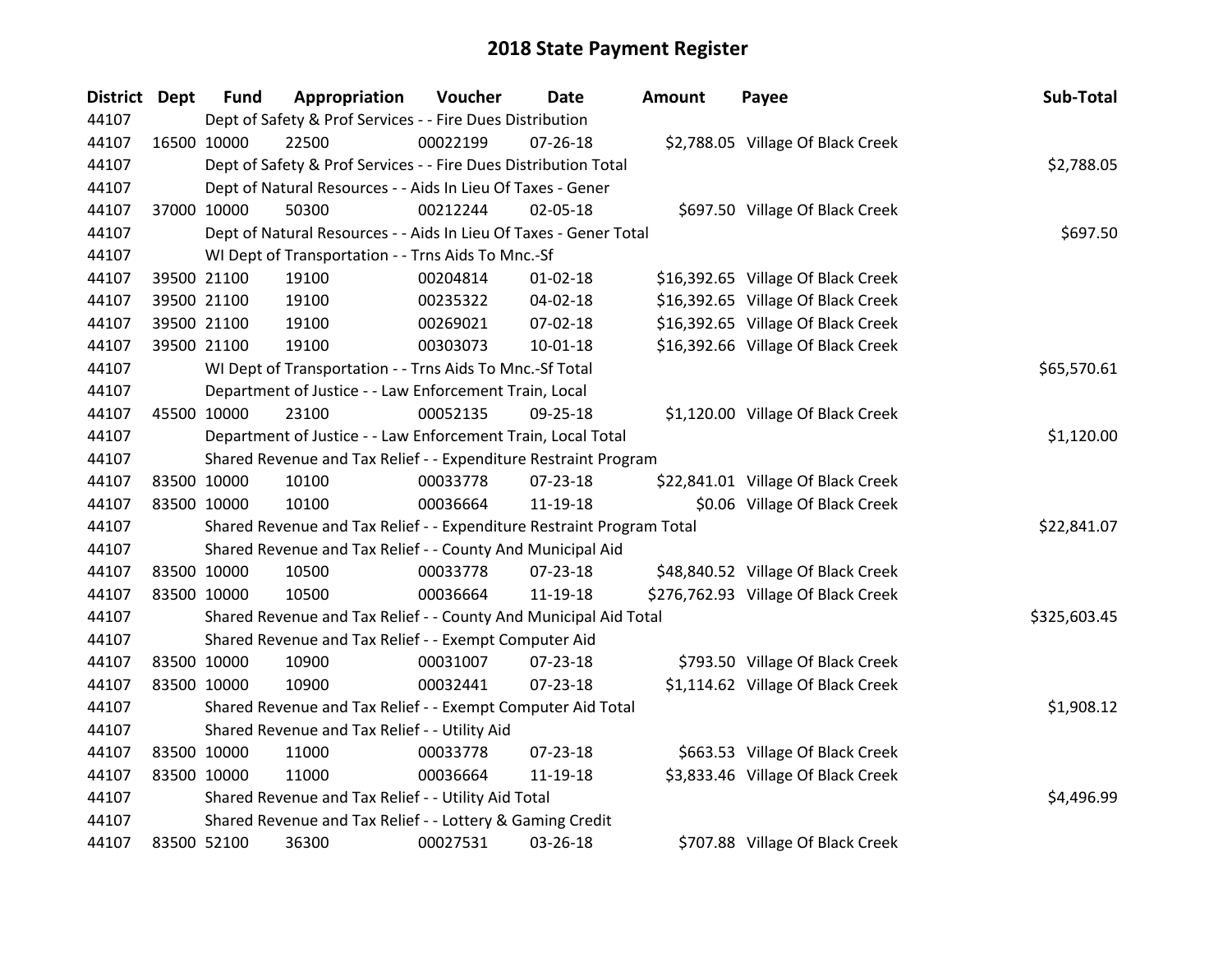| District Dept | Fund | <b>Appropriation</b>                                            | Voucher | Date | Amount | Pavee | Sub-Total    |
|---------------|------|-----------------------------------------------------------------|---------|------|--------|-------|--------------|
| 44107         |      | Shared Revenue and Tax Relief - - Lottery & Gaming Credit Total |         |      |        |       | \$707.88     |
| 44107 Total   |      |                                                                 |         |      |        |       | \$425,733.67 |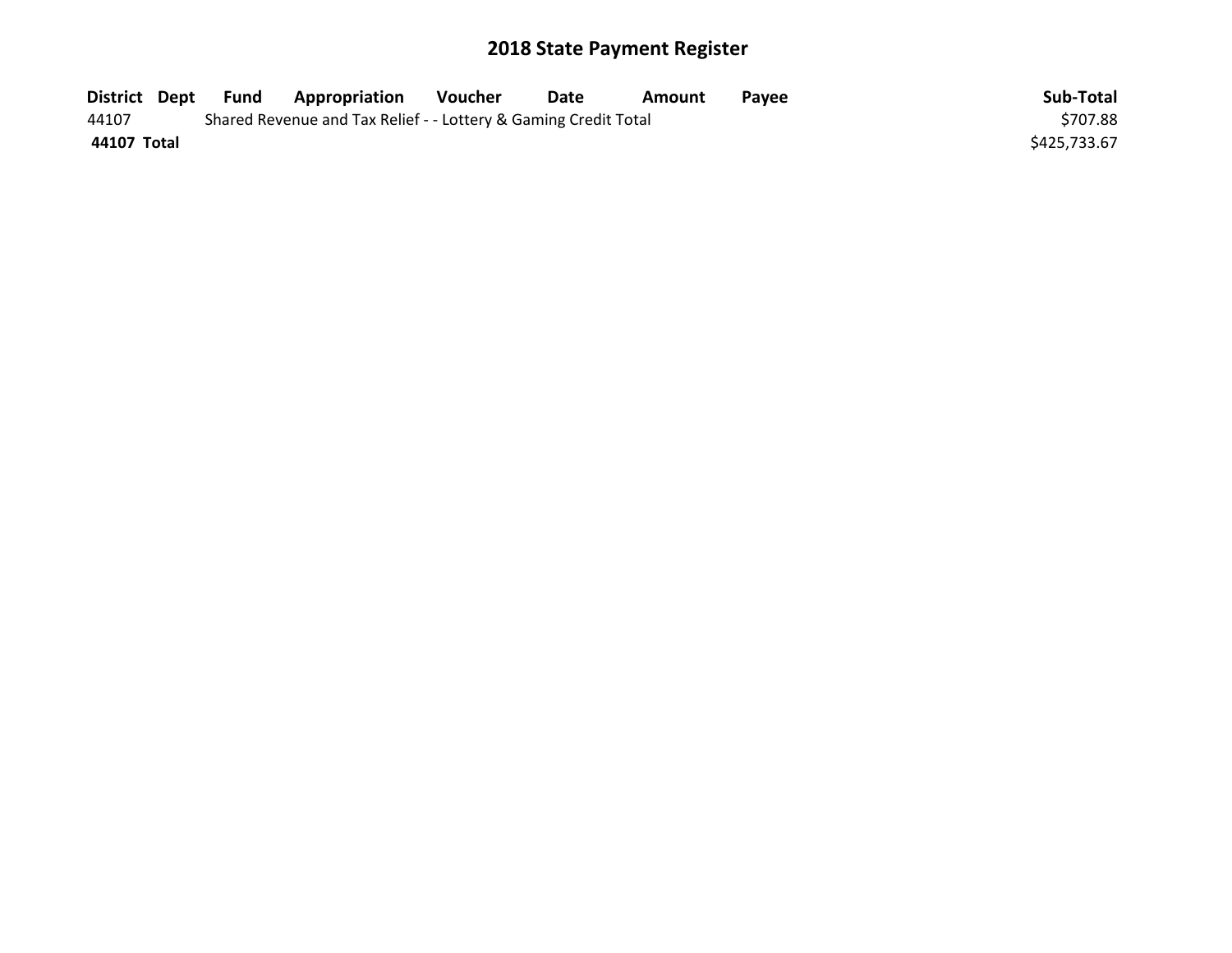| <b>District</b>    | <b>Dept</b> | Fund        | Appropriation                                                         | Voucher  | Date           | <b>Amount</b> | Payee                                  | Sub-Total    |
|--------------------|-------------|-------------|-----------------------------------------------------------------------|----------|----------------|---------------|----------------------------------------|--------------|
| 44111              |             |             | Dept of Safety & Prof Services - - Fire Dues Distribution             |          |                |               |                                        |              |
| 44111              |             | 16500 10000 | 22500                                                                 | 00024442 | 07-23-18       |               | \$12,162.77 Village Of Combined Locks  |              |
| 44111              |             |             | Dept of Safety & Prof Services - - Fire Dues Distribution Total       |          |                |               |                                        | \$12,162.77  |
| 44111              |             |             | WI Dept of Transportation - - Trns Aids To Mnc.-Sf                    |          |                |               |                                        |              |
| 44111              |             | 39500 21100 | 19100                                                                 | 00204815 | $01 - 02 - 18$ |               | \$41,933.54 Village Of Combined Locks  |              |
| 44111              |             | 39500 21100 | 19100                                                                 | 00235323 | 04-02-18       |               | \$41,933.54 Village Of Combined Locks  |              |
| 44111              |             | 39500 21100 | 19100                                                                 | 00269022 | $07 - 02 - 18$ |               | \$41,933.54 Village Of Combined Locks  |              |
| 44111              |             | 39500 21100 | 19100                                                                 | 00303074 | $10 - 01 - 18$ |               | \$41,933.54 Village Of Combined Locks  |              |
| 44111              |             |             | WI Dept of Transportation - - Trns Aids To Mnc.-Sf Total              |          |                |               |                                        | \$167,734.16 |
| 44111              |             |             | Shared Revenue and Tax Relief - - Expenditure Restraint Program       |          |                |               |                                        |              |
| 44111              |             | 83500 10000 | 10100                                                                 | 00033779 | 07-23-18       |               | \$10,353.21 Village Of Combined Locks  |              |
| 44111              |             | 83500 10000 | 10100                                                                 | 00036665 | 11-19-18       |               | \$0.07 Village Of Combined Locks       |              |
| 44111              |             |             | Shared Revenue and Tax Relief - - Expenditure Restraint Program Total |          |                |               |                                        | \$10,353.28  |
| 44111              |             |             | Shared Revenue and Tax Relief - - County And Municipal Aid            |          |                |               |                                        |              |
| 44111              |             | 83500 10000 | 10500                                                                 | 00033779 | $07 - 23 - 18$ |               | \$41,077.36 Village Of Combined Locks  |              |
| 44111              |             | 83500 10000 | 10500                                                                 | 00036665 | 11-19-18       |               | \$232,771.72 Village Of Combined Locks |              |
| 44111              |             |             | Shared Revenue and Tax Relief - - County And Municipal Aid Total      |          |                |               |                                        | \$273,849.08 |
| 44111              |             |             | Shared Revenue and Tax Relief - - Exempt Computer Aid                 |          |                |               |                                        |              |
| 44111              |             | 83500 10000 | 10900                                                                 | 00031008 | 07-23-18       |               | \$4.06 Village Of Combined Locks       |              |
| 44111              |             | 83500 10000 | 10900                                                                 | 00032442 | $07 - 23 - 18$ |               | \$15,013.53 Village Of Combined Locks  |              |
| 44111              |             |             | Shared Revenue and Tax Relief - - Exempt Computer Aid Total           |          |                |               |                                        | \$15,017.59  |
| 44111              |             |             | Shared Revenue and Tax Relief - - Utility Aid                         |          |                |               |                                        |              |
| 44111              |             | 83500 10000 | 11000                                                                 | 00033779 | $07 - 23 - 18$ |               | \$5,698.67 Village Of Combined Locks   |              |
| 44111              |             | 83500 10000 | 11000                                                                 | 00036665 | 11-19-18       |               | \$208,395.40 Village Of Combined Locks |              |
| 44111              |             |             | Shared Revenue and Tax Relief - - Utility Aid Total                   |          |                |               |                                        | \$214,094.07 |
| <b>44111 Total</b> |             |             |                                                                       |          |                |               |                                        | \$693,210.95 |
|                    |             |             |                                                                       |          |                |               |                                        |              |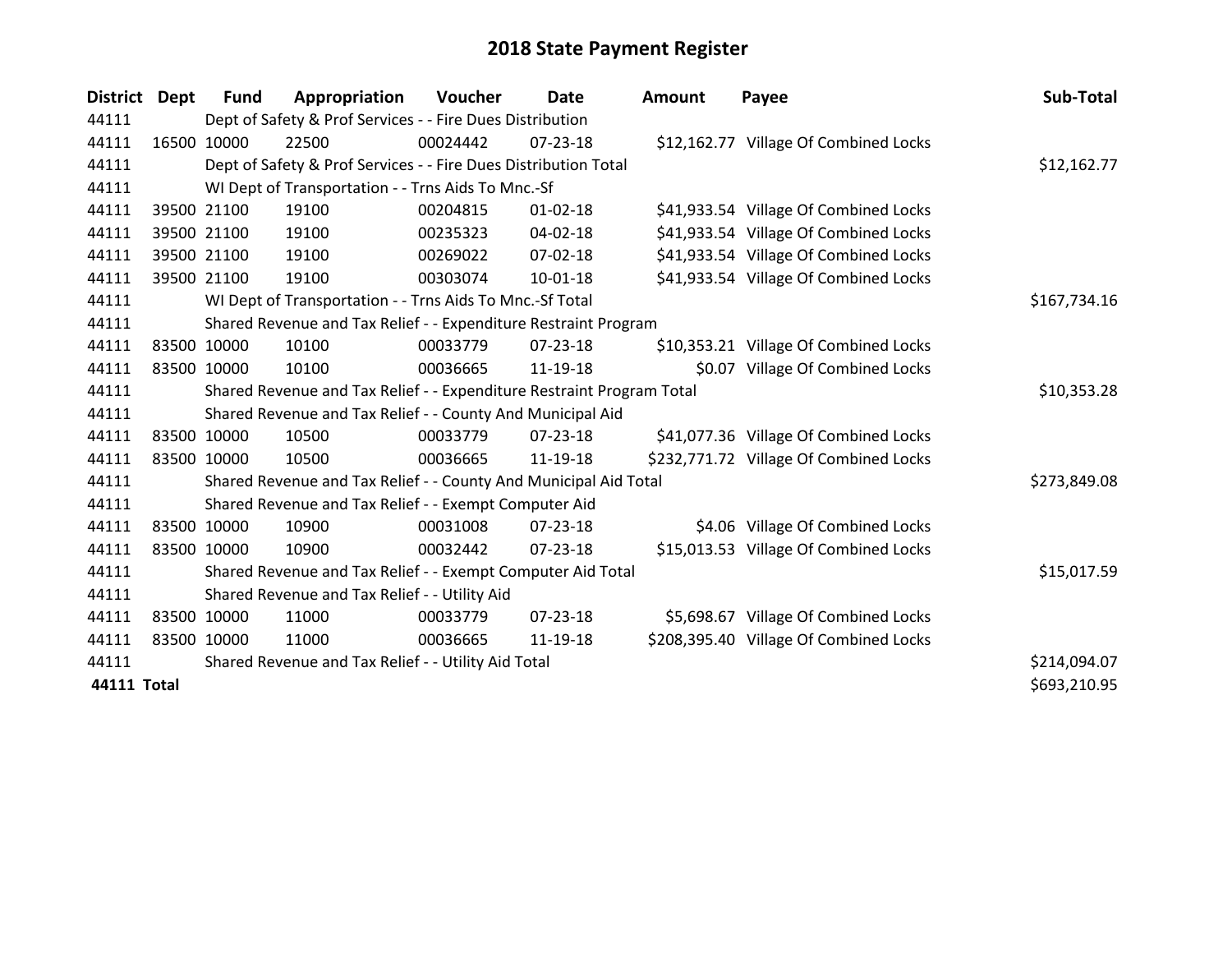| <b>District Dept</b> |             | <b>Fund</b> | Appropriation                                                      | Voucher  | <b>Date</b>    | <b>Amount</b> | Payee                                | Sub-Total    |
|----------------------|-------------|-------------|--------------------------------------------------------------------|----------|----------------|---------------|--------------------------------------|--------------|
| 44136                |             |             | Dept of Safety & Prof Services - - Fire Dues Distribution          |          |                |               |                                      |              |
| 44136                | 16500 10000 |             | 22500                                                              | 00022200 | 07-25-18       |               | \$8,370.93 Hortonville, Village Of   |              |
| 44136                |             |             | Dept of Safety & Prof Services - - Fire Dues Distribution Total    |          |                |               |                                      | \$8,370.93   |
| 44136                |             |             | Dept of Natural Resources - - Resaids - Cnty Forst, Cl & Mfl       |          |                |               |                                      |              |
| 44136                | 37000 21200 |             | 57100                                                              | 00247893 | 06-28-18       |               | \$8.47 Hortonville, Village Of       |              |
| 44136                |             |             | Dept of Natural Resources - - Resaids - Cnty Forst, Cl & Mfl Total |          | \$8.47         |               |                                      |              |
| 44136                |             |             | WI Dept of Transportation - - Trns Aids To Mnc.-Sf                 |          |                |               |                                      |              |
| 44136                |             | 39500 21100 | 19100                                                              | 00204816 | $01 - 02 - 18$ |               | \$29,571.67 Hortonville, Village Of  |              |
| 44136                |             | 39500 21100 | 19100                                                              | 00235324 | 04-02-18       |               | \$29,571.67 Hortonville, Village Of  |              |
| 44136                |             | 39500 21100 | 19100                                                              | 00269023 | 07-02-18       |               | \$29,571.67 Hortonville, Village Of  |              |
| 44136                | 39500 21100 |             | 19100                                                              | 00303075 | $10 - 01 - 18$ |               | \$29,571.68 Hortonville, Village Of  |              |
| 44136                |             |             | WI Dept of Transportation - - Trns Aids To Mnc.-Sf Total           |          |                |               |                                      | \$118,286.69 |
| 44136                |             |             | Department of Justice - - Law Enforcement Train, Local             |          |                |               |                                      |              |
| 44136                | 45500 10000 |             | 23100                                                              | 00053158 | $10 - 11 - 18$ |               | \$1,600.00 Hortonville, Village Of   |              |
| 44136                |             |             | Department of Justice - - Law Enforcement Train, Local Total       |          |                |               |                                      | \$1,600.00   |
| 44136                |             |             | Public Defender Board - - Transcript, Discovery And Int            |          |                |               |                                      |              |
| 44136                | 55000 10000 |             | 10600                                                              | 00165064 | 10-26-18       |               | \$157.20 Hortonville, Village Of     |              |
| 44136                |             |             | Public Defender Board - - Transcript, Discovery And Int Total      |          |                |               |                                      | \$157.20     |
| 44136                |             |             | Shared Revenue and Tax Relief - - County And Municipal Aid         |          |                |               |                                      |              |
| 44136                | 83500 10000 |             | 10500                                                              | 00033780 | 07-23-18       |               | \$69,614.10 Hortonville, Village Of  |              |
| 44136                |             | 83500 10000 | 10500                                                              | 00036666 | 11-19-18       |               | \$394,479.93 Hortonville, Village Of |              |
| 44136                |             |             | Shared Revenue and Tax Relief - - County And Municipal Aid Total   |          |                |               |                                      | \$464,094.03 |
| 44136                |             |             | Shared Revenue and Tax Relief - - Exempt Computer Aid              |          |                |               |                                      |              |
| 44136                | 83500 10000 |             | 10900                                                              | 00031009 | 07-23-18       |               | \$3,781.79 Hortonville, Village Of   |              |
| 44136                | 83500 10000 |             | 10900                                                              | 00032443 | 07-23-18       |               | \$2,142.73 Hortonville, Village Of   |              |
| 44136                |             |             | Shared Revenue and Tax Relief - - Exempt Computer Aid Total        |          |                |               |                                      | \$5,924.52   |
| 44136                |             |             | Shared Revenue and Tax Relief - - Utility Aid                      |          |                |               |                                      |              |
| 44136                | 83500 10000 |             | 11000                                                              | 00033780 | 07-23-18       |               | \$470.77 Hortonville, Village Of     |              |
| 44136                | 83500 10000 |             | 11000                                                              | 00036666 | 11-19-18       |               | \$2,734.11 Hortonville, Village Of   |              |
| 44136                |             |             | Shared Revenue and Tax Relief - - Utility Aid Total                |          |                |               |                                      | \$3,204.88   |
| 44136 Total          |             |             |                                                                    |          |                |               |                                      | \$601,646.72 |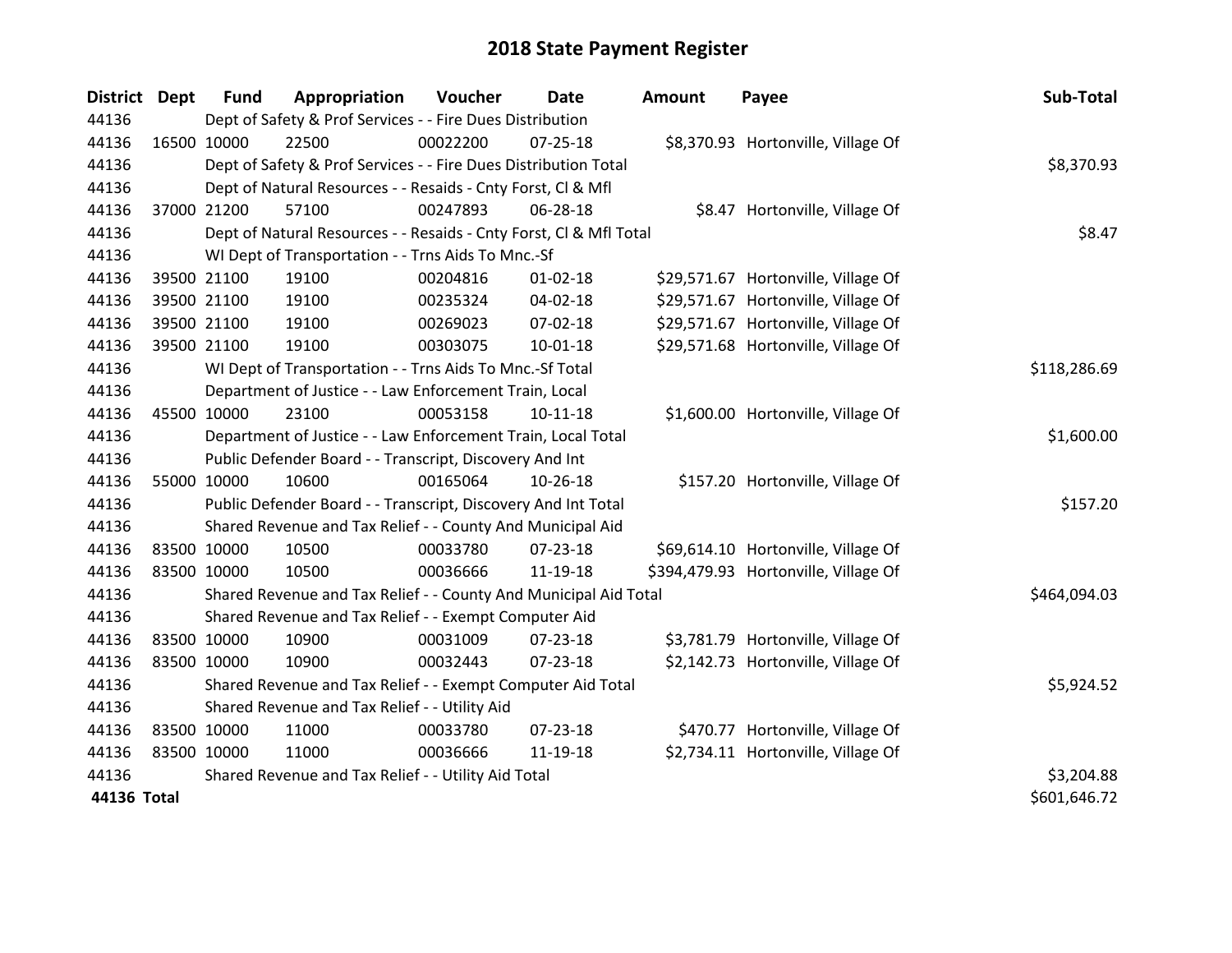| District    | <b>Dept</b> | <b>Fund</b>                                         | Appropriation                                                         | Voucher     | Date           | <b>Amount</b> | Payee                            | Sub-Total      |
|-------------|-------------|-----------------------------------------------------|-----------------------------------------------------------------------|-------------|----------------|---------------|----------------------------------|----------------|
| 44141       |             |                                                     | Dept of Safety & Prof Services - - Fire Dues Distribution             |             |                |               |                                  |                |
| 44141       |             | 16500 10000                                         | 22500                                                                 | 00022201    | $07 - 26 - 18$ |               | \$21,061.99 Village Of Kimberly  |                |
| 44141       |             |                                                     | Dept of Safety & Prof Services - - Fire Dues Distribution Total       |             |                |               |                                  | \$21,061.99    |
| 44141       |             |                                                     | Dept of Natural Resources - - Urban Nonpoint Source Cost-Sha          |             |                |               |                                  |                |
| 44141       |             | 37000 36300                                         | <b>TH100</b>                                                          | 00214841    | 02-20-18       |               | \$120,000.00 Village Of Kimberly |                |
| 44141       |             |                                                     | Dept of Natural Resources - - Urban Nonpoint Source Cost-Sha Total    |             |                |               |                                  | \$120,000.00   |
| 44141       |             |                                                     | WI Dept of Transportation - - Trns Aids To Mnc.-Sf                    |             |                |               |                                  |                |
| 44141       |             | 39500 21100                                         | 19100                                                                 | 00204817    | $01 - 02 - 18$ |               | \$109,185.05 Village Of Kimberly |                |
| 44141       |             | 39500 21100                                         | 19100                                                                 | 00235325    | 04-02-18       |               | \$109,185.05 Village Of Kimberly |                |
| 44141       |             | 39500 21100                                         | 19100                                                                 | 00269024    | $07 - 02 - 18$ |               | \$109,185.05 Village Of Kimberly |                |
| 44141       |             | 39500 21100                                         | 19100                                                                 | 00303076    | $10 - 01 - 18$ |               | \$109,185.07 Village Of Kimberly |                |
| 44141       |             |                                                     | WI Dept of Transportation - - Trns Aids To Mnc.-Sf Total              |             |                |               |                                  | \$436,740.22   |
| 44141       |             |                                                     | Shared Revenue and Tax Relief - - Expenditure Restraint Program       |             |                |               |                                  |                |
| 44141       | 83500 10000 |                                                     | 10100                                                                 | 00033781    | $07 - 23 - 18$ |               | \$64,587.64 Village Of Kimberly  |                |
| 44141       |             |                                                     | Shared Revenue and Tax Relief - - Expenditure Restraint Program Total |             |                |               |                                  | \$64,587.64    |
| 44141       |             |                                                     | Shared Revenue and Tax Relief - - County And Municipal Aid            |             |                |               |                                  |                |
| 44141       | 83500 10000 |                                                     | 10500                                                                 | 00033781    | $07 - 23 - 18$ |               | \$57,271.91 Village Of Kimberly  |                |
| 44141       | 83500 10000 |                                                     | 10500                                                                 | 00036667    | 11-19-18       |               | \$324,540.85 Village Of Kimberly |                |
| 44141       |             |                                                     | Shared Revenue and Tax Relief - - County And Municipal Aid Total      |             |                |               |                                  | \$381,812.76   |
| 44141       |             |                                                     | Shared Revenue and Tax Relief - - Exempt Computer Aid                 |             |                |               |                                  |                |
| 44141       | 83500 10000 |                                                     | 10900                                                                 | 00031010    | $07 - 23 - 18$ |               | \$9,447.87 Village Of Kimberly   |                |
| 44141       | 83500 10000 |                                                     | 10900                                                                 | 00032444    | $07 - 23 - 18$ |               | \$40,283.75 Village Of Kimberly  |                |
| 44141       |             |                                                     | Shared Revenue and Tax Relief - - Exempt Computer Aid Total           | \$49,731.62 |                |               |                                  |                |
| 44141       |             |                                                     | Shared Revenue and Tax Relief - - Utility Aid                         |             |                |               |                                  |                |
| 44141       | 83500 10000 |                                                     | 11000                                                                 | 00033781    | $07 - 23 - 18$ |               | \$8,648.28 Village Of Kimberly   |                |
| 44141       | 83500 10000 |                                                     | 11000                                                                 | 00036667    | 11-19-18       |               | \$49,649.21 Village Of Kimberly  |                |
| 44141       |             | Shared Revenue and Tax Relief - - Utility Aid Total | \$58,297.49                                                           |             |                |               |                                  |                |
| 44141 Total |             |                                                     |                                                                       |             |                |               |                                  | \$1,132,231.72 |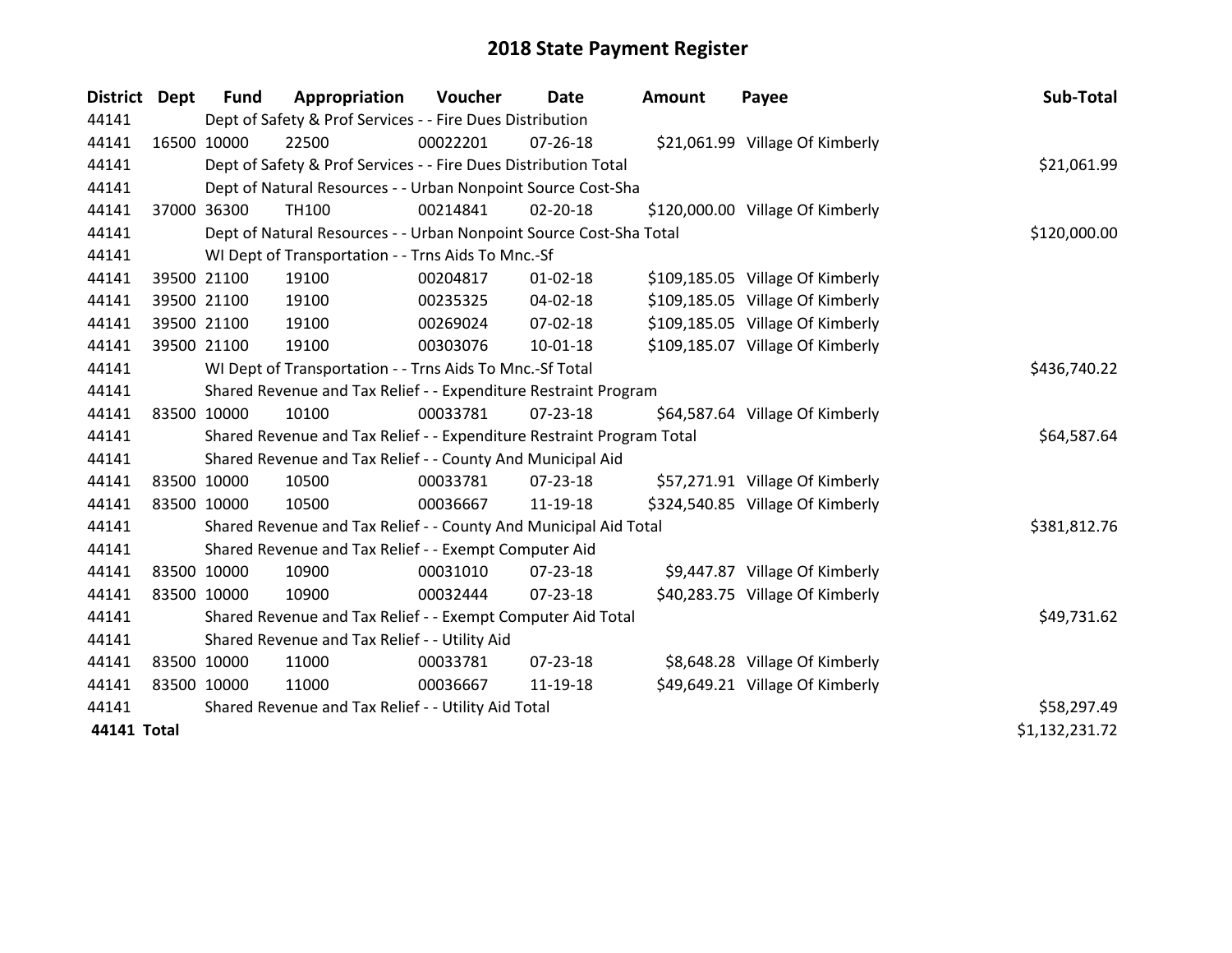| District Dept | <b>Fund</b> | Appropriation                                                    | Voucher     | <b>Date</b>    | <b>Amount</b> | Payee                                  | Sub-Total      |  |  |
|---------------|-------------|------------------------------------------------------------------|-------------|----------------|---------------|----------------------------------------|----------------|--|--|
| 44146         |             | Dept of Safety & Prof Services - - Fire Dues Distribution        |             |                |               |                                        |                |  |  |
| 44146         | 16500 10000 | 22500                                                            | 00024448    | $07 - 23 - 18$ |               | \$31,672.22 Village Of Little Chute    |                |  |  |
| 44146         |             | Dept of Safety & Prof Services - - Fire Dues Distribution Total  |             |                |               |                                        | \$31,672.22    |  |  |
| 44146         |             | WI Dept of Transportation - - Conn Hwy Aids St Fds               |             |                |               |                                        |                |  |  |
| 44146         | 39500 21100 | 16200                                                            | 00205607    | $01 - 02 - 18$ |               | \$8,041.70 Village Of Little Chute     |                |  |  |
| 44146         | 39500 21100 | 16200                                                            | 00236115    | 04-02-18       |               | \$8,041.70 Village Of Little Chute     |                |  |  |
| 44146         | 39500 21100 | 16200                                                            | 00269814    | 07-02-18       |               | \$8,041.70 Village Of Little Chute     |                |  |  |
| 44146         | 39500 21100 | 16200                                                            | 00303866    | $10 - 01 - 18$ |               | \$8,041.72 Village Of Little Chute     |                |  |  |
| 44146         |             | WI Dept of Transportation - - Conn Hwy Aids St Fds Total         | \$32,166.82 |                |               |                                        |                |  |  |
| 44146         |             | WI Dept of Transportation - - Trns Aids To Mnc.-Sf               |             |                |               |                                        |                |  |  |
| 44146         | 39500 21100 | 19100                                                            | 00204818    | $01 - 02 - 18$ |               | \$129,138.54 Village Of Little Chute   |                |  |  |
| 44146         | 39500 21100 | 19100                                                            | 00235326    | 04-02-18       |               | \$129,138.54 Village Of Little Chute   |                |  |  |
| 44146         | 39500 21100 | 19100                                                            | 00269025    | 07-02-18       |               | \$129,138.54 Village Of Little Chute   |                |  |  |
| 44146         | 39500 21100 | 19100                                                            | 00303077    | $10 - 01 - 18$ |               | \$129,138.56 Village Of Little Chute   |                |  |  |
| 44146         |             | WI Dept of Transportation - - Trns Aids To Mnc.-Sf Total         |             |                |               |                                        |                |  |  |
| 44146         |             | WI Dept of Transportation - - Local Rds, Grants Sf               |             |                |               |                                        |                |  |  |
| 44146         | 39500 21100 | 27000                                                            | 00307352    | 10-09-18       |               | \$550,000.00 Village Of Little Chute   |                |  |  |
| 44146         |             | WI Dept of Transportation - - Local Rds, Grants Sf Total         |             |                |               |                                        | \$550,000.00   |  |  |
| 44146         |             | Department of Justice - - Law Enforcement Train, Local           |             |                |               |                                        |                |  |  |
| 44146         | 45500 10000 | 23100                                                            | 00052751    | 10-04-18       |               | \$3,680.00 Village Of Little Chute     |                |  |  |
| 44146         |             | Department of Justice - - Law Enforcement Train, Local Total     |             |                |               |                                        | \$3,680.00     |  |  |
| 44146         |             | Department of Justice - - Internet Crimes Against Childr         |             |                |               |                                        |                |  |  |
| 44146         | 45500 10000 | 28400                                                            | 00043427    | 03-15-18       |               | \$477.35 Village Of Little Chute       |                |  |  |
| 44146         | 45500 10000 | 28400                                                            | 00047032    | 06-08-18       |               | \$951.87 Village Of Little Chute       |                |  |  |
| 44146         | 45500 10000 | 28400                                                            | 00049578    | $07 - 31 - 18$ |               | \$141.90 Village Of Little Chute       |                |  |  |
| 44146         | 45500 10000 | 28400                                                            | 00051464    | 09-11-18       |               | \$378.32 Village Of Little Chute       |                |  |  |
| 44146         | 45500 10000 | 28400                                                            | 00056897    | 12-14-18       |               | \$326.93 Village Of Little Chute       |                |  |  |
| 44146         |             | Department of Justice - - Internet Crimes Against Childr Total   |             |                |               |                                        | \$2,276.37     |  |  |
| 44146         |             | Shared Revenue and Tax Relief - - County And Municipal Aid       |             |                |               |                                        |                |  |  |
| 44146         | 83500 10000 | 10500                                                            | 00033782    | $07 - 23 - 18$ |               | \$225,156.53 Village Of Little Chute   |                |  |  |
| 44146         | 83500 10000 | 10500                                                            | 00036668    | 11-19-18       |               | \$1,275,887.00 Village Of Little Chute |                |  |  |
| 44146         |             | Shared Revenue and Tax Relief - - County And Municipal Aid Total |             |                |               |                                        | \$1,501,043.53 |  |  |
| 44146         |             | Shared Revenue and Tax Relief - - Exempt Computer Aid            |             |                |               |                                        |                |  |  |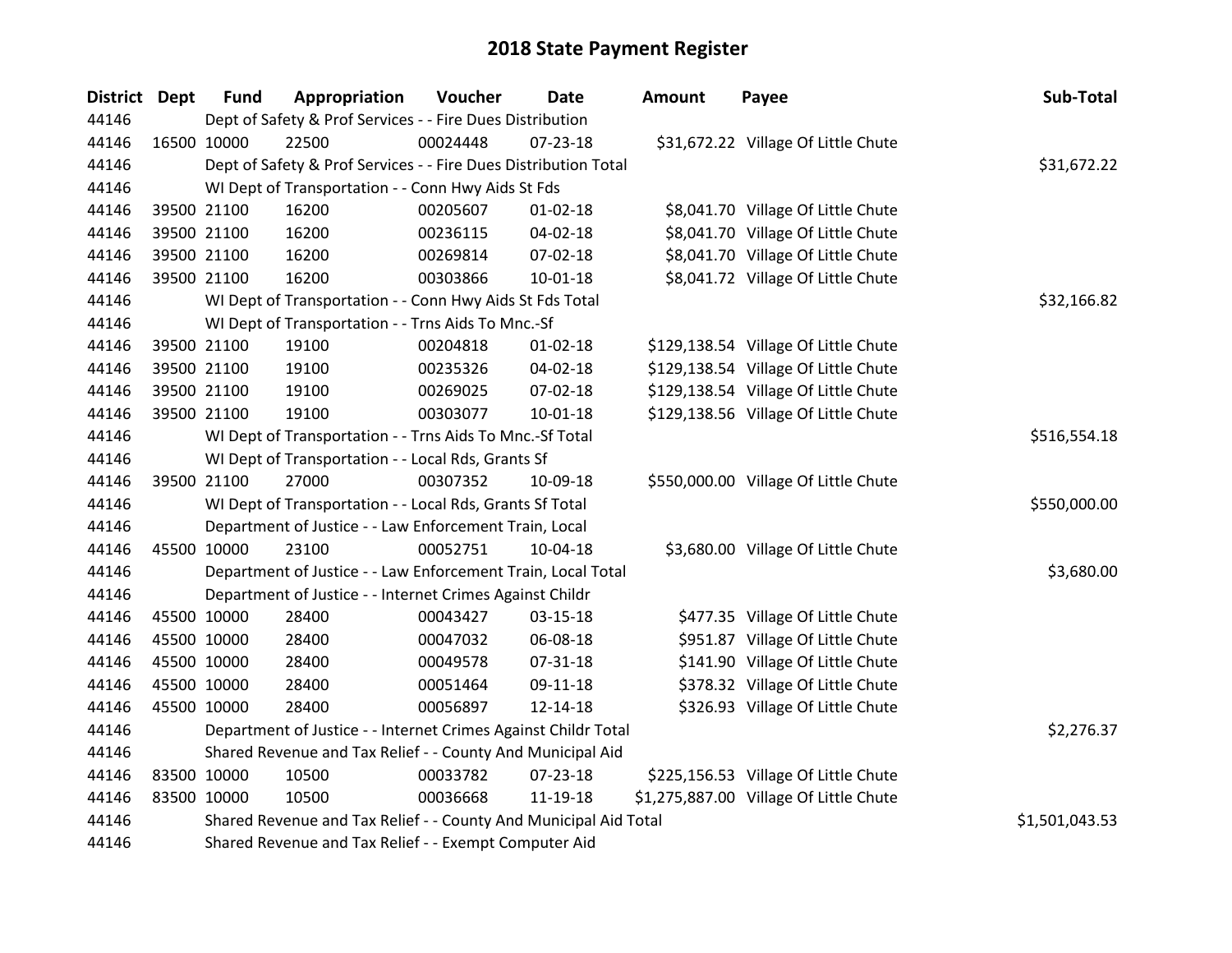| District Dept |             | <b>Fund</b> | Appropriation                                                   | Voucher  | <b>Date</b>    | Amount | Payee                               | Sub-Total      |
|---------------|-------------|-------------|-----------------------------------------------------------------|----------|----------------|--------|-------------------------------------|----------------|
| 44146         | 83500 10000 |             | 10900                                                           | 00031011 | $07 - 23 - 18$ |        | \$28,382.28 Village Of Little Chute |                |
| 44146         |             | 83500 10000 | 10900                                                           | 00032445 | 07-23-18       |        | \$47,023.47 Village Of Little Chute |                |
| 44146         |             |             | Shared Revenue and Tax Relief - - Exempt Computer Aid Total     |          |                |        |                                     | \$75,405.75    |
| 44146         |             |             | Shared Revenue and Tax Relief - - Utility Aid                   |          |                |        |                                     |                |
| 44146         | 83500 10000 |             | 11000                                                           | 00033782 | 07-23-18       |        | \$1,982.89 Village Of Little Chute  |                |
| 44146         |             | 83500 10000 | 11000                                                           | 00036668 | 11-19-18       |        | \$11,108.72 Village Of Little Chute |                |
| 44146         |             |             | Shared Revenue and Tax Relief - - Utility Aid Total             |          |                |        |                                     | \$13,091.61    |
| 44146         |             |             | Shared Revenue and Tax Relief - - Lottery & Gaming Credit       |          |                |        |                                     |                |
| 44146         | 83500 52100 |             | 36300                                                           | 00027532 | $03 - 26 - 18$ |        | \$12,503.64 Village Of Little Chute |                |
| 44146         |             |             | Shared Revenue and Tax Relief - - Lottery & Gaming Credit Total |          |                |        |                                     | \$12,503.64    |
| 44146 Total   |             |             |                                                                 |          |                |        |                                     | \$2,738,394.12 |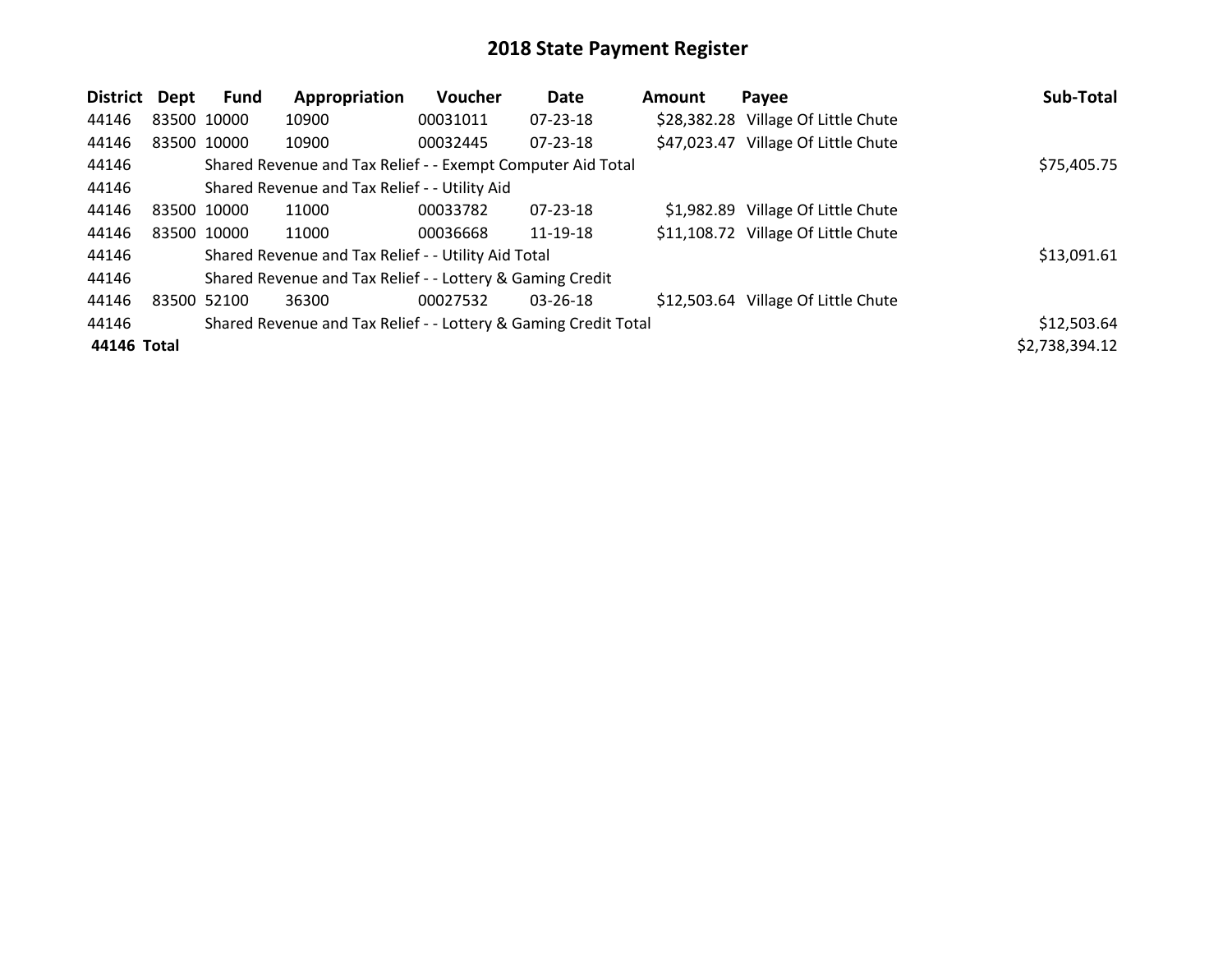| <b>District</b> | Dept        | <b>Fund</b> | Appropriation                                                         | Voucher  | Date           | <b>Amount</b> | Payee                          | Sub-Total    |
|-----------------|-------------|-------------|-----------------------------------------------------------------------|----------|----------------|---------------|--------------------------------|--------------|
| 44155           |             |             | Dept of Safety & Prof Services - - Fire Dues Distribution             |          |                |               |                                |              |
| 44155           | 16500 10000 |             | 22500                                                                 | 00022202 | $07 - 24 - 18$ |               | \$363.14 Village Of Nichols    |              |
| 44155           |             |             | Dept of Safety & Prof Services - - Fire Dues Distribution Total       |          |                |               |                                | \$363.14     |
| 44155           |             |             | WI Dept of Transportation - - Trns Aids To Mnc.-Sf                    |          |                |               |                                |              |
| 44155           |             | 39500 21100 | 19100                                                                 | 00204819 | $01 - 02 - 18$ |               | \$2,582.31 Village Of Nichols  |              |
| 44155           |             | 39500 21100 | 19100                                                                 | 00235327 | $04 - 02 - 18$ |               | \$2,582.31 Village Of Nichols  |              |
| 44155           |             | 39500 21100 | 19100                                                                 | 00269026 | 07-02-18       |               | \$2,582.31 Village Of Nichols  |              |
| 44155           |             | 39500 21100 | 19100                                                                 | 00303078 | 10-01-18       |               | \$2,582.31 Village Of Nichols  |              |
| 44155           |             |             | WI Dept of Transportation - - Trns Aids To Mnc.-Sf Total              |          | \$10,329.24    |               |                                |              |
| 44155           |             |             | Shared Revenue and Tax Relief - - Expenditure Restraint Program       |          |                |               |                                |              |
| 44155           |             | 83500 10000 | 10100                                                                 | 00033783 | 07-23-18       |               | \$159.92 Village Of Nichols    |              |
| 44155           |             | 83500 10000 | 10100                                                                 | 00036669 | 11-19-18       |               | \$0.01 Village Of Nichols      |              |
| 44155           |             |             | Shared Revenue and Tax Relief - - Expenditure Restraint Program Total | \$159.93 |                |               |                                |              |
| 44155           |             |             | Shared Revenue and Tax Relief - - County And Municipal Aid            |          |                |               |                                |              |
| 44155           |             | 83500 10000 | 10500                                                                 | 00033783 | 07-23-18       |               | \$14,757.51 Village Of Nichols |              |
| 44155           |             | 83500 10000 | 10500                                                                 | 00036669 | 11-19-18       |               | \$83,625.91 Village Of Nichols |              |
| 44155           |             |             | Shared Revenue and Tax Relief - - County And Municipal Aid Total      |          |                |               |                                | \$98,383.42  |
| 44155           |             |             | Shared Revenue and Tax Relief - - Exempt Computer Aid                 |          |                |               |                                |              |
| 44155           |             | 83500 10000 | 10900                                                                 | 00031012 | $07 - 23 - 18$ |               | \$201.93 Village Of Nichols    |              |
| 44155           |             |             | Shared Revenue and Tax Relief - - Exempt Computer Aid Total           |          |                |               |                                | \$201.93     |
| 44155           |             |             | Shared Revenue and Tax Relief - - Utility Aid                         |          |                |               |                                |              |
| 44155           |             | 83500 10000 | 11000                                                                 | 00033783 | 07-23-18       |               | \$183.03 Village Of Nichols    |              |
| 44155           | 83500 10000 |             | 11000                                                                 | 00036669 | 11-19-18       |               | \$1,059.49 Village Of Nichols  |              |
| 44155           |             |             | Shared Revenue and Tax Relief - - Utility Aid Total                   |          |                |               |                                | \$1,242.52   |
| 44155           |             |             | Shared Revenue and Tax Relief - - Lottery & Gaming Credit             |          |                |               |                                |              |
| 44155           |             | 83500 52100 | 36300                                                                 | 00027533 | 03-26-18       |               | \$1,406.98 Village Of Nichols  |              |
| 44155           |             |             | Shared Revenue and Tax Relief - - Lottery & Gaming Credit Total       |          |                |               |                                | \$1,406.98   |
| 44155 Total     |             |             |                                                                       |          |                |               |                                | \$112,087.16 |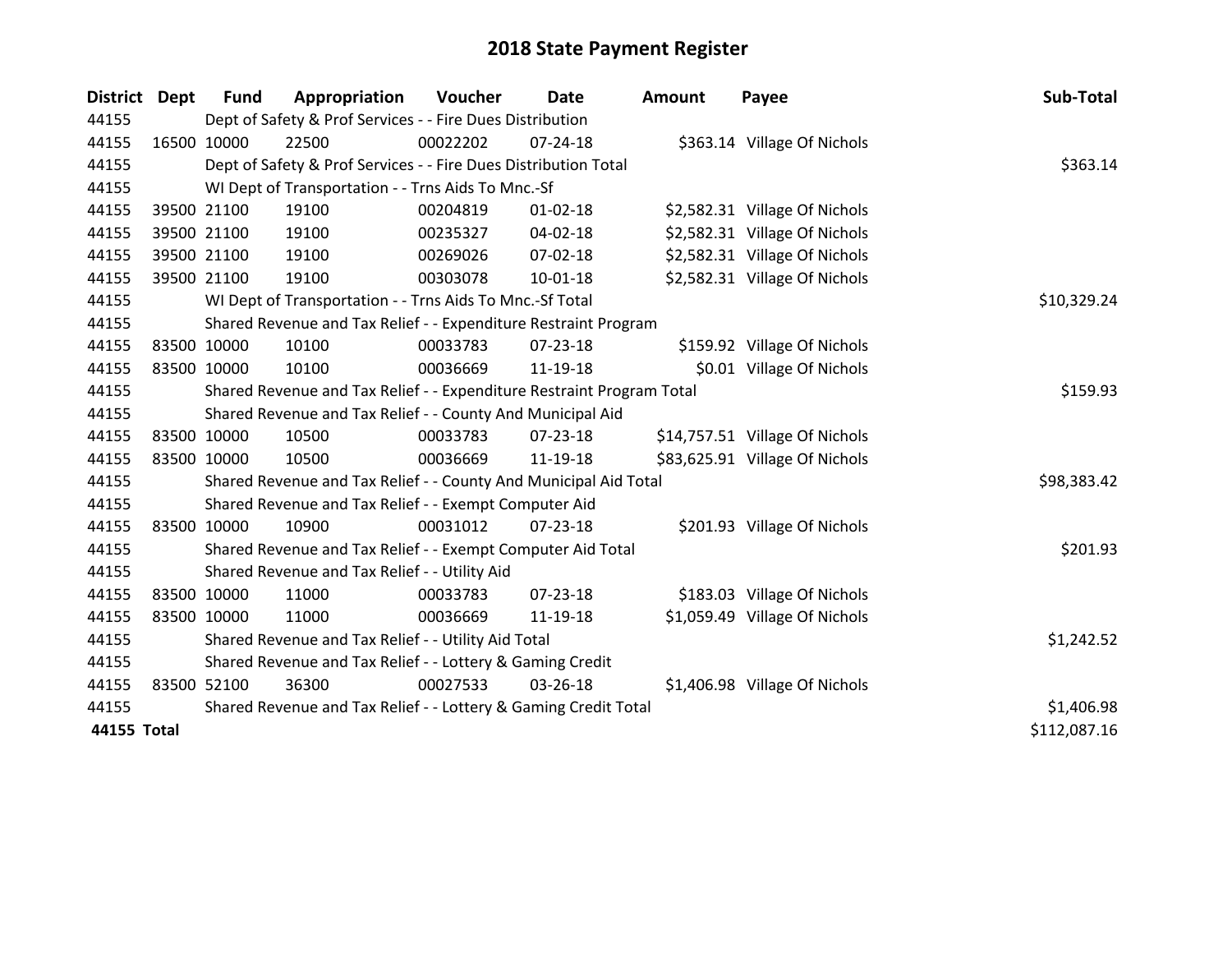| District Dept |             | <b>Fund</b> | Appropriation                                                                   | Voucher   | Date           | <b>Amount</b> | Payee                            | Sub-Total    |
|---------------|-------------|-------------|---------------------------------------------------------------------------------|-----------|----------------|---------------|----------------------------------|--------------|
| 44181         |             |             | Dept of Safety & Prof Services - - Fire Dues Distribution                       |           |                |               |                                  |              |
| 44181         | 16500 10000 |             | 22500                                                                           | 00022203  | $07 - 25 - 18$ |               | \$1,721.59 Village Of Shiocton   |              |
| 44181         |             |             | Dept of Safety & Prof Services - - Fire Dues Distribution Total                 |           |                |               |                                  | \$1,721.59   |
| 44181         |             |             | Dept of Natural Resources - - Aids In Lieu Of Taxes - Gener                     |           |                |               |                                  |              |
| 44181         |             | 37000 10000 | 50300                                                                           | 00212248  | 02-05-18       |               | \$18.60 Village Of Shiocton      |              |
| 44181         |             | 37000 10000 | 50300                                                                           | 00212249  | 02-05-18       |               | \$898.54 Village Of Shiocton     |              |
| 44181         |             | 37000 10000 | 50300                                                                           | 00212250  | 02-05-18       |               | \$682.38 Village Of Shiocton     |              |
| 44181         |             |             | Dept of Natural Resources - - Aids In Lieu Of Taxes - Gener Total               |           |                |               |                                  | \$1,599.52   |
| 44181         |             |             | Dept of Natural Resources - - Resaids - Cnty Forst, CI & Mfl                    |           |                |               |                                  |              |
| 44181         |             | 37000 21200 | 57100                                                                           | 00247894  | 06-28-18       |               | \$8.66 Village Of Shiocton       |              |
| 44181         |             |             | Dept of Natural Resources - - Resaids - Cnty Forst, Cl & Mfl Total              |           |                |               |                                  | \$8.66       |
| 44181         |             |             | WI Dept of Transportation - - Hwy Sfty Loc Aid Ffd                              |           |                |               |                                  |              |
| 44181         |             | 39500 21100 | 18500                                                                           | 00309621  | 10-16-18       |               | \$4,000.00 Village Of Shiocton   |              |
| 44181         |             |             | WI Dept of Transportation - - Hwy Sfty Loc Aid Ffd Total                        |           |                |               |                                  | \$4,000.00   |
| 44181         |             |             | WI Dept of Transportation - - Trns Aids To Mnc.-Sf                              |           |                |               |                                  |              |
| 44181         |             | 39500 21100 | 19100                                                                           | 00204820  | $01 - 02 - 18$ |               | \$11,931.36 Village Of Shiocton  |              |
| 44181         |             | 39500 21100 | 19100                                                                           | 00235328  | 04-02-18       |               | \$11,931.36 Village Of Shiocton  |              |
| 44181         |             | 39500 21100 | 19100                                                                           | 00269027  | 07-02-18       |               | \$11,931.36 Village Of Shiocton  |              |
| 44181         |             | 39500 21100 | 19100                                                                           | 00303079  | 10-01-18       |               | \$11,931.37 Village Of Shiocton  |              |
| 44181         |             |             | WI Dept of Transportation - - Trns Aids To Mnc.-Sf Total                        |           |                |               |                                  | \$47,725.45  |
| 44181         |             |             | Department of Health Services - - Prepaid Medical Transport Reimbursement       |           |                |               |                                  |              |
| 44181         | 43500 10000 |             | 16300                                                                           | AMBULANCE | 11-08-18       |               | \$2,000.00 Village Of Shiocton   |              |
| 44181         |             |             | Department of Health Services - - Prepaid Medical Transport Reimbursement Total |           |                |               |                                  | \$2,000.00   |
| 44181         |             |             | Department of Justice - - Law Enforcement Train, Local                          |           |                |               |                                  |              |
| 44181         | 45500 10000 |             | 23100                                                                           | 00053748  | $10-25-18$     |               | \$800.00 Village Of Shiocton     |              |
| 44181         |             |             | Department of Justice - - Law Enforcement Train, Local Total                    |           |                |               |                                  | \$800.00     |
| 44181         |             |             | Shared Revenue and Tax Relief - - County And Municipal Aid                      |           |                |               |                                  |              |
| 44181         | 83500 10000 |             | 10500                                                                           | 00033784  | 07-23-18       |               | \$51,627.42 Village Of Shiocton  |              |
| 44181         | 83500 10000 |             | 10500                                                                           | 00036670  | 11-19-18       |               | \$290,555.38 Village Of Shiocton |              |
| 44181         |             |             | Shared Revenue and Tax Relief - - County And Municipal Aid Total                |           |                |               |                                  | \$342,182.80 |
| 44181         |             |             | Shared Revenue and Tax Relief - - Exempt Computer Aid                           |           |                |               |                                  |              |
| 44181         | 83500 10000 |             | 10900                                                                           | 00031013  | 07-23-18       |               | \$103.50 Village Of Shiocton     |              |
| 44181         |             |             | Shared Revenue and Tax Relief - - Exempt Computer Aid Total                     |           |                |               |                                  | \$103.50     |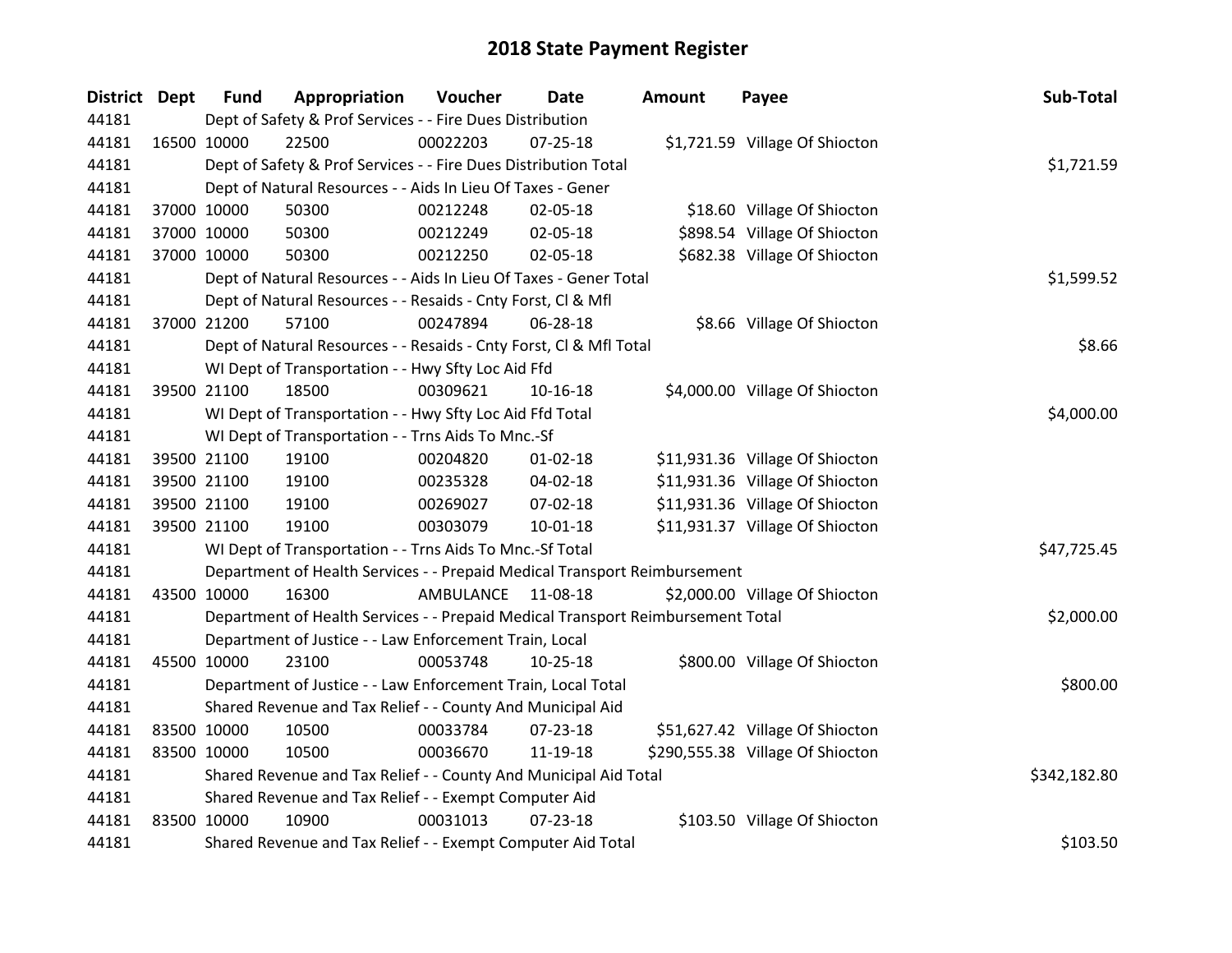| District Dept |             | <b>Fund</b>                                                     | Appropriation                                             | <b>Voucher</b> | Date     | Amount | Payee                          | Sub-Total    |
|---------------|-------------|-----------------------------------------------------------------|-----------------------------------------------------------|----------------|----------|--------|--------------------------------|--------------|
| 44181         |             |                                                                 | Shared Revenue and Tax Relief - - Utility Aid             |                |          |        |                                |              |
| 44181         | 83500 10000 |                                                                 | 11000                                                     | 00033784       | 07-23-18 |        | \$198.05 Village Of Shiocton   |              |
| 44181         |             | 83500 10000                                                     | 11000                                                     | 00036670       | 11-19-18 |        | \$1,436.15 Village Of Shiocton |              |
| 44181         |             | Shared Revenue and Tax Relief - - Utility Aid Total             |                                                           | \$1,634.20     |          |        |                                |              |
| 44181         |             |                                                                 | Shared Revenue and Tax Relief - - Lottery & Gaming Credit |                |          |        |                                |              |
| 44181         | 83500 52100 |                                                                 | 36300                                                     | 00027534       | 03-26-18 |        | \$4,575.48 Village Of Shiocton |              |
| 44181         |             | Shared Revenue and Tax Relief - - Lottery & Gaming Credit Total |                                                           | \$4,575.48     |          |        |                                |              |
| 44181 Total   |             |                                                                 |                                                           |                |          |        |                                | \$406,351.20 |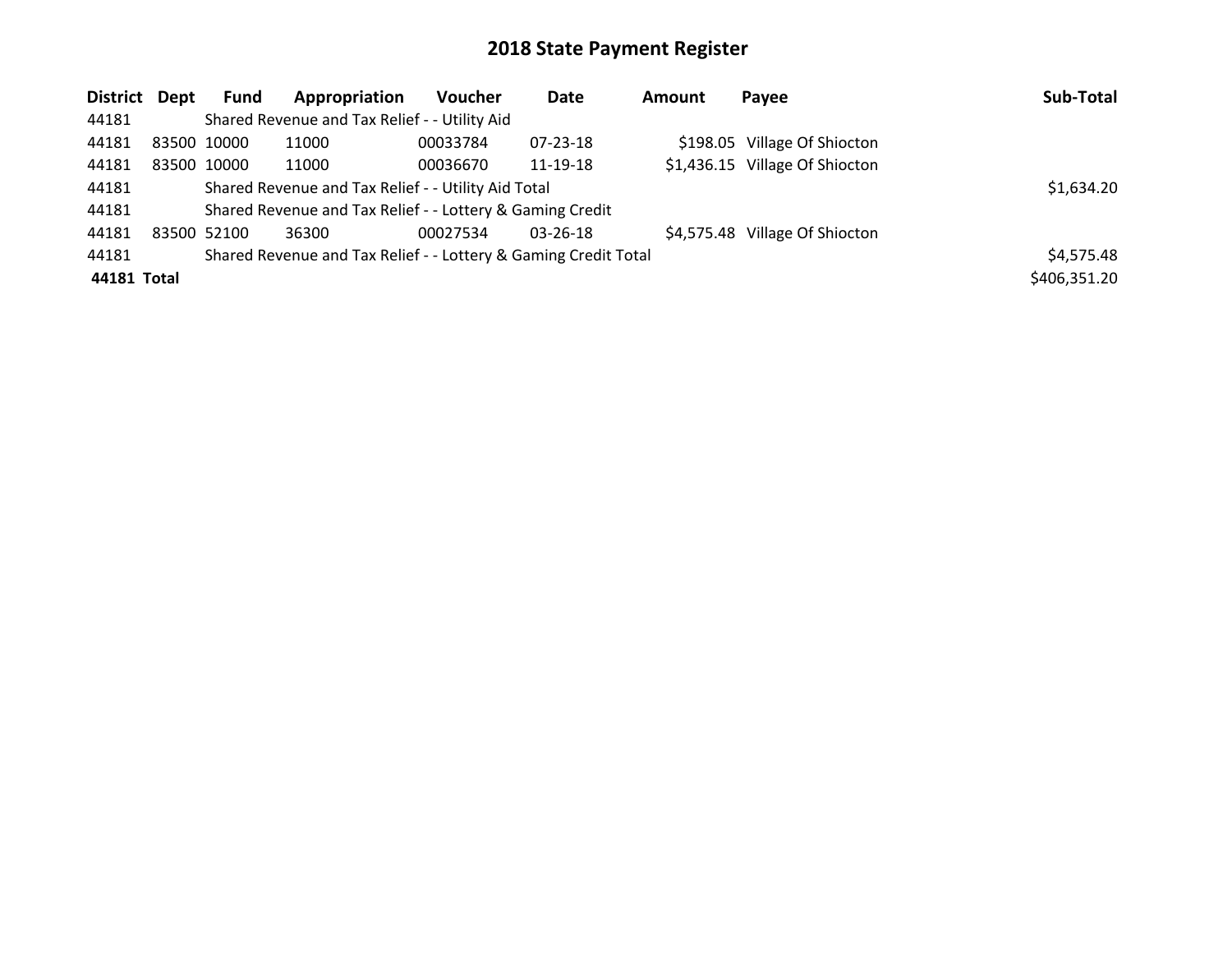| District Dept | <b>Fund</b> | Appropriation                                                   | Voucher      | Date           | <b>Amount</b> | Payee                           | Sub-Total      |
|---------------|-------------|-----------------------------------------------------------------|--------------|----------------|---------------|---------------------------------|----------------|
| 44201         |             | Dept of Safety & Prof Services - - Fire Dues Distribution       |              |                |               |                                 |                |
| 44201         | 16500 10000 | 22500                                                           | 00017613     | 07-02-18       |               | \$219,294.16 City Of Appleton   |                |
| 44201         |             | Dept of Safety & Prof Services - - Fire Dues Distribution Total |              |                |               |                                 | \$219,294.16   |
| 44201         |             | WI Dept of Transportation - - Conn Hwy Aids St Fds              |              |                |               |                                 |                |
| 44201         | 39500 21100 | 16200                                                           | 00205608     | $01 - 02 - 18$ |               | \$57,324.99 City Of Appleton    |                |
| 44201         | 39500 21100 | 16200                                                           | 00236116     | 04-02-18       |               | \$57,324.99 City Of Appleton    |                |
| 44201         | 39500 21100 | 16200                                                           | 00269815     | 07-02-18       |               | \$57,324.99 City Of Appleton    |                |
| 44201         | 39500 21100 | 16200                                                           | 00303867     | $10 - 01 - 18$ |               | \$57,325.02 City Of Appleton    |                |
| 44201         |             | WI Dept of Transportation - - Conn Hwy Aids St Fds Total        | \$229,299.99 |                |               |                                 |                |
| 44201         |             | WI Dept of Transportation - - Paratransit Aids, Sf              |              |                |               |                                 |                |
| 44201         | 39500 21100 | 17500                                                           | 00260975     | $06-11-18$     |               | \$109,246.00 City Of Appleton   |                |
| 44201         |             | WI Dept of Transportation - - Paratransit Aids, Sf Total        |              |                |               |                                 | \$109,246.00   |
| 44201         |             | WI Dept of Transportation - - Tb, Trns Oper Aid Sf              |              |                |               |                                 |                |
| 44201         | 39500 21100 | 17600                                                           | 00262446     | 06-13-18       |               | \$644,303.00 City Of Appleton   |                |
| 44201         | 39500 21100 | 17600                                                           | 00270475     | 07-05-18       |               | \$238,398.00 City Of Appleton   |                |
| 44201         | 39500 21100 | 17600                                                           | 00288928     | 08-24-18       |               | \$1,932,907.00 City Of Appleton |                |
| 44201         |             | WI Dept of Transportation - - Tb, Trns Oper Aid Sf Total        |              |                |               |                                 | \$2,815,608.00 |
| 44201         |             | WI Dept of Transportation - - Trns Aids To Mnc.-Sf              |              |                |               |                                 |                |
| 44201         | 39500 21100 | 19100                                                           | 00204821     | $01 - 02 - 18$ |               | \$651,705.22 City Of Appleton   |                |
| 44201         | 39500 21100 | 19100                                                           | 00235329     | 04-02-18       |               | \$651,705.22 City Of Appleton   |                |
| 44201         | 39500 21100 | 19100                                                           | 00269028     | 07-02-18       |               | \$651,705.22 City Of Appleton   |                |
| 44201         | 39500 21100 | 19100                                                           | 00303080     | $10 - 01 - 18$ |               | \$651,705.24 City Of Appleton   |                |
| 44201         |             | WI Dept of Transportation - - Trns Aids To Mnc.-Sf Total        |              |                |               |                                 | \$2,606,820.90 |
| 44201         |             | Department of Health Services - - State/Federal Aids            |              |                |               |                                 |                |
| 44201         | 43500 10000 | 00000                                                           | 90808        | $01 - 02 - 18$ |               | \$23,502.00 City Of Appleton    |                |
| 44201         | 43500 10000 | 00000                                                           | 90810        | 03-01-18       |               | \$4,223.00 City Of Appleton     |                |
| 44201         | 43500 10000 | 00000                                                           | 90900        | 07-02-18       |               | \$44,128.00 City Of Appleton    |                |
| 44201         | 43500 10000 | 00000                                                           | 90901        | 08-01-18       |               | \$17,009.00 City Of Appleton    |                |
| 44201         | 43500 10000 | 00000                                                           | 90902        | 09-04-18       |               | \$16,346.00 City Of Appleton    |                |
| 44201         | 43500 10000 | 00000                                                           | 90904        | 11-01-18       |               | \$30,223.00 City Of Appleton    |                |
| 44201         |             | Department of Health Services - - State/Federal Aids Total      |              |                |               |                                 | \$135,431.00   |
| 44201         |             | Department of Revenue - - Payments For Municipal Svcs           |              |                |               |                                 |                |
| 44201         | 56600 10000 | 50100                                                           | 00026872     | $01 - 31 - 18$ |               | \$6.670.85 City Of Appleton     |                |

56600 10000 50100 00026872 01-31-18 \$6,670.85 City Of Appleton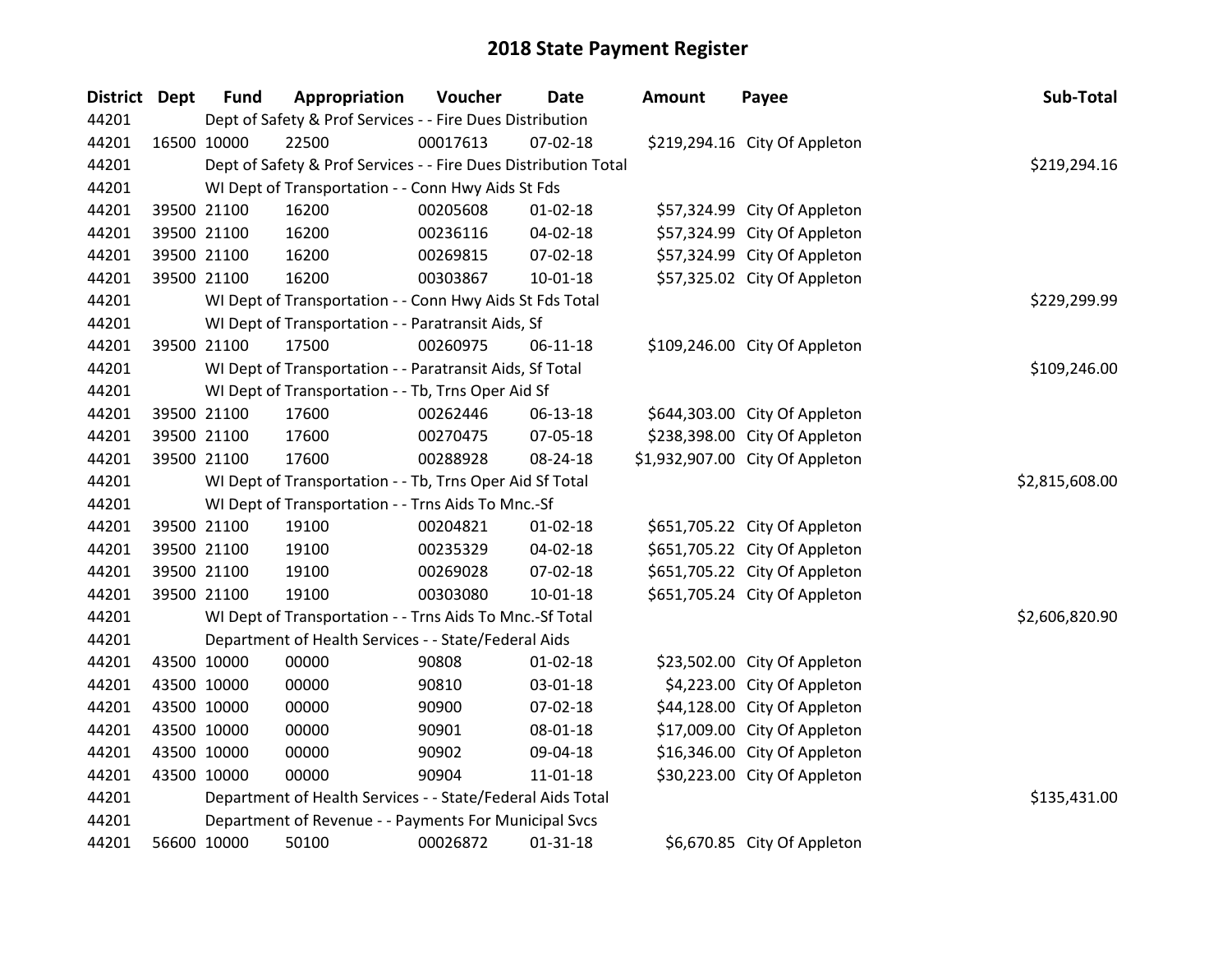| <b>District</b> | Dept  | Fund        | Appropriation                                                         | Voucher        | <b>Date</b>    | Amount | Payee                           | Sub-Total       |
|-----------------|-------|-------------|-----------------------------------------------------------------------|----------------|----------------|--------|---------------------------------|-----------------|
| 44201           |       |             | Department of Revenue - - Payments For Municipal Svcs Total           |                |                |        |                                 | \$6,670.85      |
| 44201           |       |             | Shared Revenue and Tax Relief - - Expenditure Restraint Program       |                |                |        |                                 |                 |
| 44201           | 83500 | 10000       | 10100                                                                 | 00033785       | $07 - 23 - 18$ |        | \$1,168,238.04 City Of Appleton |                 |
| 44201           |       |             | Shared Revenue and Tax Relief - - Expenditure Restraint Program Total | \$1,168,238.04 |                |        |                                 |                 |
| 44201           |       |             | Shared Revenue and Tax Relief - - County And Municipal Aid            |                |                |        |                                 |                 |
| 44201           | 83500 | 10000       | 10500                                                                 | 00033785       | $07 - 23 - 18$ |        | \$1,441,732.49 City Of Appleton |                 |
| 44201           |       | 83500 10000 | 10500                                                                 | 00036671       | 11-19-18       |        | \$8,169,817.44 City Of Appleton |                 |
| 44201           |       |             | Shared Revenue and Tax Relief - - County And Municipal Aid Total      |                |                |        |                                 | \$9,611,549.93  |
| 44201           |       |             | Shared Revenue and Tax Relief - - Exempt Computer Aid                 |                |                |        |                                 |                 |
| 44201           |       | 83500 10000 | 10900                                                                 | 00031014       | 07-23-18       |        | \$392,540.75 City Of Appleton   |                 |
| 44201           |       | 83500 10000 | 10900                                                                 | 00032446       | 07-23-18       |        | \$85,159.86 City Of Appleton    |                 |
| 44201           |       |             | Shared Revenue and Tax Relief - - Exempt Computer Aid Total           |                |                |        |                                 | \$477,700.61    |
| 44201           |       |             | Shared Revenue and Tax Relief - - Utility Aid                         |                |                |        |                                 |                 |
| 44201           |       | 83500 10000 | 11000                                                                 | 00033785       | $07 - 23 - 18$ |        | \$22,334.35 City Of Appleton    |                 |
| 44201           |       | 83500 10000 | 11000                                                                 | 00036671       | 11-19-18       |        | \$143,687.61 City Of Appleton   |                 |
| 44201           |       |             | Shared Revenue and Tax Relief - - Utility Aid Total                   |                |                |        |                                 | \$166,021.96    |
| 44201           |       |             | Shared Revenue and Tax Relief - - School Lvy Tx/First Dollar Cr       |                |                |        |                                 |                 |
| 44201           |       | 83500 10000 | 30200                                                                 | 00029657       | $07 - 23 - 18$ |        | \$1,259,864.31 City Of Appleton |                 |
| 44201           |       | 83500 10000 | 30200                                                                 | 00029805       | $07 - 23 - 18$ |        | \$7,318,365.03 City Of Appleton |                 |
| 44201           |       |             | Shared Revenue and Tax Relief - - School Lvy Tx/First Dollar Cr Total |                |                |        |                                 | \$8,578,229.34  |
| 44201           |       |             | Shared Revenue and Tax Relief - - Lottery & Gaming Credit             |                |                |        |                                 |                 |
| 44201           |       | 83500 52100 | 36300                                                                 | 00027172       | 03-26-18       |        | \$1,702,085.41 City Of Appleton |                 |
| 44201           |       |             | Shared Revenue and Tax Relief - - Lottery & Gaming Credit Total       | \$1,702,085.41 |                |        |                                 |                 |
| 44201 Total     |       |             |                                                                       |                |                |        |                                 | \$27,826,196.19 |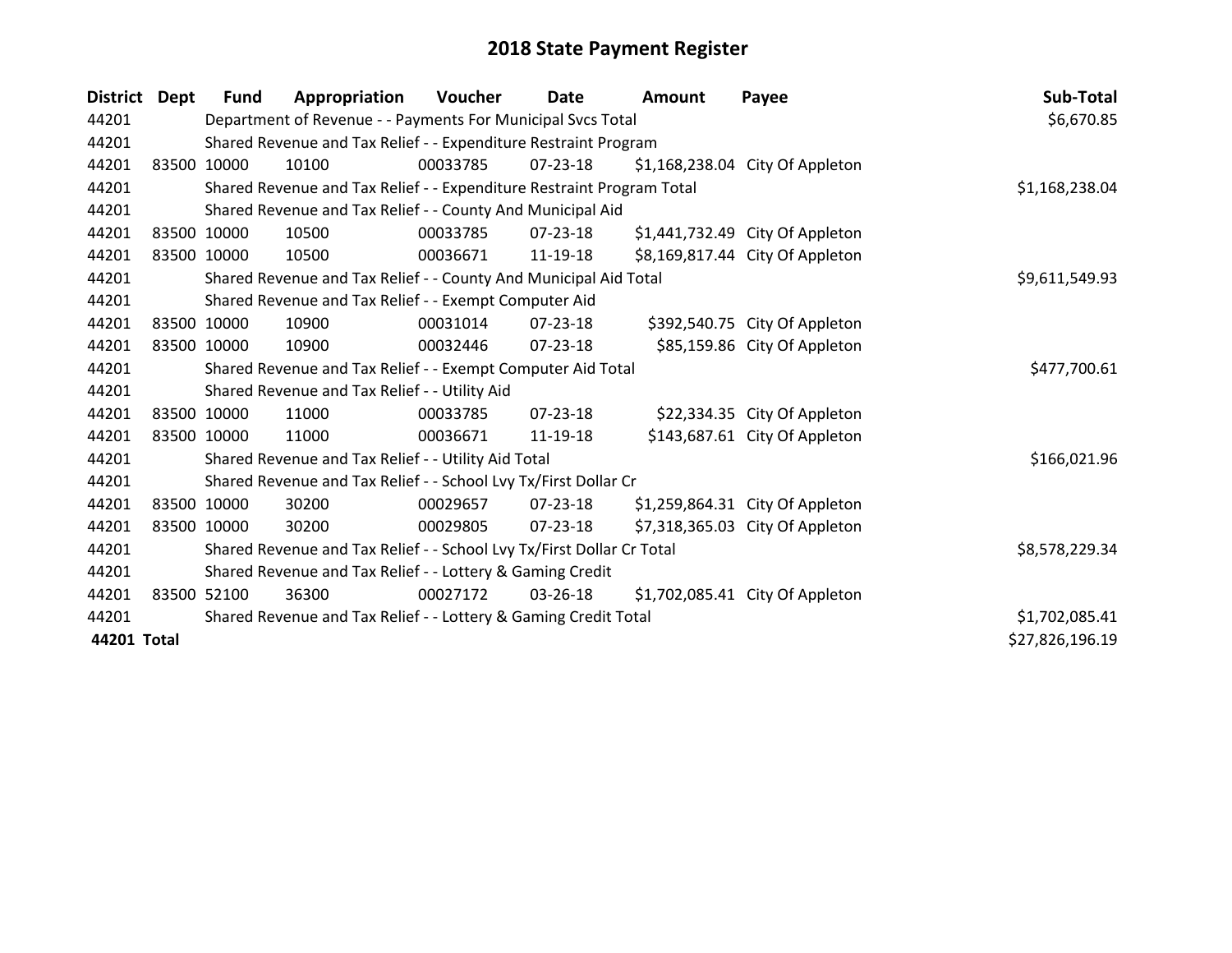| <b>District Dept</b> | <b>Fund</b> | Appropriation                                                                   | Voucher   | <b>Date</b>    | <b>Amount</b> | Payee                           | Sub-Total      |
|----------------------|-------------|---------------------------------------------------------------------------------|-----------|----------------|---------------|---------------------------------|----------------|
| 44241                |             | WI Dept of Transportation - - Conn Hwy Aids St Fds                              |           |                |               |                                 |                |
| 44241                | 39500 21100 | 16200                                                                           | 00205609  | 01-02-18       |               | \$22,603.20 City Of Kaukauna    |                |
| 44241                | 39500 21100 | 16200                                                                           | 00236117  | 04-02-18       |               | \$22,603.20 City Of Kaukauna    |                |
| 44241                | 39500 21100 | 16200                                                                           | 00269816  | 07-02-18       |               | \$22,603.20 City Of Kaukauna    |                |
| 44241                | 39500 21100 | 16200                                                                           | 00303868  | $10 - 01 - 18$ |               | \$22,603.21 City Of Kaukauna    |                |
| 44241                |             | WI Dept of Transportation - - Conn Hwy Aids St Fds Total                        |           |                |               |                                 | \$90,412.81    |
| 44241                |             | WI Dept of Transportation - - Trns Aids To Mnc.-Sf                              |           |                |               |                                 |                |
| 44241                | 39500 21100 | 19100                                                                           | 00204822  | 01-02-18       |               | \$192,201.37 City Of Kaukauna   |                |
| 44241                | 39500 21100 | 19100                                                                           | 00235330  | 04-02-18       |               | \$192,201.37 City Of Kaukauna   |                |
| 44241                | 39500 21100 | 19100                                                                           | 00269029  | $07 - 02 - 18$ |               | \$192,201.37 City Of Kaukauna   |                |
| 44241                | 39500 21100 | 19100                                                                           | 00303081  | $10 - 01 - 18$ |               | \$192,201.37 City Of Kaukauna   |                |
| 44241                |             | WI Dept of Transportation - - Trns Aids To Mnc.-Sf Total                        |           |                |               |                                 | \$768,805.48   |
| 44241                |             | Department of Health Services - - Prepaid Medical Transport Reimbursement       |           |                |               |                                 |                |
| 44241                | 43500 10000 | 16300                                                                           | AMBULANCE | 11-08-18       |               | \$12,974.37 City Of Kaukauna    |                |
| 44241                |             | Department of Health Services - - Prepaid Medical Transport Reimbursement Total |           |                |               |                                 | \$12,974.37    |
| 44241                |             | Shared Revenue and Tax Relief - - Expenditure Restraint Program                 |           |                |               |                                 |                |
| 44241                | 83500 10000 | 10100                                                                           | 00033786  | $07 - 23 - 18$ |               | \$249,911.63 City Of Kaukauna   |                |
| 44241                |             | Shared Revenue and Tax Relief - - Expenditure Restraint Program Total           |           |                |               |                                 | \$249,911.63   |
| 44241                |             | Shared Revenue and Tax Relief - - County And Municipal Aid                      |           |                |               |                                 |                |
| 44241                | 83500 10000 | 10500                                                                           | 00033786  | 07-23-18       |               | \$310,811.99 City Of Kaukauna   |                |
| 44241                | 83500 10000 | 10500                                                                           | 00036672  | 11-19-18       |               | \$1,748,293.56 City Of Kaukauna |                |
| 44241                |             | Shared Revenue and Tax Relief - - County And Municipal Aid Total                |           |                |               |                                 | \$2,059,105.55 |
| 44241                |             | Shared Revenue and Tax Relief - - Exempt Computer Aid                           |           |                |               |                                 |                |
| 44241                | 83500 10000 | 10900                                                                           | 00031015  | 07-23-18       |               | \$65,415.30 City Of Kaukauna    |                |
| 44241                | 83500 10000 | 10900                                                                           | 00032447  | 07-23-18       |               | \$24,709.38 City Of Kaukauna    |                |
| 44241                |             | Shared Revenue and Tax Relief - - Exempt Computer Aid Total                     |           |                |               |                                 | \$90,124.68    |
| 44241                |             | Shared Revenue and Tax Relief - - Utility Aid                                   |           |                |               |                                 |                |
| 44241                | 83500 10000 | 11000                                                                           | 00033786  | 07-23-18       |               | \$20,594.22 City Of Kaukauna    |                |
| 44241                | 83500 10000 | 11000                                                                           | 00036672  | 11-19-18       |               | \$117,094.98 City Of Kaukauna   |                |
| 44241                |             | Shared Revenue and Tax Relief - - Utility Aid Total                             |           |                |               |                                 | \$137,689.20   |
| 44241 Total          |             |                                                                                 |           |                |               |                                 | \$3,409,023.72 |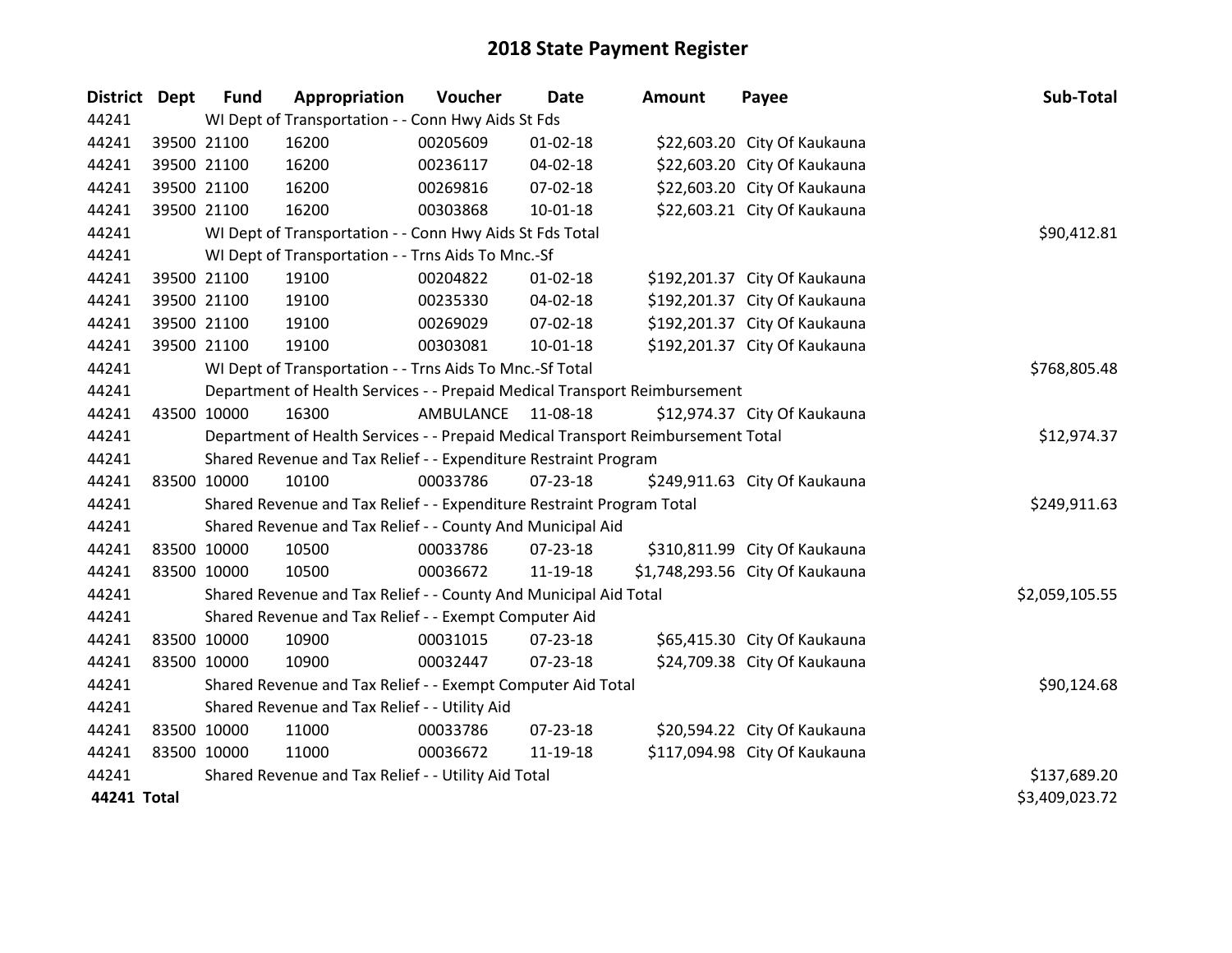| <b>District</b> | Dept  | Fund        | Appropriation                                                        | Voucher  | Date           | <b>Amount</b> | Payee                        | Sub-Total    |
|-----------------|-------|-------------|----------------------------------------------------------------------|----------|----------------|---------------|------------------------------|--------------|
| 44261           |       |             | Dept of Natural Resources - - Aids In Lieu Of Taxes - Gener          |          |                |               |                              |              |
| 44261           | 37000 | 10000       | 50300                                                                | 00212186 | 02-02-18       |               | \$271.57 City New London     |              |
| 44261           |       |             | Dept of Natural Resources - - Aids In Lieu Of Taxes - Gener Total    |          | \$271.57       |               |                              |              |
| 44261           |       |             | Dept of Natural Resources - - Land Acquisition                       |          |                |               |                              |              |
| 44261           |       | 37000 36300 | TA100                                                                | 00279662 | $11 - 15 - 18$ |               | \$92,645.00 City New London  |              |
| 44261           |       | 37000 36300 | TA100                                                                | 00279664 | 11-15-18       |               | \$143,994.00 City New London |              |
| 44261           | 37000 | 36300       | TA100                                                                | 00279669 | 11-15-18       |               | \$139,803.63 City New London |              |
| 44261           |       |             | Dept of Natural Resources - - Land Acquisition Total                 |          |                |               |                              | \$376,442.63 |
| 44261           |       |             | Department of Justice - - Law Enforcement Train, Local               |          |                |               |                              |              |
| 44261           | 45500 | 10000       | 23100                                                                | 00053561 | 10-18-18       |               | \$2,560.00 City New London   |              |
| 44261           |       |             | Department of Justice - - Law Enforcement Train, Local Total         |          |                |               |                              | \$2,560.00   |
| 44261           |       |             | Department of Administration - - Hv Trans Ln Annual Impact Fee       |          |                |               |                              |              |
| 44261           | 50500 | 10000       | 17400                                                                | 00078697 | 05-01-18       |               | \$2,643.00 City New London   |              |
| 44261           |       |             | Department of Administration - - Hv Trans Ln Annual Impact Fee Total |          |                |               |                              | \$2,643.00   |
| 44261           |       |             | Public Defender Board - - Transcript, Discovery And Int              |          |                |               |                              |              |
| 44261           |       | 55000 10000 | 10600                                                                | 00144615 | 06-01-18       |               | \$10.00 City New London      |              |
| 44261           |       | 55000 10000 | 10600                                                                | 00155074 | 08-02-18       |               | \$9.20 City New London       |              |
| 44261           |       |             | Public Defender Board - - Transcript, Discovery And Int Total        |          |                |               |                              | \$19.20      |
| 44261           |       |             | Shared Revenue and Tax Relief - - Exempt Computer Aid                |          |                |               |                              |              |
| 44261           |       | 83500 10000 | 10900                                                                | 00031016 | $07 - 23 - 18$ |               | \$14,108.39 City New London  |              |
| 44261           |       |             | Shared Revenue and Tax Relief - - Exempt Computer Aid Total          |          |                |               |                              | \$14,108.39  |
| 44261 Total     |       |             |                                                                      |          |                |               |                              | \$396,044.79 |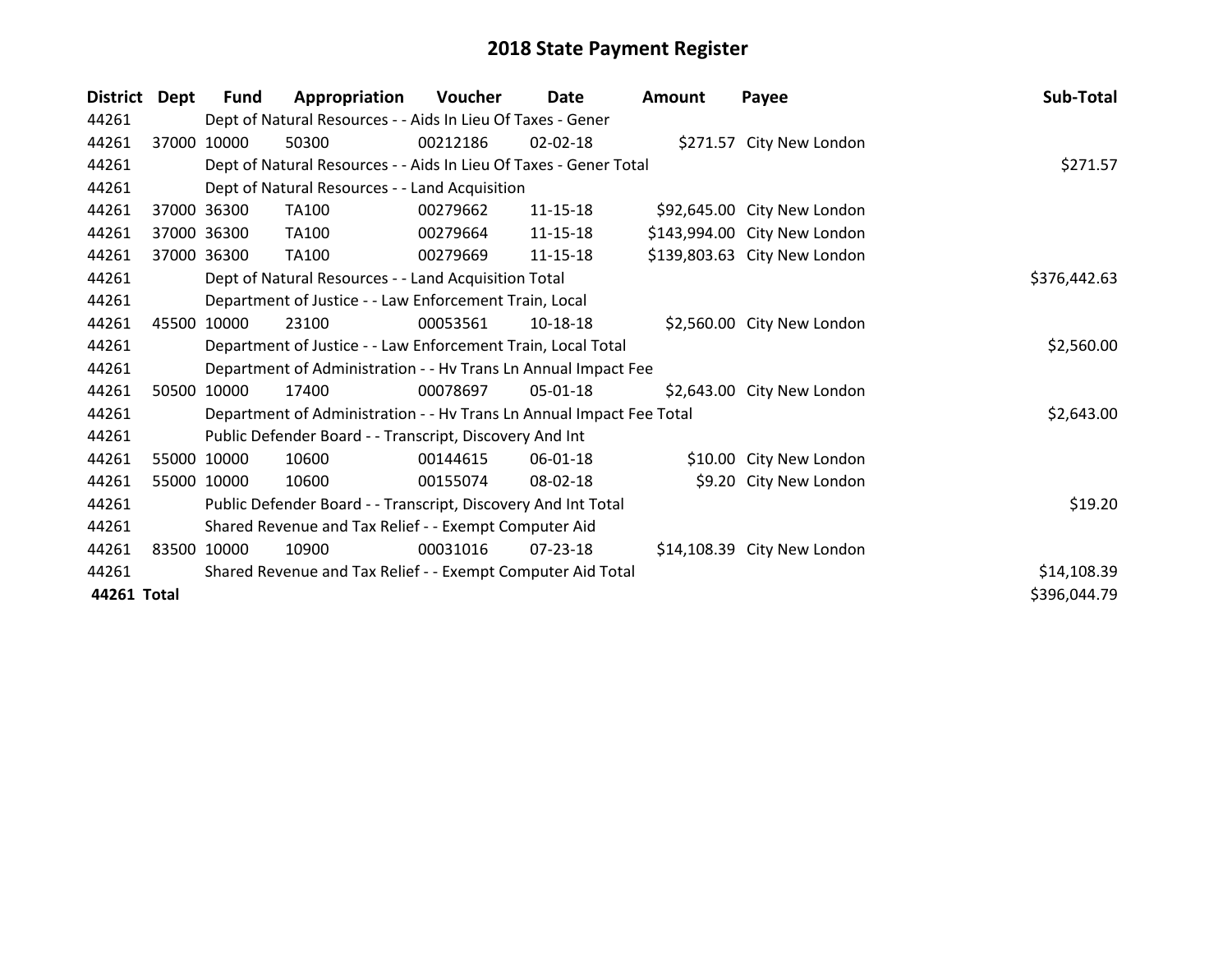| District Dept | <b>Fund</b> | Appropriation                                                                   | Voucher   | Date           | <b>Amount</b> | Payee                        | Sub-Total    |
|---------------|-------------|---------------------------------------------------------------------------------|-----------|----------------|---------------|------------------------------|--------------|
| 44281         |             | Dept of Safety & Prof Services - - Fire Dues Distribution                       |           |                |               |                              |              |
| 44281         | 16500 10000 | 22500                                                                           | 00017615  | 07-02-18       |               | \$8,482.04 Seymour, City of  |              |
| 44281         |             | Dept of Safety & Prof Services - - Fire Dues Distribution Total                 |           |                |               |                              | \$8,482.04   |
| 44281         |             | Dept of Natural Resources - - Aids In Lieu Of Taxes - Gener                     |           |                |               |                              |              |
| 44281         | 37000 10000 | 50300                                                                           | 00214894  | $02 - 16 - 18$ |               | \$772.65 Seymour, City of    |              |
| 44281         |             | Dept of Natural Resources - - Aids In Lieu Of Taxes - Gener Total               |           |                |               |                              | \$772.65     |
| 44281         |             | Dept of Natural Resources - - Resaids - Cnty Forst, Cl & Mfl                    |           |                |               |                              |              |
| 44281         | 37000 21200 | 57100                                                                           | 00247895  | 06-28-18       |               | \$3.60 Seymour, City of      |              |
| 44281         |             | Dept of Natural Resources - - Resaids - Cnty Forst, Cl & Mfl Total              |           |                |               |                              | \$3.60       |
| 44281         |             | WI Dept of Transportation - - Hwy Sfty Loc Aid Ffd                              |           |                |               |                              |              |
| 44281         | 39500 21100 | 18500                                                                           | 00301347  | 09-26-18       |               | \$1,555.31 Seymour, City of  |              |
| 44281         |             | WI Dept of Transportation - - Hwy Sfty Loc Aid Ffd Total                        |           |                |               |                              | \$1,555.31   |
| 44281         |             | WI Dept of Transportation - - Trns Aids To Mnc.-Sf                              |           |                |               |                              |              |
| 44281         | 39500 21100 | 19100                                                                           | 00204823  | $01 - 02 - 18$ |               | \$43,734.80 Seymour, City of |              |
| 44281         | 39500 21100 | 19100                                                                           | 00235331  | 04-02-18       |               | \$43,734.80 Seymour, City of |              |
| 44281         | 39500 21100 | 19100                                                                           | 00269030  | 07-02-18       |               | \$43,734.80 Seymour, City of |              |
| 44281         | 39500 21100 | 19100                                                                           | 00303082  | $10 - 01 - 18$ |               | \$43,734.82 Seymour, City of |              |
| 44281         |             | WI Dept of Transportation - - Trns Aids To Mnc.-Sf Total                        |           |                |               |                              | \$174,939.22 |
| 44281         |             | Department of Health Services - - Emergency Medical Services, Ai                |           |                |               |                              |              |
| 44281         | 43500 10000 | 11900                                                                           | 00234503  | 09-25-18       |               | \$4,897.82 Seymour, City of  |              |
| 44281         |             | Department of Health Services - - Emergency Medical Services, Ai Total          |           |                |               |                              | \$4,897.82   |
| 44281         |             | Department of Health Services - - Prepaid Medical Transport Reimbursement       |           |                |               |                              |              |
| 44281         | 43500 10000 | 16300                                                                           | AMBULANCE | 11-08-18       |               | \$3,097.48 Seymour, City of  |              |
| 44281         |             | Department of Health Services - - Prepaid Medical Transport Reimbursement Total |           |                |               |                              | \$3,097.48   |
| 44281         |             | Department of Justice - - Law Enforcement Train, Local                          |           |                |               |                              |              |
| 44281         | 45500 10000 | 23100                                                                           | 00048472  | $07-13-18$     |               | \$1,440.00 Seymour, City of  |              |
| 44281         |             | Department of Justice - - Law Enforcement Train, Local Total                    |           |                |               |                              | \$1,440.00   |
| 44281         |             | Department of Justice - - Internet Crimes Against Childr                        |           |                |               |                              |              |
| 44281         | 45500 10000 | 28400                                                                           | 00043793  | 03-22-18       |               | \$78.60 Seymour, City of     |              |
| 44281         |             | Department of Justice - - Internet Crimes Against Childr Total                  |           |                |               |                              | \$78.60      |
| 44281         |             | Shared Revenue and Tax Relief - - Expenditure Restraint Program                 |           |                |               |                              |              |
| 44281         | 83500 10000 | 10100                                                                           | 00033787  | 07-23-18       |               | \$54,538.37 Seymour, City of |              |
| 44281         | 83500 10000 | 10100                                                                           | 00036673  | 11-19-18       |               | \$0.06 Seymour, City of      |              |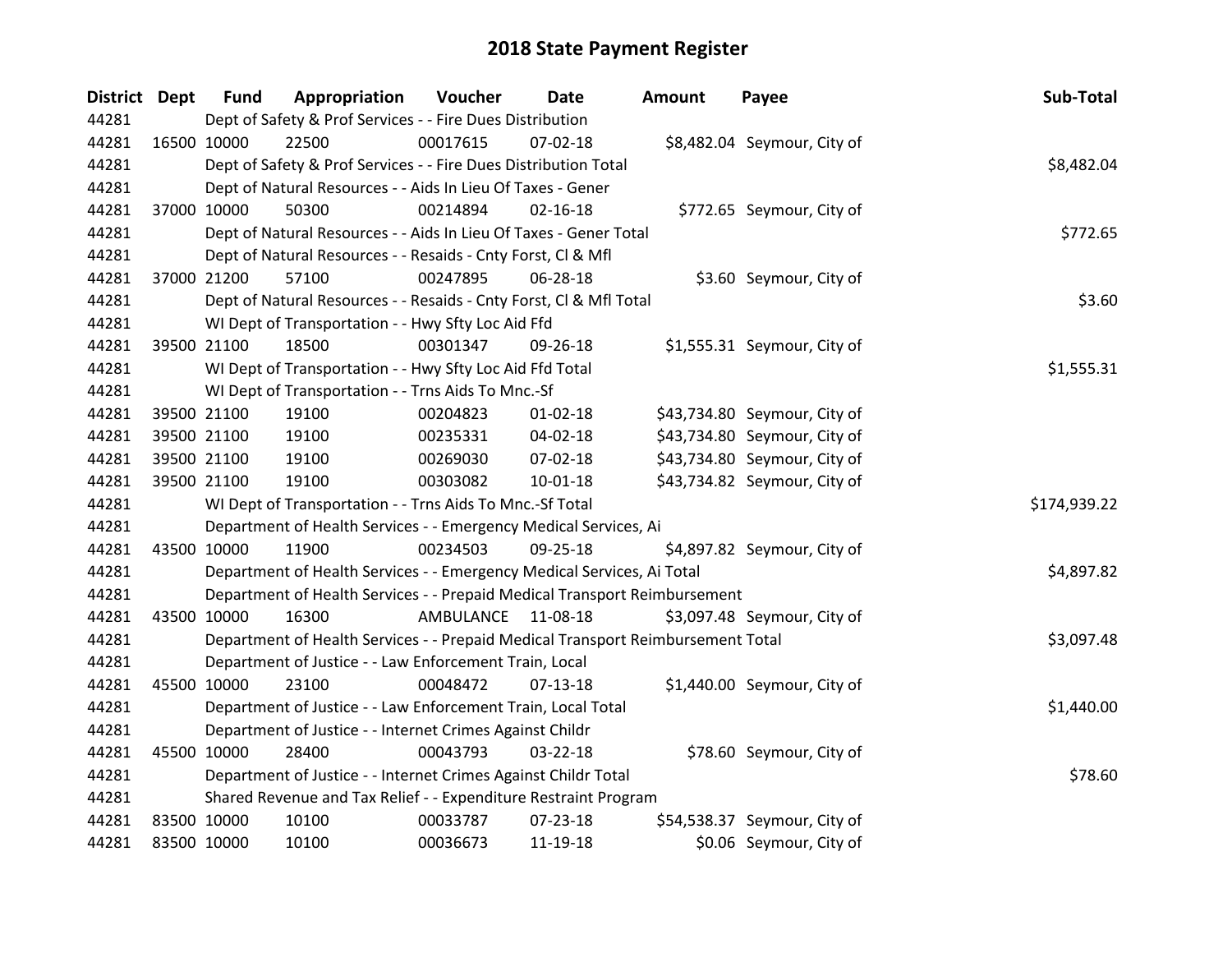| <b>District</b>                                              | Dept | Fund                                                  | Appropriation                                                         | Voucher  | Date           | Amount | Payee                         | Sub-Total    |
|--------------------------------------------------------------|------|-------------------------------------------------------|-----------------------------------------------------------------------|----------|----------------|--------|-------------------------------|--------------|
| 44281                                                        |      |                                                       | Shared Revenue and Tax Relief - - Expenditure Restraint Program Total |          |                |        |                               | \$54,538.43  |
| 44281                                                        |      |                                                       | Shared Revenue and Tax Relief - - County And Municipal Aid            |          |                |        |                               |              |
| 44281                                                        |      | 83500 10000                                           | 10500                                                                 | 00033787 | 07-23-18       |        | \$95,620.19 Seymour, City of  |              |
| 44281                                                        |      | 83500 10000                                           | 10500                                                                 | 00036673 | 11-19-18       |        | \$538,750.29 Seymour, City of |              |
| 44281                                                        |      |                                                       | Shared Revenue and Tax Relief - - County And Municipal Aid Total      |          |                |        |                               | \$634,370.48 |
| 44281                                                        |      | Shared Revenue and Tax Relief - - Exempt Computer Aid |                                                                       |          |                |        |                               |              |
| 44281                                                        |      | 83500 10000                                           | 10900                                                                 | 00031017 | 07-23-18       |        | \$4,270.87 Seymour, City of   |              |
| 44281                                                        |      | 83500 10000                                           | 10900                                                                 | 00032448 | $07 - 23 - 18$ |        | \$2,203.51 Seymour, City of   |              |
| 44281                                                        |      |                                                       | Shared Revenue and Tax Relief - - Exempt Computer Aid Total           |          |                |        |                               | \$6,474.38   |
| 44281                                                        |      |                                                       | Shared Revenue and Tax Relief - - Utility Aid                         |          |                |        |                               |              |
| 44281                                                        |      | 83500 10000                                           | 11000                                                                 | 00033787 | $07 - 23 - 18$ |        | \$1,158.84 Seymour, City of   |              |
| 44281                                                        |      | 83500 10000                                           | 11000                                                                 | 00036673 | 11-19-18       |        | \$6,697.89 Seymour, City of   |              |
| Shared Revenue and Tax Relief - - Utility Aid Total<br>44281 |      |                                                       |                                                                       |          |                |        |                               | \$7,856.73   |
| 44281 Total                                                  |      |                                                       |                                                                       |          |                |        |                               | \$898,506.74 |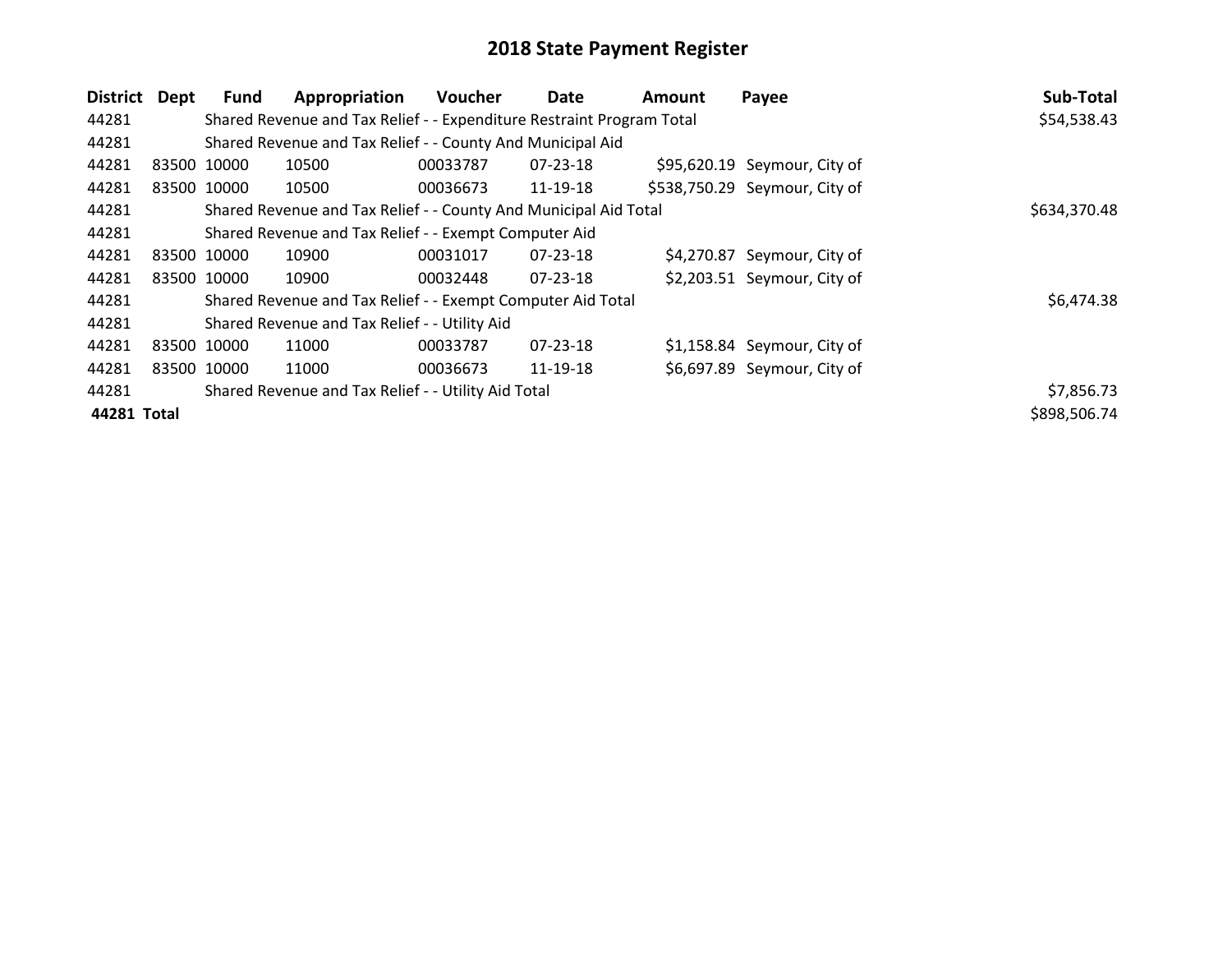| 44000 |             | WI Dept of Transportation - - Eldly&Disa Co/Aid Sf       |                   |                |                                 |                |
|-------|-------------|----------------------------------------------------------|-------------------|----------------|---------------------------------|----------------|
| 44000 | 39500 21100 | 16800                                                    | 00229650 03-13-18 |                | \$372,026.00 Outagamie County   |                |
| 44000 |             | WI Dept of Transportation - - Eldly&Disa Co/Aid Sf Total |                   |                |                                 | \$372,026.00   |
| 44000 |             | WI Dept of Transportation - - Hwy Sfty Loc Aid Ffd       |                   |                |                                 |                |
| 44000 | 39500 21100 | 18500                                                    | 00212907 01-22-18 |                | \$10,726.84 Outagamie County    |                |
| 44000 | 39500 21100 | 18500                                                    | 00223396          | 02-20-18       | \$12,362.28 Outagamie County    |                |
| 44000 | 39500 21100 | 18500                                                    | 00230444          | 03-16-18       | \$214.32 Outagamie County       |                |
| 44000 | 39500 21100 | 18500                                                    | 00247510          | 05-14-18       | \$10,074.56 Outagamie County    |                |
| 44000 | 39500 21100 | 18500                                                    | 00247511          | 05-14-18       | \$14,011.20 Outagamie County    |                |
| 44000 | 39500 21100 | 18500                                                    | 00252167          | 05-14-18       | \$592.50 Outagamie County       |                |
| 44000 | 39500 21100 | 18500                                                    | 00262133          | 06-14-18       | \$12,806.32 Outagamie County    |                |
| 44000 | 39500 21100 | 18500                                                    | 00286949          | 08-28-18       | \$13,934.85 Outagamie County    |                |
| 44000 | 39500 21100 | 18500                                                    | 00293247          | 09-12-18       | \$11,120.96 Outagamie County    |                |
| 44000 | 39500 21100 | 18500                                                    | 00295919          | 09-13-18       | \$7,500.58 Outagamie County     |                |
| 44000 | 39500 21100 | 18500                                                    | 00299110          | 09-26-18       | \$1,000.00 Outagamie County     |                |
| 44000 | 39500 21100 | 18500                                                    | 00307327          | 10-09-18       | \$1,804.70 Outagamie County     |                |
| 44000 | 39500 21100 | 18500                                                    | 00314475          | 10-24-18       | \$4,096.91 Outagamie County     |                |
| 44000 | 39500 21100 | 18500                                                    | 00329098          | 12-06-18       | \$7,081.10 Outagamie County     |                |
| 44000 |             | WI Dept of Transportation - - Hwy Sfty Loc Aid Ffd Total |                   |                |                                 | \$107,327.12   |
| 44000 |             | WI Dept of Transportation - - Trans Aids To Co.-Sf       |                   |                |                                 |                |
| 44000 | 39500 21100 | 19000                                                    | 00203656 01-02-18 |                | \$780,700.40 Outagamie County   |                |
| 44000 | 39500 21100 | 19000                                                    | 00267864          | 07-02-18       | \$1,561,400.80 Outagamie County |                |
| 44000 | 39500 21100 | 19000                                                    | 00301916          | $10 - 01 - 18$ | \$780,700.43 Outagamie County   |                |
| 44000 |             | WI Dept of Transportation - - Trans Aids To Co.-Sf Total |                   |                |                                 | \$3,122,801.63 |
| 44000 |             | WI Dept of Transportation - - Loc Rd Imp Prg St Fd       |                   |                |                                 |                |
| 44000 | 39500 21100 | 27800                                                    | 00210789 01-12-18 |                | \$355,255.82 Outagamie County   |                |
| 44000 | 39500 21100 | 27800                                                    | 00278491 07-25-18 |                | \$6,889.40 Outagamie County     |                |
| 44000 |             | WI Dept of Transportation - - Loc Rd Imp Prg St Fd Total |                   |                |                                 | \$362,145.22   |
| 44000 |             | WI Dept of Transportation - - St Hwy Rehab, Sf           |                   |                |                                 |                |
| 44000 | 39500 21100 | 36300                                                    | 00203562 01-03-18 |                | \$25.00 Outagamie County        |                |
| 44000 | 39500 21100 | 36300                                                    | 00225197          | 02-26-18       | \$200.00 Outagamie County       |                |
| 44000 | 39500 21100 | 36300                                                    | 00250069          | 05-03-18       | \$800.00 Outagamie County       |                |
| 44000 | 39500 21100 | 36300                                                    | 00312769          | 10-30-18       | \$30.00 Outagamie County        |                |
| 44000 |             | WI Dept of Transportation - - St Hwy Rehab, Sf Total     |                   |                |                                 | \$1,055.00     |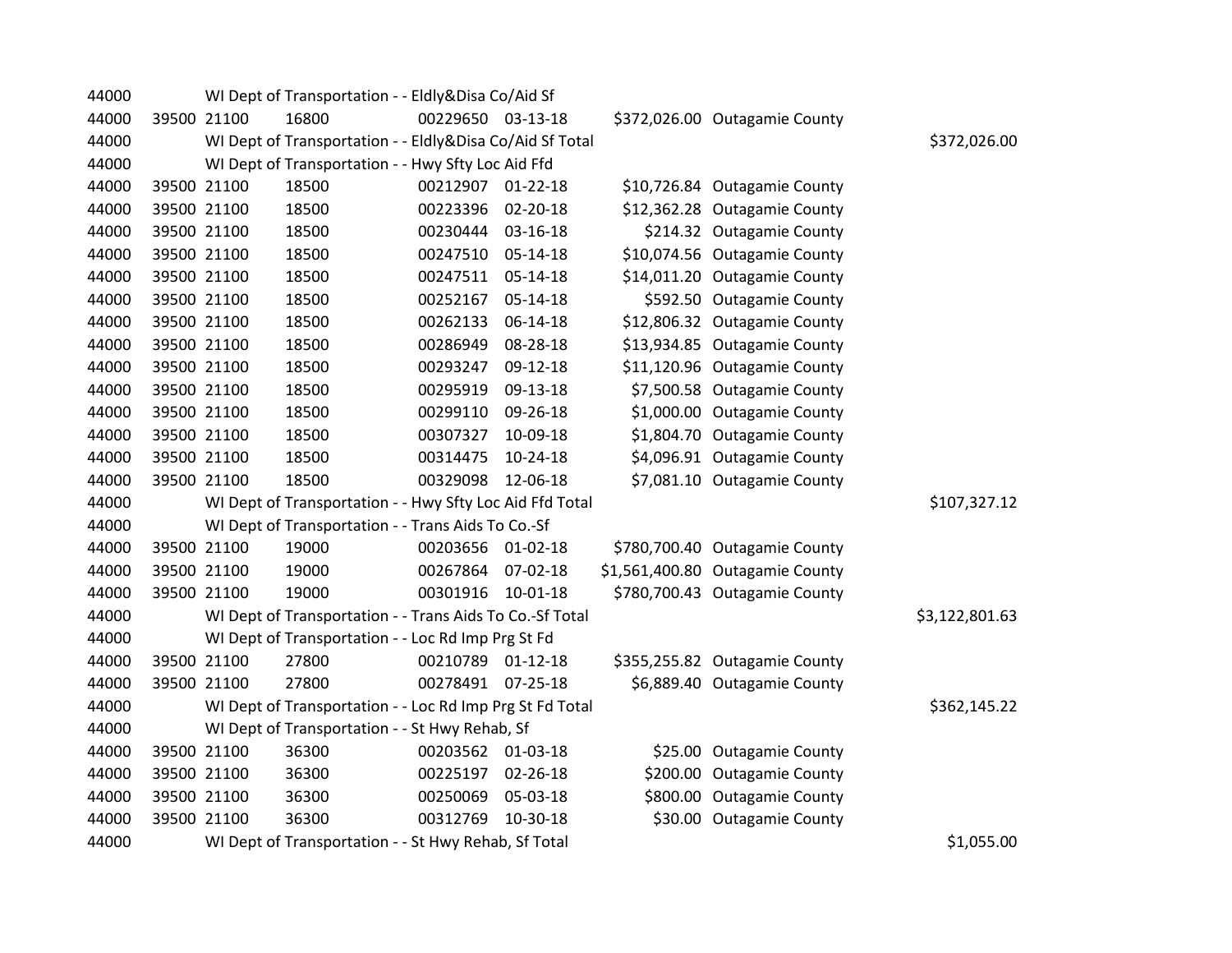| 44000 |             | WI Dept of Transportation - - Hwy Mgmt & Opers Sf       |                   |                |                               |              |
|-------|-------------|---------------------------------------------------------|-------------------|----------------|-------------------------------|--------------|
| 44000 | 39500 21100 | 36500                                                   | 00215502 01-26-18 |                | \$26,543.91 Outagamie County  |              |
| 44000 | 39500 21100 | 36500                                                   | 00227115          | 03-06-18       | \$9,777.15 Outagamie County   |              |
| 44000 | 39500 21100 | 36500                                                   | 00232763          | 03-23-18       | \$9,878.51 Outagamie County   |              |
| 44000 | 39500 21100 | 36500                                                   | 00238650          | 04-04-18       | \$39,455.72 Outagamie County  |              |
| 44000 | 39500 21100 | 36500                                                   | 00239928          | 04-06-18       | \$33,474.98 Outagamie County  |              |
| 44000 | 39500 21100 | 36500                                                   | 00253746          | 05-16-18       | \$25,421.84 Outagamie County  |              |
| 44000 | 39500 21100 | 36500                                                   | 00267479          | 06-27-18       | \$11,731.85 Outagamie County  |              |
| 44000 | 39500 21100 | 36500                                                   | 00283968          | 08-08-18       | \$36,225.36 Outagamie County  |              |
| 44000 | 39500 21100 | 36500                                                   | 00292423          | 10-01-18       | \$59,768.88 Outagamie County  |              |
| 44000 | 39500 21100 | 36500                                                   | 00301303          | $10 - 01 - 18$ | \$41,051.23 Outagamie County  |              |
| 44000 | 39500 21100 | 36500                                                   | 00308117          | 10-09-18       | \$37,498.34 Outagamie County  |              |
| 44000 | 39500 21100 | 36500                                                   | 00324231          | 11-30-18       | \$74,630.89 Outagamie County  |              |
| 44000 | 39500 21100 | 36500                                                   | 00333930          | 12-19-18       | \$157,515.37 Outagamie County |              |
| 44000 |             | WI Dept of Transportation - - Hwy Mgmt & Opers Sf Total |                   |                |                               | \$562,974.03 |
| 44000 |             | WI Dept of Transportation - - Routine Maint Sf          |                   |                |                               |              |
| 44000 | 39500 21100 | 36800                                                   | 00210189          | 01-26-18       | \$751.00 Outagamie County     |              |
| 44000 | 39500 21100 | 36800                                                   | 00211417          | 02-02-18       | \$751.00 Outagamie County     |              |
| 44000 | 39500 21100 | 36800                                                   | 00215502          | 01-26-18       | \$492,924.55 Outagamie County |              |
| 44000 | 39500 21100 | 36800                                                   | 00226390          | 03-16-18       | \$751.00 Outagamie County     |              |
| 44000 | 39500 21100 | 36800                                                   | 00227115          | 03-06-18       | \$350,615.37 Outagamie County |              |
| 44000 | 39500 21100 | 36800                                                   | 00232763          | 03-23-18       | \$3,331.34 Outagamie County   |              |
| 44000 | 39500 21100 | 36800                                                   | 00238650          | 04-04-18       | \$243,895.82 Outagamie County |              |
| 44000 | 39500 21100 | 36800                                                   | 00239928          | 04-06-18       | \$289,148.94 Outagamie County |              |
| 44000 | 39500 21100 | 36800                                                   | 00242978          | $04 - 27 - 18$ | \$751.00 Outagamie County     |              |
| 44000 | 39500 21100 | 36800                                                   | 00243020          | 05-09-18       | \$751.00 Outagamie County     |              |
| 44000 | 39500 21100 | 36800                                                   | 00251038          | 06-01-18       | \$751.00 Outagamie County     |              |
| 44000 | 39500 21100 | 36800                                                   | 00251053          | 05-09-18       | \$55,762.77 Outagamie County  |              |
| 44000 | 39500 21100 | 36800                                                   | 00253746          | 05-16-18       | \$286,728.48 Outagamie County |              |
| 44000 | 39500 21100 | 36800                                                   | 00265383          | 06-20-18       | \$751.00 Outagamie County     |              |
| 44000 | 39500 21100 | 36800                                                   | 00267479          | 06-27-18       | \$602,292.77 Outagamie County |              |
| 44000 | 39500 21100 | 36800                                                   | 00277000          | 08-02-18       | \$751.00 Outagamie County     |              |
| 44000 | 39500 21100 | 36800                                                   | 00283968          | 08-08-18       | \$407,924.48 Outagamie County |              |
| 44000 | 39500 21100 | 36800                                                   | 00289355          | 08-31-18       | \$751.00 Outagamie County     |              |
|       |             |                                                         |                   |                |                               |              |